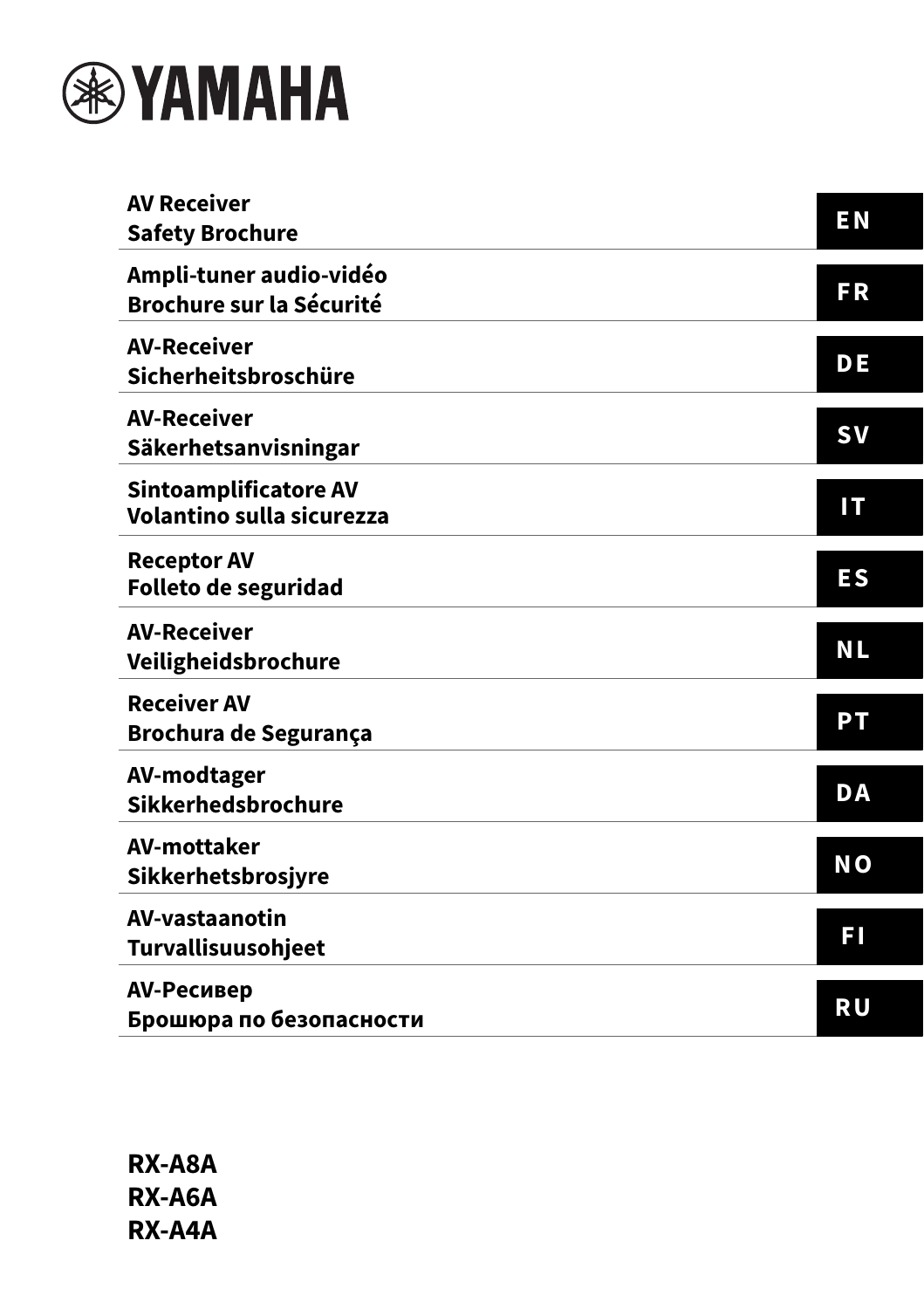# **PRECAUTIONS**

# **PLEASE READ CAREFULLY BEFORE USE. BE SURE TO FOLLOW THESE INSTRUCTIONS.**

**The precautions listed below are to prevent risk of harm to the user and others, as well as to prevent property damage, and to help the user use this unit properly and safely. Be sure to follow these instructions.**

After reading this manual, be sure to keep it in a safe place where it can be referenced at any time.

- Be sure to request inspections or repairs from the dealer where you purchased the unit or from qualified Yamaha service personnel.
- Yamaha cannot be held responsible for injury to you or damage of the products caused by improper use or modifications to the unit, or data that is lost or destroyed.
- This product is for ordinary homes. Do not use for applications requiring high reliability, such as managing lives, health care or high-value assets.



**This content indicates "risk of serious injury or death."**

# **If you notice any abnormality**

- If any of the following abnormalities occur, immediately turn off the power and disconnect the power plug.
	- The power cord/plug is damaged.
	- An unusual smell, unusual sound or smoke is emitted from the unit.
	- Foreign material or water gets into the interior of the unit.
	- There is a loss of sound during use.
	- There is a crack or damage in the unit.

Continued use could cause electric shocks, a fire, or malfunctions. Immediately request an inspection or repair from the dealer where you purchased the unit or from qualified Yamaha service personnel.

## **Power supply**

- Do not do anything that could damage the power cord.
	- Do not place it near a heater.
	- Do not bend it excessively or alter it.
	- Do not scratch it.
- Do not place it under a heavy object. Using the power cord with the core of the cord exposed could cause electric shocks or a fire.
- Do not touch the power plug or cord if there is a chance of lightning.
- Failure to observe this may cause electric shocks.
- Use this unit with the power supply voltage printed on it.

Failure to connect to an appropriate AC outlet may cause a fire, electric shocks, or malfunctions.

- Be sure to use the supplied power cord. Failure to observe the above may cause a fire, burns, or malfunctions.
- Do not use the supplied power cord for other units. Failure to observe the above may cause a fire, burns, or malfunctions.
- Check the electric plug periodically and remove any dirt or dust which may have accumulated on it. Failure to observe this may cause a fire or electric shocks.
- When setting up the unit, make sure that the AC outlet you are using is easily accessible. If some trouble or malfunction occurs, immediately turn off the power switch and disconnect the plug from the AC outlet. Even when the power switch is turned off, as long as the power cord is not unplugged from the wall AC outlet, the unit will not be disconnected from the power source.
- If you hear thunder or suspect approaching lightning, quickly turn off the power switch and pull the power plug from the AC outlet. Failure to observe this may cause a fire or malfunctions.
- If not using the unit for long periods of time, be sure to pull the power plug from the AC outlet. Failure to observe this may cause a fire or malfunctions.

# **Do not disassemble**

• Do not disassemble or modify this unit. Failure to observe this may cause a fire, electric shocks, injury, or malfunctions.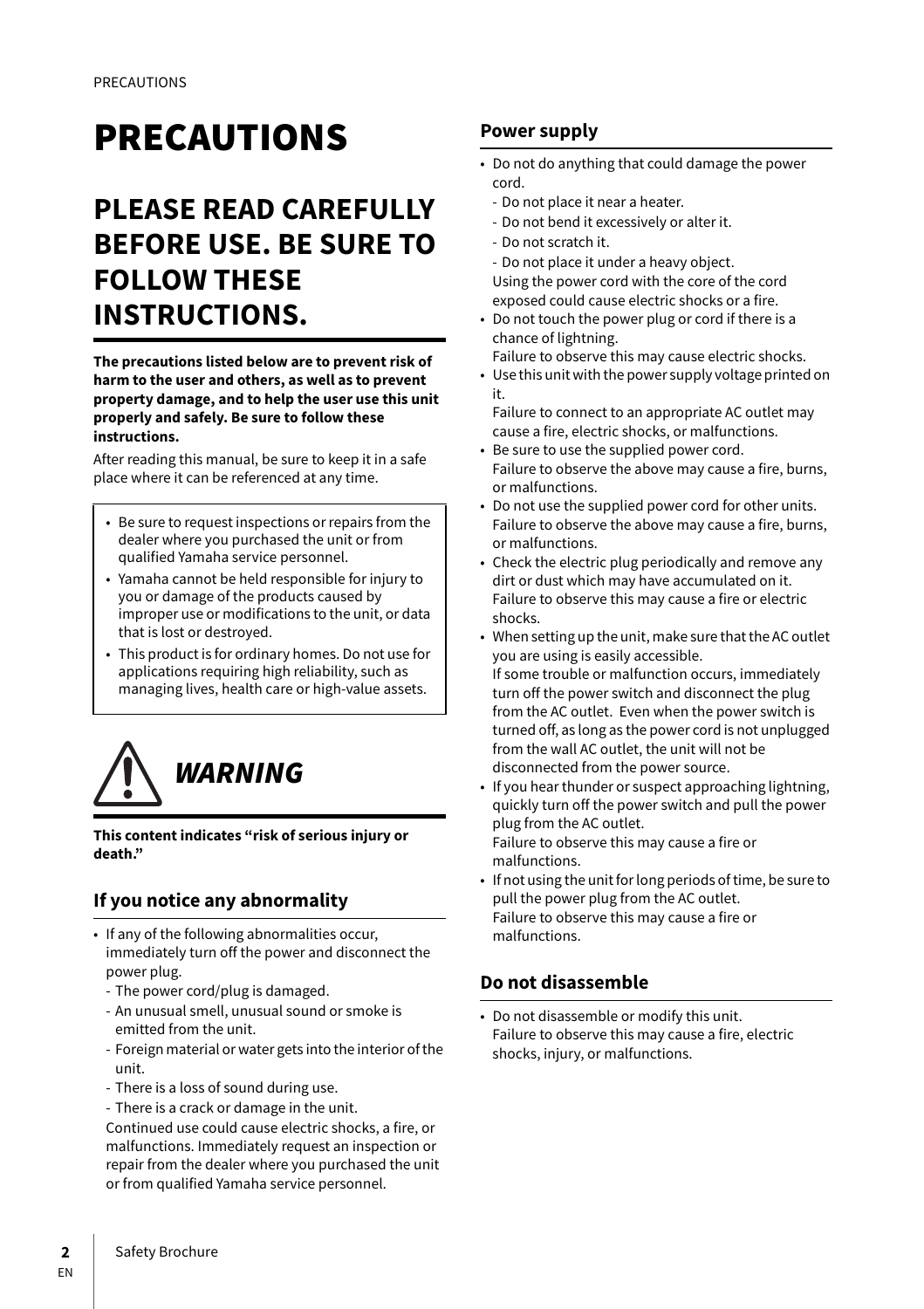### **Water warning**

- Do not expose the unit to rain, use it near water or in damp or wet conditions, or place on it any containers (such as vases, bottles or glasses) containing liquids which might spill into any openings or places where water may drop. A liquid such as water getting into the unit may cause a fire, electric shocks, or malfunctions.
- Never insert or remove an electric plug with wet hands. Do not handle this unit with wet hands. Failure to observe this may cause electric shocks or malfunctions.

### **Fire warning**

• Do not place any burning items or open flames near the unit, since they may cause a fire.

### **Maintenance and care**

• Do not use aerosols or spray-type chemicals that contain combustible gas for cleaning or lubrication. The combustible gas will remain inside the unit, which may cause explosion or fire.

### **Handling caution**

• Be careful not to drop or apply strong impact to this unit.

Failure to observe this may cause electric shocks, a fire, or malfunctions.

### **Battery use**

- Do not disassemble a battery. If the contents of the battery get on your hands or in your eyes, it can cause blindness or chemical burns.
- Do not dispose of a battery in fire. Do not expose a battery to high temperatures, such as direct sunlight or a fire. Doing so may result in the battery bursting, causing a

fire or injury.

• Do not attempt to recharge batteries that are not intended to be charged. Charging could cause the battery to burst or leak,

which can cause blindness, chemical burns, or injury. • If the batteries do leak, avoid contact with the leaked

fluid.

If the battery fluid should come in contact with your eyes, mouth, or skin, wash immediately with water and consult a doctor. Battery fluid is corrosive and may possibly cause loss of sight or chemical burns.

### **Wireless unit**

- Do not use this unit near medical devices or inside medical facilities. Radio waves from this unit may affect electro-medical
- devices.
- Do not use this unit within 15 cm (6 in) of persons with a heart pacemaker implant or a defibrillator implant. Radio waves from this unit may affect electro-medical devices, such as a heart pacemaker implant or defibrillator implant.



This content indicates "risk of injury."

### **Power supply**

- Do not use an AC outlet where the power plug fits loosely when inserted. Failure to observe this may cause a fire, electric shocks, or burns.
- When disconnecting the power plug, always hold the plug itself and not the cord. Pulling by the cord can damage it and cause electric shocks or a fire.
- Insert the power plug firmly all the way into the AC outlet.

Using the unit when it is not plugged in sufficiently can cause dust to accumulate on the plug, causing a fire or burns.

### **Installation**

- Do not place the unit in an unstable position where it might accidentally drop or fall over and cause injuries.
- When installing this unit, do not obstruct heat dissipation.
	- Do not cover it with any cloth.
	- Do not install it on a carpet or rug.
	- Do not block this unit's ventilation holes (cooling slits).
	- Do not install the unit in other ways than indicated.
	- Do not use the device in a confined, poorlyventilated location.

Failure to observe the above may trap heat inside the unit, causing a fire or malfunctions. Ensure that there is adequate space around the unit: at least 30 cm (11- 3/4 in) on top, 20 cm (7-7/8 in) on the sides, and 20 cm (7-7/8 in) on the rear.

• Do not install the unit in places where it may come into contact with corrosive gases or salt air or places that have excessive smoke or steam. Doing so may result in malfunction.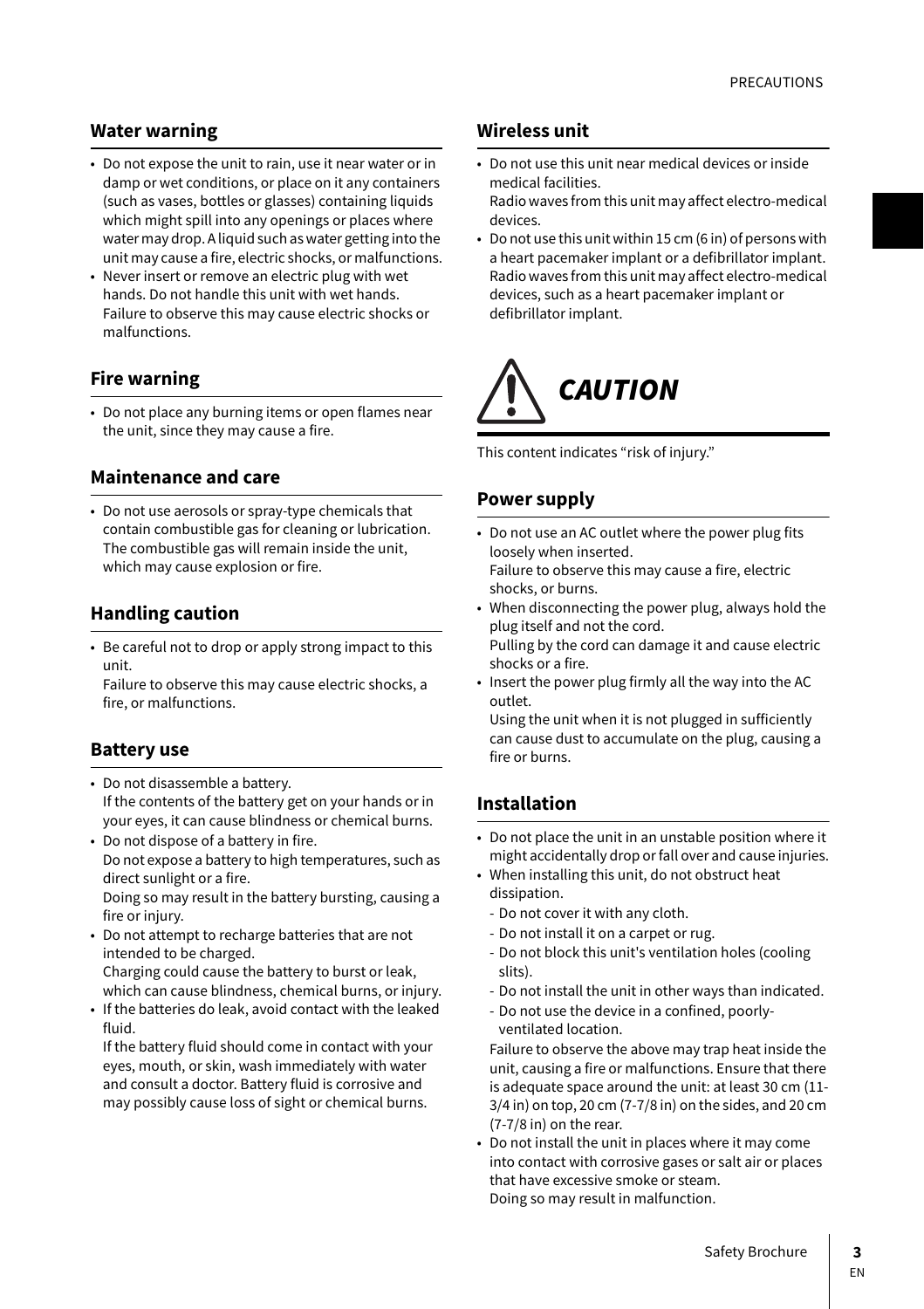#### PRECAUTIONS

• Avoid being near the unit during a disaster, such as an earthquake.

Since the unit may turn over or fall and cause injury, quickly move away from the unit and go to a safe place.

- When transporting or moving the unit always use two or more people. Attempting to lift the unit by yourself may damage your back, result in other injury, or cause damage to the unit itself.
- Before moving this unit, be sure to turn off the power switch and disconnect all connection cables. Failure to observe this may damage the cables or cause you or someone else to trip and fall.
- For proper installation of outdoor antenna, make sure to have it done by the dealer from where you purchased the unit or by qualified service personnel. Failure to observe this may cause the installation to fall and result in injury. Installation requires special skills and experience.

# **Hearing loss**

- Do not use the unit for a long period of time at a high or uncomfortable volume level, since this can cause permanent hearing loss. If you experience any hearing loss or ringing in the ears, consult a physician.
- Before connecting the unit to other devices, turn off the power for all devices. Also, before turning the power of all devices on or off, make sure that all volume levels are set to the minimum.

Failing to do so may result in hearing loss, electric shock, or device damage.

• When turning on the AC power in your audio system, always turn on the unit LAST, to avoid hearing loss and speaker damage. When turning the power off, the unit should be turned off FIRST for the same reason. Failure to observe the above may cause hearing impairment or speaker damage.

### **Maintenance**

• Remove the power plug from the AC outlet before cleaning the unit.

Failure to observe this may cause electric shocks.

### **Handling caution**

• Do not touch the surface having this label. Doing so may cause burns. The label on the Ш device indicates that the surface to which the label is attached may become hot during operation.



Failure to observe this may cause injury.

- Do not insert foreign materials such as metal or paper into the openings of this unit. Failure to observe this may cause a fire, electric shocks, or malfunctions.
- Keep small parts out of the reach of infants. Your children may accidentally swallow them.
- Do not do the following:
	- stand on or sit on the equipment.
	- put heavy items on top of the equipment.
	- place the equipment in a stack.
	- apply unreasonable force to buttons, switches, input/output terminals, etc.

Failure to observe this may cause injuries or damage to the equipment.

• Avoid pulling the connected cables to prevent injuries or damage to the unit by causing it to fall.

### **Battery use**

- Do not use batteries other than specified batteries. Doing so may cause fire or burns, or result in fluid leakage that may cause skin inflammation.
- Do not use new batteries together with old ones. Using new ones with old ones could cause a fire, burns, or inflammation due to fluid leaks.
- Do not mix battery types, such as alkaline batteries with manganese batteries, or batteries from different makers, or different types of batteries from the same maker, since this can cause a fire, burns, or inflammation due to fluid leaks.
- Keep batteries away from children. A child could accidentally swallow a battery. Failure to observe this may also cause inflammation due to battery fluid leaks.
- Do not put in a pocket or bag, carry, or store batteries together with pieces of metal. The battery could short, burst, or leak, causing a fire or injury.
- Always make sure all batteries are inserted in conformity with the +/- polarity markings. Failure to do so might result in a fire, burns, or inflammation due to fluid leaks.
- When the batteries run out, or if the unit is not to be used for a long time, remove the batteries from the remote control to prevent possible leakage of the battery fluid.
- When storing or discarding batteries, insulate the terminal area by applying tape, or some other protection.

Mixing them with other batteries or metal objects can cause a fire, burns, or inflammation due to fluid.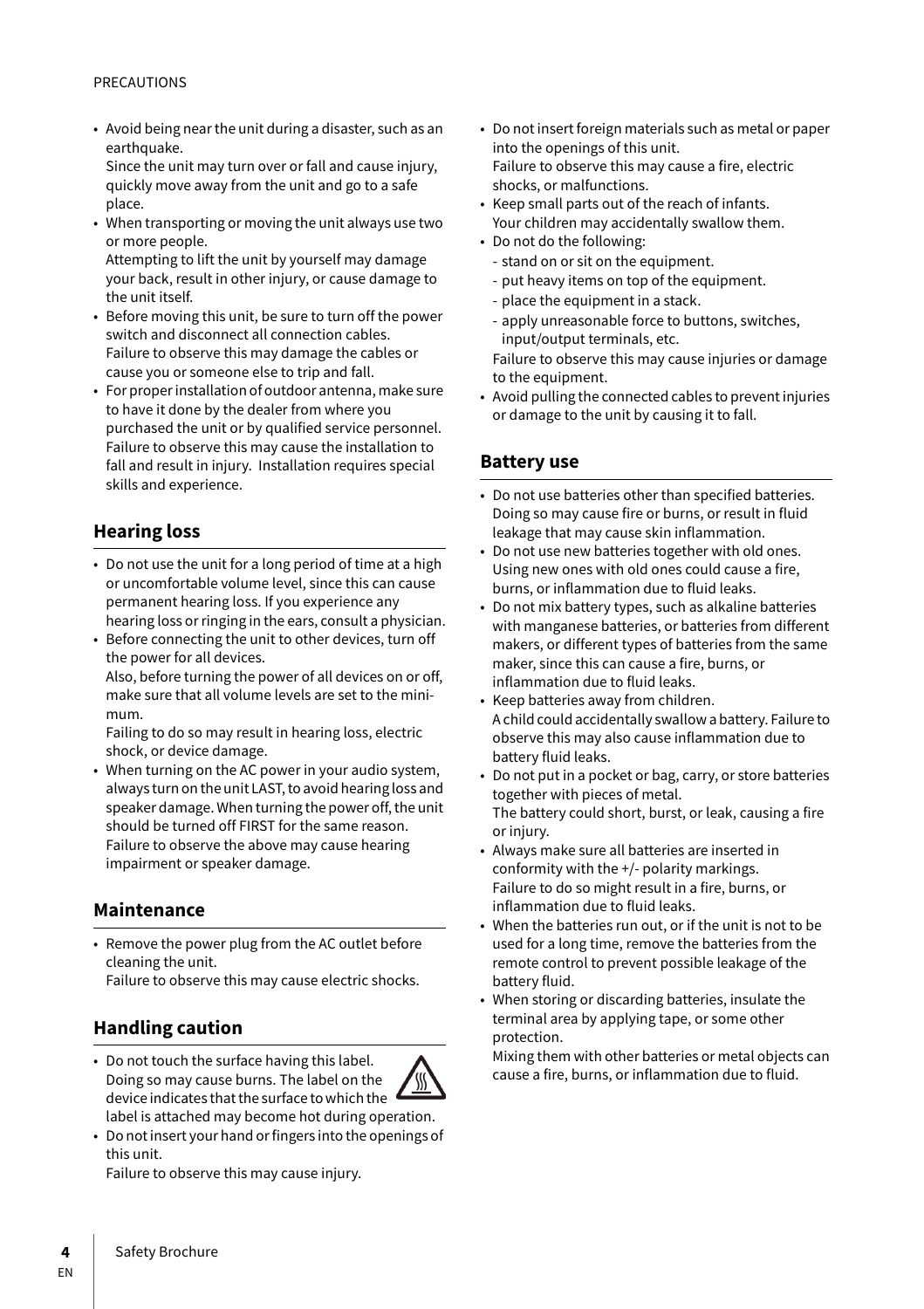# **Notice**

Indicates points that you must observe in order to prevent product failure, damage or malfunction and data loss.

### **Power supply**

• If not using the unit for a long period of time, be sure to pull the power plug from the outlet. Even if this unit is turned off by  $[\bigcirc$  )(Standby/On), a minute current is still flowing.

### **Installation**

- Do not use this unit in a location that is exposed to direct sunlight that becomes extremely hot, such as near a heater, or extremely cold, or that is subject to excessive dust or vibration. Failure to observe this may cause the unit's panel to become deformed, the internal components to malfunction, or for operation to become unstable.
- If using a wireless function, avoid installing this unit near metal walls or desks, microwave ovens, or other wireless network devices. Obstructions could shorten the transmission distance.

### **Connections**

- Do not connect this product to public Wi-Fi and/or Internet directly. Only connect this product to the Internet through a router with strong passwordprotections. Consult your router manufacturer for information on security best practices.
- If connecting external units, be sure to thoroughly read the manual for each unit and connect them in accordance with the instructions. Failure to properly handle a unit in accordance with the instructions could cause malfunctions.
- Do not connect this unit to industrial units. This unit has been designed to connect to a consumer-use unit. Connection to an industrial unit could cause this unit to malfunction.

### **Handling**

- Do not place vinyl, plastic, or rubber products on this unit. Failure to observe this may cause discoloration or deformation in the panel of this unit.
- If the ambient temperature changes drastically (such as during unit transportation or under rapid heating or cooling) and there is a chance condensation may have formed in the unit, leave the unit for several hours without turning on the power until it is completely dry before use. Using the unit while there is condensation can cause malfunctions.

### **Maintenance**

• When cleaning the unit, use a dry, soft cloth. Using chemicals such as benzine or thinner, cleaning agents, or chemical scrubbing cloths can cause discoloration or deformation.

### **About disposal**

• Be sure to discard used batteries in accordance with local regulations.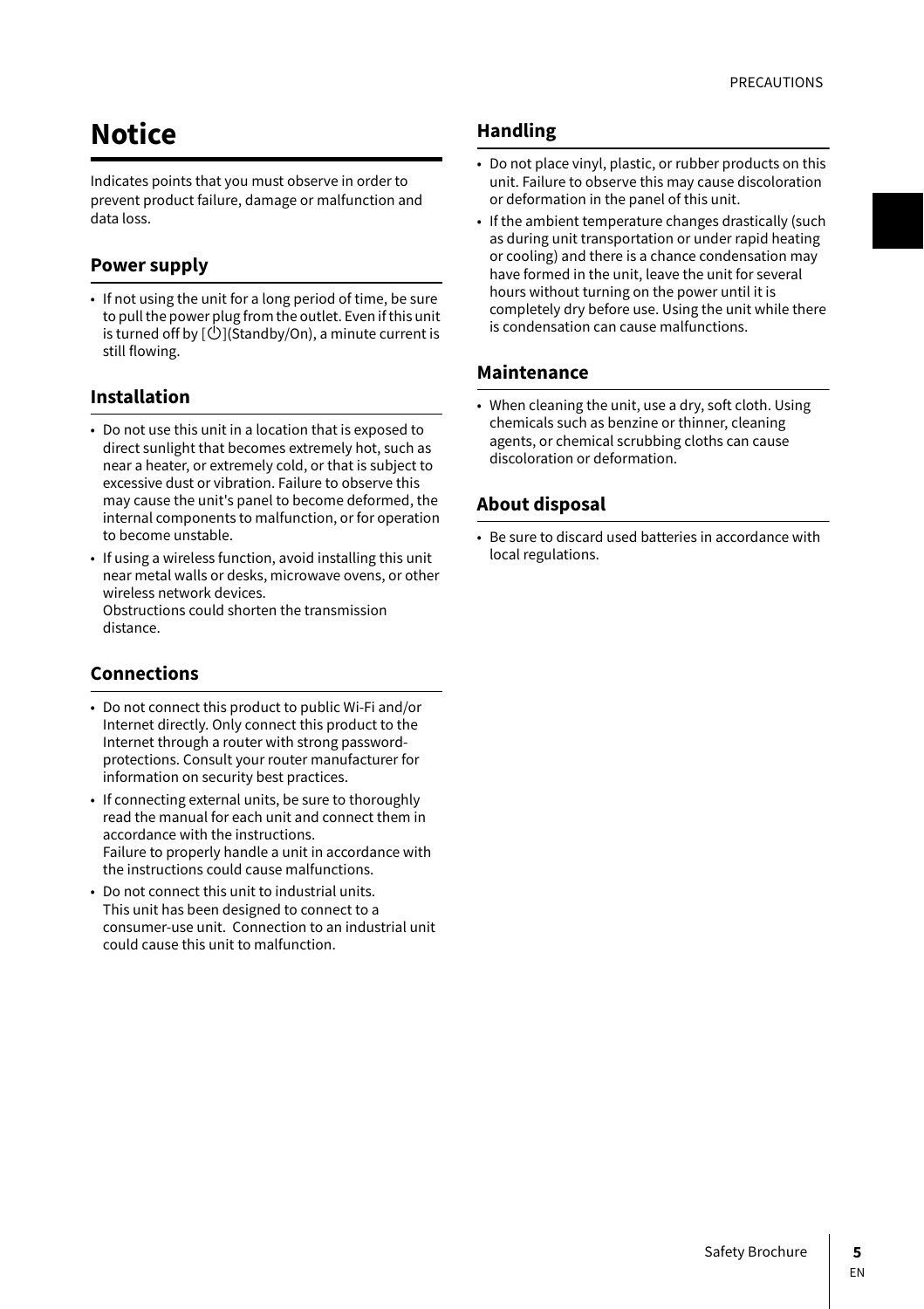# Information

# **About the name plate of the unit**

The model number, serial number, power requirements, etc., may be found on or near the name plate, which is at the rear of the unit. You should note this serial number in the space provided below and retain this manual as a permanent record of your purchase to aid identification in the event of theft.

### **Model No.**

**Serial No.**

# **About content in this manual**

- The illustrations and screens in this manual are for instructional purposes only.
- The company names and product names in this manual are the trademarks or registered trademarks of their respective companies.
- Software may be revised and updated without prior notice.

# **Wireless communication functions [U.K. and Europe models]**

### **Bluetooth**

Radio Frequency (Operational Frequency): 2402 MHz to 2480 MHz Maximum Output Power (EIRP): 7.27 dBm

### **Wi-Fi (2.4 GHz)**

Radio Frequency: 2402 MHz to 2482 MHz Maximum Output Power (EIRP): 19.98 dBm

### **Wi-Fi (5 GHz)**

Radio Frequency, Maximum Output Power (EIRP): 5170 to 5250MHz, 22.03 dBm 5250 to 5330MHz, 22.27 dBm 5490 to 5710MHz, 24.56 dBm 5735 to 5835MHz, 13.96 dBm

• Wireless devices transmitting over a 5 GHz frequency band can only be used indoors. Use of such devices outdoors is prohibited by law.

#### **Information for users on collection and disposal of old equipment and used batteries:**



These symbols on the products, packaging, and/or accompanying documents mean that used electrical and electronic products and batteries should not be mixed with general household waste. For proper treatment, recovery and recycling of old products and used batteries, please take them to applicable collection points, in accordance with your national legislation.

Ph

By disposing of these products and batteries correctly, you will help to save valuable resources and prevent any potential negative effects on human health and the environment which could otherwise arise from inappropriate waste handling.

For more information about collection and recycling of old products and batteries, please contact your local municipality, your waste disposal service or the point of sale where you purchased the items.

**For business users in the European Union:** If you wish to discard electrical and electronic equipment, please contact your dealer or supplier for further information.

#### **Information on Disposal in other Countries outside the European Union:**

These symbols are only valid in the European Union. If you wish to discard these items, please contact your local authorities or dealer and ask for the correct method of disposal.

#### **Note for the battery symbol (bottom two symbol examples):**

This symbol might be used in combination with a chemical symbol. In this case it complies with the requirement set by the EU Battery Directive for the chemical involved.

(weee\_battery\_eu\_en\_02)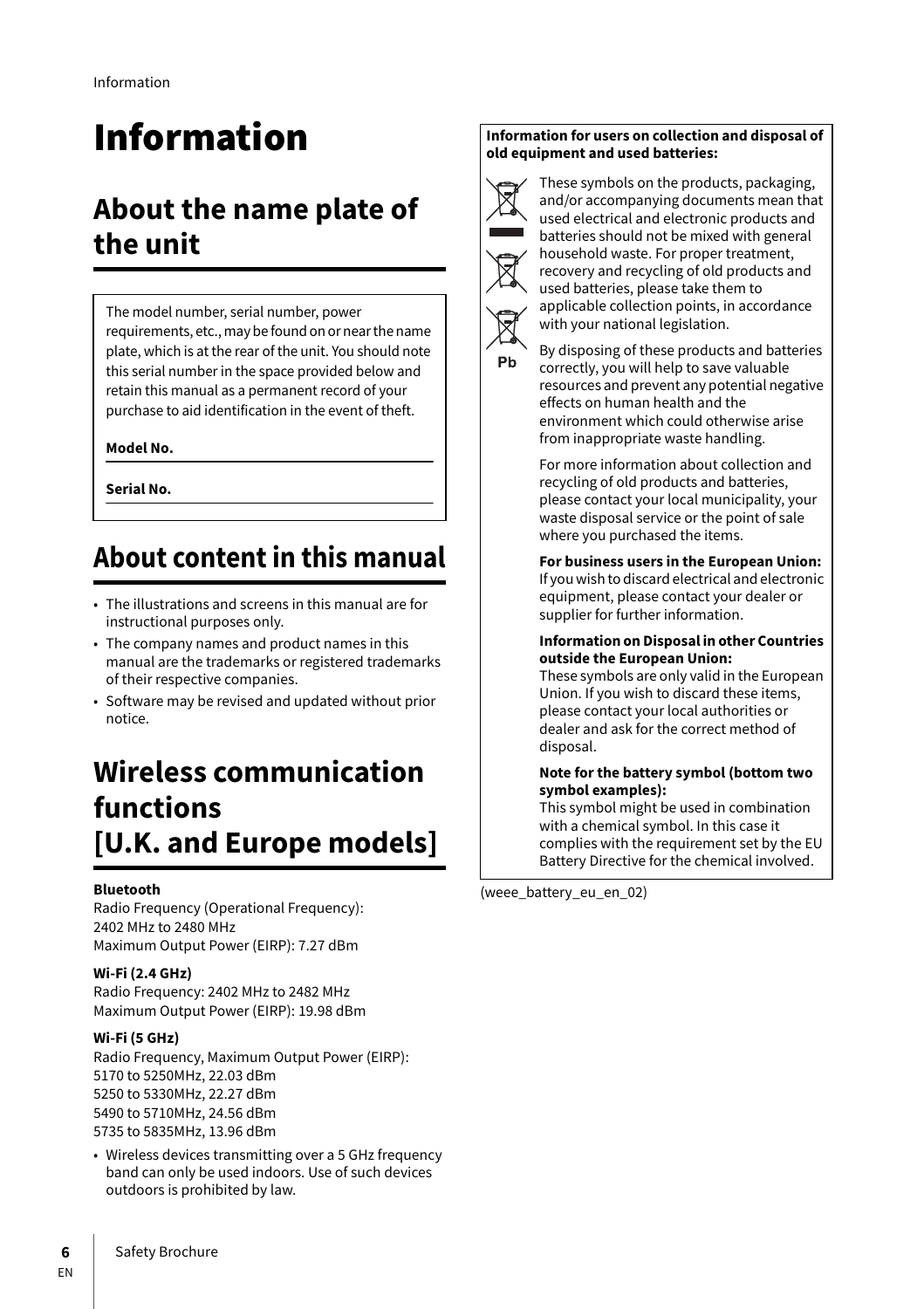# **BRÉCAUTIONS** D'USAGE

# **LISEZ ATTENTIVEMENT AVANT DE PROCÉDER À TOUTE UTILISATION. VEILLEZ À SUIVRE CES INSTRUCTIONS.**

**Les mises en garde énumérées ci-dessous sont destinées à prévenir les risques pour l'utilisateur et les tiers, à éviter les dommages matériels et à aider l'utilisateur à se servir de l'appareil correctement et en toute sécurité. Assurez-vous de suivre ces instructions.**

Après avoir consulté ce manuel, conservez-le dans un endroit sûr de façon à pouvoir vous y reporter facilement.

- Veillez à faire inspecter ou réparer l'appareil par le revendeur auprès duquel vous l'avez acheté ou par un technicien Yamaha qualifié.
- Yamaha ne peut être tenu responsable des dommages corporels ou matériels causés par une mauvaise utilisation ou par des modifications apportées à l'appareil.
- Ce produit est conçu pour un usage courant dans les résidences standard. Ne l'utilisez pas pour des applications nécessitant une haute fiabilité, telles que la gestion des gestes essentiels à la vie, des soins de santé ou des biens de grande valeur.



**Ce contenu indique « un risque de blessures graves ou de mort ».**

# **En cas d'anomalie**

- Si l'un des problèmes suivants se produit, coupez immédiatement l'alimentation et retirez la fiche d'alimentation.
	- Le cordon/la fiche d'alimentation est endommagé(e).
	- Une odeur inhabituelle, un bruit bizarre ou de la fumée se dégage de l'appareil.
- Un corps étranger ou de l'eau a pénétré à l'intérieur de l'appareil.
- Une brusque perte de son est survenue durant l'utilisation de l'appareil.
- L'appareil est fissuré ou endommagé.

En continuant d'utiliser l'appareil dans ces conditions, vous risquez de provoquer des décharges électriques, un incendie ou des dysfonctionnements. Faites immédiatement inspecter ou réparer l'appareil par le revendeur auprès duquel vous l'avez acheté ou par un technicien Yamaha qualifié.

# **Alimentation**

- Ne faites rien qui pourrait endommager le cordon d'alimentation.
	- Ne le placez pas à proximité d'un radiateur.
	- Évitez de le plier excessivement ou de le modifier.
	- Évitez de l'érafler.
	- Ne placez pas dessus d'objets lourds.

L'utilisation du cordon d'alimentation en ayant le conducteur du cordon exposé pourrait provoquer des décharges électriques ou un incendie.

- En cas de risque d'impact de foudre à proximité de l'appareil, évitez de toucher la fiche d'alimentation. Le non-respect de cette consigne peut entraîner des chocs électriques.
- Assurez-vous d'utiliser l'appareil avec la tension d'alimentation qui y est imprimée. L'absence de raccordement à une prise secteur appropriée pourrait provoquer un incendie, des chocs électriques ou des dysfonctionnements.
- Veillez à utiliser le cordon d'alimentation fourni. Le non-respect des consignes précédentes risque d'entraîner un incendie, des brûlures ou des dysfonctionnements.
- Évitez de recourir à des cordons d'alimentation fournis avec d'autres appareils. Le non-respect des consignes précédentes risque d'entraîner un incendie, des brûlures ou des dysfonctionnements.
- Vérifiez périodiquement l'état de la prise électrique, dépoussiérez-la et nettoyez-la en prenant soin de retirer toutes les impuretés qui pourraient s'y accumuler.

Le non-respect de cette consigne peut entraîner un incendie ou des chocs électriques.

• Lors de l'installation de l'appareil, assurez-vous que la prise secteur que vous utilisez est facilement accessible.

En cas de problème ou de dysfonctionnement, désactivez immédiatement l'interrupteur d'alimentation et retirez la fiche de la prise secteur. Même lorsque l'interrupteur d'alimentation est en position désactivée, l'appareil n'est pas déconnecté de la source d'électricité tant que le cordon d'alimentation reste branché à la prise murale.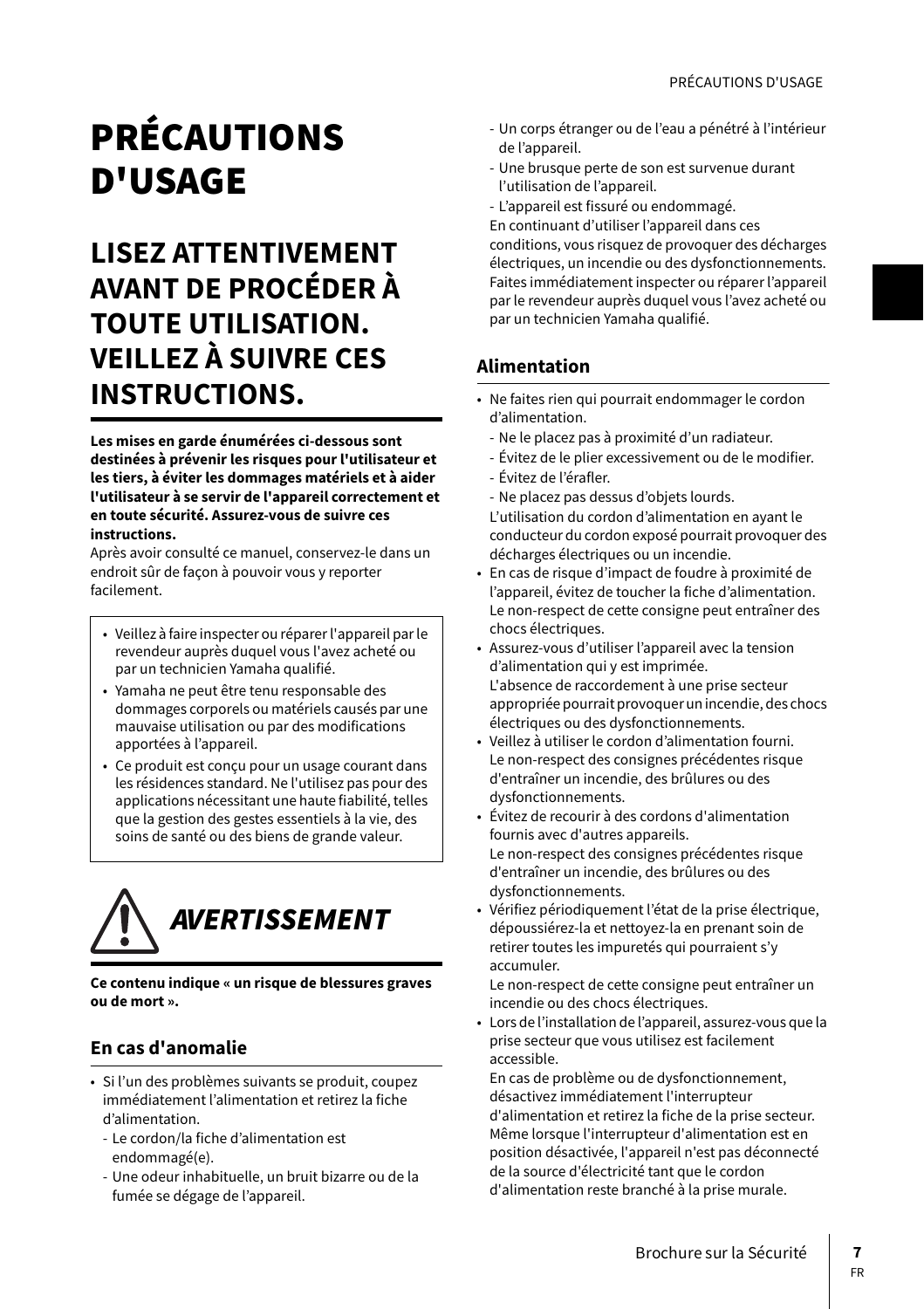- Si vous entendez le tonnerre gronder ou suspectez l'imminence d'un éclair, mettez immédiatement l'appareil hors tension et débranchez la fiche d'alimentation de la prise secteur. Le non-respect de cette consigne peut entraîner un incendie ou des dysfonctionnements.
- Si vous prévoyez de ne pas utiliser l'appareil pendant une longue période de temps, assurez-vous de retirer la fiche d'alimentation de la prise secteur. Le non-respect de cette consigne peut entraîner un incendie ou des dysfonctionnements.

### **Démontage interdit**

• Ne tentez pas de démonter ou de modifier l'appareil. Le non-respect de cette procédure risque d'entraîner un incendie, des chocs électriques, des blessures ou des dysfonctionnements.

### **Avertissement relatif à la présence d'eau**

- N'exposez pas l'appareil à la pluie, ne l'utilisez pas près d'une source d'eau ou dans un milieu humide et ne posez pas dessus des récipients (tels que des vases, des bouteilles ou des verres) contenant des liquides qui risqueraient de s'infiltrer par les ouvertures ou de dégouliner. Toute infiltration de liquide tel que de l'eau à l'intérieur de l'appareil risque de provoquer un incendie, des chocs électriques ou des dysfonctionnements.
- N'essayez jamais de retirer ou d'insérer une fiche électrique avec les mains mouillées. Ne manipulez pas l'appareil en ayant les mains mouillées. Le non-respect de cette procédure risque d'entraîner des chocs électriques ou des dysfonctionnements.

## **Prévention contre les incendies**

• Ne placez pas d'objets brûlants ou de flammes nues à proximité de l'appareil, au risque de provoquer un incendie.

### **Entretien et soins**

• N'utilisez pas produits chimiques sous forme d'aérosol ou de pulvérisateur contenant des gaz combustibles pour le nettoyage et la lubrification. Le cas échéant, le gaz combustible s'accumule à l'intérieur du produit, ce qui pourrait provoquer une explosion ou un incendie.

# **Précautions d'utilisation**

• Veillez à ne pas faire tomber l'appareil et à ne pas lui appliquer une pression excessive. Le non-respect de cette procédure risque d'entraîner des chocs électriques, un incendie ou des dysfonctionnements.

### **Utilisation des piles**

- Ne démontez pas la pile. Tout contact du contenu des piles avec les mains ou les yeux peut entraîner la cécité ou provoquer des brûlures chimiques.
- Ne jetez pas la pile au feu. Évitez d'exposer la pile à une température élevée, telle que les rayons directs du soleil ou du feu. Cela pourrait causer l'explosion des piles et provoquer un incendie ou des blessures.
- Ne tentez pas de recharger une pile non rechargeable. La charge risque de provoquer une explosion ou une fuite de la pile, ce qui pourrait causer la cécité, des brûlures chimiques ou des blessures.
- En cas de fuite du liquide des piles, évitez tout contact avec ce liquide.

En cas de contact avec les yeux, la bouche ou la peau, rincez-vous immédiatement à l'eau claire et consultez un médecin. Le liquide présent dans les piles est corrosif et peut provoquer la cécité ou des brûlures chimiques.

## **Appareil sans fil**

- N'utilisez pas cet appareil à proximité d'appareils médicaux ou au sein d'établissements médicaux. Les ondes radio transmises par l'unité peuvent affecter les appareils électro-médicaux.
- N'utilisez pas cet appareil à moins de 15 cm des personnes disposant d'un stimulateur cardiaque ou d'un défibrillateur.

Les ondes radio émanant de cette unité peuvent affecter le fonctionnement des équipements électromédicaux tels que les stimulateurs cardiaques ou les défibrillateurs cardiaques.

FR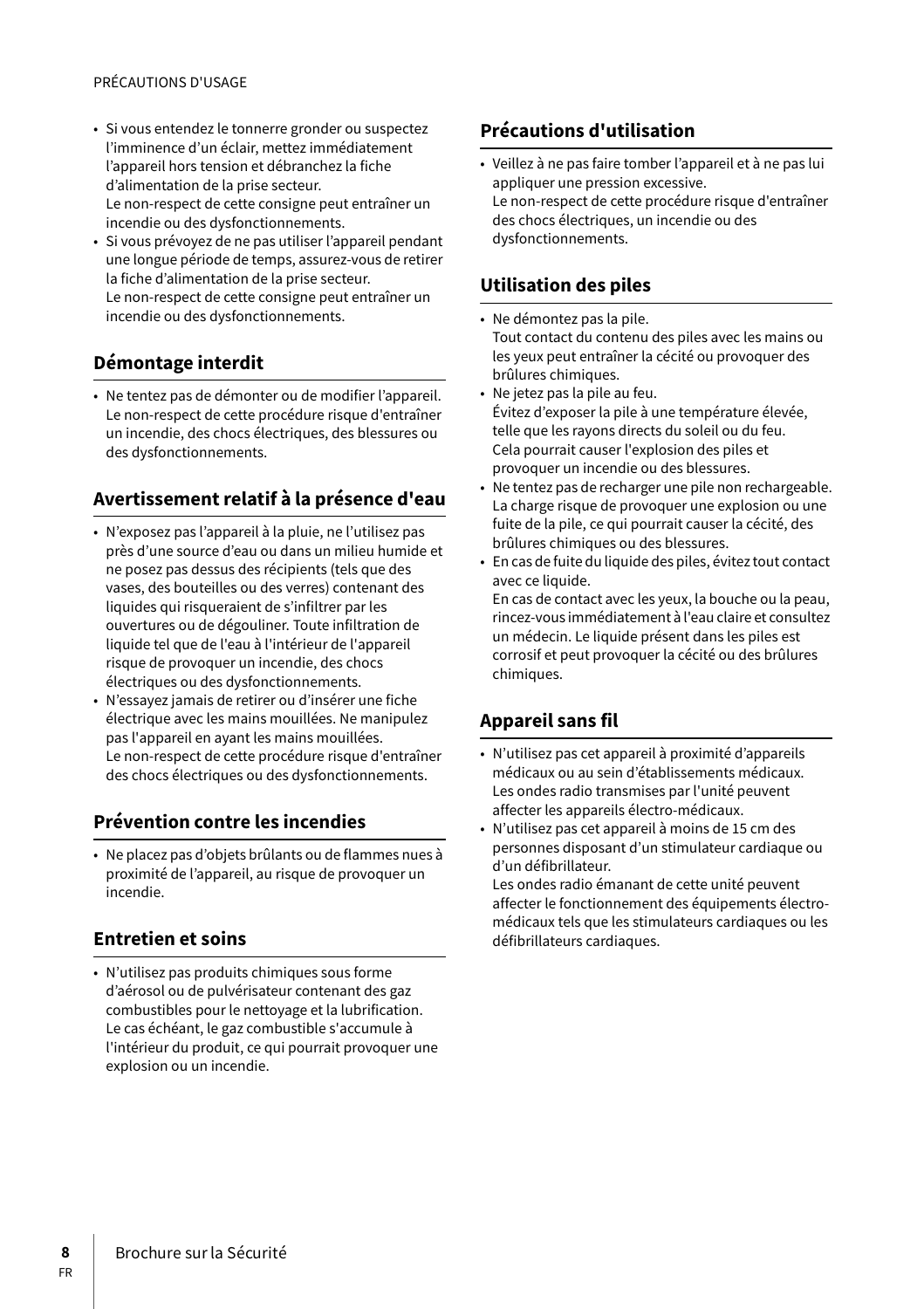# **ATTENTION**

Ce contenu indique « un risque de blessures ».

# **Alimentation**

- N'utilisez pas une prise secteur dans laquelle la fiche d'alimentation ne peut pas s'insérer fermement. Le non-respect de cette consigne peut entraîner un incendie, des chocs électriques ou des brûlures.
- Lorsque vous débranchez la fiche d'alimentation, tenez toujours la fiche elle-même, pas le cordon. Si vous tirez sur le cordon, vous risquez de l'endommager et de provoquer des chocs électriques ou un incendie.
- Introduisez complètement la fiche d'alimentation dans la prise secteur.

L'utilisation de l'appareil alors que la fiche d'alimentation n'est pas complètement insérée dans la prise peut entraîner une accumulation de poussière sur la fiche et provoquer un incendie ou des brûlures.

# **Installation**

- Ne placez pas l'appareil dans une position instable afin d'éviter qu'il ne tombe ou se renverse accidentellement et ne provoque des blessures.
- ????? Lors de l'installation de cet appareil, n'obstruez pas les orifices prévus pour la dissipation de la chaleur.
	- Évitez de couvrir l'appareil avec un tissu.
	- N'installez pas l'appareil sur une moquette ou un tapis.
	- Évitez d'obstruer les orifices de ventilation (fentes de refroidissement) de l'appareil.
	- N'installez pas l'appareil d'une autre façon que celle indiquée.

- N'utilisez pas l'appareil dans un lieu clos, mal aéré. Le non-respect de ce qui précède risque d'entraîner une rétention de chaleur à l'intérieur de l'appareil, susceptible de provoquer un incendie ou des dysfonctionnements. Assurez-vous qu'il y a un espace suffisant autour de l'appareil : au moins 30 cm en haut, 20 cm sur les côtés et 20 cm au dos.

• N'installez pas l'appareil dans un emplacement où il pourrait entrer en contact avec des gaz corrosifs ou de l'air à haute teneur en sel ou être exposé à des fumées ou à des vapeurs excessives.

Cela pourrait provoquer des dysfonctionnements.

• Évitez d'être à proximité de l'appareil lors de la survenue d'une catastrophe naturelle telle qu'un tremblement de terre.

Compte tenu du risque de renversement ou de chute de l'appareil pouvant entraîner des blessures, pensez à vous éloigner rapidement de l'appareil et à vous réfugier dans un lieu sûr.

- En cas de transport ou de déplacement de l'appareil, faites toujours faire appel à au moins deux personnes. Si vous essayez de soulever l'appareil par vousmême, vous risquerez de vous faire mal au dos ou de vous blesser ou encore d'endommager l'appareil.
- Avant de déplacer l'appareil, veillez à désactiver l'interrupteur d'alimentation et à déconnecter tous les câbles de connexion.

Le non-respect de cette consigne peut entraîner l'endommagement des câbles ou provoquer le trébuchement et la chute de l'utilisateur, s'il s'agit de vous-même ou d'autres personnes.

• Pour une installation correcte de l'antenne extérieure, veillez à la confier au revendeur auprès duquel vous avez acheté l'appareil ou à un technicien qualifié. Le non-respect de cette consigne pour provoquer la chute de l'installation et entraîner des blessures. L'installation nécessite des compétences spéciales et de l'expérience.

# **Perte de capacités auditives**

- N'utilisez pas l'appareil de manière prolongée à un niveau sonore trop élevé ou inconfortable pour l'oreille, au risque d'endommager irrémédiablement votre ouïe. Si vous constatez une baisse d'acuité auditive ou que vous entendez des sifflements, consultez un médecin.
- Avant de raccorder l'appareil à d'autres dispositifs, mettez tous les dispositifs concernés hors tension. Et, avant de mettre tous les appareils sous/hors tension, vérifiez que tous les niveaux de volume sont réglés sur la position minimale. Le non-respect de ces mesures peut provoquer une perte d'acuité auditive, entraîner un risque
- d'électrocution ou endommager l'équipement. • Lorsque vous mettez le système audio sous tension, allumez toujours l'appareil en DERNIER pour éviter d'endommager votre ouïe et les haut-parleurs. Lors de la mise hors tension, vous devez éteindre l'appareil en PREMIER pour la même raison. Le non-respect des consignes précédentes risque d'entraîner une déficience auditive ou d'endommager le casque.

## **Entretien et soins**

• Retirez la fiche d'alimentation de la prise secteur avant de procéder au nettoyage de l'appareil. Le non-respect de cette consigne peut entraîner des chocs électriques.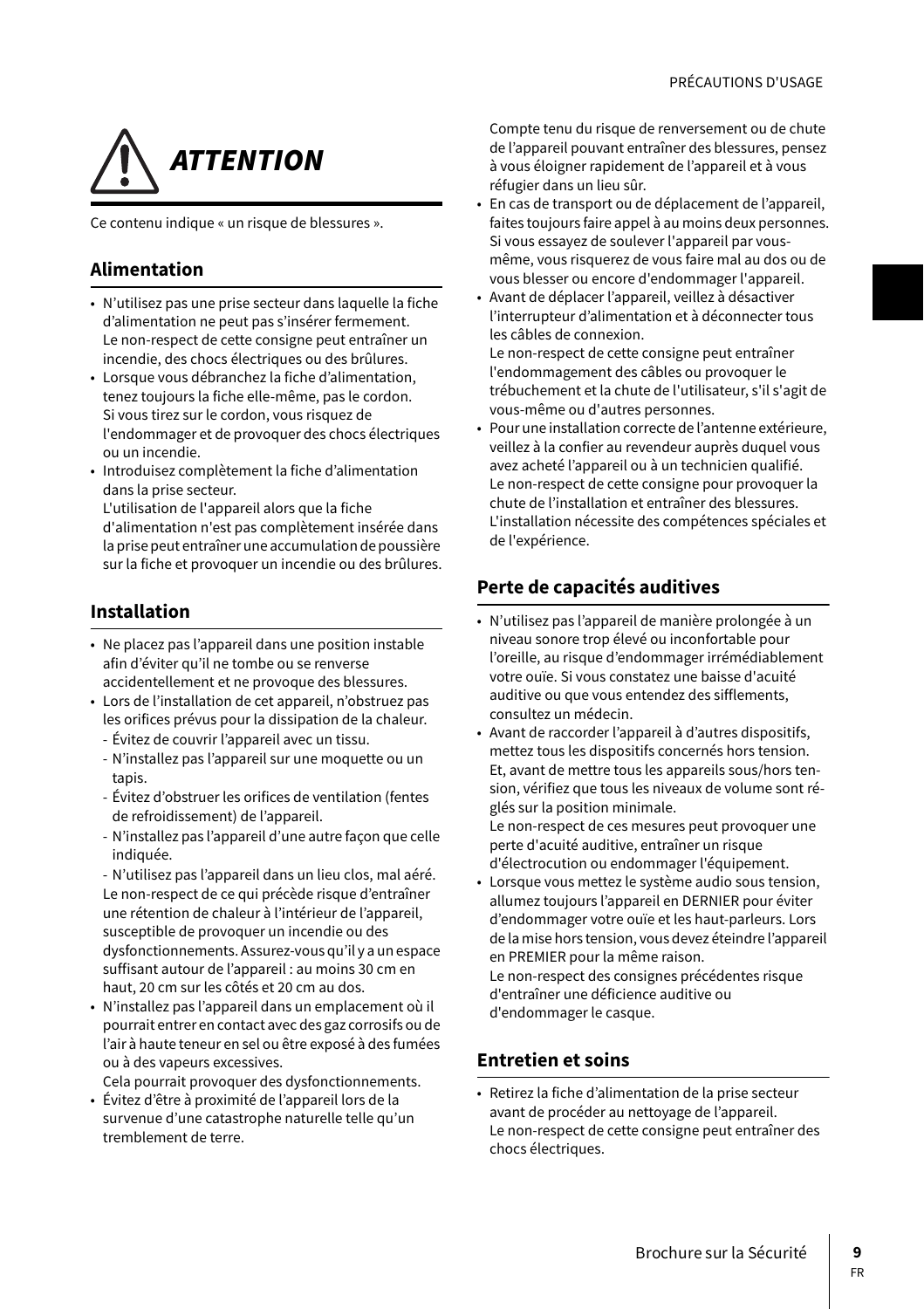# **Précautions d'utilisation**

• Ne touchez pas la surface portant cette étiquette, sous peine de vous brûler. L'étiquette sur



l'appareil indique que la surface où est collée l'étiquette peut devenir chaude pendant le fonctionnement.

- N'insérez pas votre main ou vos doigts dans les ouvertures de cet appareil. Le non-respect de cette consigne peut provoquer des blessures.
- N'insérez pas de corps étrangers comme du métal ou du papier dans les ouvertures de cet appareil. Le non-respect de cette procédure risque d'entraîner un incendie, des chocs électriques ou des dysfonctionnements.
- ????? Assurez-vous de conserver les petits composants hors de portée des jeunes enfants.

Ceux-ci pourraient les avaler accidentellement.

- Évitez de faire ce qui suit :
	- Ne vous asseyez pas sur le produit et ne le piétinez pas.
	- Ne placez pas d'objets lourds sur le produit.
	- Ne disposez pas le produit en pile.
- N'appliquez pas de force excessive sur les touches, les commutateurs, les bornes d'entrée/sortie, etc. Le non-respect de cette consigne peut entraîner des dommages corporels ou matériels.
- Évitez de débrancher les câbles connectés afin de ne pas causer de blessures ou de dommages matériels qui pourraient résulter de la chute de l'appareil.

### **Utilisation des piles**

- N'utilisez pas de piles autres que les piles spécifiées. Cela pourrait provoquer un incendie ou des brûlures, ou entraîner des fuites de liquide susceptibles de provoquer une inflammation de la peau.
- Ne mélangez jamais piles neuves et piles usagées. L'utilisation simultanée de piles neuves et anciennes pourrait provoquer un incendie, des brûlures ou l'apparition de flammes dues à d'éventuelles fuites du liquide des piles.
- N'utilisez pas non plus en même temps divers types de piles, comme par exemple, des piles alcalines et des piles au manganèse, ou des piles de marques différentes, ou encore différents types de piles d'un même fabricant. Cela pourrait entraîner un incendie, des brûlures ou l'apparition de flammes provoquées par une fuite du liquide des piles.
- Gardez les piles hors de portée des enfants. Un enfant pourrait avaler une pile accidentellement. Le non-respect de cette consigne risque de provoquer l'apparition de flammes provoquées par une fuite du liquide des piles.

• Ne conservez pas les piles dans une poche ou un sac contenant des pièces en métal et évitez de transporter ou de stocker des piles avec des éléments métalliques.

Cela pourrait court-circuiter les piles, les faire exploser ou déverser leur liquide et provoquer un incendie ou des blessures.

• Veillez à respecter la polarité (+/-) lors de la mise en place des piles.

Le non-respect de ces instructions risque de provoquer un incendie, des brûlures ou l'apparition de flammes en raison d'une fuite du liquide des piles.

- Lorsque les piles sont déchargées ou que vous n'utilisez pas l'appareil pendant une longue période, retirez les piles de la télécommande pour éviter toute fuite du liquide des piles.
- Avant de procéder au stockage ou à la mise au rebut des piles, veillez à isoler la zone des bornes en appliquant dessus un ruban adhésif ou tout autre type de protection.

Si vous mélangez les piles à d'autres piles ou à des objets métalliques, vous risquez de provoquer un incendie, des brûlures ou l'apparition de flammes dues à la fuite du liquide des piles.

# **Avis**

Indique des points à observer afin d'empêcher la panne, le dommage ou le dysfonctionnement du produit et la perte des données.

## **Alimentation**

• Si vous prévoyez de ne pas utiliser l'appareil pendant une longue période de temps, assurez-vous de retirer le cordon d'alimentation de la prise secteur. Même si cet appareil est éteint par  $\Box$ [/Veille/Marche), un courant minime circule encore.

## **Installation**

- N'utilisez pas l'appareil dans un emplacement exposé à la lumière directe du soleil, à une température très élevée (à proximité d'un appareil de chauffage) ou très basse, à un dépôt de poussière excessif ou à de fortes vibrations. Le non-respect de cette consigne pourrait provoquer la déformation du panneau de l'appareil, le dysfonctionnement de ses composants internes ou l'instabilité de son fonctionnement.
- Si vous utilisez une fonction sans fil, évitez d'installer cet appareil à proximité de parois métalliques ou de bureaux en métal, de fours à micro-ondes ou d'autres dispositifs de réseau sans fil.

Les obstructions pourraient raccourcir la distance de transmission.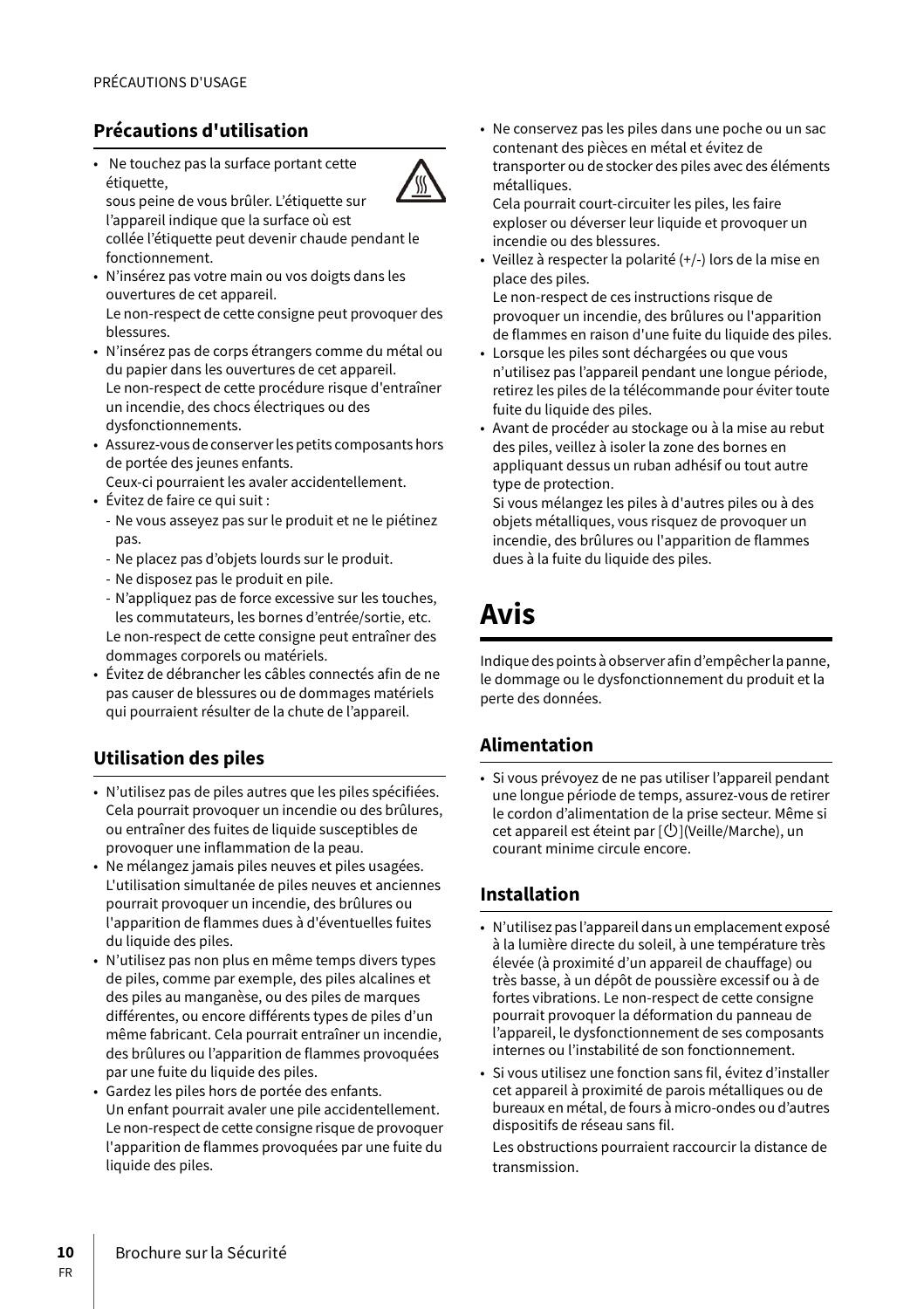### **Connexions**

- Ne connectez pas directement ce produit à un réseau Wi-Fi public et/ou à Internet. Connectez ce produit à Internet uniquement via un routeur doté de dispositifs de protection par mots de passe forts. Consultez le fabricant de votre routeur pour obtenir des informations sur les bonnes pratiques en matière de sécurité.
- En cas de connexion d'unités externes, assurez-vous de lire attentivement le mode d'emploi de l'appareil concerné et reliez-le conformément aux instructions fournies.

La non conformité aux instructions de manipulation peut provoquer le dysfonctionnement de l'appareil.

• Ne connectez pas l'appareil à des unités industrielles. Cet appareil a été conçu pour une connexion à une unité destinée aux consommateurs. La connexion à une unité industrielle pourrait provoquer son dysfonctionnement.

### **Manipulation**

- Ne placez pas de produits en vinyle, en plastique ou en caoutchouc sur l'appareil. Le non-respect de cette consigne pourrait décolorer ou déformer son panneau.
- Si la température ambiante change radicalement (comme pendant le transport de l'unité ou dans des conditions de surchauffe ou de refroidissement rapides) et que de la condensation se forme dans l'unité, laissez l'appareil hors tension pendant plusieurs heures jusqu'à ce qu'il soit complètement sec avant de le réutiliser. L'utilisation de l'appareil en cas de formation de condensation peut entraîner son dysfonctionnement.

### **Entretien**

• Utilisez un chiffon doux et sec pour le nettoyage de l'appareil. L'utilisation de produits chimiques tels que de la benzène ou du diluant, de produits d'entretien ou de chiffons de lavage chimique peut causer la décoloration ou la déformation de l'appareil.

## **À propos de la mise au rebut**

• Veillez à mettre au rebus les piles usagées selon la réglementation locale en vigueur.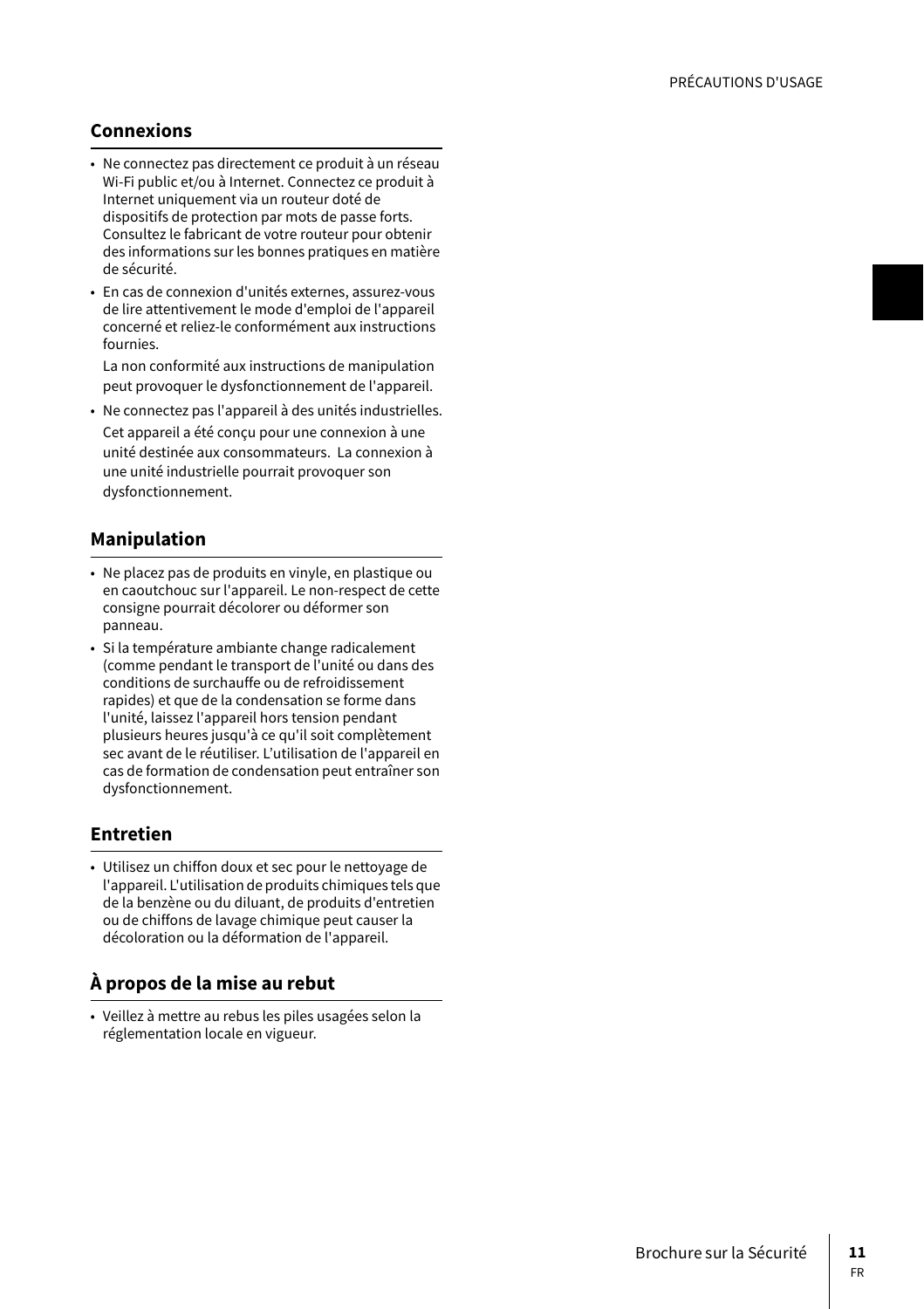# Informations

# **À propos de la plaque signalétique de l'appareil**

# Le numéro de modèle, le numéro de série,

l'alimentation requise, etc., se trouvent sur ou près de la plaque signalétique du produit, située dans la partie arrière de l'unité. Notez le numéro de série dans l'espace fourni ci-dessous et conservez ce manuel en tant que preuve permanente de votre achat afin de faciliter l'identification du produit en cas de vol.

### **N° de modèle**

**N° de série**

# **À propos du contenu de ce manuel**

- Les illustrations et les captures d'écran figurant dans ce manuel servent uniquement à expliciter les instructions.
- Les noms de société et les noms de produit mentionnés dans ce manuel sont des marques commerciales ou des marques déposées de leurs sociétés respectives.
- Le logiciel peut être révisé et mis à jour sans préavis.

# **Fonctions de communication sans fil [modèles pour le R.- U. et pour l'Europe]**

### **Bluetooth**

Fréquence radio (fréquence opérationnelle): 2402 à 2480 MHz Puissance maximale rayonnée (PIRE): 7,27 dBm

### **Wi-Fi (2,4 GHz)**

Fréquence radio: 2402 à 2482 MHz Puissance maximale rayonnée (PIRE): 19,98 dBm

### **Wi-Fi (5 GHz)**

Fréquence radio, puissance maximale rayonnée (PIRE): 5170 à 5250 MHz, 22,03 dBm 5250 à 5330 MHz, 22,27 dBm 5490 à 5710 MHz, 24,56 dBm 5735 à 5835 MHz, 13,96 dBm

• Les appareils sans fil transmettant sur une bande de fréquence de 5 GHz ne peuvent être utilisés qu'à l'intérieur. L'utilisation de tels appareils à l'extérieur est interdite par la loi.

### **Informations concernant la collecte et le traitement des piles usagées et des déchets d'équipements électriques et électroniques**



Les symboles sur les produits, l'emballage et/ ou les documents joints signifient que les produits électriques ou électroniques usagés ainsi que les piles usagées ne doivent pas être mélangés avec les déchets domestiques habituels. Pour un traitement, une récupération et un recyclage appropriés des déchets d'équipements électriques et électroniques et des piles usagées, veuillez les déposer aux points de collecte prévus à cet effet, conformément à la réglementation nationale.

En vous débarrassant correctement des déchets d'équipements électriques et électroniques et des piles usagées, vous contribuerez à la sauvegarde de précieuses ressources et à la prévention de potentiels effets négatifs sur la santé humaine qui pourraient advenir lors d'un traitement inapproprié des déchets.

Pour plus d'informations à propos de la collecte et du recyclage des déchets d'équipements électriques et électroniques et des piles usagées, veuillez contacter votre municipalité, votre service de traitement des déchets ou le point de vente où vous avez acheté les produits.

#### **Pour les professionnels dans l'Union européenne :**

Si vous souhaitez vous débarrasser des déchets d'équipements électriques et électroniques, veuillez contacter votre vendeur ou fournisseur pour plus d'informations.

#### **Informations sur la mise au rebut dans d'autres pays en dehors de l'Union européenne :**

Ces symboles sont seulement valables dans l'Union européenne. Si vous souhaitez vous débarrasser de déchets d'équipements électriques et électroniques ou de piles usagées, veuillez contacter les autorités locales ou votre fournisseur et demander la méthode de traitement appropriée.

**Note pour le symbole « pile » (deux exemples de symbole cidessous):** Ce symbole peut être utilisé en combinaison

avec un symbole chimique. Dans ce cas, il respecte les exigences établies par la directive européenne relative aux piles pour le produit chimique en question.

(weee battery eu fr\_02)

FR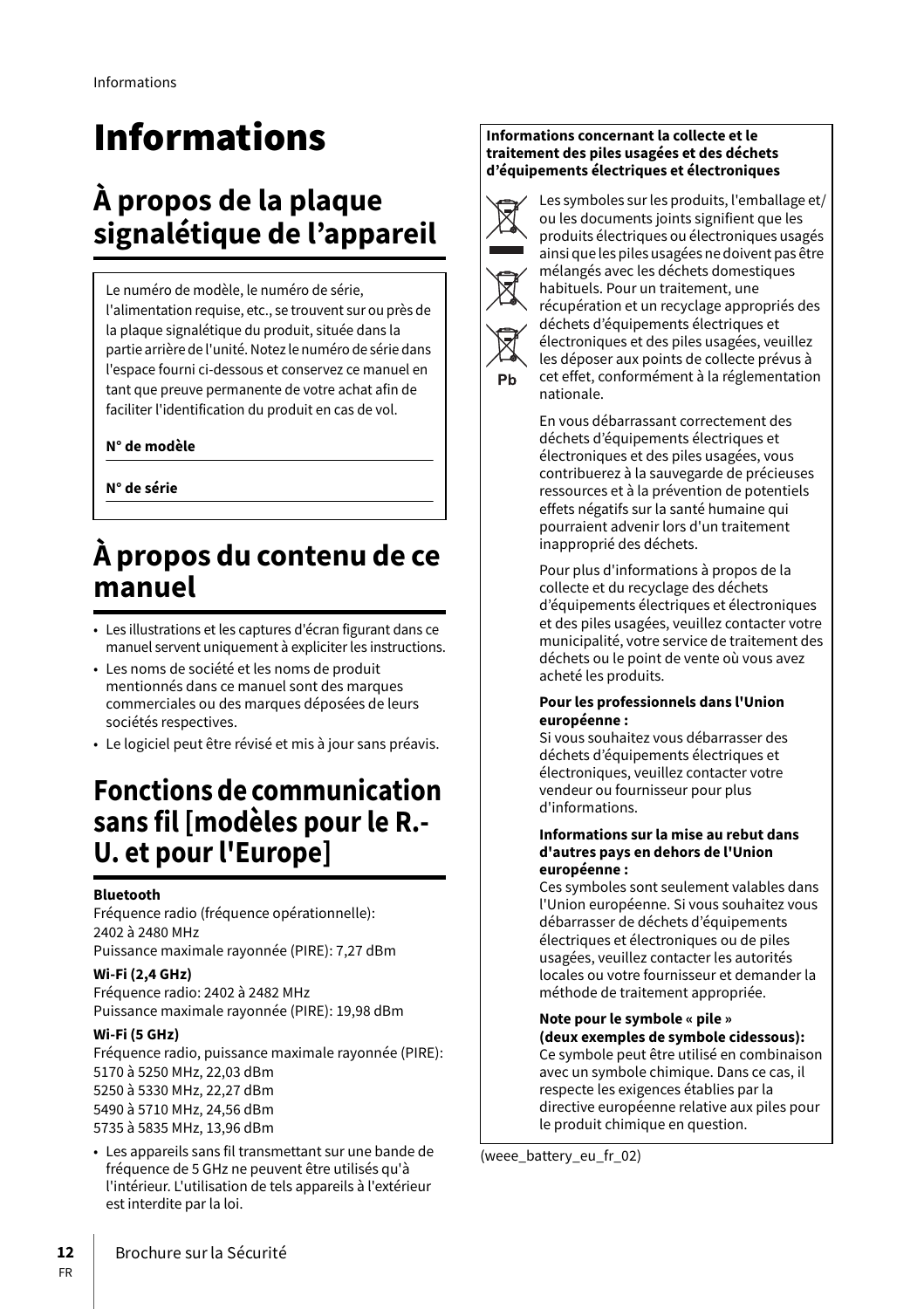# VORSICHTSMASSNAHMEN

# **BITTE VOR DER NUTZUNG SORGFÄLTIG LESEN BEFOLGEN SIE DIESE ANWEISUNGEN IN JEDEM FALL.**

**Die unten aufgeführten Vorsichtsmaßnahmen dienen dazu, dem Verletzungsrisiko für den Anwender und Andere vorzubeugen, sowie Beschädigung eigenen oder fremden Eigentums zu verhindern und dem Anwender den korrekten und sicheren Gebrauch des Produkts zu ermöglichen. Befolgen Sie diese Anweisungen in jedem Fall.**

Bewahren Sie das Handbuch nach der Lektüre an einem sicheren Ort auf, um jederzeit darin nachschlagen zu können.

- Lassen Sie das Produkt bei dem Händler, bei dem Sie das Produkt erworben haben oder durch qualifiziertes Fachpersonal bei Yamaha überprüfen oder reparieren.
- Yamaha kann nicht für Verletzungen von Personen oder für Schäden an den Produkten verantwortlich gemacht werden, die durch falsche Verwendung des (oder durch Veränderungen am) Gerät(s) hervorgerufen wurden.
- Dieses Produkt ist für gewöhnliche Wohnungen vorgesehen. Verwenden Sie es nicht für Anwendungen, die eine hohe Zuverlässigkeit erfordern, wie Lebenserhaltung, Gesundheit & Pflege oder wertvolle Vermögenswerte.



**Dieser Inhalt weist auf "unmittelbares Risiko schwerer Verletzungen oder Todesgefahr" hin.**

## **Ungewöhnliche Vorkommnisse**

- Wenn eines der folgenden ungewöhnlichen Dinge auftritt, schalten Sie die Komponente sofort aus und ziehen den Netzstecker aus der Steckdose.
	- Das Netzkabel bzw. der Netzstecker ist beschädigt.
	- Die Einheit entwickelt einen ungewöhnlichen Geruch, ungewöhnliches Geräusch oder Rauch.
- Ein Fremdkörper oder Wasser ist in das Innere der Einheit gelangt.
- Bei Gebrauch kommt es zu Tonausfall.
- Es liegen Risse oder andere Schäden an der Einheit vor.

Durch fortgesetzten Gebrauch könnte ein elektrischer Schlag, Brand oder eine Fehlfunktion verursacht werden. Lassen Sie die Einheit unverzüglich bei dem Händler, bei dem Sie sie erworben haben, oder von qualifiziertem Yamaha-Fachpersonal überprüfen oder reparieren.

### **Stromversorgung**

- Unternehmen Sie nichts, wodurch das Netzkabel beschädigt werde könnte.
	- Verlegen Sie es nicht in Nähe einer Heizung.
	- Verbiegen oder verändern Sie die Form nicht zu sehr.
	- Vermeiden Sie ein Scheuern des Netzkabels.
	- Verlegen Sie es nicht unter einem schweren Gegenstand.

Wenn Sie das Netzkabel verwenden, während die Adern der Leitungen blank liegen, kann dies zu einem elektrischen Schlag oder Bränden führen.

- Berühren Sie bei Blitzgefahr weder den Netzstecker noch das Netzkabel. Nichtbeachtung dieser Anweisung kann dazu führen, dass Sie einen elektrischen Schlag erleiden.
- Verwenden Sie diese Einheit ausschließlich mit der darauf angegebenen Netzspannung. Ein fehlerhafter Anschluss an einer Netzsteckdose kann zu Bränden, elektrischem Schlag oder Fehlfunktionen führen.
- Verwenden Sie ausschließlich das mitgelieferte Netzkabel.

Die Nichtbeachtung der obigen Anweisung führt zu Bränden, Verbrennungen oder Fehlfunktionen.

- Verwenden Sie das mitgelieferte Netzkabel nicht für andere Einheiten.
- Die Nichtbeachtung der obigen Anweisung führt zu Bränden, Verbrennungen oder Fehlfunktionen.
- Überprüfen Sie regelmäßig den Zustand des Netzsteckers, und entfernen Sie jeglichen Schmutz oder Staub, der sich darauf angesammelt hat. Nichtbeachtung dieser Anweisung kann zu Bränden oder einem elektrischen Schlag führen.
- Achten Sie beim Aufstellen der Einheit darauf, dass die verwendete Netzsteckdose leicht erreichbar ist. Sollten Probleme auftreten oder es zu einer Fehlfunktion kommen, schalten Sie die Komponente sofort aus und ziehen Sie den Stecker aus der Netzsteckdose. Auch dann, wenn der Netzschalter ausgeschaltet ist, ist die Komponente nicht von der Stromversorgung getrennt, solange das Netzkabel an der Steckdose angeschlossen ist.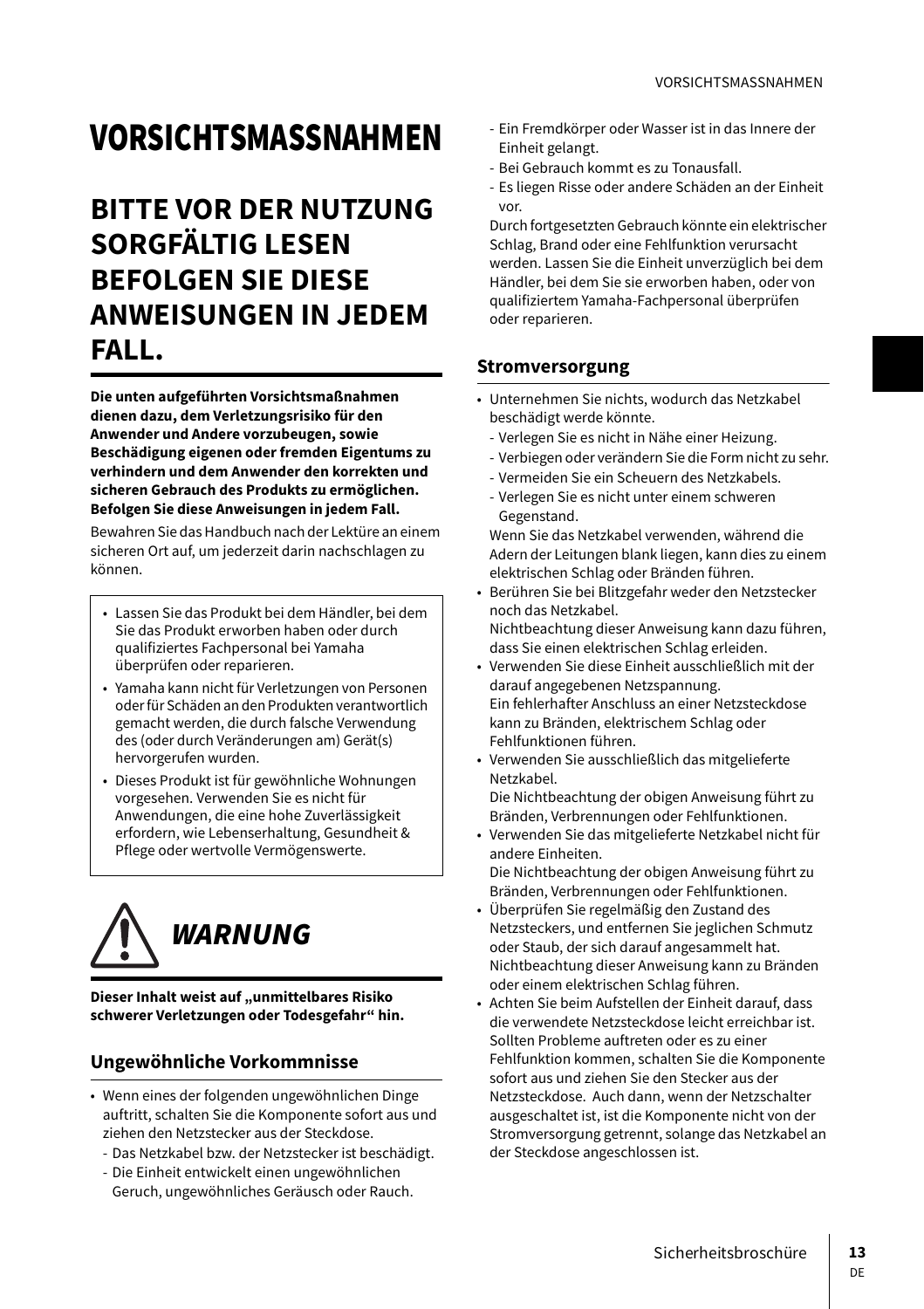- Bei heraufziehendem Gewitter (entfernter Donner oder Blitze) schalten Sie die Komponente sofort aus und ziehen Sie den Netzstecker aus der Steckdose. Nichtbeachtung dieser Anweisung kann zu Bränden oder Fehlfunktionen führen.
- Wird die Komponente voraussichtlich längere Zeit nicht benutzt, sollten Sie unbedingt das Netzkabel aus der Netzsteckdose ziehen. Nichtbeachtung dieser Anweisung kann zu Bränden oder Fehlfunktionen führen.

## **Nicht auseinanderbauen**

• Diese Einheit nicht auseinanderbauen oder modifizieren.

Die Nichtbeachtung dieser Anweisung kann zu Bränden, elektrischem Schlag, Verletzungen oder Fehlfunktionen führen.

## **Gefahr durch Wasser**

- Achten Sie darauf, dass die Einheit nicht durch Regen nass wird, verwenden Sie es nicht in der Nähe von Wasser oder unter feuchten oder nassen Umgebungsbedingungen und stellen Sie auch keine Behälter (wie z. B. Vasen, Flaschen oder Gläser) mit Flüssigkeiten darauf, die herausschwappen und in Öffnungen hineinfließen könnten, oder an Orten, an denen Wasser hineintropfen könnte. Eine Flüssigkeit wie Wasser, die in die Einheit gelangt, kann einen Brand, einen elektrischen Schlag oder Fehlfunktionen auslösen.
- Mit nassen Händen sollten Sie niemals einen Netzstecker in eine Steckdose stecken oder herausziehen. Berühren Sie dieses Gerät niemals mit feuchten Händen.

Die Nichtbeachtung dieser Anweisung kann zu elektrischem Schlag oder Fehlfunktionen führen.

## **Brandschutz**

• Platzieren Sie keinerlei brennende Gegenstände oder offenes Feuer in Nähe der Einheit, da dies einen Brand verursachen kann.

## **Wartung und Pflege**

• Verwenden Sie zum Reinigen oder Schmieren keine lösemittelhaltigen Chemikalien oder Sprays, die brennbare Gase enthalten.

Das brennbare Gas bleibt im Geräteinneren, wodurch eine Explosion oder ein Brand ausgelöst werden kann.

## **Vorsichtsmaßnahmen während der Benutzung**

• Achten Sie darauf, diese Einheit nicht fallen zu lassen oder starken Stößen auszusetzen. Die Nichtbeachtung dieser Anweisung kann zu elektrischem Schlag, Bränden, Verletzungen oder Fehlfunktionen führen.

### **Verwenden von Batterien**

- Nehmen Sie Batterien/Akkus nicht auseinander. Wenn der Inhalt des Akkus auf Ihre Hände oder in Ihre Augen gelangt, kann dies zu Blindheit oder chemischen Verbrennungen führen.
- Werfen Sie die Batterien/Akkus zur Entsorgung nicht ins Feuer.

Setzen Sie Batterien/Akkus keinen übermäßig hohen Temperaturen aus, wie beispielsweise direkter Sonneneinstrahlung oder Feuer.

Dies kann dazu führen, dass die Batterie platzt und einen Brand oder Verletzungen verursacht.

• Versuchen Sie niemals Batterien aufzuladen, die nicht als Akkus zum mehrfachen Gebrauch und Nachladen vorgesehen sind.

Durch Aufladen kann die Batterie platzen oder auslaufen, was Blindheit, chemische Verbrennungen oder Verletzungen zur Folge haben könnte.

• Wenn Batterien/Akkus auslaufen, vermeiden Sie jede Berührung mit der ausgetretenen Flüssigkeit. Wenn die Batterieflüssigkeit mit Augen, Mund oder Haut in Kontakt kommt, bitte sofort mit Wasser auswaschen und einen Arzt aufsuchen. Batterieflüssigkeit ist korrosiv und kann Sehverlust oder chemische Verbrennungen bewirken.

## **Kabellose Komponenten**

• Verwenden Sie diese Einheit nicht in der Nähe medizinischer Geräte oder in medizinischen Einrichtungen.

Von dieser Einheit ausgestrahlte Funkwellen können sich auf medizinisch-elektrische Geräte auswirken.

• Halten Sie beim Verwenden dieser Einheit einen Mindestabstand von 15 cm zwischen der Einheit und Personen mit Herzschrittmacher oder Defibrillator ein.

Von dieser Einheit ausgehende Funkwellen können Auswirkungen auf medizinisch-elektrische Geräte wie einen implantierten Herzschrittmacher oder Defibrillator haben.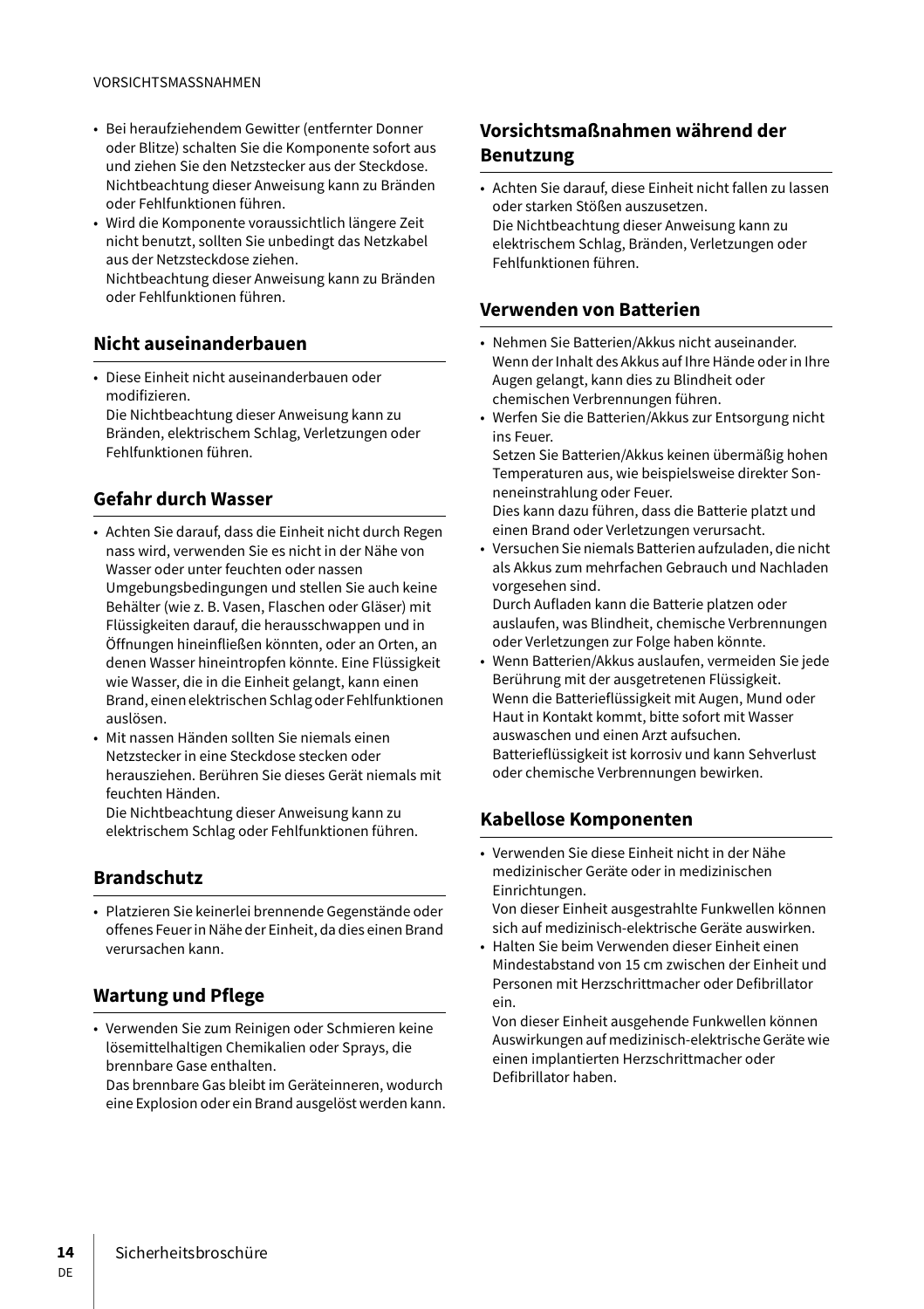

Der zugehörige Inhalt weist auf "ein Risiko schwerer Verletzungen" hin.

### **Stromversorgung**

- Verwenden Sie keine Netzsteckdose, in der der Netzstecker keinen festen Halt hat. Nichtbeachtung dieser Anweisung kann zu Bränden elektrischem Schlag oder Verbrennungen führen.
- Fassen Sie beim Ziehen des Netzsteckers stets den Stecker; ziehen Sie nicht am Kabel. Durch Ziehen am Netzkabel kann dieses beschädigt werden und einen elektrischen Schlag oder einen Brand auslösen.
- Stecken Sie den Netzstecker vollständig in die Netzsteckdose hinein. Durch Gebrauch der Einheit bei nicht vollständig eingestecktem Stecker kann sich Staub auf dem Stecker ansammeln, der zu Bränden oder Verbrennungen führen kann.

### **Montage**

- Stellen Sie die Einheit nicht an einer instabilen Position ab, wo sie versehentlich herunterfallen oder umstürzen und Verletzungen verursachen könnte.
- Achten Sie bei der Aufstellung dieser Einheit darauf, dass die Wärmeabfuhr nicht behindert wird.
	- Bedecken Sie sie nicht mit einem Tuch.
	- Stellen Sie sie nicht auf einen Teppich oder eine Decke.
	- Blockieren Sie nicht die Lüftungsöffnungen (Kühlschlitze) dieser Einheit.
	- Stellen Sie die Einheit nicht auf andere Art und Weise auf als hier angegeben.
	- Verwenden Sie das Gerät nicht an einer beengten und schlecht belüfteten Stelle.

Nichtbeachtung der obigen Anweisung kann dazu führen, dass sich in der Einheit ein Hitzestau bildet, der einen Brand oder Fehlfunktionen auslösen könnte. Achten Sie auf ausreichend Freiraum um die Einheit: mindestens 30 cm oben, 20 cm an den Seiten und 20 cm hinten.

• Platzieren Sie die Einheit nicht an Orten, an denen sie in Kontakt mit korrosiven Gasen oder salzhaltiger Luft gelangen könnte, oder an Orten mit starker Rauchoder Dampfentwicklung.

Dadurch kann es zu Fehlfunktionen kommen.

• Vermeiden Sie in Gefahrensituationen wie z. B. einem Erdbeben, sich in der Nähe der Einheit aufzuhalten.

Da die Einheit umkippen oder herunterfallen und Verletzungen hervorrufen könnte, entfernen Sie sich schnell von der Einheit und suchen Sie einen sicheren  $Q_{\text{tot}}$  and

• Wenn Sie die Einheit transportieren oder bewegen, sollten daran immer zwei oder mehr Personen beteiligt sein.

Durch den Versuch, die Einheit allein hochzuheben, können Sie Ihrem Rücken Schaden zufügen, sich anderweitig verletzen oder die Einheit selbst beschädigen.

• Achten Sie darauf, den Netzschalter der Einheit auszuschalten und alle Anschlusskabel von der Einheit zu trennen.

Bei Nichtbeachtung können die Kabel beschädigt werden oder dazu führen, dass Sie oder Andere darüber stolpern und fallen könnten.

• Für eine ordnungsgemäße Installation der Außenantenne lassen Sie diese Arbeit von dem Händler, bei dem diese Einheit erworben wurde, oder aber von einem anderen qualifizierten Fachmann durchführen. Nichtbeachtung kann einen Fall der installierten Teile verursachen, der wiederum eine Verletzung zur Folge haben kann. Die Installation erfordert spezielle Techniken und Erfahrung.

### **Hörminderung**

- Benutzen Sie die Einheit nicht über längere Zeit mit zu hohen oder unangenehmen Lautstärken. Hierdurch können bleibende Hörschäden entstehen. Sollten Sie einen Hörverlust erleiden oder ein Klingeln in den Ohren wahrnehmen, suchen Sie einen Arzt auf.
- Ehe Sie die Einheit an andere elektronische Komponenten anschließen, schalten Sie die Stromversorgung aller Komponenten aus. Bevor Sie die Komponenten ein- oder ausschalten, achten Sie darauf, dass die Lautstärkeregler an allen

Komponenten auf Minimum eingestellt sind. Nichtbeachtung kann eine Hörminderung, einen elektrischen Schlag oder Geräteschäden zur Folge haben.

• Beim Einschalten Ihres Audiosystems sollten Sie die Einheit immer ALS LETZTES einschalten, um Hörminderung und Schäden an den Lautsprechern zu vermeiden. Beim Ausschalten sollte die Einheit aus demselben Grund ZUERST ausgeschaltet werden. Die Nichtbeachtung der obigen Anweisung kann Hörminderung oder eine Beschädigung der Lautsprecher verursachen.

### **Wartung**

• Ziehen Sie den Netzstecker aus der Steckdose, bevor Sie die Einheit reinigen.

Nichtbeachtung dieser Anweisung kann dazu führen, dass Sie einen elektrischen Schlag erleiden.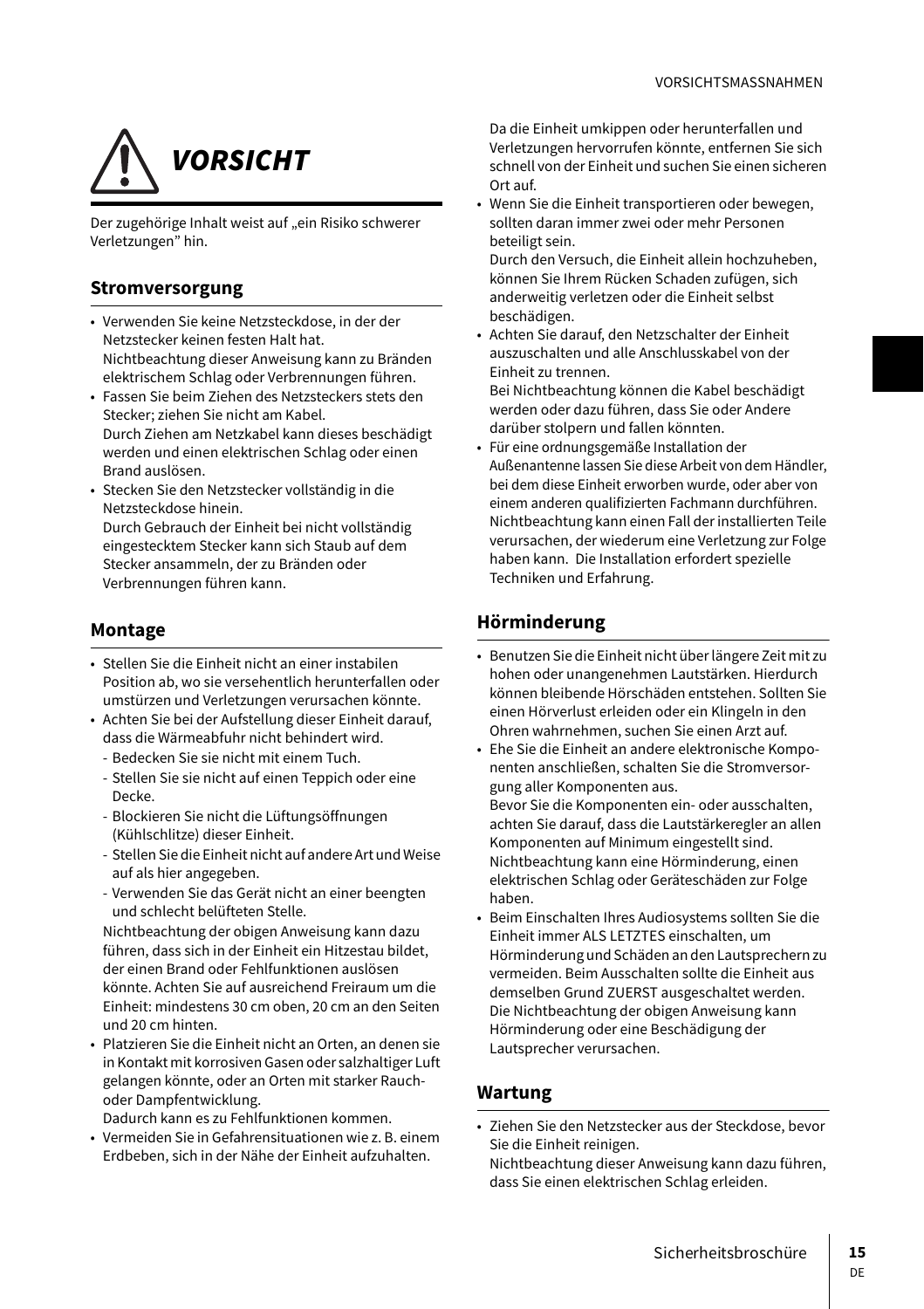# **Vorsichtsmaßnahmen während der Benutzung**

- Berühren Sie die durch dieses Schild gekennzeichnete Fläche nicht. Nichtbeachtung kann Verbrennungen zur Folge haben. Das Schild am Gerät macht darauf aufmerksam, dass die Fläche, auf der das Schild angebracht ist, während des Betriebs heiß werden kann.
- Stecken Sie Ihre Hand oder Finger nicht in die Öffnungen dieser Einheit. Nichtbeachtung dieser Anweisung kann zu Verletzungen führen.
- Führen Sie keine Fremdkörper aus Metall oder Papier in die Öffnungen dieser Einheit ein. Die Nichtbeachtung dieser Anweisung kann zu
- elektrischem Schlag, Bränden oder Fehlfunktionen führen.
- Halten Sie kleine Teile außerhalb der Reichweite von kleinen Kindern.

Ihre Kinder könnten sie versehentlich verschlucken.

- Tun Sie folgende Dinge nicht:
- Stehen oder Sitzen auf dem Gerät.
- Stellen schwerer Gegenstände auf das Gerät.
- Übereinanderstapeln von Geräten.
- Ausüben übermäßiger Kraft auf Tasten, Schalter Ein- /Ausgangsanschlüsse usw.

Nichtbeachtung kann Verletzungen oder Schäden am Gerät verursachen.

• Vermeiden Sie es, an den angeschlossenen Kabeln zu ziehen, um Verletzungen oder Beschädigungen der Einheit durch Herunterfallen zu vermeiden.

### **Verwenden von Batterien**

• Verwenden Sie niemals andere als die angegebenen Batterien.

Nichtbeachtung kann einen Brand oder Verbrennungen verursachen oder ein Auslaufen von Flüssigkeit zur Folge haben, die eine Hautreizung verursachen kann.

• Verwenden Sie niemals alte und neue Batterien zusammen.

Die Verwendung alter Batterien zusammen mit neuen kann Brände, Verbrennungen oder Entzündung durch auslaufende Flüssigkeit hervorrufen.

• Verwenden Sie nicht gleichzeitig verschiedene Batteriearten wie Alkali- und Manganbatterien, Batterien von verschiedenen Herstellern oder verschiedene Batteriearten des gleichen Herstellers. Auch dies kann zu Bränden, Verbrennungen oder Selbstentzündung durch auslaufende Flüssigkeit führen.

- Bewahren Sie Batterien für Kinder unzugänglich auf. Ein Kind könnte aus Versehen eine Batterie verschlucken. Nichtbeachtung kann zur Selbstentzündung aufgrund auslaufender Flüssigkeit führen.
- Legen Sie die Batterien nicht zusammen mit Metallgegenständen in eine Tasche oder ein anderes Behältnis.

Die Batterie könnte kurzgeschlossen werden und platzen oder auslaufen und einen Brand oder Verletzungen verursachen.

• Vergewissern Sie sich stets, dass alle Batterien gemäß den Polaritätskennzeichnungen (+/–) eingelegt werden.

Bei Nichtbeachtung können Brände, Verbrennungen oder Selbstentzündung aufgrund auslaufender Flüssigkeit auftreten.

- Wenn die Batterien leer sind, oder wenn Sie die Einheit für längere Zeit nicht benutzen, nehmen Sie die Batterien aus der Fernbedienung heraus, um ein Auslaufen von Batterieflüssigkeit zu vermeiden.
- Vor dem Lagern oder Entsorgen von Batterien sollten Sie die Polflächen mit Klebeband oder anderem geeigneten Schutzmaterial isolieren. Durch gemischte Lagerung zusammen mit anderen Batterien oder Metallgegenständen kann es zu Bränden, Verbrennungen oder Entzünden durch ausgelaufene Batterieflüssigkeit kommen.

# **Achtung**

Macht auf Punkte aufmerksam, die beachtet werden müssen um Produktausfälle, Schäden oder Störungen sowie Datenverlust zu vermeiden.

### **Stromversorgung**

• Wird das Gerät voraussichtlich längere Zeit nicht benutzt, sollten Sie unbedingt das Netzkabel aus der Netzsteckdose ziehen. Auch wenn dieses Gerät mit [U] (Standby/Ein) ausgeschaltet wird, fließt weiterhin ein sehr geringer Strom.

### **Montage**

• Verwenden Sie dieses Gerät nicht an Orten, die direkter Sonneneinstrahlung ausgesetzt sind, die sehr heiß werden, z. B. in Nähe einer Heizung, oder extrem kalt sind, oder die übermäßigem Staub oder Vibrationen ausgesetzt sind. Nichtbeachtung kann ein Verziehen des Bedienfelds des Geräts, Funktionsstörungen der Bauteile im Innern oder einen instabilen Betrieb verursachen.

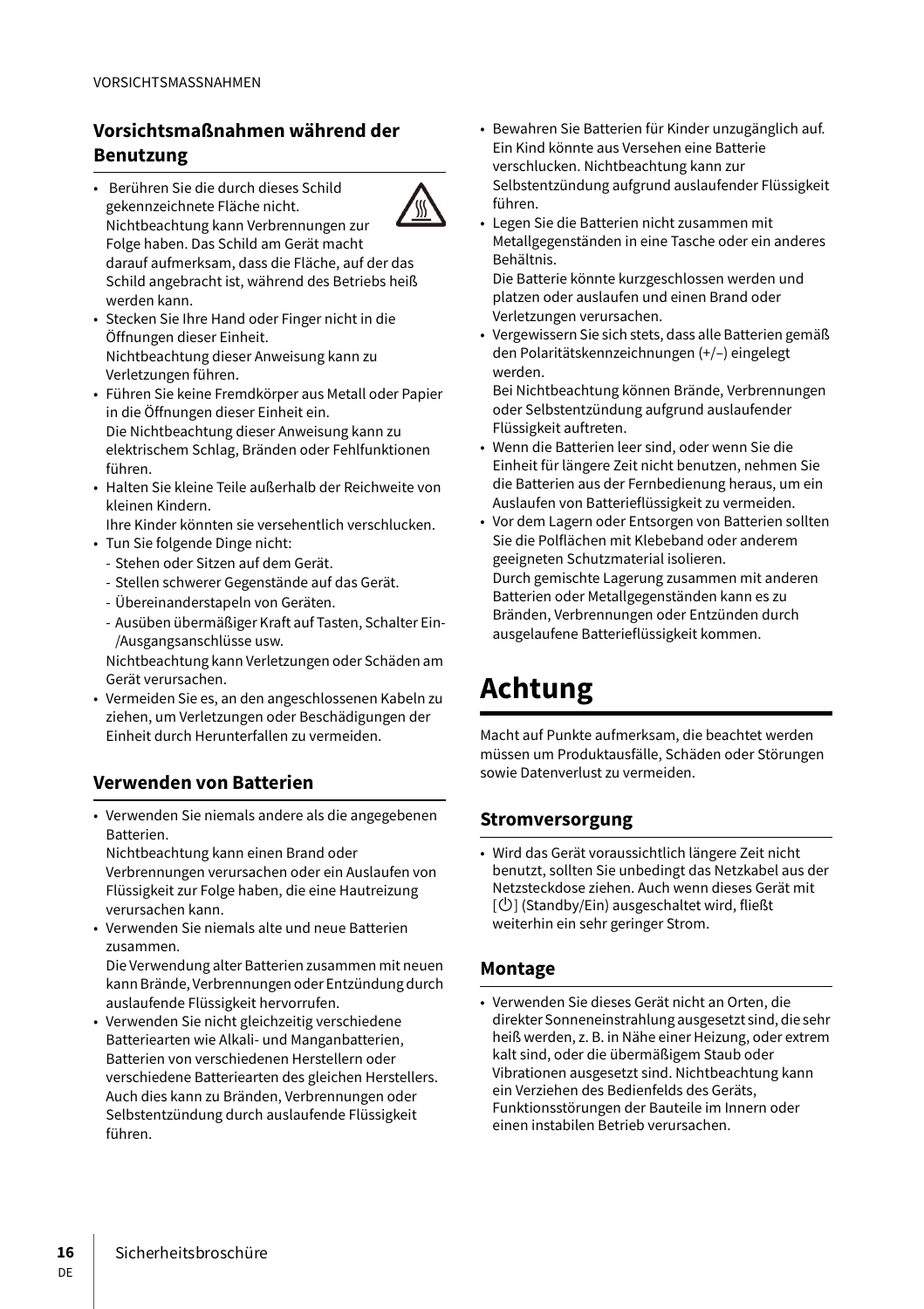• Wenn Sie eine Drahtlosfunktion verwenden, vermeiden Sie es, dieses Gerät in der Nähe metallischer Wände oder Tische, von Mikrowellengeräten oder anderen kabellosen Netzwerkgeräten aufzustellen.

Solche Hindernisse können den Übertragungsbereich einschränken.

### **Anschlüsse & Verbindungen**

- Verbinden Sie dieses Produkt nicht direkt mit einem öffentlichem WLAN und/oder dem Internet. Verbinden Sie dieses Produkt nur über einen Router (Zugangsknoten) mit starkem Passwortschutz. Wenden Sie sich an den Hersteller Ihres Routers für Informationen zur besten Vorgehensweise für Ihre Sicherheit.
- Wenn Sie externe Geräte anschließen, achten Sie darauf, die Anleitung für jedes Gerät zu lesen und die Geräte übereinstimmend mit den Anweisungen anzuschließen.

Wenn Sie ein Gerät nicht gemäß den Anweisungen behandeln, können Fehlfunktionen auftreten.

• Schließen Sie dieses Gerät nicht an Geräten nach Industriestandard an.

Dieses Gerät ist für den Anschluss an eine Endverbrauchereinheit ausgelegt. Der Anschluss an eine Einheit für gewerbliche Nutzung könnte Funktionsstörungen dieses Geräts verursachen.

### **Handhabung**

- Stellen Sie keine Gegenstände aus Vinyl, Kunststoff oder Gummi auf diesem Gerät ab. Nichtbeachtung kann eine Verfärbung oder Verformung des Bedienfelds dieses Geräts verursachen.
- Wenn sich die Umgebungstemperatur drastisch ändert (z. B. während des Transports oder bei schneller Erwärmung/Abkühlung) und die Möglichkeit besteht, dass sich im Innern des Geräts Kondensation gebildet hat, lassen Sie es mehrere Stunden lang ausgeschaltet, bis es trocken genug ist für den Betrieb. Die Verwendung des Geräts bei auftretender Kondensation kann Fehlfunktionen verursachen.

### **Wartung**

• Benutzen Sie zur Reinigung des Geräts ein weiches, trockenes Tuch. Die Verwendung von Chemikalien wie Benzin oder Verdünnung, scharfer Reinigungsmittel oder chemischer Scheuertücher kann Verfärbungen oder Verformungen verursachen.

### **Anmerkungen zur Entsorgung**

• Entsorgen Sie gebrauchte Batterien und Akkus gemäß den geltenden Bestimmungen.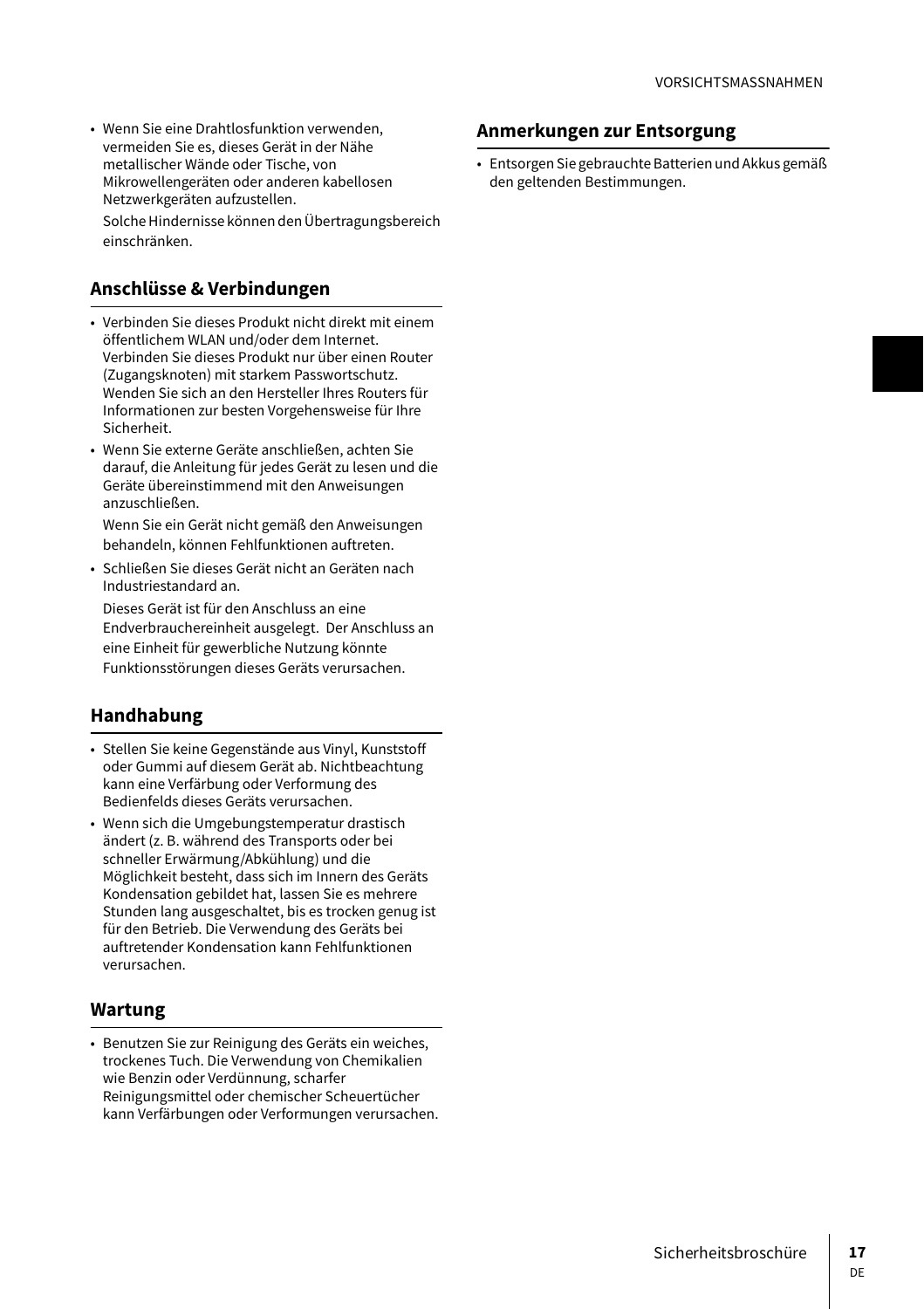# Informationen

# **Über das Typenschild des Geräts**

Modellnummer, Seriennummer,

Stromversorgungsanforderungen usw. finden sich auf dem Typenschild oder in dessen Umgebung auf der Rückseite des Geräts. Die Seriennummer sollte weiter unten in das dafür vorgesehene Feld eingetragen werden und vorliegende Anleitung als Einkaufsbestätigung sowie zur Identifizierung im Falle eines Diebstahls aufbewahrt werden.

### **Modell Nr.**

**Seriennr.**

# **Über den Inhalt dieses Handbuchs**

- Die in dieser Anleitung enthaltenen Abbildungen und Bildschirmdarstellungen dienen lediglich zur Veranschaulichung.
- Die in dieser Anleitung erwähnten Firmen- und Produktnamen sind Warenzeichen bzw. eingetragene Warenzeichen der entsprechenden Firmen.
- Software-Überarbeitungen und -Aktualisierungen ohne Vorankündigung möglich.

# **Drahtlose Kommunikationsfunktionen [Großbritannien- und Europa-Modelle]**

### **Bluetooth**

Funkfrequenz (Arbeitsfrequenz): 2402 MHz bis 2480 MHz Maximale Ausgangsleistung (EIRP): 7,27 dBm

### **Wi-Fi (2,4 GHz)**

Funkfrequenz: 2402 MHz bis 2482 MHz Maximale Ausgangsleistung (EIRP): 19,98 dBm

### **Wi-Fi (5 GHz)**

DE

Funkfrequenz, maximale Ausgangsleistung (EIRP): 5170 bis 5250 MHz; 22,03 dBm

5250 bis 5330 MHz; 22,27 dBm 5490 bis 5710 MHz; 24,56 dBm 5735 bis 5835 MHz; 13,96 dBm

• Auf dem 5-GHz-Frequenzband sendende Drahtlosgeräte können nur in Gebäuden eingesetzt werden. Die Verwendung solcher Geräte im Freien ist gesetzlich verboten.

#### **Verbraucherinformation zur Sammlung und Entsorgung alter Elektrogeräte und benutzter Batterien**



Ph

Befinden sich diese Symbole auf den Produkten, der Verpackung und/oder beiliegenden Unterlagen, so sollten benutzte elektrische Geräte und Batterien nicht mit dem normalen Haushaltsabfall entsorgt werden. In Übereinstimmung mit Ihren nationalen Bestimmungen bringen Sie alte Geräte und benutzte Batterien bitte zur fachgerechten Entsorgung, Wiederaufbereitung und Wiederverwendung zu den entsprechenden Sammelstellen.

Durch die fachgerechte Entsorgung der Elektrogeräte und Batterien helfen Sie, wertvolle Ressourcen zu schützen, und verhindern mögliche negative Auswirkungen auf die menschliche Gesundheit und die Umwelt, die andernfalls durch unsachgerechte Müllentsorgung auftreten könnten.

Für weitere Informationen zum Sammeln und Wiederaufbereiten alter Elektrogeräte und Batterien kontaktieren Sie bitte Ihre örtliche Stadt- oder Gemeindeverwaltung, Ihren Abfallentsorgungsdienst oder die Verkaufsstelle der Artikel.

#### **Information für geschäftliche Anwender in der Europäischen Union:**

Wenn Sie Elektrogeräte ausrangieren möchten, kontaktieren Sie bitte Ihren Händler oder Zulieferer für weitere Informationen.

### **Entsorgungsinformation für Länder außerhalb der Europäischen Union:**

Diese Symbole gelten nur innerhalb der Europäischen Union. Wenn Sie solche Artikel ausrangieren möchten, kontaktieren Sie bitte Ihre örtlichen Behörden oder Ihren Händler und fragen Sie nach der sachgerechten Entsorgungsmethode.

#### **Anmerkung zum Batteriesymbol (untere zwei Symbolbeispiele):**

Dieses Symbol kann auch in Kombination mit einem chemischen Symbol verwendet werden. In diesem Fall entspricht dies den Anforderungen der EU-Batterierichtlinie zur Verwendung chemischer Stoffe.

(weee\_battery\_eu\_de\_02)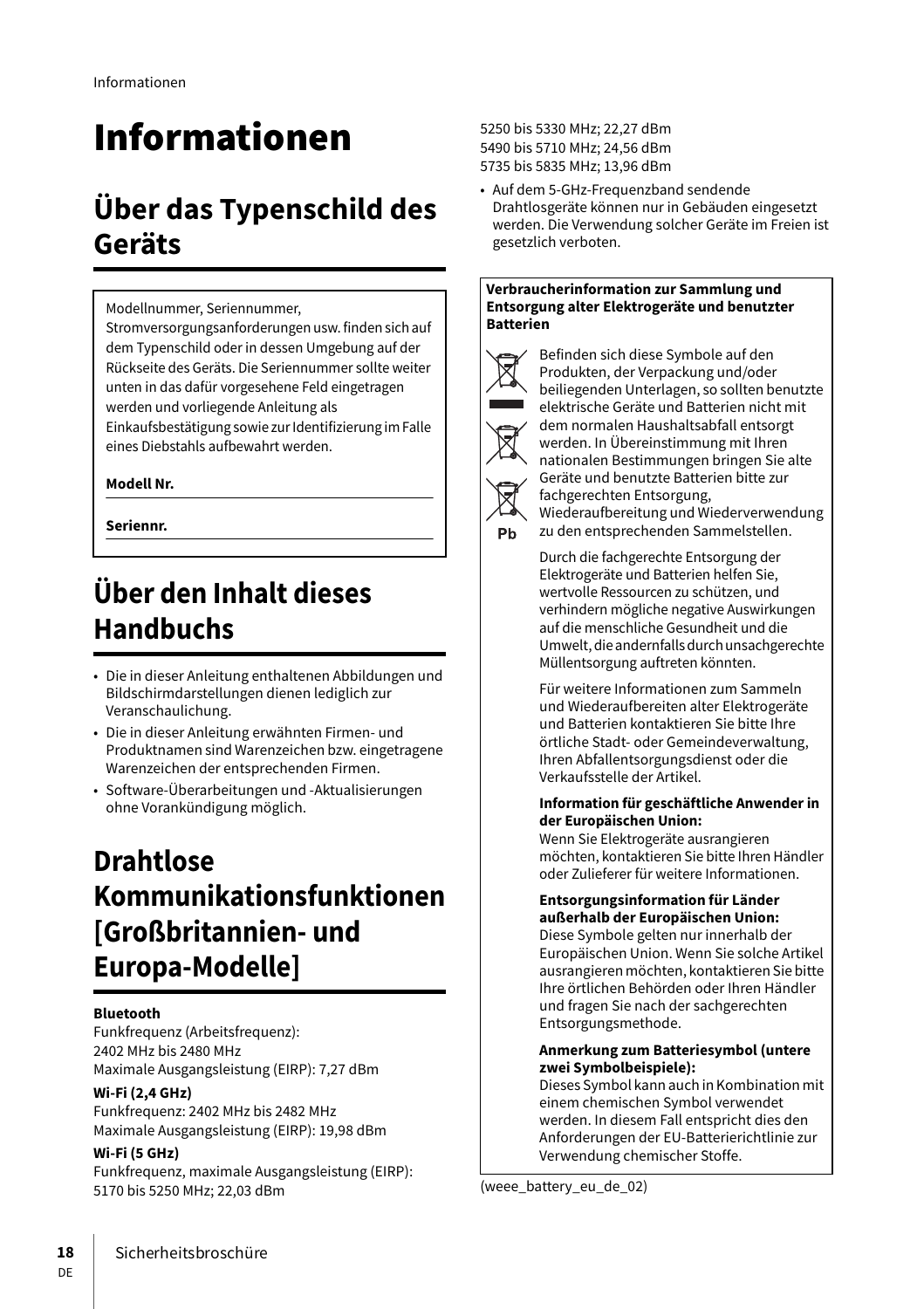# FÖRSIKTIGHETSÅT-GÄRDER

# **LÄS NOGGRANT INNAN ANVÄNDNING. FÖLJ DESSA INSTRUKTIONER.**

**Försikthetsåtgärderna nedan är till för att minska risken för skador på användaren och andra samt förhindra egendomsskador och hjälpa användaren att använda den här enheten korrekt och säkert. Följ dessa instruktioner.**

När du har läst den här bruksanvisningen ska du spara den på ett säkert ställe där du kan hitta den när som helst.

- Se till att undersökningar och reparationer alltid utförs av den återförsäljare du köpte enheten av eller av kvalificerad Yamaha-servicepersonal.
- Yamaha kan inte hållas ansvarigt för person- eller produktskador som orsakas av felaktig användning eller modifiering av enheten.
- Den här produkten är avsedd för vanliga hem. Den ska inte användas i tillämpningar som kräver hög tillförlitlighet, till exempel för hantering av liv eller värdefulla tillgångar eller inom sjukvården.



### **Det här avsnittet behandlar "risk för allvarliga personskador eller dödsfall".**

# **Om du upptäcker något onormalt**

- Om något av följande inträffar ska du omedelbart stänga av strömbrytaren och dra ur nätkontakten.
	- Nätkabeln/kontakten är skadad.
	- En ovanlig lukt, ovanligt ljud eller rök kommer från enheten.
	- Främmande material eller vatten kommer in i enheten.
	- Ljudet försvinner under användning.
	- Enheten har en spricka eller skada.

Fortsatt användning kan orsaka elektriska stötar, brand eller funktionsfel. Be den återförsäljare du köpte enheten av eller kvalificerad Yamahaservicepersonal att omedelbart undersöka eller reparera enheten.

# **Strömförsörjning**

- ????? Gör ingenting som kan skada nätkabeln.
	- Placera den inte nära ett värmeelement.
	- Böj den inte kraftigt och ändra den inte.
	- Rispa den inte.
- Placera den inte under något tungt föremål. Om nätkabeln används med synlig ledningstråd kan det orsaka elektriska stötar eller brand.
- Vidrör inte nätkontakten eller nätkabeln om det finns risk för blixtnedslag.
- Annars kan det orsaka elektriska stötar.
- Använd den här enheten med den nätspänning som anges på den.

Om du ansluter till ett olämpligt vägguttag kan det orsaka brand, elektriska stötar eller funktionsfel.

- Använd endast den medföljande nätkabeln. Annars kan det orsaka brand, brännskador eller funktionsfel.
- Använd aldrig den medföljande nätkabeln med andra enheter.

Annars kan det orsaka brand, brännskador eller funktionsfel.

- Kontrollera nätkontakten regelbundet och avlägsna smuts och damm som eventuellt har samlats på den. Annars kan det orsaka brand eller elektriska stötar.
- Se till att nätuttaget är lättåtkomligt när du installerar enheten.

Om det uppstår problem eller tekniska fel bör du omedelbart stänga av strömbrytaren och dra ut kontakten ur vägguttaget. Även om strömbrytaren är avstängd måste nätkabeln också dras ut från vägguttaget för att enheten ska vara helt bortkopplad från strömkällan.

- Om du hör åska eller misstänker att det ska komma blixtar ska du snabbt stänga av strömbrytaren och dra ut nätkontakten ur vägguttaget. Annars kan det orsaka brand eller funktionsfel.
- Om du inte ska använda enheten på ett tag ska du dra ut nätkontakten ur vägguttaget.
	- Annars kan det orsaka brand eller funktionsfel.

## **Montera inte isär**

• Försök inte ta isär eller modifiera den här enheten. Annars kan det orsaka brand, elektriska stötar, personskador eller funktionsfel.

SV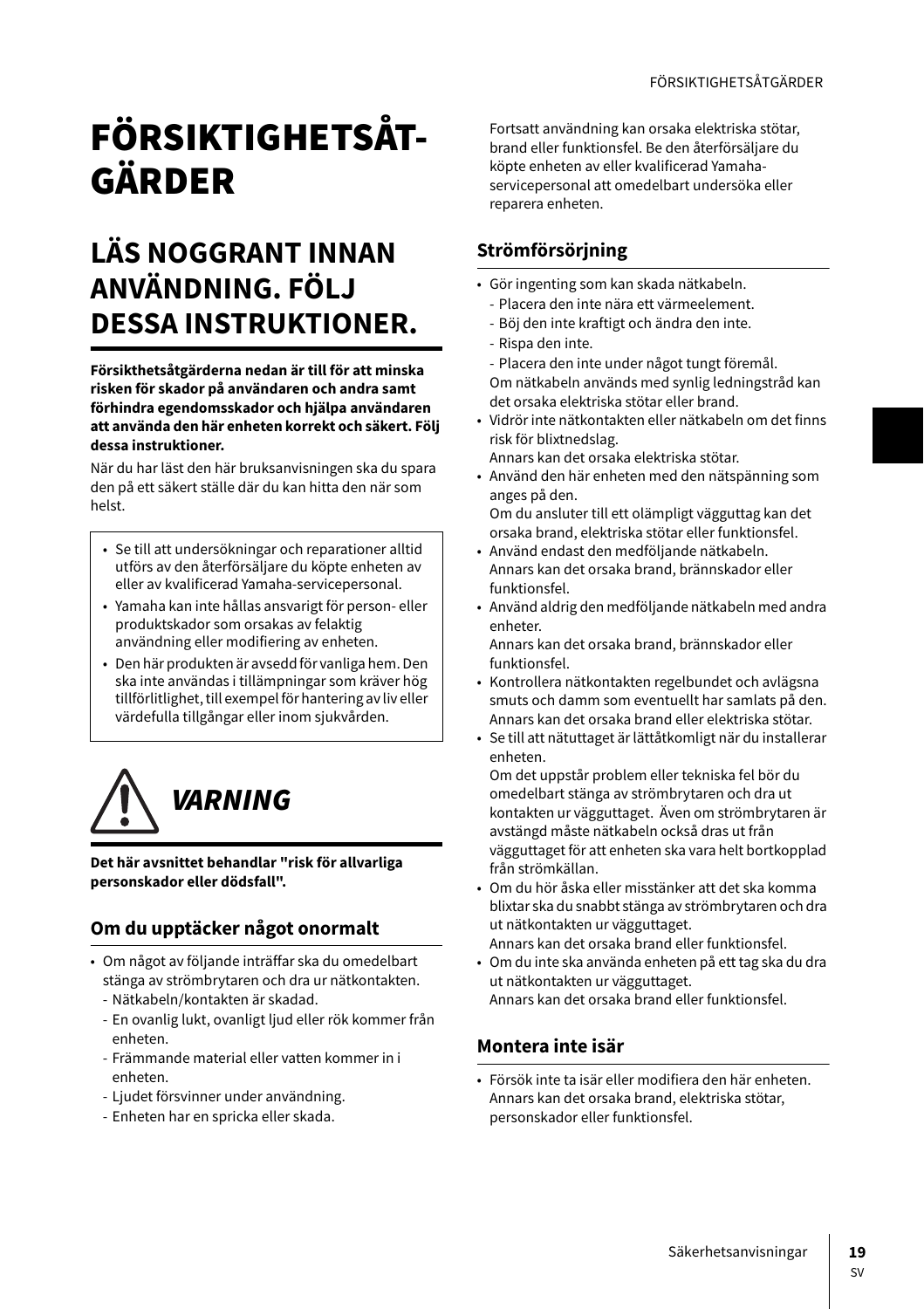# **Varning för fukt och väta**

- Utsätt inte enheten för regn och använd den inte i närheten av vatten eller i fuktig eller våt miljö. Ställ inte behållare (t.ex. vaser, flaskor eller glas) med vätska på den, eftersom vätska då kan spillas i öppningar eller på platser där vatten kan droppa. Om vätska, såsom vatten, kommer in i enheten kan det orsaka brand, elektriska stötar eller funktionsfel.
- Sätt aldrig in eller ta ut nätkontakten med våta händer. Hantera inte enheten med våta händer. Annars kan det orsaka elektriska stötar eller funktionsfel.

## **Varning för eld**

• Placera inga brinnande föremål eller öppna lågor nära enheten, eftersom de kan orsaka eldsvåda.

## **Underhåll och skötsel**

• Använd inte aerosoler eller sprejkemikalier som innehåller brännbara gaser för rengöring eller smörjning.

Den brännbara gasen stannar kvar inuti enheten, vilket kan leda till explosion eller brand.

## **Hantering**

• Var försiktig så att du inte tappar eller slår kraftigt på den här enheten.

Annars kan det orsaka elektriska stötar, brand eller funktionsfel.

# **Batterianvändning**

- Ta inte isär ett batteri. Om du får batteriets innehåll på dina händer eller i ögonen kan det orsaka blindhet eller kemiska brännskador.
- Kassera inte ett batteri i öppen eld. Utsätt inte ett batteri för höga temperaturer, som direkt solsken eller eld.

Om du gör det kan batteriet spricka och orsaka brand eller personskador.

• Försök inte ladda upp batterier som inte är ämnade för uppladdning.

Laddning kan göra att batteriet spricker eller läcker, vilket kan orsaka blindhet, kemiska brännskador eller personskador.

• Undvik kontakt med batterivätskan om batterierna läcker.

Om batterivätska kommer i kontakt med ögon, mun eller hud bör du omedelbart skölja med vatten och kontakta läkare. Batterivätska är frätande och kan ge synskador och kemiska brännskador.

## **Trådlös enhet**

- Använd inte enheten nära medicinska enheter eller i sjukvårdsanläggningar. Radiovågor från den här enheten kan påverka medicinska elenheter.
- Ha minst 15 cm mellan ljudsystemet och personer som har pacemaker eller defibrillatorimplantat inopererade.

Radiovågor som strålar ut från den här enheten kan påverka medicinska elenheter, så som en inopererad pacemaker eller defibrillator.



Det här avsnittet behandlar "risk för personskador".

# **Strömförsörjning**

- Använd inte ett vägguttag där nätkontakten sitter löst när den satts in.
- Annars kan det orsaka brand eller elektriska stötar eller brännskador.
- När nätkontakten kopplas los håll alltid i själva kontakten och inte i sladden. Om du drar i kabeln kan den skadas och orsaka elstötar eller brand.
- Sätt i nätkontakten ordentligt hela vägen in i vägguttaget.

Om enheten används utan att kontakten är helt instoppad kan damm samlas på kontakten och orsaka brand eller brännskador.

## **Installation**

- Placera inte enheten på en instabil plats där den kan falla eller välta och orsaka personskador.
- När denna enhet installeras, se till att inte blockera värme avledning.
	- Täck den inte med någon trasa.
	- Placera den inte på en matta.
	- Blockera inte enhetens ventilationshål (kylöppningar).
	- Installera inte enheten på andra sätt än de indikerade.
	- Använd inte apparaten i trånga och dåligt ventilerade utrymmen.

Annars kan värme inneslutas inuti enheten och orsaka brand eller funktionsfel. Se till att det finns tillräckligt med utrymme runt enheten: minst 30 cm ovanpå, 20 cm på sidorna och 20 cm på baksidan.

• Installera inte enheten på platser där den kan komma i kontakt med frätande gaser eller salt luft eller platser som har hög rök eller ånga.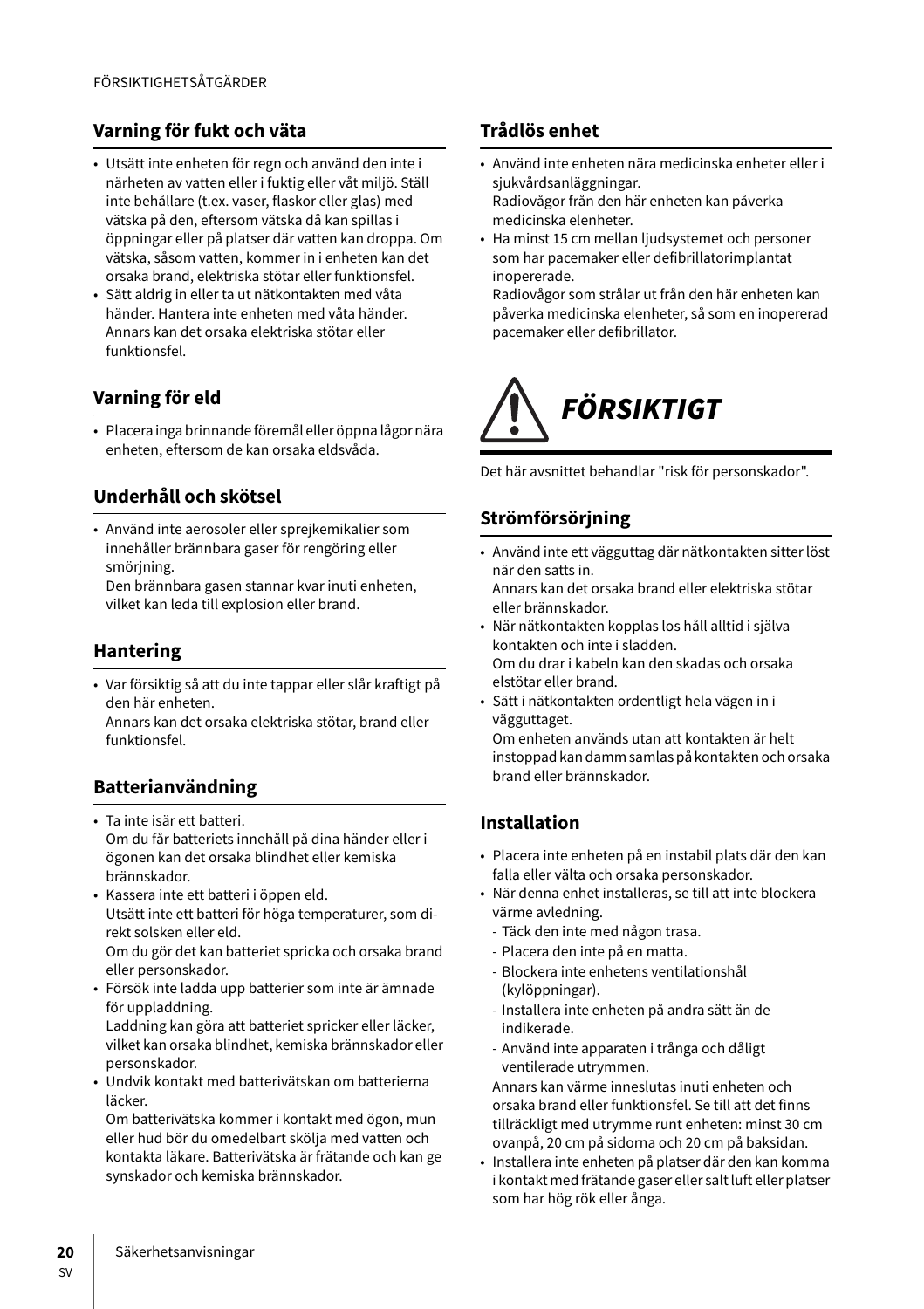Det kan leda till att enheten slutar fungera.

- Undvik att befinna dig nära enheten i samband med en naturkatastrof, t.ex. en jordbävning. Förflytta dig snabbt från enheten till en säker plats eftersom enheten kan välta eller falla och orsaka personskador.
- Var alltid två eller fler personer när ni transporterar eller flyttar enheten. Om du ensam försöker lyfta enheten kan du skada ryggen eller få andra personskador, eller orsaka skador på enheten.
- Innan du flyttar enheten ska du se till att stänga av strömbrytaren och koppla bort alla anslutningskablar. Annars kan det orsaka skada på kablarna eller göra så att någon snubblar och faller.
- För lämplig installering av utomhusantennen se till att få det gjort av försäljaren där du köpte enheten eller med kvalificerad servicepersonal. Om detta inte iakttas kan det orsaka att installeringen faller och resulterar i skada. Installationen kräver speciella färdigheter och erfarenhet.

# **Hörselnedsättning**

- Använd inte enheten med hög eller obehaglig volymnivå under en längre tid, eftersom detta kan medföra permanent hörselnedsättning. Kontakta läkare om du upplever hörselförsämring eller om det ringer i öronen.
- Stäng av strömmen till alla komponenter innan du ansluter enheten till annan utrustning. Innan strömmen slås på eller av för alla enheter ska alla volymnivåer ställas på minimum. Annars riskerar du hörselnedsättning, elektriska stötar eller skador på utrustningen.
- Sätt alltid på enheten SIST när du slår på strömmen till ljudsystemet, för att undvika hörselnedsättning och skador på högtalarna. Slå av samma skäl av enheten FÖRST när du stänger av strömmen. Annars kan det orsaka hörselnedsättning eller skador på högtalarna.

# **Underhåll**

• Dra ut nätkabeln ur uttaget innan du rengör enheten. Annars kan det orsaka elektriska stötar.

# **Hantering**

- Vidrör inte yta som har denna etikett. Det kan orsaka brännskador. Etiketten på apparaten indikerar att ytan där etiketten är fäst kan bli varm under användning.
- Sätt inte in din hand eller fingrar i öppningar på denna enhet.

Annars kan det orsaka personskador.

- Stick inte in främmande material som metall eller papper i öppningarna på denna enhet. Annars kan det orsaka brand, elektriska stötar eller funktionsfel.
- Hålla små delar utom räckhåll för barn. Dina barn kan svälja dem av misstag.
- Du får inte göra följande:
	- stå eller sitta på utrustningen.
	- placera tunga föremål ovanpå utrustningen.
	- placera utrustningen i en stapel.
	- använda onödigt stor kraft på knappar, brytare, inoch utkontakter, osv.

Om dessa inte följs kan det orsaka personskador eller skada på utrustningen.

• Undvik att dra i anslutna kablar för att förhindra personskador eller skador på enheten eftersom den kan falla.

## **Batterianvändning**

- Använd inte andra batterier än de angivna. Det kan orsaka brand eller brännskador, eller resultera i vätskeläckage som kan orsaka hudinflammation.
- Använd inte nya och gamla batterier tillsammans. Om du använder nya ihop med gamla kan det orsaka brand, brännskador eller inflammation på grund av vätskeläckage.
- Blanda inte batterityper så som alkaliska batterier med manganbatterier eller batterier från olika tillverkare eller olika typer av batterier från samma tillverkare då det kan orsaka brand, brännskador eller inflammation på grund av vätskeläckage.
- Förvara batterierna utom räckhåll för barn. Ett barn kan av misstag svälja batteriet. Annars kan det orsaka inflammation på grund av läckande batterivätska.
- Du ska inte stoppa dem i en ficka eller väska eller bära eller förvara batterier tillsammans med metallföremål. Batteriet kan kortslutas, spricka eller läcka och orsaka brand eller personskador.
- Se alltid till att alla batterier sätts in så att de överensstämmer med märkningen för +/-. I annat fall kan det leda till brand, brännskador eller inflammation på grund av läckande batterivätska.
- När batterierna har tagit slut, om du inte tänker använda enheten under en längre tid ska du ta ut batterierna från fjärrkontrollen för att förhindra läckande batterivätska.
- När du förvarar eller kasserar batterier bör du isolera kontakterna med hjälp av tejp, eller någon annan typ av skydd.

Om du blandar dem med andra batterier eller metallföremål kan det orsaka brand, brännskador eller inflammation på grund av vätskeläckage.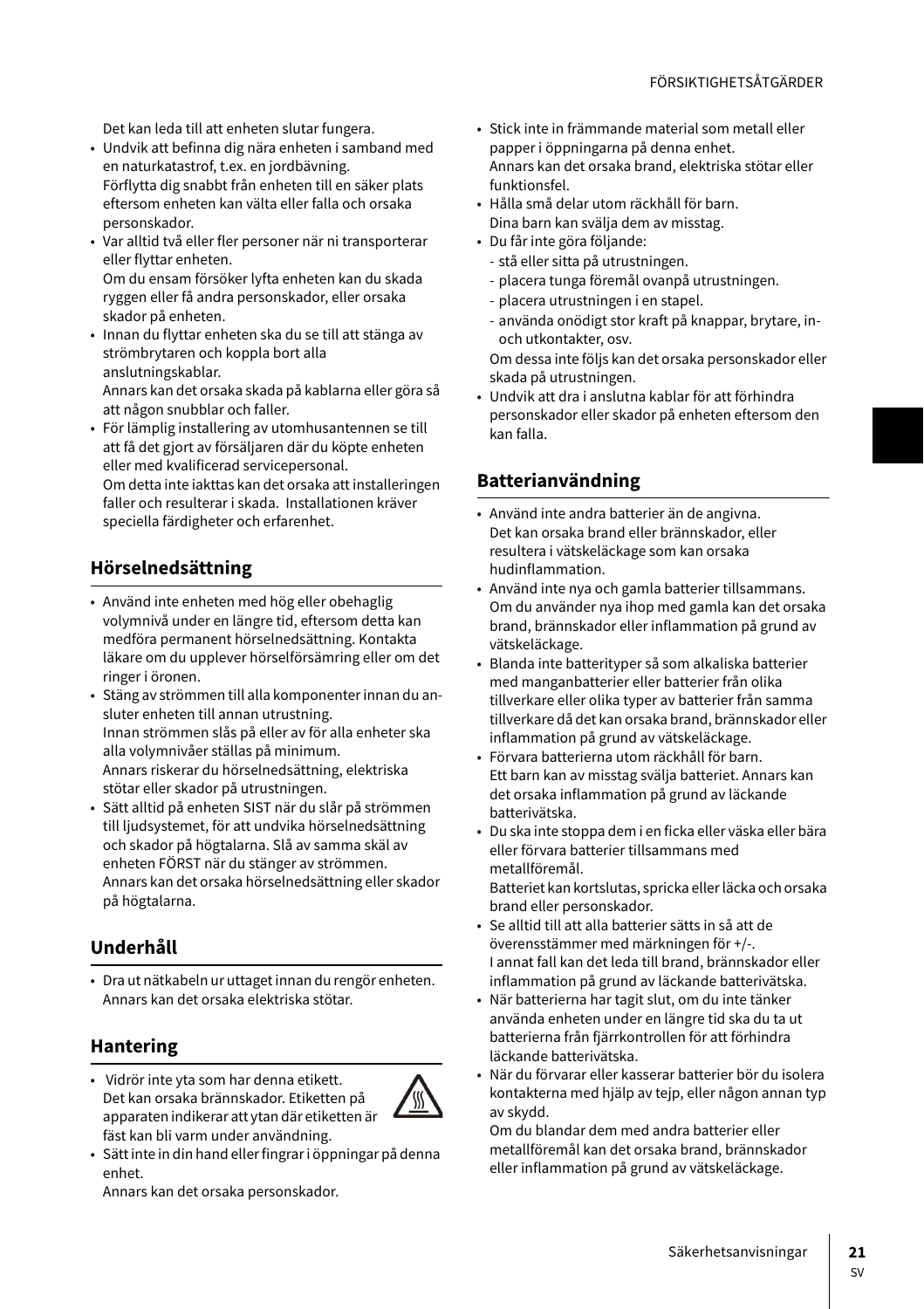# **Meddelande**

Indikerar punkter du måste iaktta för att förhindra fel på produkten, skada eller felaktig funktion och dataförlust.

# **Strömförsörjning**

• Om du inte ska använda enheten på ett tag ska du dra ut nätkontakten ur uttaget. Även om denna enhet slås av med  $[\bigcirc]$  (Standby/På) finns fortfarande en svag ström.

# **Installation**

- Använd inte den här enheten på en plats där den utsätts för direkt solljus, som blir extremt varm (t.ex. i närheten av ett värmeelement) eller extremt kall eller där den utsätts för mycket damm eller vibrationer. Annars kan det orsaka att enhetens panel deformeras, interna komponenter felar eller att driften blir instabil.
- Om du använder en trådlös funktion ska du undvika att installera den här enheten nära väggar eller skrivbord av metall, mikrovågsugnar eller andra trådlösa nätverksenheter. Hinder kan förkorta överföringsavståndet.

## **Anslutningar**

- Anslut inte denna produkt till ett öppet WiFi och/eller Internet direkt. Anslut endast denna produkt till Internet via en router med starkt lösenordsskydd. Konsultera med tillverkaren för routern för information om de bästa säkerhetstillämpningarna.
- Om du ansluter externa enheter ska du läsa bruksanvisningen för varje enhet noga och ansluta dem i enlighet med instruktionerna. Om en enhet inte hanteras enligt instruktionerna kan det orsaka funktionsfel.
- Anslut inte den här enheten till industriella enheter. Den här enheten är konstruerad för anslutning till en enhet för konsumentbruk. Anslutning till en industrienhet kan orsaka funktionsfel på denna enhet.

## **Hantering**

- Lägg inga föremål av vinyl, plast eller gummi på den här enheten. Annars kan det orsaka missfärgning eller deformation av enhetens panel.
- Om omgivningstemperaturen förändras drastiskt (till exempel under transport av enheten eller vid snabb uppvärmning eller nedkylning) och det finns risk för att kondens kan ha bildats i enheten ska du låta enheten stå i flera timmar utan strömmen påslagen till den är helt torr och klar för användning. Användning av enheten medan det fortfarande finns kondens inuti den kan orsaka funktionsfel.

## **Underhåll**

• Använd en torr och mjuk duk när du rengör enheten. Om du använder kemikalier som bensin eller tinner, rengöringsmedel eller kemiska rengöringsdukar kan enheten missfärgas eller deformeras.

# **Angående kassering**

• Kassera alltid begagnade batterier enligt lokala föreskrifter.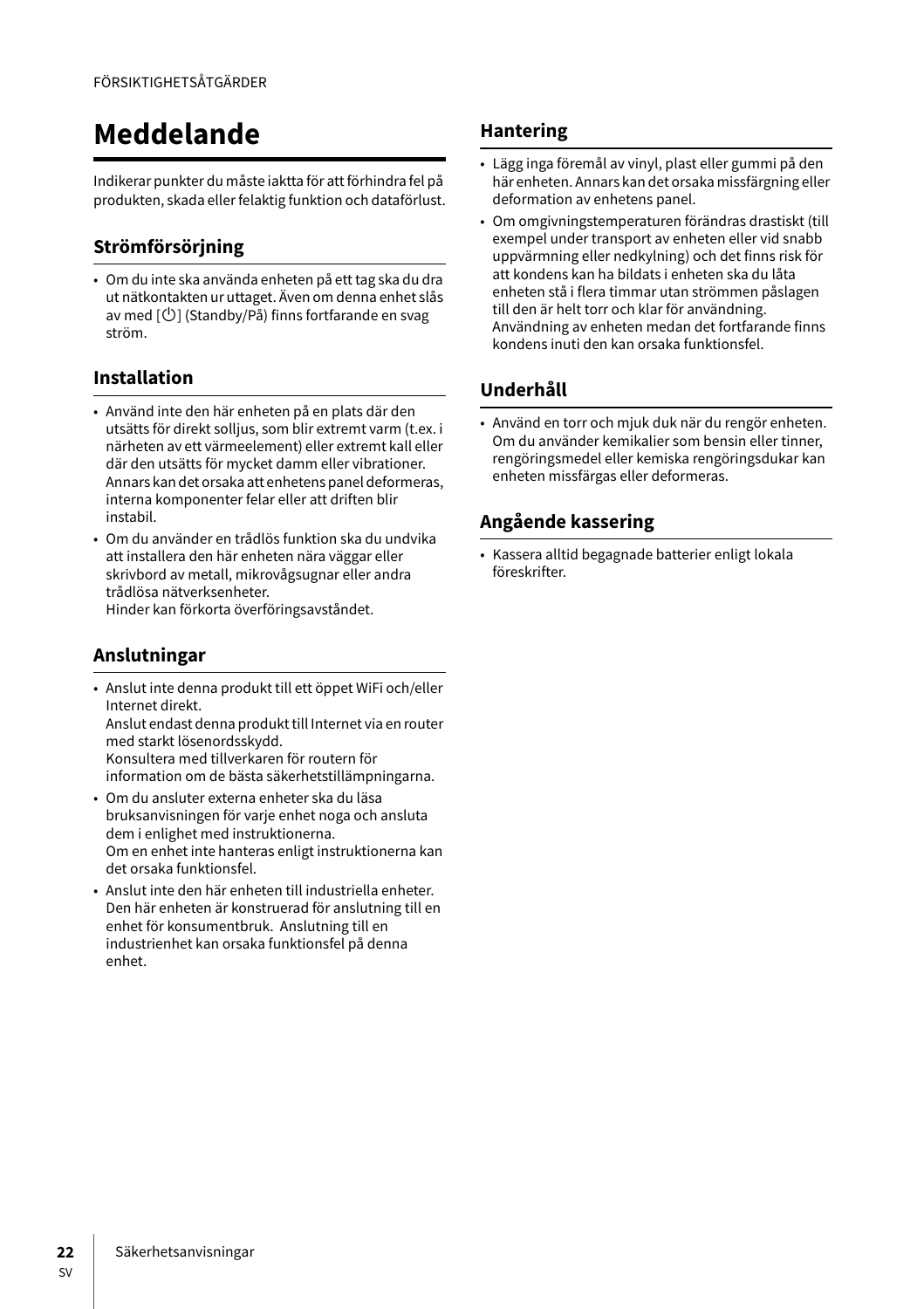# Information

# **Angående enhetens namnskylt**

Modellnummer, serienummer, strömförsörjning osv. finns på eller i närheten av namnetiketten som sitter på enhetens baksida. Du bör anteckna serienumret i utrymmet nedan och förvara den här

bruksanvisningen som ett bevis på ditt köp och för att underlätta identifiering i händelse av stöld.

### **Modellnummer**

**Serienummer**

# **Om innehållet i denna manual**

- Illustrationerna och skärmarna i denna manual är endast avsedda för instruktioner.
- Företags- och produktnamn i denna manual är varumärken eller registrerade varumärken som ägs av deras respektive företag.
- Programvara kan revideras och uppdateras utan föregående meddelande.

# **Funktioner för trådlös kommunikation [Modeller för Storbritanien och Europa]**

### **Bluetooth**

Radiofrekvens (Operativ frekvens): 2402 MHz till 2480 MHz Maximal uteffekt (EIRP): 7,27 dBm

### **Wi-Fi (2.4 GHz)**

Radiofrekvens: 2402 MHz till 2482 MHz Maximal uteffekt (EIRP): 19,98 dBm

### **Wi-Fi (5 GHz)**

Radiofrekvens, Maximal uteffekt (EIRP): 5170 till 5250MHz, 22,03 dBm 5250 till 5330MHz, 22,27 dBm 5490 till 5710MHz, 24,56 dBm 5735 till 5835MHz, 13,96 dBm

• Trådlösa apparater som sänder över ett 5 GHz frekvensband kan endast användas inomhus. Användning av sådana apparater utomhus är förbjudet enligt lag.

#### **Användarinformation, beträffande insamling och dumpning av gammal utrustning och använda batterier**



Pb

De symboler, som finns på produkterna, emballaget och/eller bifogade dokument talar om att de använda elektriska och elektroniska produkterna, samt batterierna, inte ska blandas med allmänt hushållsavfall. För rätt handhavande, återställande och återvinning av gamla produkter och gamla batterier, vänligen medtag dessa till lämpliga insamlingsplatser, i enlighet med din nationella lagstiftning.

Genom att slänga dessa produkter och batterier på rätt sätt, kommer du att hjälpa till att rädda värdefulla resurser och förhindra möjliga negativa effekter på mänsklig hälsa och miljö, vilka i annat fall skulle kunna uppstå, p.g.a. felaktig sophantering.

För mer information om insamling och återvinning av gamla produkter och batterier, vänligen kontakta din lokala kommun, ditt sophanteringsföretag eller inköpsstället för dina varor.

#### **För företagare inom EU:**

Om du vill göra dig av med elektrisk och elektronisk utrustning, vänligen kontakta din försäljare eller leverantör för mer information.

#### **Information om sophantering i andra länder utanför EU:**

Dessa symboler gäller endast inom EU. Om du vill slänga dessa föremål, vänligen kontakta dina lokala myndigheter eller försäljare och fråga efter det korrekta sättet att slänga dem.

#### **Kommentar ang. batterisymbolen (de två nedersta symbolexemplen):** Denna symbol kan komma att användas i

kombination med en kemisk symbol. I detta fall överensstämmer den med de krav, som har ställts genom direktiven för den aktuella kemikalien.

(weee\_battery\_eu\_sv\_02)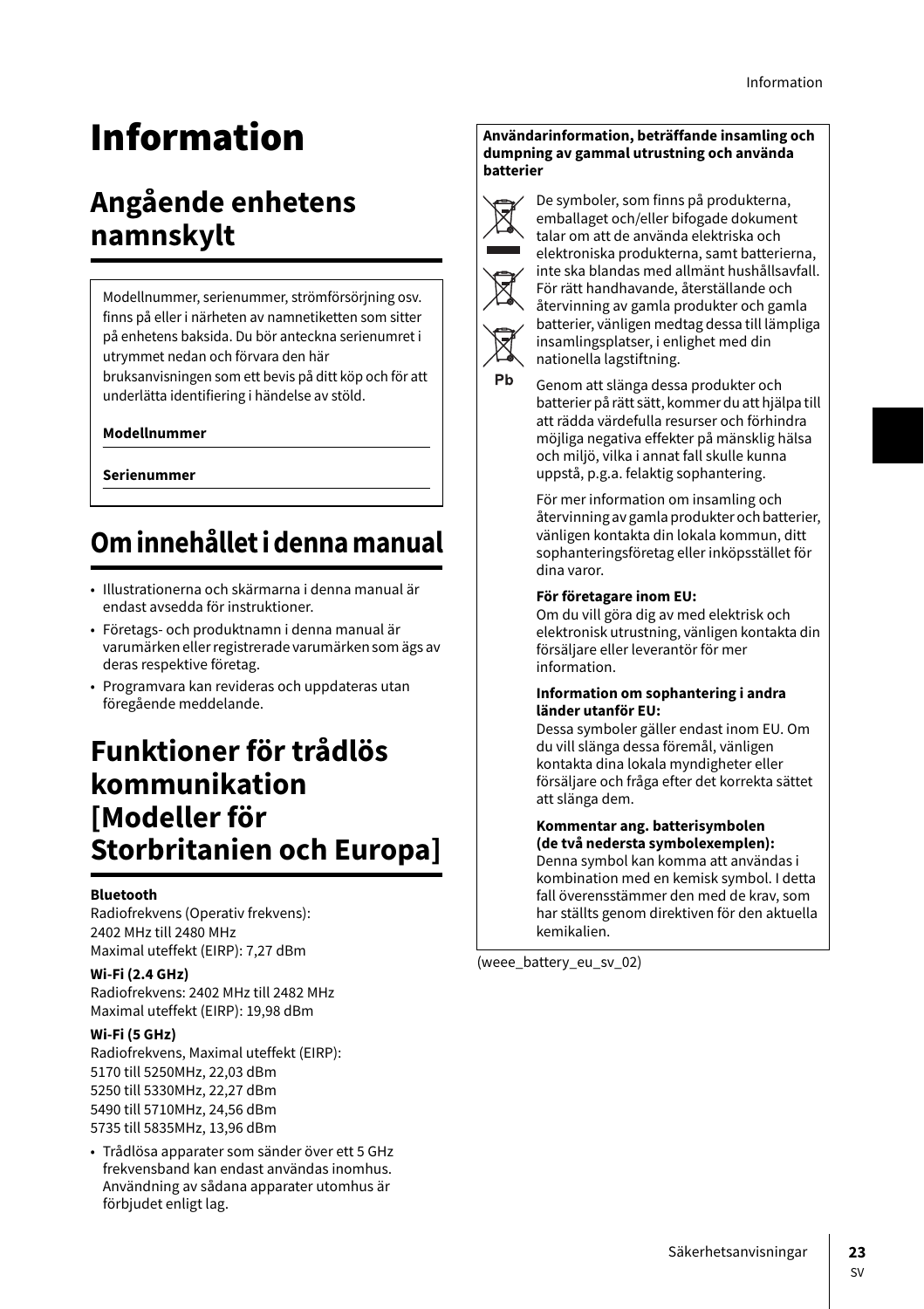# **PRECAUZIONI**

# **LEGGERE ATTENTAMENTE PRIMA DELL'USO. ACCERTARSI DI SEGUIRE LE ISTRUZIONI RIPORTATE DI SEGUITO.**

**Le precauzioni elencate di seguito sono intese a prevenire i rischi di lesioni all'utente e a terzi, nonché a evitare danni alla proprietà, al fine di aiutare l'utente a utilizzare l'unità in modo appropriato e sicuro. Accertarsi di seguire le istruzioni.**

Una volta letto il presente manuale, accertarsi di riporlo in un posto sicuro per eventuale riferimento futuro.

- Qualsiasi richiesta di ispezione o riparazione deve essere rivolta al concessionario presso il quale è stata acquistata l'unità o a un tecnico autorizzato Yamaha.
- Yamaha declina ogni responsabilità per lesioni personali o danni alle cose derivanti da un utilizzo non corretto dell'unità o da modifiche ad essa apportate.
- Questo prodotto è destinato al normale uso domestico. Non utilizzare per applicazioni che richiedono elevata affidabilità, come ad esempio la gestione di eventi dal vivo, strutture sanitarie o risorse di grande valore.



### **Questo contenuto indica "rischio di lesioni gravi o di morte".**

## **Anomalie**

- Se si verifica una delle anomalie indicate di seguito, spegnere immediatamente l'unità e scollegare la spina di alimentazione.
	- Il cavo/la spina di alimentazione è danneggiato.
	- L'unità emette rumori insoliti, odori insoliti o fumo. - All'interno dell'unità sono penetrati materiali
	- estranei o acqua. - Si verifica una scomparsa del suono durante l'utilizzo.

- L'unità presenta crepe o danni.

L'uso continuato dell'unità in presenza di tali condizioni potrebbe causare scosse elettriche, incendi o malfunzionamenti. Rivolgersi immediatamente al rivenditore presso il quale è stata acquistata l'unità o a un tecnico autorizzato Yamaha per l'ispezione o la riparazione.

### **Alimentazione**

- Non eseguire operazioni che potrebbero danneggiare il cavo di alimentazione.
	- Non posizionarlo nelle vicinanze di una fonte di calore.
	- Non piegarlo eccessivamente o modificarlo.
	- Non graffiarlo o spellarlo.
	- Non posizionarlo sotto un oggetto pesante.
	- L'utilizzo di un cavo di alimentazione con i fili esposti potrebbe causare scosse elettriche o un incendio.
- Non toccare la spina o il cavo di alimentazione se vi è il rischio di fulmini.

La mancata osservanza di tale precauzione potrebbe causare scosse elettriche.

- Utilizzare l'unità con la tensione di alimentazione stampata sulla stessa. Il mancato collegamento di una presa CA appropriata potrebbe causare un incendio, scosse elettriche o malfunzionamenti.
- Accertarsi di utilizzare il cavo di alimentazione fornito in dotazione.

La mancata osservanza di tali precauzioni potrebbe causare un incendio, ustioni o malfunzionamenti.

- Non utilizzare il cavo di alimentazione fornito per altre unità.
- La mancata osservanza di tali precauzioni potrebbe causare un incendio, ustioni o malfunzionamenti.
- Controllare periodicamente la spina elettrica ed eventualmente rimuovere la sporcizia o la polvere accumulata.

La mancata osservanza di tale precauzione potrebbe causare un incendio o scosse elettriche.

- Durante l'installazione dell'unità, assicurarsi che la presa CA utilizzata sia facilmente accessibile. In caso di problemi o malfunzionamenti, spegnere immediatamente il dispositivo e scollegare la spina dalla presa di corrente CA. Anche quando l'interruttore di alimentazione è spento, a condizione che il cavo di alimentazione non sia staccato dalla presa CA, l'unità non si disconnette dalla sorgente di alimentazione.
- In caso di temporali con presenza di tuoni o fulmini, spegnere immediatamente l'unità e scollegare la spina di alimentazione dalla presa CA. La mancata osservanza di tale precauzione potrebbe
	- causare malfunzionamenti.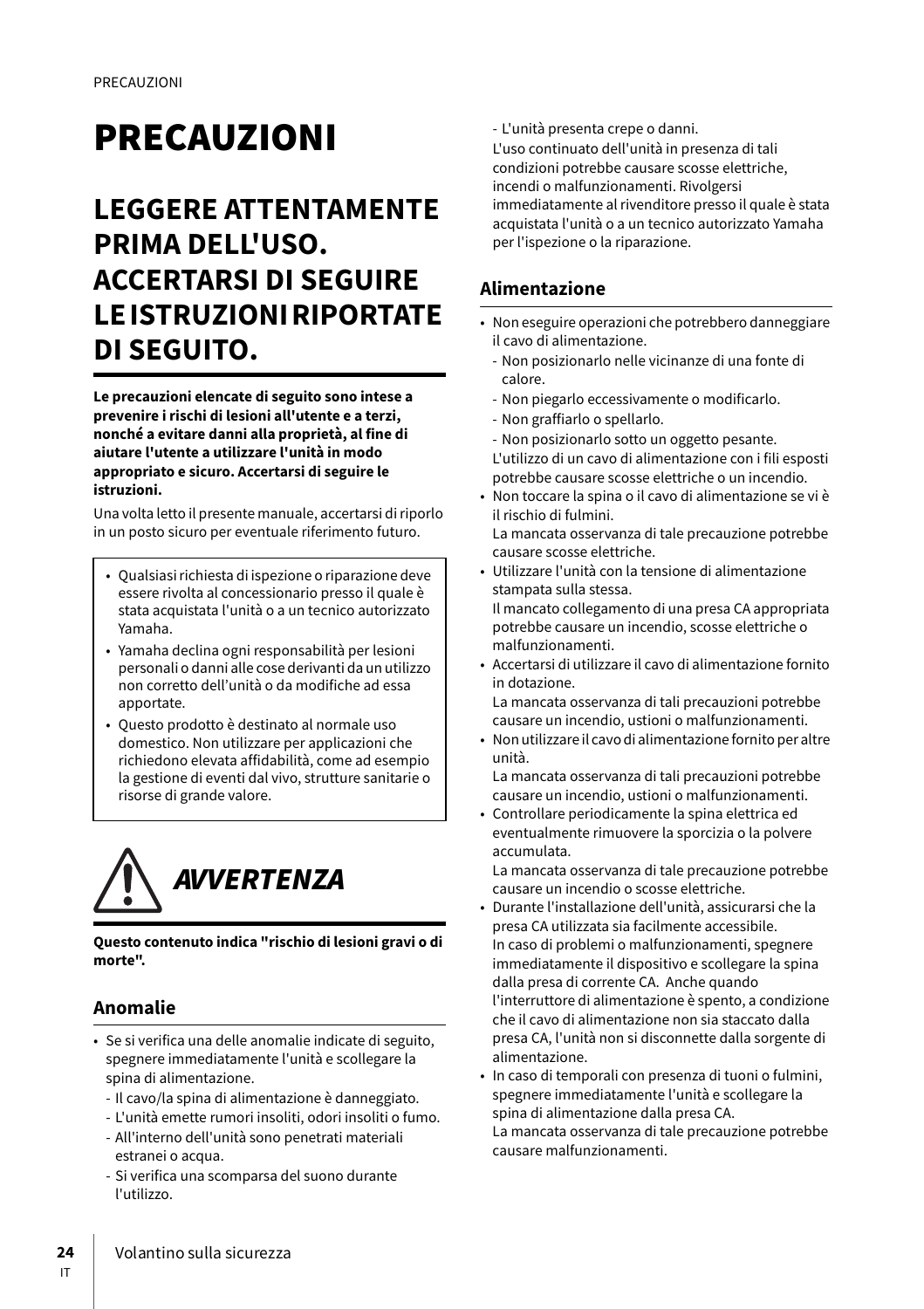• Se si prevede di non utilizzare l'unità per un periodo di tempo prolungato, scollegare il cavo di alimentazione dalla presa CA. La mancata osservanza di tale precauzione potrebbe

causare malfunzionamenti.

### **Non disassemblare**

• Non disassemblare o modificare questa unità. La mancata osservanza di tale precauzione potrebbe causare scosse elettriche, lesioni o malfunzionamenti.

### **Esposizione all'acqua**

- Non esporre l'unità alla pioggia, non usarla vicino all'acqua o in ambienti umidi o bagnati, non poggiare su di essa recipienti (come ad esempio vasi, bottiglie o bicchieri) contenenti liquidi che possano riversarsi in una delle aperture, né posizionarla in luoghi soggetti a infiltrazioni. Se un liquido quale l'acqua penetra nell'unità, potrebbe causare un incendio, scosse elettriche o malfunzionamenti.
- Non inserire o rimuovere la spina elettrica con le mani bagnate. Non maneggiare l'unità con mani umide. La mancata osservanza di tali precauzioni potrebbe causare scosse elettriche o malfunzionamenti.

### **Esposizione al fuoco**

• Non posizionare oggetti accesi o fiamme vive in prossimità dell'unità per evitare il rischio di incendio.

### **Manutenzione**

• Non utilizzare prodotti chimici spray contenenti gas combustibile per la pulizia o la lubrificazione. Il gas combustibile resterà all'interno dell'unità, causando il rischio di esplosioni o incendi.

### **Precauzioni di utilizzo**

• Prestare attenzione a non lasciar cadere o a far subire urti violenti all'unità. La mancata osservanza di tale precauzione potrebbe

causare scosse elettriche, incendio o malfunzionamenti.

## **Utilizzo della batteria**

• Non disassemblare le batterie. Se il contenuto della batteria viene a contatto con le mani o con gli occhi, potrebbe causare bruciature chimiche o cecità.

- Non smaltire le batterie nel fuoco.
- Non esporre le batterie a temperature elevate, quali la luce solare diretta o il fuoco. Tale operazione potrebbe determinare lo scoppio delle batterie e causare un incendio o lesioni.
- Non ricaricare batterie non ricaricabili. Se si tenta di ricaricare una batteria non ricaricabile, questa potrebbe esplodere o dare luogo a perdite, possibili cause di cecità, bruciature chimiche o lesioni.
- In caso di perdite, evitare il contatto con il liquido delle batterie.

Se il liquido delle batterie viene a contatto con gli occhi, la bocca o la cute, lavare immediatamente con acqua e rivolgersi a un medico. Il liquido delle batterie è corrosivo e potrebbe causare la perdita della vista o ustioni chimiche.

### **Unità wireless**

- Non utilizzare questa unità nelle vicinanze di dispositivi medici o all'interno di strutture mediche. Le onde radio emesse dall'unità possono interferire con i dispositivi elettromedicali.
- ????? Non utilizzare questa unità a una distanza inferiore a 15 cm da persone con pacemaker o defibrillatore. Le onde radio emesse dall'unità possono interferire con dispositivi elettromedicali quali pacemaker o defibrillatore.



Questo contenuto indica "rischio di lesioni".

### **Alimentazione**

- Non utilizzare prese CA in cui la spina di alimentazione non si blocca saldamente in posizione. La mancata osservanza di tale precauzione potrebbe causare scosse elettriche o bruciature.
- Quando si scollega la spia di alimentazione, afferrare sempre la spia stessa e non il cavo. Tirando il cavo lo si potrebbe danneggiare e causare scosse elettriche o un incendio.
- Inserire saldamente la spina di alimentazione nella presa CA.

Se si utilizza l'unità senza aver fissato saldamente la spina alla presa, della polvere potrebbe depositarsi sulla presa stessa causando un incendio o bruciature.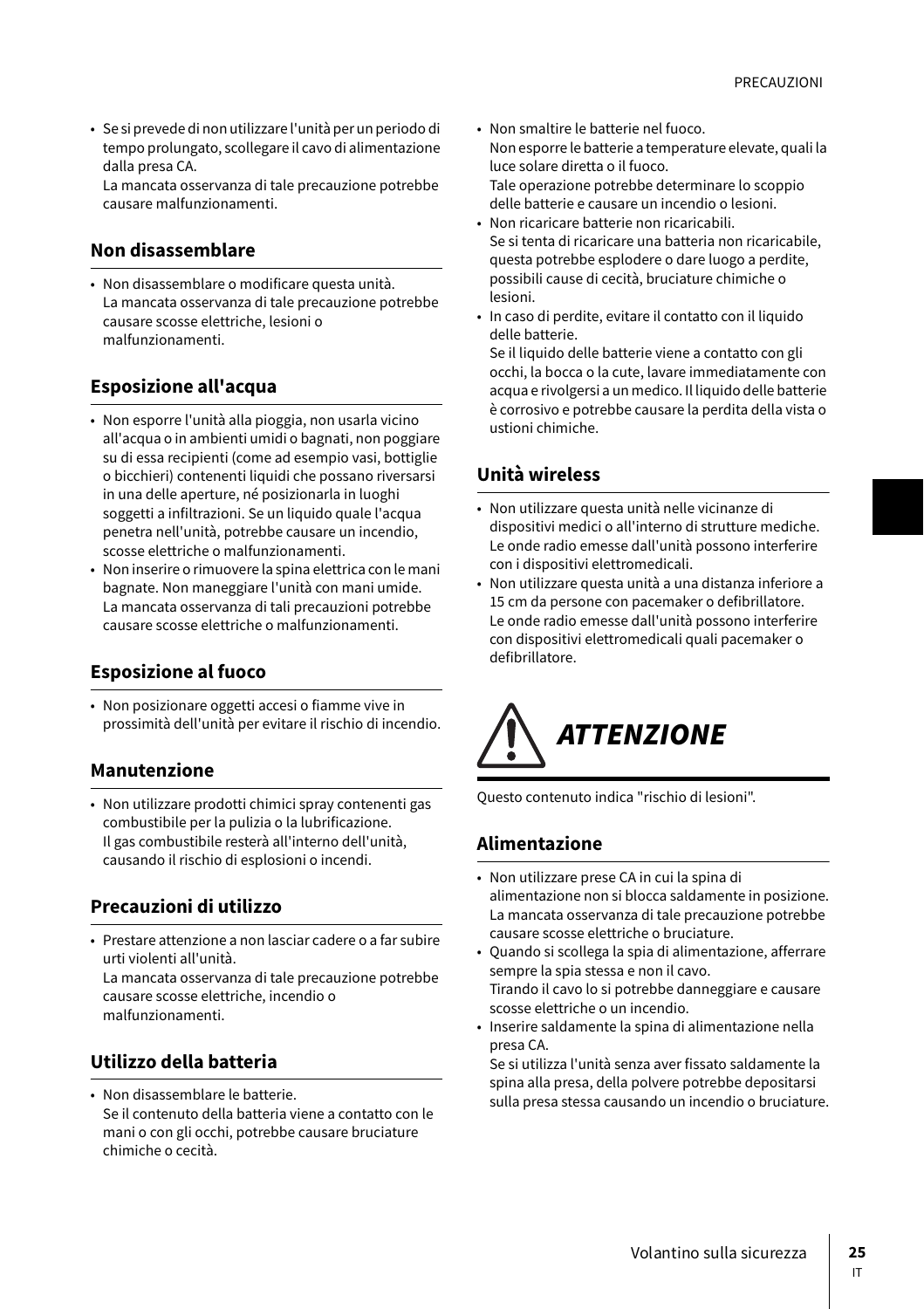### **Installazione**

- Non collocare l'unità in posizione instabile, per evitare che cada accidentalmente e che possa causare lesioni.
- Nell'installare questa unità, fare in modo di non bloccare la dissipazione del calore.
	- Non coprire l'unità con un panno.
	- Non installare l'unità su un tappeto o sulla moquette.
	- Non bloccare i fori di ventilazione (feritoie) dell'unità.
	- Non installare l'unità modi diversi da quanto indicato.
	- Non utilizzare l'unità in locali angusti e scarsamente ventilati.

La mancata osservanza di tali precauzioni potrebbe far sì che il calore resti imprigionato all'interno dell'unità, causando un incendio o malfunzionamenti. Assicurarsi che ci sia spazio sufficiente attorno all'unità: almeno 30 cm in alto, 20 cm ai lati e 20 cm sul lato posteriore.

- Non installare l'unità in luoghi in cui potrebbe venire a contatto con gas corrosivi o salsedine, oppure in luoghi con elevati livelli di fumo o vapore. La mancata osservanza di tale precauzione potrebbe causare un malfunzionamento.
- Evitare di trovarsi nelle vicinanze dell'unità in caso di calamità quali ad esempio i terremoti. Poiché l'unità potrebbe rovesciarsi o cadere e provocare lesioni, allontanarsi rapidamente dall'unità e ripararsi in un luogo sicuro.
- Le operazioni di trasporto o di spostamento dell'unità devono essere eseguite da almeno due persone. Il sollevamento dell'unità da parte di una sola persona potrebbe causare lesioni alla schiena, altri tipi di lesioni o danni all'unità stessa.
- Prima di spostare l'unità, accertarsi di spegnerla e di scollegare tutti i cavi di collegamento. La mancata osservanza di questa precauzione potrebbe danneggiare i cavi o causare la caduta dell'utente o di altre persone.
- Per garantire la corretta installazione dell'antenna esterna, affidare l'intervento al rivenditore presso il quale è stata acquistata l'unità o a un tecnico qualificato.

La mancata osservanza di questa precauzione potrebbe causare la caduta dell'installazione e conseguenti lesioni. L'installazione richiede esperienza e competenze specifiche.

### **Danni all'udito**

- Non utilizzare l'unità per periodi di tempo prolungati con il volume troppo alto, in quanto ciò potrebbe causare danni permanenti all'udito. Se si accusano disturbi uditivi come fischi o abbassamento dell'udito, rivolgersi a un medico.
- Prima di collegare l'unità ad altri dispositivi, spegnere tutti i dispositivi interessati. Inoltre, prima di accendere o spegnere tutti i dispositivi, impostare al minimo tutti i livelli di volume. La mancata osservanza di queste precauzioni potrebbe provocare scosse elettriche, danni all'udito o alle apparecchiature.
- Quando si accende il sistema audio, accendere sempre l'unità PER ULTIMA, per evitare danni all'udito e agli altoparlanti. Analogamente, quando si spegne il sistema audio, l'unità deve essere spenta PER PRIMA. La mancata osservanza di tali precauzioni potrebbe causare lesioni all'udito o danni agli altoparlanti.

### **Manutenzione**

- Prima di pulire l'unità, rimuovere la spina elettrica dalla presa CA.
- La mancata osservanza di tale precauzione potrebbe causare scosse elettriche.

## **Precauzioni di utilizzo**

• Non toccare le superfici con questa etichetta. Ciò può causare ustioni. L'etichetta sul dispositivo indica che la superficie alla quale è applicata potrebbe diventare molto calda durante il funzionamento.



• Non introdurre le mani o le dita nelle aperture dell'unità.

La mancata osservanza di tale precauzione potrebbe causare lesioni.

• Non introdurre oggetti estranei, quali metallo o carta, nelle aperture dell'unità. La mancata osservanza di tale precauzione potrebbe

causare scosse elettriche o malfunzionamenti.

- Conservare le parti di piccole dimensioni lontano dalla portata dei bambini.
	- Un bambino potrebbe involontariamente ingerirle.
- Non eseguire le operazioni riportate di seguito:
	- Salire o sedersi sull'apparecchio.
	- Poggiare oggetti pesanti sull'apparecchio.
	- Impilare l'apparecchio.
	- Premere pulsanti, interruttori, terminali I/O e così via con forza eccessiva.

La mancata osservanza di questa precauzione potrebbe causare lesioni personali o danni all'apparecchio.

• Non tirare i cavi collegati per evitare lesioni personali o danni all'unità conseguenti a un'eventuale caduta della stessa.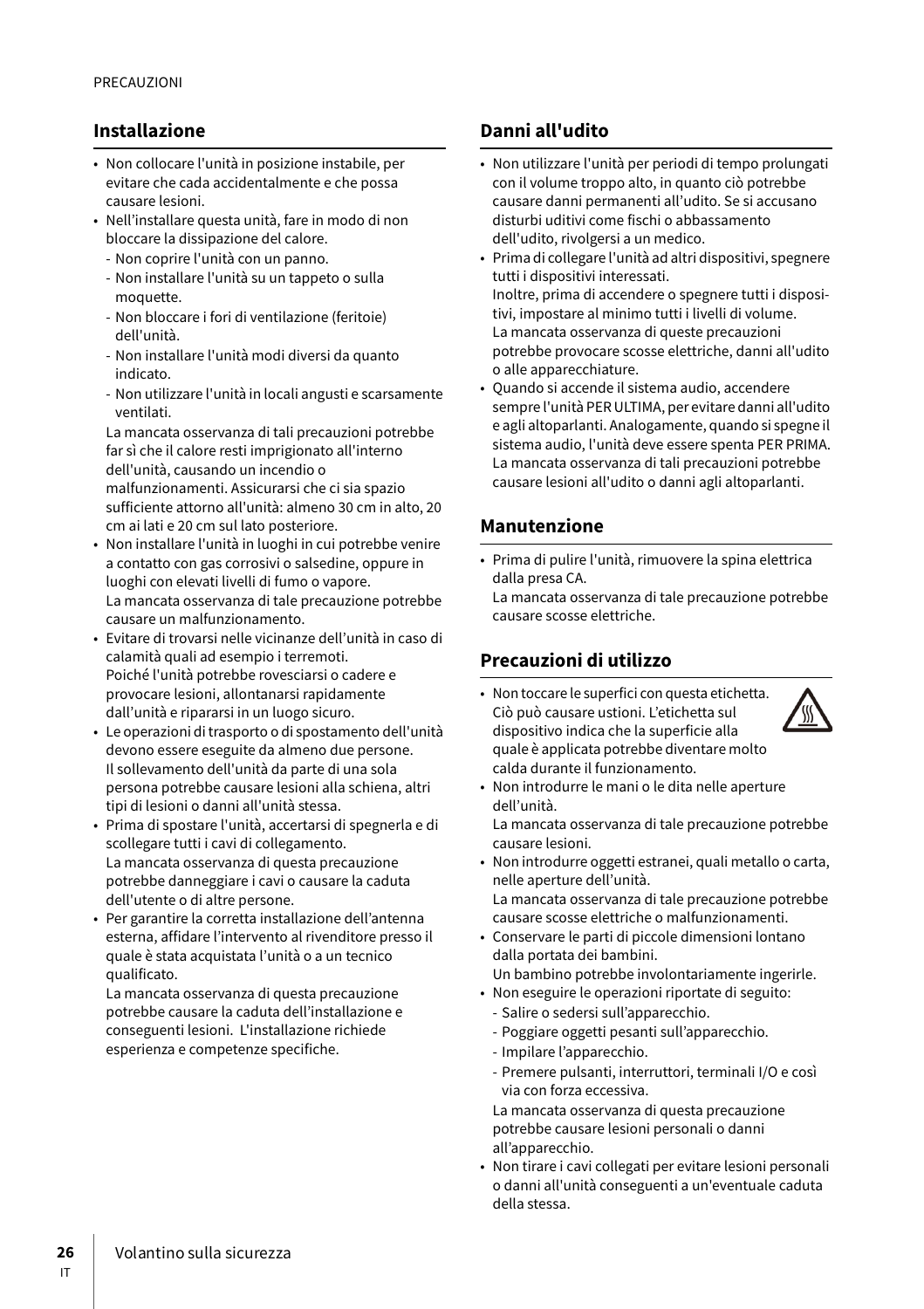### **Utilizzo della batteria**

- Non utilizzare batterie diverse da quelle specificate. Ciò potrebbe causare incendi o ustioni, o provocare la fuoriuscita di liquido che potrebbe causare infiammazione cutanea.
- Non utilizzare batterie nuove insieme a batterie usate. L'utilizzo di batterie nuove assieme a batterie usate potrebbe causare un incendio, bruciature o eritemi cutanei dovuti alla fuoriuscita di liquidi.
- Non utilizzare insieme tipi di batterie diverse, come ad esempio batterie alcaline con batterie al manganese, batterie di diversi produttori o di tipo diverso dello stesso produttore. Ciò potrebbe causare un incendio, bruciature o eritemi cutanei dovuti alla fuoriuscita di liquidi.
- Conservare le batterie lontano dalla portata dei bambini.

Un bambino potrebbe involontariamente ingerirle. La mancata osservanza di tale precauzione potrebbe inoltre causare eritemi cutanei dovuti alla fuoriuscita di liquido delle batterie.

- Non mettere le batterie in tasca o in una borsa, né lasciarle a contatto con altri oggetti in metallo. La batteria potrebbe andare in corto circuito, scoppiare, provocare fuoriuscita di liquidi o causare un incendio o lesioni.
- Assicurarsi che tutte le batterie siano inserite correttamente rispetto alle indicazioni di polarità +/-. La mancata osservanza di tale precauzione potrebbe causare un incendio, bruciature o eritemi cutanei dovuti alla perdita di liquidi.
- In caso di esaurimento delle batterie, oppure se si prevede di non utilizzare l'unità per molto tempo, rimuovere le batterie dal telecomando per evitare possibili fuoriuscite di liquido della batteria.
- Per la conservazione o lo smaltimento delle batterie, isolare l'area dei terminali con nastro adesivo o altro tipo di protezione.

La presenza di altre batterie od oggetti metallici potrebbe causare un incendio, bruciature o eritemi cutanei dovuti alla fuoriuscita di liquido.

# **Avviso**

Indica i punti che è necessario osservare per evitare guasti, danni o malfunzionamenti del prodotto e perdita di dati.

### **Alimentazione**

• Se si prevede di non utilizzare l'unità per un periodo di tempo prolungato, scollegare il cavo di alimentazione dalla presa. Anche se l'unità è stata spenta con [U](Standby/accensione), una quantità minima di corrente rimane presente.

### **Installazione**

- Non utilizzare l'unità in luoghi esposti alla luce solare diretta , a temperature troppo basse o troppo alte (ad es. in prossimità di un termosifone), oppure esposti a polveri o vibrazioni eccessive. La mancata osservanza di questa precauzione può causare la deformazione del pannello dell'unità, il malfunzionamento dei componenti interni o l'instabilità del funzionamento.
- Se si utilizza una funzione wireless, evitare di installare l'unità in prossimità di scrivanie o pareti metalliche, forni a microonde o altri dispositivi di rete wireless.

Eventuali ostacoli potrebbero ridurre la distanza di trasmissione.

### **Collegamenti**

- Non collegare questo prodotto direttamente a una rete pubblica Wi-Fi e/o Internet. Collegare il prodotto a Internet soltanto tramite un router protetto da password con elevato livello di sicurezza. Consultare il produttore del router per informazioni sulle best practice di sicurezza.
- Se si collegano unità esterne, accertarsi di leggere a fondo il manuale di ciascuna unità e di collegarle seguendo le istruzioni.

La mancata osservanza delle istruzioni potrebbe causare malfunzionamenti dell'unità.

• Non collegare l'unità a unità di tipo industriale. Questa unità è stata progettata per essere collegata a un'unità per uso domestico. Il collegamento a un'unità di tipo industriale potrebbe causare il malfunzionamento dell'unità.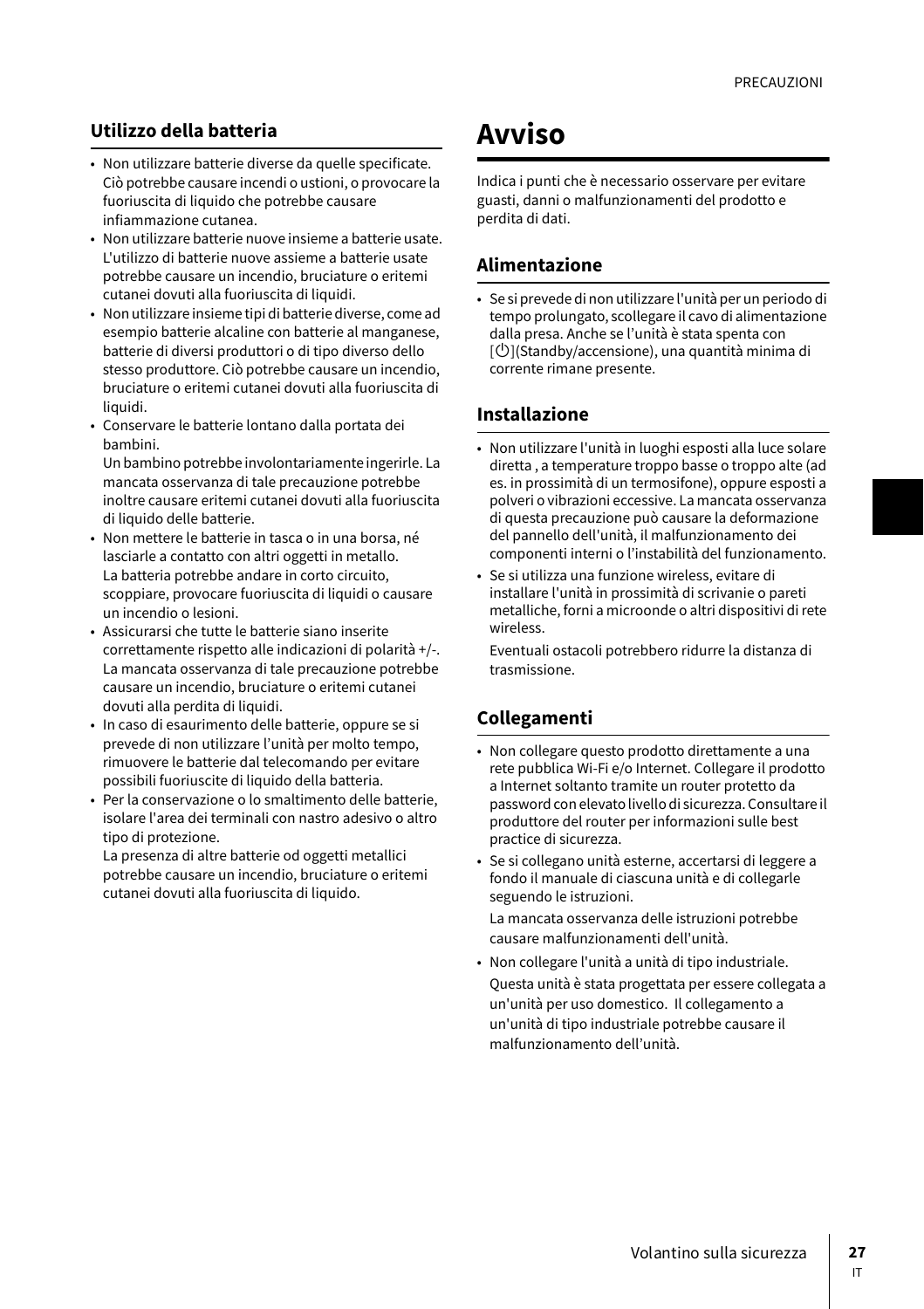### **Manipolazione**

- Non collocare oggetti in vinile, plastica o gomma sull'unità. La mancata osservanza di questa precauzione potrebbe causare lo scolorimento o la deformazione del pannello dell'unità.
- Se la temperatura ambiente cambia drasticamente (ad esempio durante il trasporto dell'unità o in caso di riscaldamento o raffreddamento improvviso) e vi è il rischio che si sia formata della condensa nell'unità, non utilizzare l'unità né accendere l'alimentazione finché non è completamente asciutta. L'uso dell'unità al cui interno è presente della condensa può causare malfunzionamenti.

### **Manutenzione**

• Pulire l'unità con un panno morbido e asciutto. L'utilizzo di agenti chimici quali benzina o un solvente, prodotti per la pulizia o panni trattati chimicamente potrebbero causare scoloramento o deformazione.

## **Informazioni sullo smaltimento**

• Smaltire le batterie esauste in conformità alle normative locali.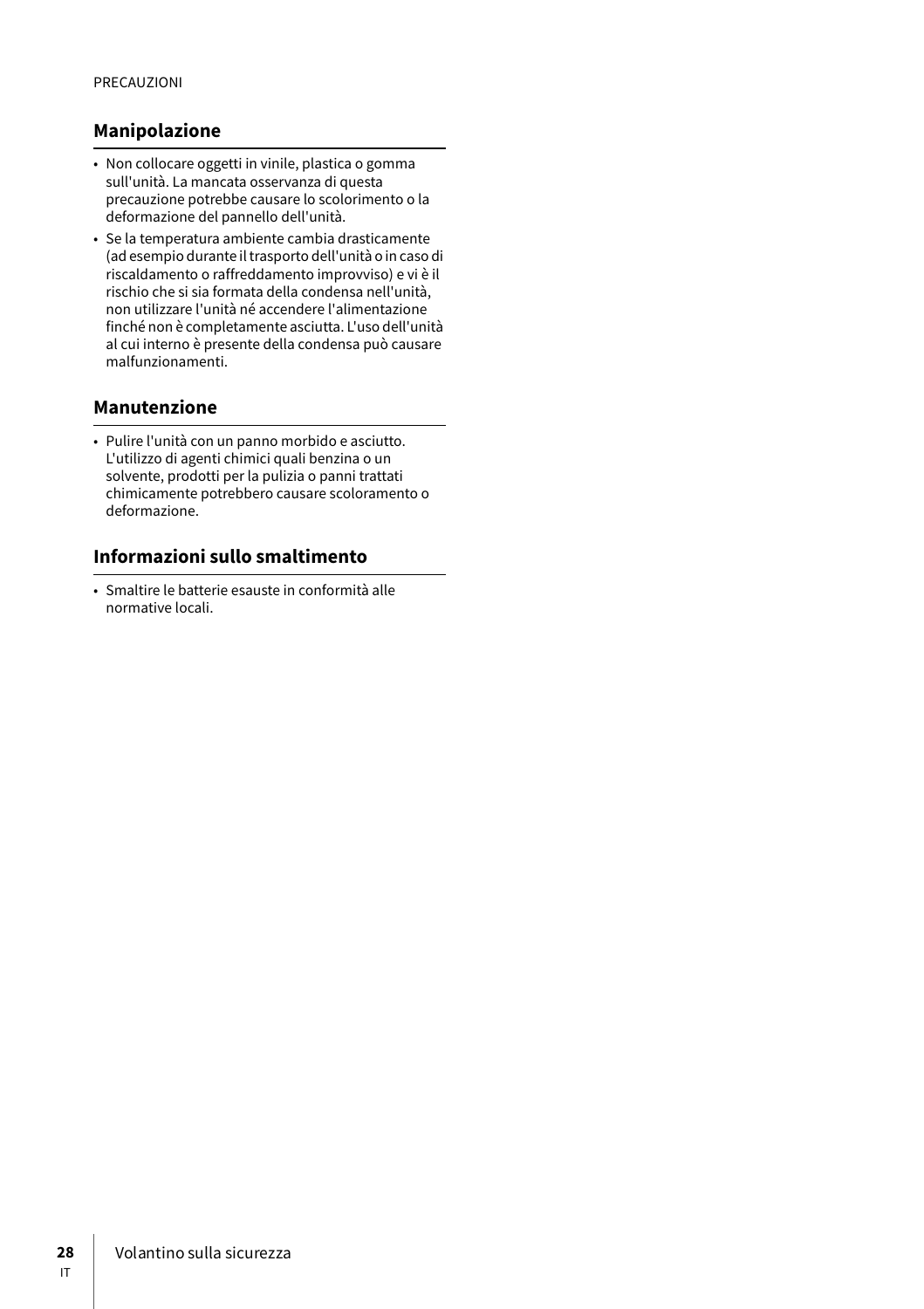# Informazioni

# **Informazioni sulla targhetta identificativa**

Il numero del modello, il numero di serie, i requisiti di alimentazione e così via sono indicati sopra o accanto alla piastrina del nome, posizionata dietro l'unità. Annotare il numero di serie nello spazio indicato di seguito e conservare il manuale come documento di prova dell'acquisto; in tal modo, in caso di furto, l'identificazione sarà più semplice.

### **Numero del modello**

**Numero di serie**

# **Informazioni sul contenuto del presente manuale**

- Le illustrazioni e le schermate nel manuale sono a puro scopo informativo.
- I nomi di società e prodotti nel manuale sono marchi o marchi registrati delle rispettive società.
- Il software è soggetto a revisioni e aggiornamenti senza preavviso.

# **Funzioni di comunicazione wireless [Modelli per Regno Unito ed Europa]**

### **Bluetooth**

Radio frequenza (frequenza operativa): da 2402 MHz a 2480 MHz Potenza d'uscita massima (EIRP): 7,27 dBm

### **Wi-Fi (2,4 GHz)**

Radio frequenza: da 2402 MHz a 2482 MHz Potenza d'uscita massima (EIRP): 19,98 dBm

### **Wi-Fi (5 GHz)**

Radio frequenza, potenza d'uscita massima (EIRP): da 5170 a 5250MHz, 22,03 dBm da 5250 a 5330MHz, 22,27 dBm

da 5490 a 5710MHz, 24.56 dBm, da 5735 a 5835MHz, 13,96 dBm

• I dispositivi wireless che trasmettono su una banda di frequenza a 5 GHz possono essere utilizzati solo in ambienti chiusi. L'uso di tali dispositivi all'esterno è proibito dalla legge.

#### **Informazioni per gli utenti sulla raccolta e lo smaltimento di vecchia attrezzatura e batterie usate**



Ph

Questi simboli sui prodotti, sull'imballaggio e/o sui documenti che li accompagnano, indicano che i prodotti elettrici ed elettronici e le batterie non devono essere mischiati con i rifiuti generici. Per il trattamento, il recupero e il riciclaggio appropriato di vecchi prodotti e batterie usate, si prega di portarli ai punti di raccolta designati, in accordo con la legislazione locale.

Smaltendo correttamente questi prodotti e batterie si potranno recuperare risorse preziose, oltre a prevenire potenziali effetti negativi sulla salute e l'ambiente che potrebbero sorgere a causa del trattamento improprio dei rifiuti.

Per ulteriori informazioni sulla raccolta e il riciclaggio di vecchi prodotti e batterie, si prega di contattare l'amministrazione comunale locale, il servizio di smaltimento dei rifiuti o il punto vendita dove sono stati acquistati gli articoli.

#### **Per utenti imprenditori dell'Unione europea:**

Se si desidera scartare attrezzatura elettrica ed elettronica, si prega di contattare il proprio rivenditore o il proprio fornitore per ulteriori informazioni.

### **Informazioni sullo smaltimento negli altri Paesi al di fuori dell'Unione europea:**

Questi simboli sono validi solamente nell'Unione Europea; se si desidera scartare questi articoli, si prega di contattare le autorità locali o il rivenditore e richiedere informazioni sulla corretta modalità di smaltimento.

#### **Note per il simbolo della batteria (in basso due esempi del simbolo):**

È possibile che questo simbolo sia usato in combinazione con un simbolo chimico. Questo caso è conforme al requisito stabilito dalle Direttive UE sulle batterie relative agli elementi chimici contenuti.

(weee\_battery\_eu\_it\_02)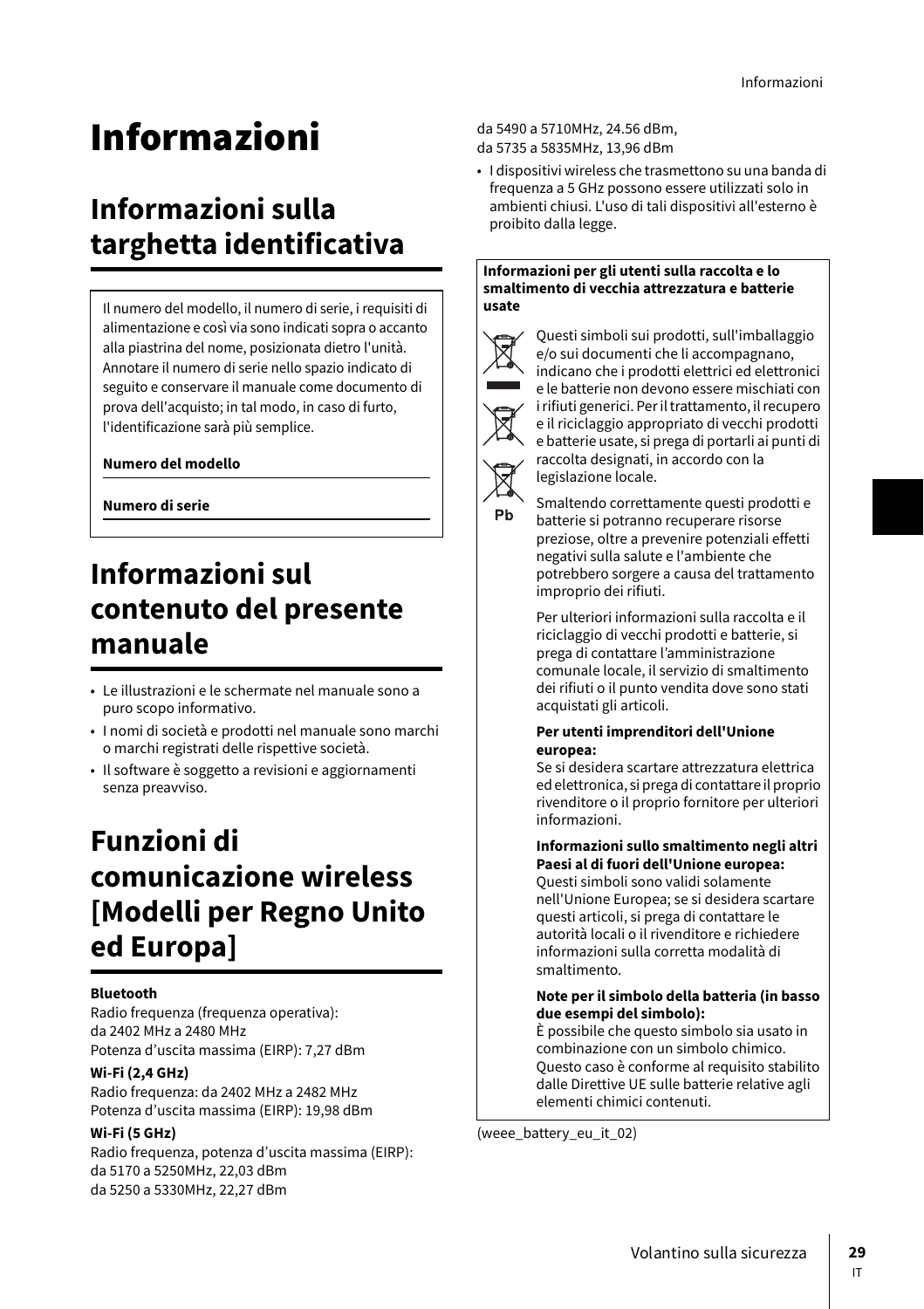# **PRECAUCIONES**

# **ANTES DE USAR EL PRODUCTO, ASEGÚRESE DE LEER DETENIDAMENTE Y SEGUIR ESTAS INSTRUCCIONES.**

**La finalidad de las precauciones siguientes es evitar lesiones al usuario y otras personas y daños materiales. Además, ayudarán al usuario a utilizar esta unidad de forma correcta y segura. Es importante seguir estas instrucciones.**

Después de leer este manual, es importante guardarlo en un lugar seguro donde pueda consultarlo en cualquier momento.

- Asegúrese de solicitar las inspecciones o reparaciones al distribuidor a quien compró la unidad o al Servicio técnico de Yamaha.
- Yamaha no se responsabiliza por sus lesiones o los daños a sus productos debidos a uso inapropiado o modificaciones de la unidad.
- Este producto es para hogares ordinarios. No lo utilice para aplicaciones que requieran necesitan un alto nivel de fiabilidad, tales como la gestión de vidas humanas, atención sanitaria o activos de valor elevado.



**Este contenido está relacionado con "riesgo de lesiones graves o muerte".**

## **Si observa cualquier anomalía**

- Si surge cualquiera de las anomalías siguientes, apague inmediatamente la alimentación y extraiga el enchufe de alimentación.
	- El cable de alimentación está deteriorado.
	- La unidad emite humo, sonidos u olores no habituales.
	- Algún material extraño o agua ha caído en el interior de la unidad.
	- Se produce una pérdida repentina de sonido durante el uso.

- La unidad presenta alguna grieta u otro signo de deterioro.

Si continúa usando la unidad, existe riesgo de descarga eléctrica, incendio o avería. Solicite inmediatamente una inspección o reparación al distribuidor a quien compró la unidad o al Servicio técnico de Yamaha.

# **Alimentación eléctrica**

- No realice ninguna actividad que pueda deteriorar el cable de alimentación.
	- No lo coloque cerca de una estufa o radiador.
	- No lo doble excesivamente ni lo modifique.
	- No lo raye.
- No lo coloque bajo ningún objeto pesado. Usar el cable de alimentación con el cable pelado puede provocar una descarga eléctrica o un incendio.
- No toque el enchufe ni el cable de alimentación durante una tormenta eléctrica. De no seguirse estas instrucciones, existe riesgo de descargas eléctricas.
- Use esta unidad con la tensión de alimentación que está impresa en ella.
- Si no se conecta a una toma de corriente de CA apropiada, existe riesgo de incendio, descargas eléctricas o averías.
- Asegúrese de usar el cable de alimentación suministrado. De no seguirse estas instrucciones, existe riesgo de incendio, quemaduras o averías.
- Nunca use el cable de alimentación suministrado con otras unidades.
	- De no seguirse estas instrucciones, existe riesgo de incendio, quemaduras o averías.
- Compruebe periódicamente el enchufe y quite la suciedad o el polvo que pudiera haberse acumulado en él.

De no seguirse estas instrucciones, existe riesgo de incendio o descargas eléctricas.

- Cuando instale la unidad, asegúrese de que se puede acceder fácilmente a la toma de CA que utilice. Si se produjera algún problema o funcionamiento defectuoso, apague el interruptor de alimentación y desconecte el enchufe de la toma de CA. Incluso cuando el interruptor de alimentación esté apagado, si el cable de alimentación no está desenchufado de la toma de CA de la pared, la unidad no se desconectará de la alimentación.
- Si escucha algún trueno o sospecha que se aproxima una tormenta eléctrica, apague inmediatamente el interruptor de alimentación y extraiga el enchufe de alimentación de la toma de corriente de CA. De no seguirse estas instrucciones, existe riesgo de incendio o averías.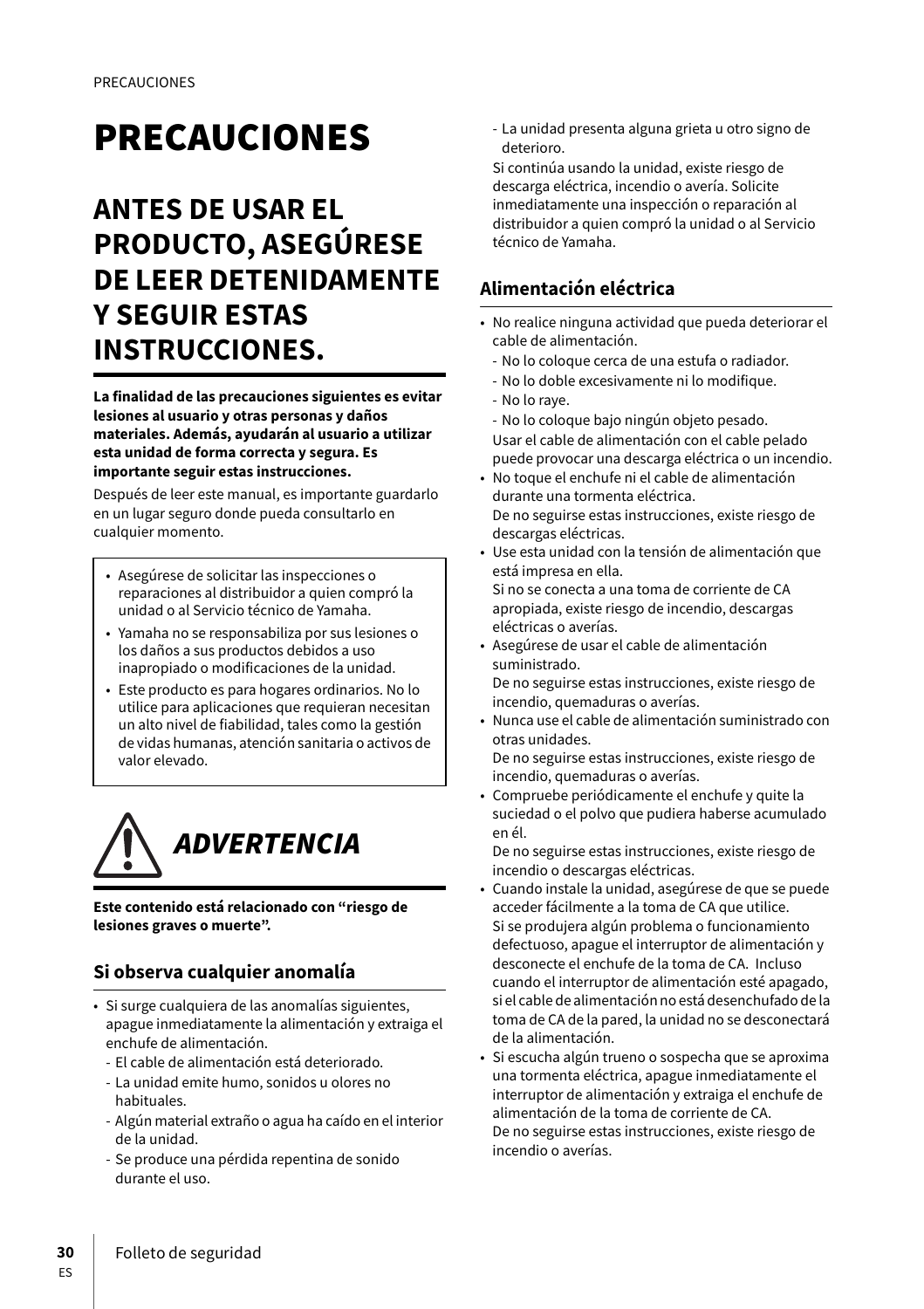• Si no va a utilizar la unidad durante un período prolongado, asegúrese de extraer el enchufe de alimentación de la toma de corriente de CA. De no seguirse estas instrucciones, existe riesgo de incendio o averías.

## **No desmonte la unidad**

• No desmonte ni modifique nunca esta unidad. De no seguirse estas instrucciones, existe riesgo de incendio, descargas eléctricas, lesiones o averías.

### **Advertencia sobre el agua**

- No exponga la unidad a la lluvia, ni la use cerca del agua o en lugares donde haya mucha humedad o donde pueda gotear agua, ni le ponga encima recipientes (como jarrones, botellas o vasos) que contengan líquido, ya que puede derramarse y penetrar en el interior del aparato. Si cualquier líquido, como el agua, penetra en la unidad, existe riesgo de incendio, descargas eléctricas o averías.
- Nunca enchufe o desenchufe un cable eléctrico con las manos mojadas. No manipule esta unidad con las manos húmedas.

De no seguirse estas instrucciones, existe riesgo de descargas eléctricas o averías.

### **Advertencia sobre el contacto con fuego**

• No coloque objetos ardientes ni llamas abiertas cerca de la unidad, ya que existe riesgo de incendio.

### **Mantenimiento y cuidado**

• No utilice aerosoles ni productos químicos de tipo aerosol que contengan gas inflamable para la limpieza o la lubricación. El gas inflamable permanecerá dentro de la unidad, lo que puede provocar una explosión o un incendio.

### **Precauciones de uso**

• Asegúrese de no dejar caer esta unidad y de que no reciba ningún impacto fuerte. De no seguirse estas instrucciones, existe riesgo de descargas eléctricas, incendio o averías.

### **Uso de pilas**

• No desmonte nunca una pila. Si el contenido de la pila entra en contacto con sus manos u ojos, puede sufrir ceguera o quemaduras químicas.

- No tire una pila al fuego. No exponga nunca las pilas a temperaturas elevadas, como la luz del sol directa o el fuego. Si lo hiciera, la pila podría explotar con el consiguiente riesgo de incendio o lesiones.
- No intente recargar pilas que no sean recargables. El proceso de carga podría hacerlas explotar o provocar una fuga, con el consiguiente riesgo de sufrir ceguera, quemaduras químicas o lesiones.
- Si las pilas tienen alguna fuga, evite el contacto con el fluido derramado.

Si el fluido de la pila entra en contacto con los ojos, la boca o la piel, lávese inmediatamente con agua y consulte a un médico. El fluido de las pilas es corrosivo y puede causar pérdida de visión o quemaduras químicas.

### **Unidad inalámbrica**

- No utilice esta unidad cerca de dispositivos médicos ni dentro de centros sanitarios. Las ondas de radiofrecuencia de esta unidad pueden afectar a los dispositivos de electromedicina.
- No utilice esta unidad a menos de 15 cm de personas que lleven implantado un marcapasos o un desfibrilador.

Las ondas de radiofrecuencia que emite esta unidad pueden afectar a los dispositivos de electromedicina implantados, como marcapasos o desfibriladores.



Este contenido está relacionado con "riesgo de lesiones".

## **Alimentación eléctrica**

- No utilice una toma de corriente de CA que presente holgura al insertar el enchufe de alimentación. De no seguirse estas instrucciones, existe riesgo de incendio, descargas eléctricas o quemaduras.
- Al desconectar el enchufe de alimentación, sujételo en todo momento por el propio enchufe, nunca por el cable.

Tirar del cable puede deteriorarlo, con el consiguiente riesgo de descargas eléctricas o incendio.

• Inserte el enchufe de alimentación firmemente hasta el fondo en la toma de corriente de CA. Usar la unidad sin estar debidamente enchufada puede provocar acumulación de polvo en las patillas, con el consiguiente riesgo de incendio o quemaduras.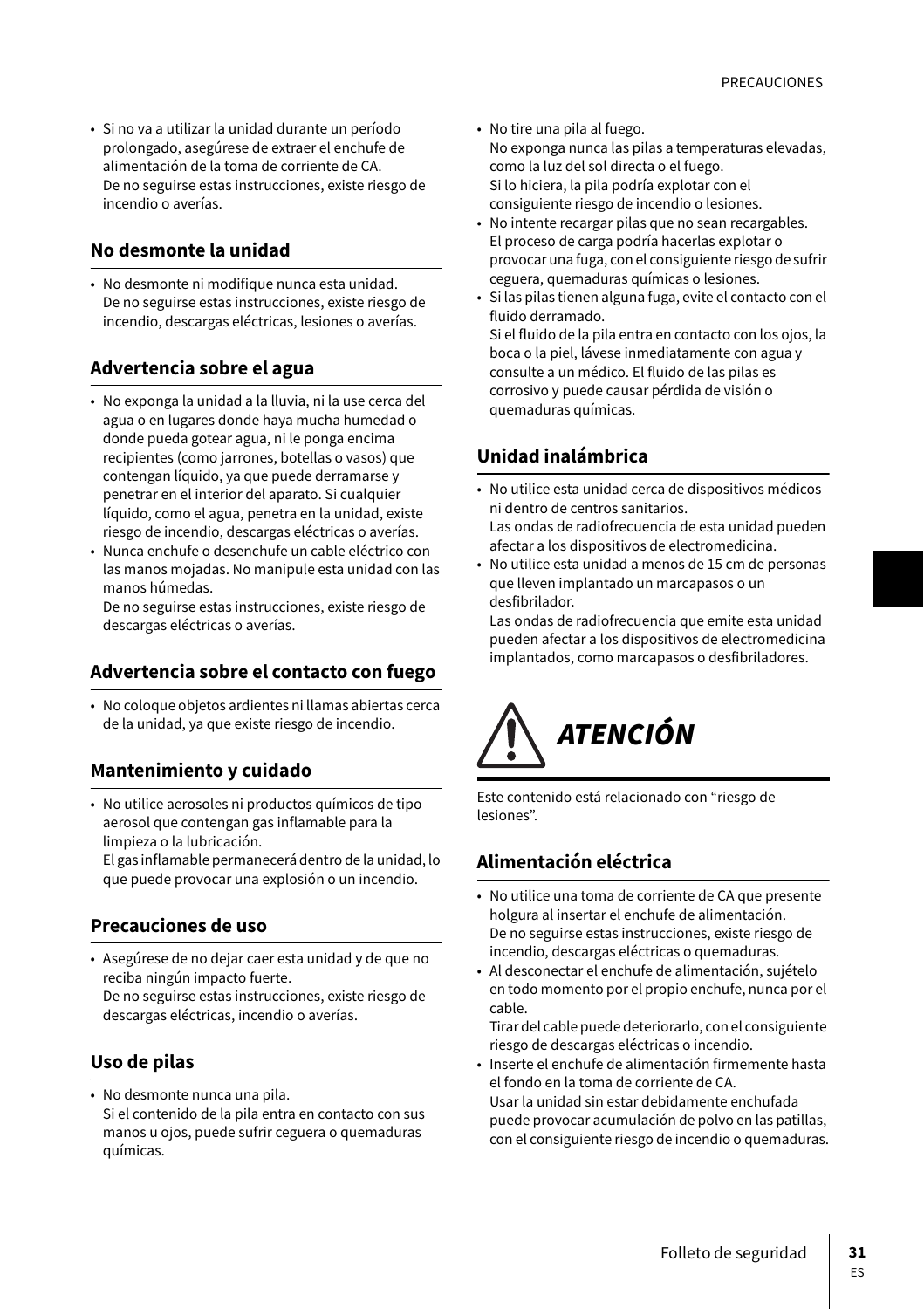## **Instalación**

- No coloque la unidad sobre superficies inestables, donde pueda caerse o volcarse por accidente y provocar lesiones.
- Al instalar esta unidad, colóquela en un lugar donde se permita una buena disipación del calor.
	- No tape el dispositivo con ningún tipo de tela.
	- No instale el dispositivo sobre moquetas o alfombras.
	- No bloquee los orificios de ventilación de la unidad (ranuras de refrigeración).
	- No instale la unidad de otra forma que no sea la indicada.
	- No utilice el dispositivo en un lugar demasiado pequeño o mal ventilado.

De no seguirse las instrucciones anteriores, el calor quedaría atrapado en el interior de la unidad, con el consiguiente riesgo de incendio o averías. Asegúrese de que hay un espacio adecuado alrededor de la unidad: al menos 30 cm en la parte superior, 20 cm en los laterales y 20 cm en la parte trasera.

• No instale la unidad en lugares donde pueda entrar en contacto con gases corrosivos o aire salobre o lugares con exceso de humo o vapor. Si ocurriera, podría dar lugar a un funcionamiento

defectuoso.

• Procure no estar cerca de la unidad si se produce algún desastre natural como, por ejemplo, un terremoto.

Dado que la unidad podría volcar o caerse y causar lesiones, aléjese de ella rápidamente y vaya a un lugar seguro.

- Cuando transporte o mueva la unidad, pida ayuda siempre a dos o más personas. No intente levantar usted solo la unidad ya que podría dañarse la espalda, sufrir otro tipo de lesiones o causar daños en la propia unidad.
- Antes de mover esta unidad, asegúrese de desconectar el interruptor de alimentación y todos los cables de conexión.

De no seguirse estas instrucciones, existe riesgo de deterioro de los cables o de que usted u otra persona tropiecen con ellos y se caigan.

• Para una instalación adecuada de la antena exterior, asegúrese de que su instalación la realice el distribuidor a quien compró la unidad o el personal del servicio técnico cualificado.

De no seguirse estas instrucciones, existe riesgo de que la instalación se caiga y provoque lesiones. Para su instalación se requieren cualificaciones especiales y experiencia.

# **Pérdida auditiva**

- No utilice la unidad a un volumen alto o incómodo durante un período prolongado, ya que podría provocar una pérdida de audición permanente. Si experimenta alguna pérdida auditiva u oye pitidos, consulte a un médico.
- Antes de conectar la unidad a otros dispositivos, desconecte la alimentación de todos ellos. Asimismo, antes de encender o apagar los dispositivos, asegúrese de ajustar el nivel de volumen de todos ellos al mínimo.

De no seguirse estas instrucciones, existe riesgo de pérdida de audición, descarga eléctrica o daños en el dispositivo.

• Cuando encienda la alimentación de CA del sistema de sonido, encienda siempre la unidad EN ÚLTIMO LUGAR para evitar sufrir pérdida de audición y no provocar daños en los altavoces. Por el mismo motivo, cuando desconecte la alimentación, apague PRIMERO la unidad.

De no seguirse estas instrucciones, existe riesgo de pérdida auditiva o daños en los altavoces.

# **Mantenimiento**

• Retire el enchufe de alimentación de la toma de CA antes de limpiar la unidad.

De no seguirse estas instrucciones, existe riesgo de descargas eléctricas.

## **Precauciones de uso**

• No toque la superficie con esta etiqueta. Si lo hace, podría sufrir quemaduras. La etiqueta en el dispositivo indica que la superficie en la que se encuentra adherida puede calentarse durante su funcionamiento.



• No introduzca las manos ni los dedos en los orificios de esta unidad.

De no seguirse estas instrucciones, existe riesgo de lesiones.

- No introduzca materiales extraños, tales como metal o papel, en los orificios de esta unidad. De no seguirse estas instrucciones, existe riesgo de incendio, descargas eléctricas o averías.
- Mantenga las piezas pequeñas fuera del alcance de los niños.

Sus niños podrían tragárselas accidentalmente.

- No haga lo siguiente:
	- subirse o sentarse en el equipo.
	- poner objetos pesados encima del equipo.
	- apilar el equipo.
	- aplicar fuerza más allá de lo razonable a los botones, interruptores, terminales de entrada/salida, etc.

De no seguirse estas instrucciones, existe riesgo de lesiones o daños en el equipo.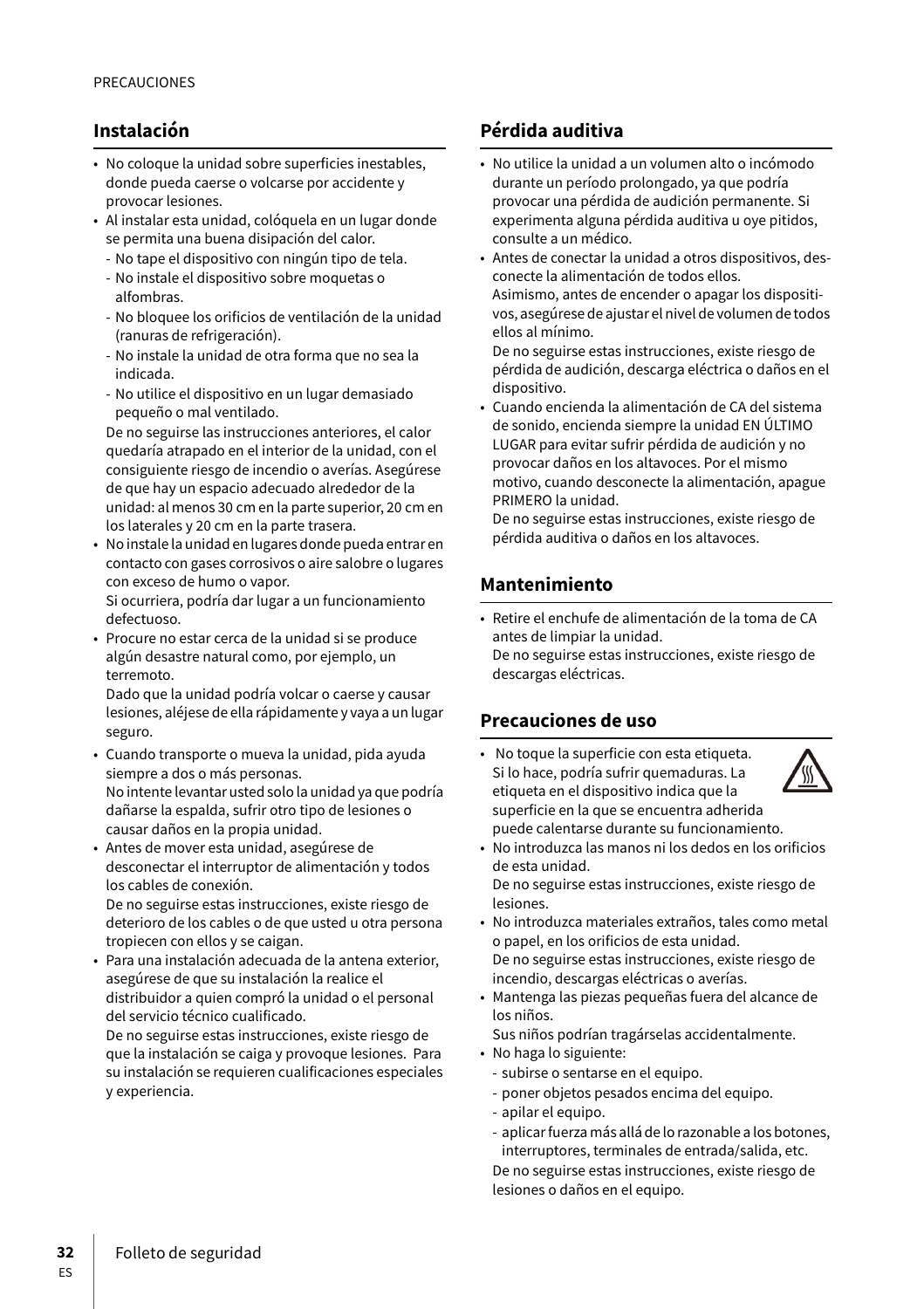• No tire de los cables conectados para evitar lesiones o daños en la unidad debidos a caídas.

### **Uso de pilas**

- No utilice pilas diferentes de las especificadas. Hacerlo puede provocar incendios o quemaduras, u ocasionar fugas de fluido que pueden provocar inflamaciones cutáneas.
- No mezcle pilas nuevas con pilas viejas. Mezclar pilas nuevas con antiguas puede provocar incendios, quemaduras o inflamación a causa de fugas de fluido.
- No mezcle tipos diferentes de pilas, como pilas alcalinas con pilas de manganeso, pilas de diferentes fabricantes o tipos diferentes de pilas del mismo fabricante, porque existe riesgo de incendio, quemaduras o inflamaciones debidos a fugas de fluidos.
- Mantenga las pilas lejos del alcance de los niños. Un niño podría tragarse la pila accidentalmente. De no seguirse estas instrucciones, existe también el riesgo de inflamación a causa de las fugas del fluido de las pilas.
- No introduzca las pilas en un bolsillo o una bolsa, ni las transporte o almacene mezcladas con trozos de metal.

La pila puede cortocircuitarse, explotar o perder fluido, con el consiguiente riesgo de incendio o lesiones.

- Asegúrese siempre de que todas las pilas están colocadas conforme a las marcas de polaridad +/-. De no seguirse estas instrucciones, existe riesgo de incendio, quemaduras o inflamación debidos a fugas de fluidos.
- Cuando se agoten las pilas o la unidad no se vaya a usar durante mucho tiempo, quite las pilas del mando a distancia para prevenir posibles fugas del fluido de las pilas.
- Al guardar o desechar pilas, aísle la zona de los terminales con cinta aislante o con otro tipo de protección.

Si se mezclan con otras pilas o con objetos metálicos, existe riesgo de incendio, quemaduras o inflamación a causa del fluido.

# **Aviso**

Indica los puntos que debe observar para evitar que se produzcan fallos en el producto, un funcionamiento incorrecto, daños y pérdida de datos.

### **Alimentación eléctrica**

• Si no va a utilizar la unidad durante un período prolongado, asegúrese de extraer el enchufe de alimentación de la toma de corriente. Aunque pulse  $\lbrack\!\lbrack\bullet\rbrack\!\rbrack$ (En espera/Activado) para apagar esta unidad, seguirá fluyendo una corriente mínima.

### **Instalación**

- No use esta unidad en una ubicación que esté expuesta a la luz solar directa, que alcance temperaturas demasiado altas (por ejemplo, al lado de una estufa) o bajas ni que esté sometida a cantidades excesivas de polvo o vibraciones. De no seguirse estas instrucciones, existe riesgo de que el panel de la unidad se deforme, de que sus componentes internos se averíen o de que el funcionamiento sea inestable.
- Si usa una función inalámbrica, evite instalar esta unidad cerca de tabiques o mesas metálicos, hornos de microondas y otros dispositivos de red inalámbrica.

Las obstrucciones pueden acortar el alcance de la transmisión.

### **Conexiones**

- No conecte este producto directamente a una red Wi-Fi pública ni a Internet. Este producto solo se puede conectar a Internet mediante un router con protección de contraseña segura. Consulte al fabricante del router para obtener información sobre prácticas recomendadas de seguridad.
- Si va a conectar unidades externas, asegúrese de leer detenidamente el manual de cada una de ellas y de conectarlas de acuerdo con las instrucciones. Manipular la unidad sin atenerse a las instrucciones puede provocar averías.
- No conecte esta unidad a unidades industriales. Esta unidad se ha diseñado para conectarla a una unidad de uso personal. Conectarla a una unidad industrial puede provocar que esta unidad funcione incorrectamente.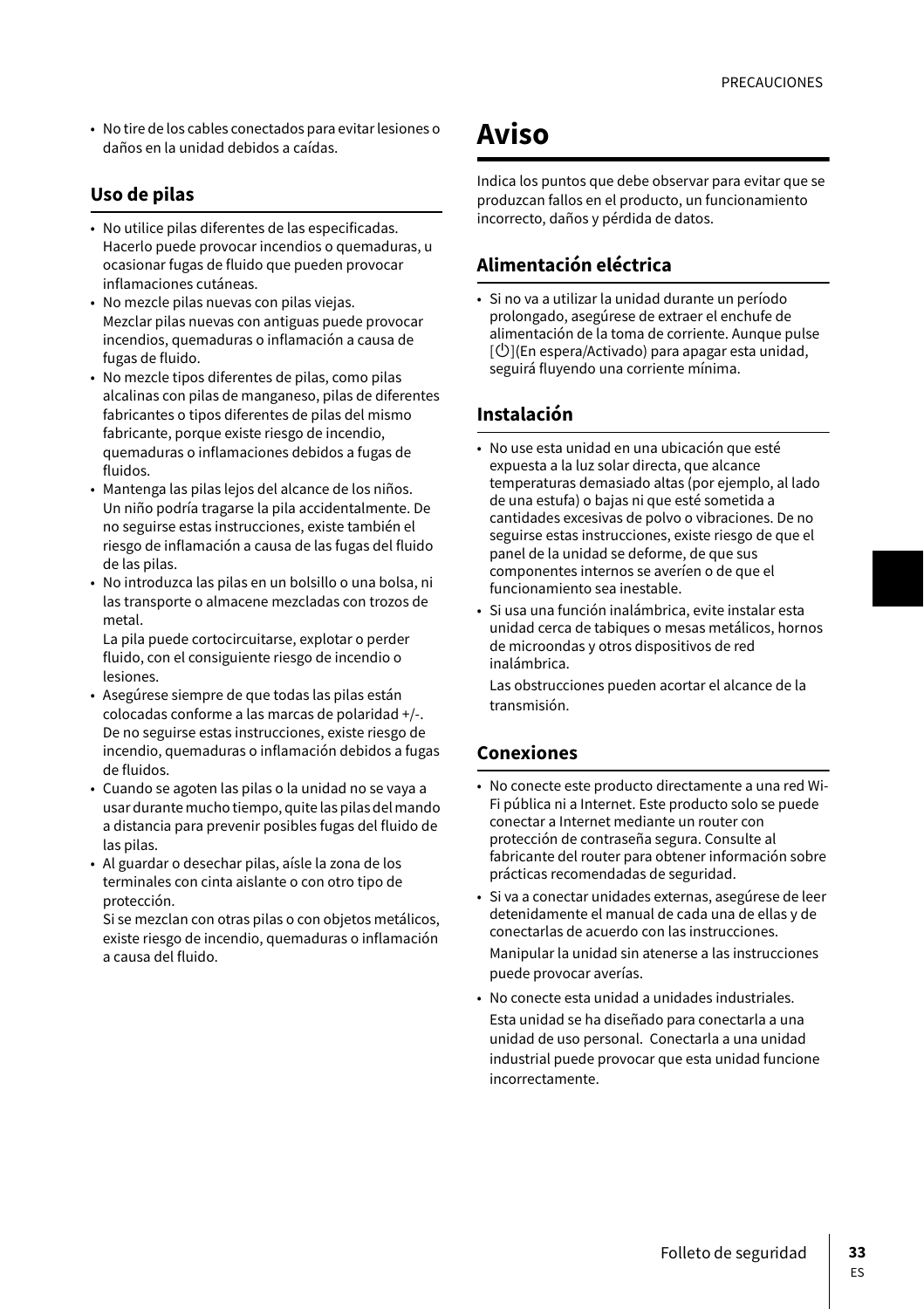## **Manipulación**

- No coloque productos de vinilo, plástico o caucho sobre esta unidad. De no seguirse estas instrucciones, el panel de la unidad podría decolorarse o deformarse.
- Si la temperatura ambiente cambia drásticamente (por ejemplo, durante el transporte o al aplicar rápidamente la calefacción o el aire acondicionado) y existe la posibilidad de que se haya formado condensación en el interior de la unidad, déjela varias horas sin encenderla hasta que esté totalmente seca antes de usarla. Usar la unidad mientras contiene condensación puede producir averías.

### **Mantenimiento**

• Para limpiar la unidad, utilice un paño suave y seco. No use productos químicos como bencina, disolventes, detergentes o bayetas impregnadas de productos químicos, pues podrían provocar decoloraciones o deformaciones.

# **Eliminación**

• Asegúrese de desechar las pilas usadas de acuerdo con la normativa local.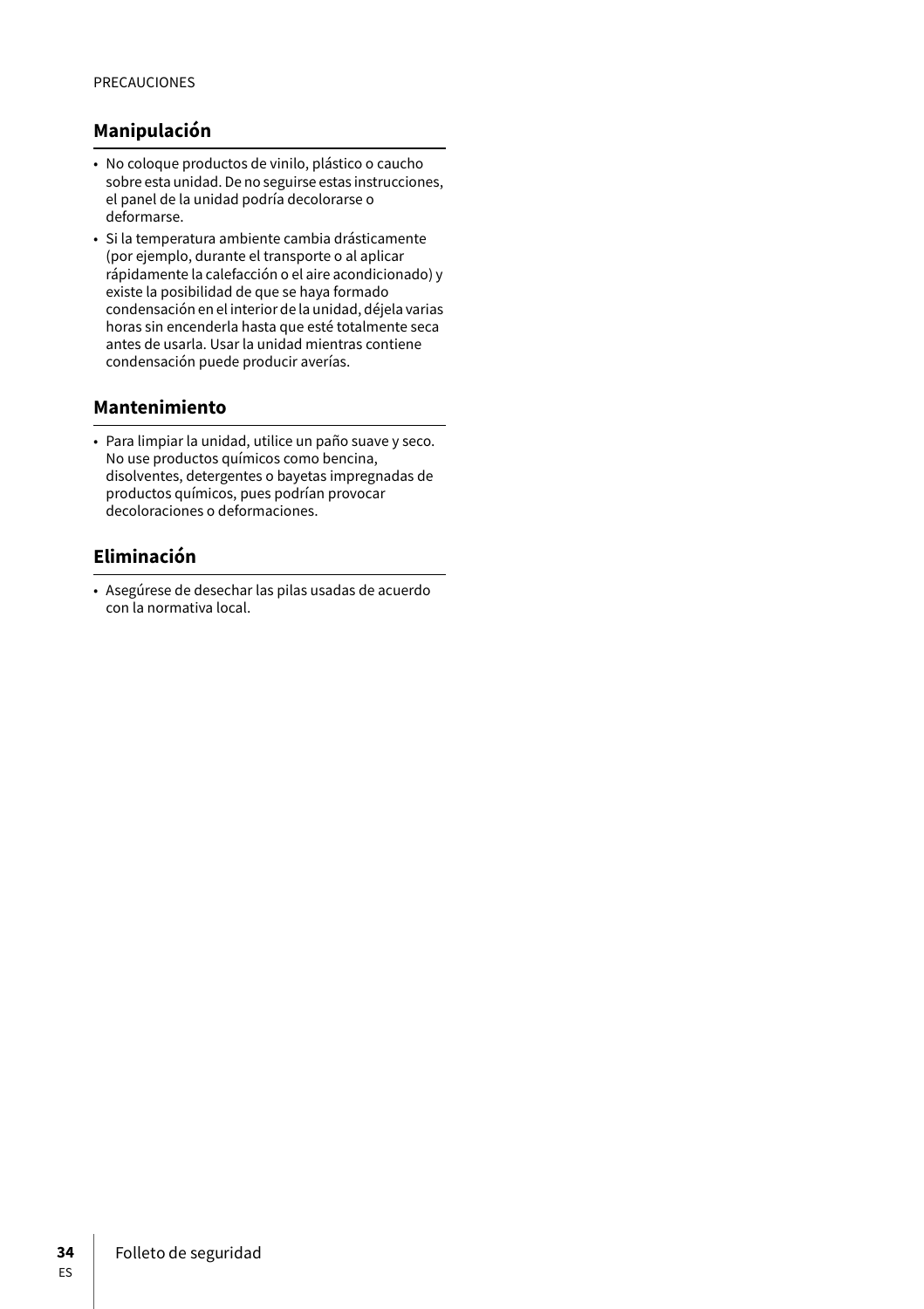# Información

# **Acerca de la placa de especificaciones de la unidad**

El número de modelo, el número de serie, los requisitos de alimentación, etc., pueden encontrarse en la placa de identificación o cerca de ella. Esta placa se encuentra en la parte posterior de la unidad. Debe anotar dicho número en el espacio proporcionado a continuación y conservar este manual como comprobante permanente de su compra para facilitar la identificación en caso de robo.

### **N.º de modelo**

**N.º de serie**

# **Acerca del contenido de este manual**

- Las figuras y pantallas de este manual solo tienen propósitos ilustrativos.
- Los nombres de empresas y productos utilizados en este manual son marcas comerciales o marcas comerciales registradas de sus respectivos titulares.
- El software podría revisarse y actualizarse sin previo aviso.

# **Funciones de comunicación inalámbrica [Modelos para el Reino Unido y Europa]**

### **Bluetooth**

Radiofrecuencia (frecuencia operativa): 2402 MHz – 2480 MHz Potencia de salida máxima (EIRP): 7,27 dBm

### **Wi-Fi (2,4 GHz)**

Radiofrecuencia: 2402 MHz – 2482 MHz Potencia de salida máxima (EIRP): 19,98 dBm

### **Wi-Fi (5 GHz)**

Radiofrecuencia, potencia de salida máxima (EIRP): 5170 – 5250MHz, 22,03 dBm 5250 – 5330MHz, 22,27 dBm 5490 – 5710MHz, 24,56 dBm 5735 – 5835MHz, 13,96 dBm

• Los dispositivos inalámbricos que transmitan en la banda de frecuencia de 5 GHz solo podrán utilizarse en el interior. La ley prohíbe el uso de dichos dispositivos en el exterior.

#### (para Mexico)

La operacion de este equipo esta sujeta a las siguientes dos condiciones: (1) es posible que este equipo o dispositivo no cause interferencia perjudicial y (2) este equipo o dispositivo debe aceptar cualquier interferencia, incluyendo la que pueda causar su operacion no deseada.

#### **Información para usuarios sobre la recogida y eliminación de los equipos antiguos y las pilas usadas**



Estos símbolos en los productos, embalajes y documentos anexos significan que los productos eléctricos y electrónicos y sus pilas no deben mezclarse con los desperdicios domésticos normales. Para el tratamiento, recuperación y reciclaje apropiados de los productos antiguos y las pilas usadas, llévelos a puntos de reciclaje correspondientes, de acuerdo con la legislación nacional.

Ph

Al deshacerse de estos productos y pilas de forma correcta, ayudará a ahorrar recursos valiosos y a impedir los posibles efectos desfavorables en la salud humana y en el entorno que de otro modo se producirían si se trataran los desperdicios de modo inapropiado.

Para obtener más información acerca de la recogida y el reciclaje de los productos antiguos y las pilas, póngase en contacto con las autoridades locales, con el servicio de eliminación de basuras o con el punto de venta donde adquirió los artículos.

#### **Para los usuarios empresariales de la Unión Europea:**

Si desea desechar equipos eléctricos y electrónicos, póngase en contacto con su vendedor o proveedor para obtener más información.

#### **Información sobre la eliminación en otros países fuera de la Unión Europea:**

Estos símbolos solamente son válidos en la Unión Europea. Si desea desechar estos artículos, póngase en contacto con las autoridades locales o con el vendedor y pregúnteles el método correcto.

#### **Nota sobre el símbolo de pila (dos ejemplos de símbolos en la parte inferior):**

Este símbolo se puede utilizar en combinación con un símbolo químico. En este caso, cumple el requisito establecido por la Directiva de la UE sobre pilas correspondiente a la sustancia química utilizada.

(weee\_battery\_eu\_en\_02)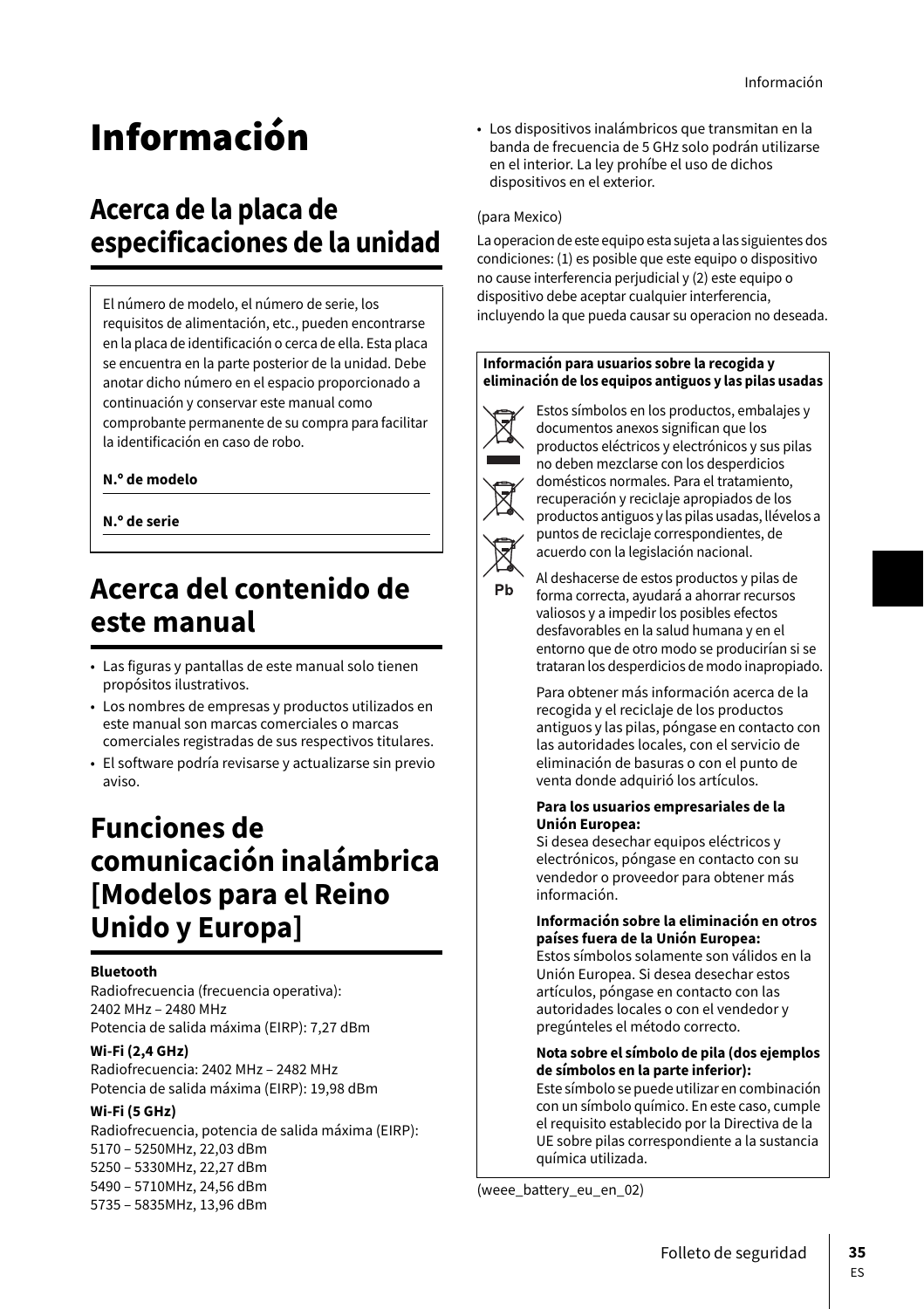# VOORZICHTIG

# **LEES DIT ZORGVULDIG DOOR VOOR GEBRUIK. VOLG DEZE INSTRUCTIES.**

**De onderstaande voorzorgsmaatregelen zijn bedoeld om het risico op schade aan de gebruiker en anderen te voorkomen, om schade aan eigendommen te voorkomen en om te zorgen dat de gebruiker dit apparaat veilig en op de juiste manier gebruikt. Volg deze instructies.**

Bewaar deze handleiding nadat u deze hebt gelezen op een veilige plaats zodat u hem later nog kunt raadplegen.

- Laat het apparaat altijd controleren of repareren bij de dealer bij wie u het hebt gekocht of door gekwalificeerd Yamaha-servicepersoneel.
- Yamaha kan niet verantwoordelijk worden gesteld voor persoonlijk letsel of schade aan de producten die wordt veroorzaakt door oneigenlijk gebruik van of modificaties aan de eenheid.
- Dit product is bedoeld voor gewone woonhuizen. Gebruik het niet voor toepassingen waarvoor een hoge betrouwbaarheid vereist is, zoals het beheren van levens, gezondheidszorg of eigendommen van hoge waarde.



**Deze inhoud geeft 'risico op ernstig lichamelijk letsel of overlijden' aan.**

# **Als u onregelmatigheden opmerkt**

- Als zich een van de volgende onregelmatigheden voordoet, schakelt u het apparaat onmiddellijk uit en koppelt u de stekker los.
	- Het netsnoer/de stekker is beschadigd.
	- Het apparaat verspreidt een ongebruikelijke geur, een ongebruikelijk geluid, of er komt rook uit het apparaat.
	- Er is water in het apparaat binnengekomen of materiaal dat er niet in hoort.
	- Het geluid valt weg tijdens het gebruik.
	- Er zit een barst in het apparaat of het apparaat is beschadigd.

Als u het apparaat blijft gebruiken, kan dat elektrische schokken, brand of storingen veroorzaken. Laat het apparaat meteen controleren of repareren bij de dealer van wie u het hebt gekocht, of door gekwalificeerd Yamaha-servicepersoneel.

## **Stroomvoorziening**

- Doe niets waardoor het netsnoer beschadigd kan raken.
- Plaats het niet in de buurt van een verwarming.
- Buig het niet te ver door en verander het niet.
- Kras niet over het snoer.
- Plaats het niet onder een zwaar voorwerp. Als u het netsnoer gebruikt terwijl de kern van het snoer blootligt, kan dat elektrische schokken of brand veroorzaken.
- Raak de stekker of het snoer niet aan als de mogelijkheid van onweer bestaat. Als u zich niet aan deze richtlijnen houdt, kunnen elektrische schokken ontstaan.
- Gebruik dit apparaat met de voedingsspanning die erop is afgedrukt.
- Aansluiting op een incorrect stopcontact kan brand, elektrische schokken of storingen veroorzaken.
- Gebruik alleen het meegeleverde netsnoer. Als u zich niet aan het bovenstaande houdt, kan dat leiden tot brand, brandwonden of storingen.
- Gebruik het meegeleverde netsnoer niet voor andere apparaten.
- Als u zich niet aan het bovenstaande houdt, kan dat leiden tot brand, brandwonden of storingen.
- Controleer de elektrische stekker regelmatig en verwijder al het vuil of stof dat zich erop heeft verzameld.

Als u zich niet aan deze richtlijnen houdt, kan dat leiden tot brand of elektrische schokken.

- Zorg er bij het opstellen van de eenheid voor dat het gebruikte stopcontact makkelijk toegankelijk is. Schakel de aan/uit-schakelaar bij storingen of een slechte werking onmiddellijk uit en trek de stekker uit het stopcontact. Ook als de aan/uit-schakelaar is uitgeschakeld, is de eenheid niet losgekoppeld van de voedingsbron zolang het netsnoer niet uit het wandstopcontact is gehaald.
- Als u onweer hoort of denkt dat er onweer op komst is, schakel dan snel het apparaat uit en haal de stekker uit het stopcontact.

Als u zich niet aan deze richtlijnen houdt, kan dat leiden tot brand of storingen.

• Als u het apparaat gedurende een langere periode niet gebruikt, haal dan de stekker uit het stopcontact. Als u zich niet aan deze richtlijnen houdt, kan dat leiden tot brand of storingen.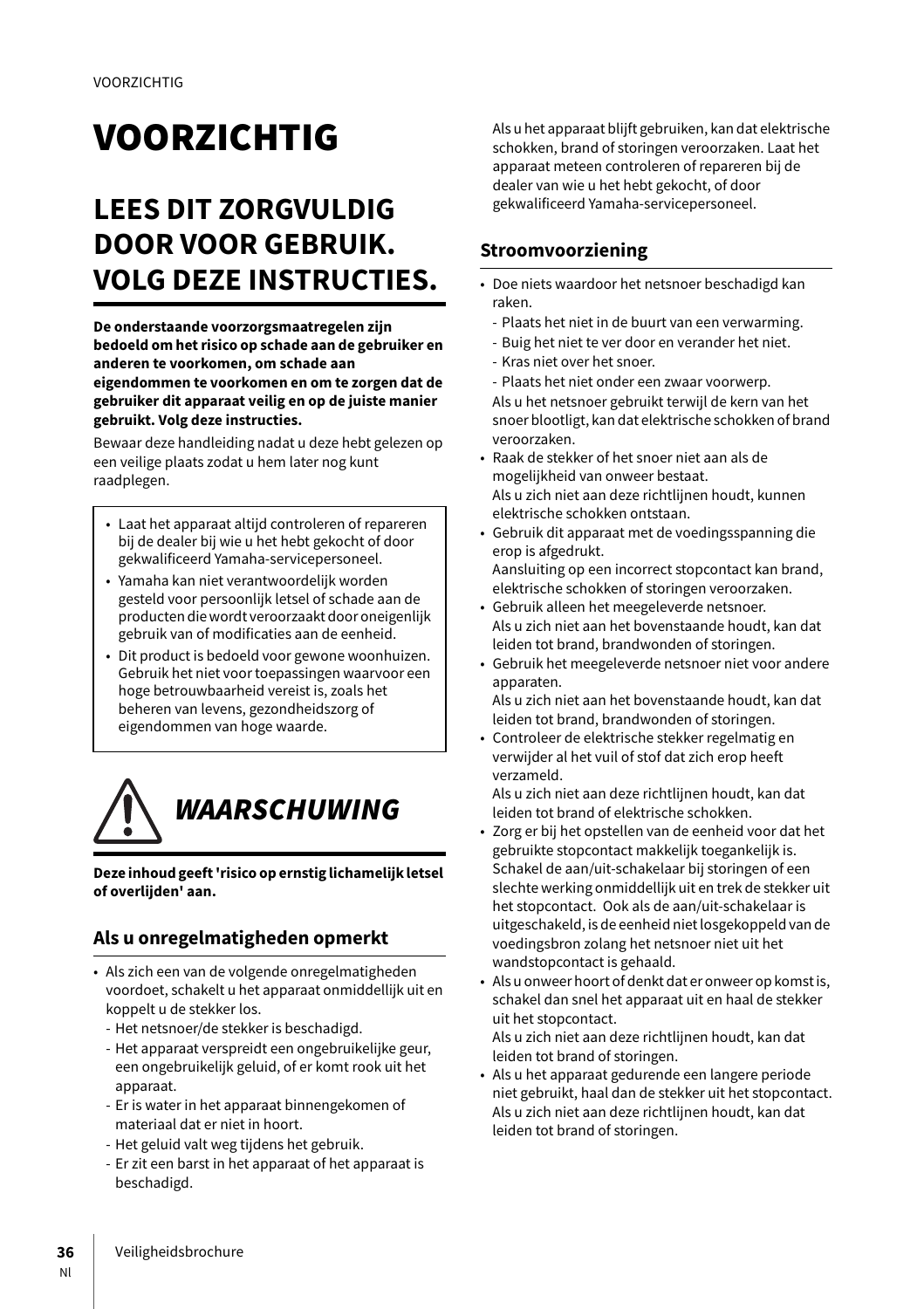### **Niet demonteren**

• U mag dit apparaat niet demonteren of aanpassen. Als u zich niet hieraan houdt, kan dat leiden tot brand, elektrische schokken, letsel of storingen.

### **Waarschuwing tegen water**

- Stel de eenheid niet bloot aan regen en gebruik hem niet in de buurt van water of in een vochtige omgeving. Plaats nooit voorwerpen (zoals vazen, flessen of glazen) die vloeistof bevatten op de eenheid en plaats de eenheid niet op een plaats waar water kan vallen. Als er een vloeistof, zoals water, in het apparaat komt, kan dat brand, elektrische schokken of storingen veroorzaken.
- Haal nooit een stekker uit en steek nooit een stekker in het stopcontact als u natte handen heeft. Raak dit apparaat nooit met natte handen aan.

Als u zich niet aan deze richtlijnen houdt, kan dat leiden tot elektrische schokken of storingen.

### **Waarschuwing tegen brand**

• Plaats geen brandende voorwerpen of open vuur in de buurt van de eenheid. Deze kunnen brand veroorzaken.

### **Onderhoud en zorg**

• Gebruik voor het schoonmaken of smeren geen aërosols of chemische producten in sprayvorm die brandbaar gas bevatten.

Het brandbare gas blijft achter in de eenheid en kan een explosie of brand veroorzaken.

### **Zorgvuldig behandelen**

• Zorg dat u dit apparaat niet laat vallen en oefen er geen overmatige druk op uit. Als u zich niet hieraan houdt, kan dat leiden tot elektrische schokken, brand of storingen.

### **Batterijgebruik**

- Demonteer geen batterijen. Als de inhoud van de batterij op uw handen of in uw ogen komt, kan dat blindheid of chemische brandwonden veroorzaken.
- Gooi een batterij nooit in het vuur. Stel batterijen niet bloot aan hoge temperaturen, zoals direct zonlicht of vuur.
	- Ze kunnen barsten en zo brand of letsel veroorzaken.
- Probeer nooit niet-oplaadbare batterijen op te laden. Door het opladen kan een barst of lek ontstaan in de batterij, wat blindheid, chemische brandwonden of letsel kan veroorzaken.

• Vermijd contact met de vloeistof als een batterij lekt. Als de batterijvloeistof in contact mocht komen met uw ogen, mond of huid, was het betreffende gebied dan onmiddellijk met water en raadpleeg een arts. Batterijvloeistof is corrosief en kan mogelijk gezichtsverlies of chemische verbranding veroorzaken.

### **Draadloos apparaat**

- Gebruik dit toestel niet in de buurt van medische apparaten of in medische instellingen. Radiogolven van deze eenheid kunnen elektronische medische apparatuur beïnvloeden.
- Gebruik dit toestel niet binnen een afstand van 15 cm van personen met een geïmplanteerde hartpacemaker of defibrillator. Radiogolven die afkomstig zijn van deze eenheid, kunnen een elektro-medische apparaten zoals geïmplanteerde pacemaker of defibrillator beïnvloeden.



Deze inhoud geeft 'risico op lichamelijk letsel' aan.

### **Stroomvoorziening**

- Gebruik geen stopcontact waar de stekker alleen maar losjes in past. Als u zich niet aan deze richtlijnen houdt, kan dat
- leiden tot brand, elektrische schokken of brandplekken.
- Wanneer u de stekker uit het stopcontact haalt, moet u altijd de stekker zelf vasthouden en niet het snoer. Als u aan het snoer trekt, kan het beschadigd raken, wat kan leiden tot elektrische schokken of brand.
- Steek de stekker stevig helemaal in het stopcontact. Als u het apparaat gebruikt terwijl de stekker niet goed in het stopcontact zit, kan zich stof verzamelen op het stopcontact, wat brand of brandplekken kan veroorzaken.

## **Opstelling**

- Plaats de eenheid niet in een onstabiele positie waardoor deze per ongeluk kan vallen of omvallen en letsel kan veroorzaken.
- Wanneer u dit apparaat installeert, moet u ervoor zorgen dat de koeling niet wordt belemmerd.
	- Bedek het apparaat niet met een doek.
	- Installeer het apparaat niet op een tapijt of vloerkleed.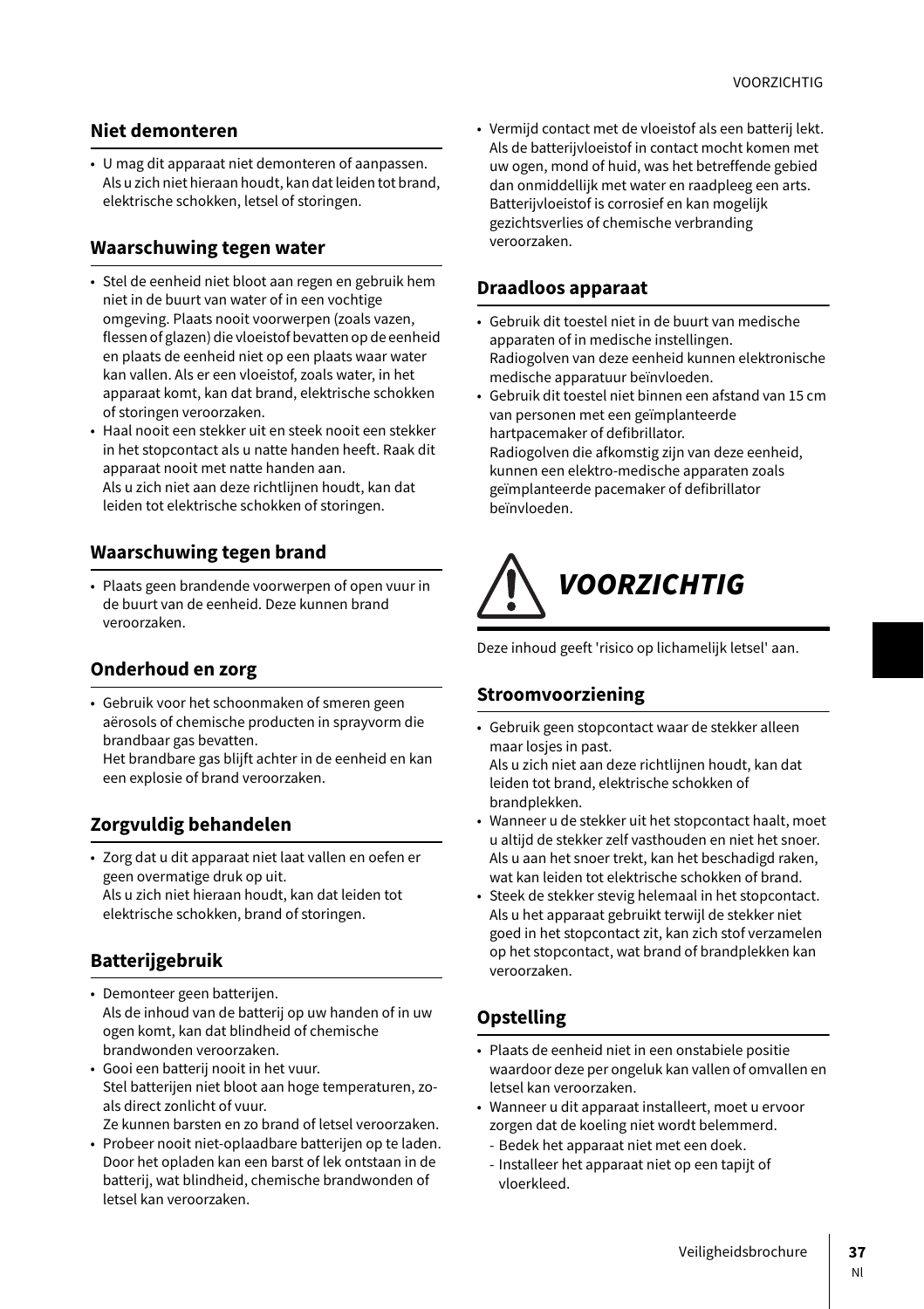#### VOORZICHTIG

- Blokkeer de ventilatieopeningen (koelsleuven) van dit apparaat niet.
- Installeer het apparaat niet op een andere manier dan aangegeven.
- Gebruik het apparaat niet in een kleine, slecht geventileerde locatie.

Als u zich niet aan de bovenstaande richtlijnen houdt, kan zich warmte ophopen in het apparaat, waardoor brand of storingen kunnen ontstaan. Zorg ervoor dat er voldoende ruimte rond het apparaat is: minstens 30 cm aan de bovenkant, 20 cm aan de zijkanten, en 20 cm aan de achterkant.

- Installeer de eenheid niet op plaatsen waar deze in contact kan komen met corrosieve gassen of zoute lucht of op plaatsen met overmatige rook of stoom. Als u dat wel doet, zou dit kunnen leiden tot een defect.
- Blijf uit de buurt van de eenheid tijdens een natuurramp, zoals een aardbeving. De eenheid kan kantelen of omvallen en letsel veroorzaken, dus ga snel uit de buurt van het apparaat en ga naar een veilige plek.
- Transporteer of verplaats de eenheid altijd met tenminste twee personen. Als u de eenheid alleen probeert op te tillen kan u uw rug bezeren, ander letsel veroorzaken of de eenheid zelf beschadigen.
- Schakel voordat u dit apparaat verplaatst het apparaat uit en koppel alle kabels los. Als u zich hier niet aan houdt, kunnen de kabels beschadigd raken of kunt u of iemand anders erover struikelen en vallen.
- Voor een correcte installatie van een buitenantenne moet u dit laten uitvoeren door de dealer van wie u het apparaat hebt gekocht, of door gekwalificeerd servicepersoneel.

Als u zich niet aan deze richtlijnen houdt, kan de installatie vallen en leiden tot letsel. Voor de installatie zijn speciale vaardigheden en ervaring nodig.

# **Gehoorverlies**

- Gebruik de eenheid niet te lang op een hoog of oncomfortabel geluidsniveau, aangezien dit permanent gehoorverlies kan veroorzaken. Consulteer een KNO-arts als u ruis in uw oren of gehoorverlies constateert.
- Voordat u de eenheid aansluit op andere elektronische componenten, moet u alle betreffende apparatuur uitschakelen.

Zorg er tevens voor dat u alle volumeniveaus van alle apparaten op het minimum instelt, voordat u ze aanof uitzet.

Als u dat niet doet, kan dat leiden tot gehoorverlies, elektrische schokken of beschadiging van apparatuur. • Wanneer u de netspanning van uw audiosysteem inschakelt, zet u de eenheid altijd als LAATSTE aan om gehoorverlies en schade aan de luidsprekers te voorkomen. Wanneer u de spanning uitschakelt, dient de eenheid om dezelfde reden als EERSTE te worden uitgeschakeld.

Als u zich niet aan het bovenstaande houdt, kan dat leiden tot gehoorverlies of beschadiging van de luidsprekers.

## **Onderhoud**

• Haal eerst de stekker uit het stopcontact voordat u de eenheid schoonmaakt. Als u zich niet aan deze richtlijnen houdt, kunnen elektrische schokken ontstaan.

# **Zorgvuldig behandelen**

• Raak het oppervlak met dit label niet aan. Dit kan leiden tot brandwonden. Het label op het toestel geeft aan dat het oppervlak waarop het label bevestigd is heet kan worden in het gebruik.



• Steek uw hand of vingers niet in de openingen van dit toestel.

Als u zich niet aan deze richtlijnen houdt, kan letsel ontstaan.

- Steek geen vreemde materialen, zoals metaal of papier in de openingen van dit toestel. Als u zich niet hieraan houdt, kan dat leiden tot brand, elektrische schokken of storingen.
- Houd kleine onderdelen buiten het bereik van kleine kinderen.

Uw kinderen kunnen ze per ongeluk inslikken.

- Doe het volgende niet:
	- op de apparatuur staan of zitten.
	- zware voorwerpen bovenop de apparatuur plaatsen.
	- de apparatuur stapelen.
	- overmatige kracht uitoefenen op knoppen, schakelaars, ingangen/uitgangen enz.

Als u zich niet aan deze richtlijnen houdt, kan dit letsel of schade aan de apparatuur veroorzaken.

• Trek niet aan de aangesloten snoeren, want daardoor kan de eenheid vallen en letsel veroorzaken of schade aan de eenheid zelf.

# **Batterijgebruik**

- Gebruik geen andere batterijen dan de aangegeven batterijen.
- Doet u dit niet, dan bestaat er kans op brand of brandwonden, of kan er vloeistoflekkage optreden wat kan resulteren in huidirritatie.
- Gebruik geen nieuwe batterijen in combinatie met oude batterijen.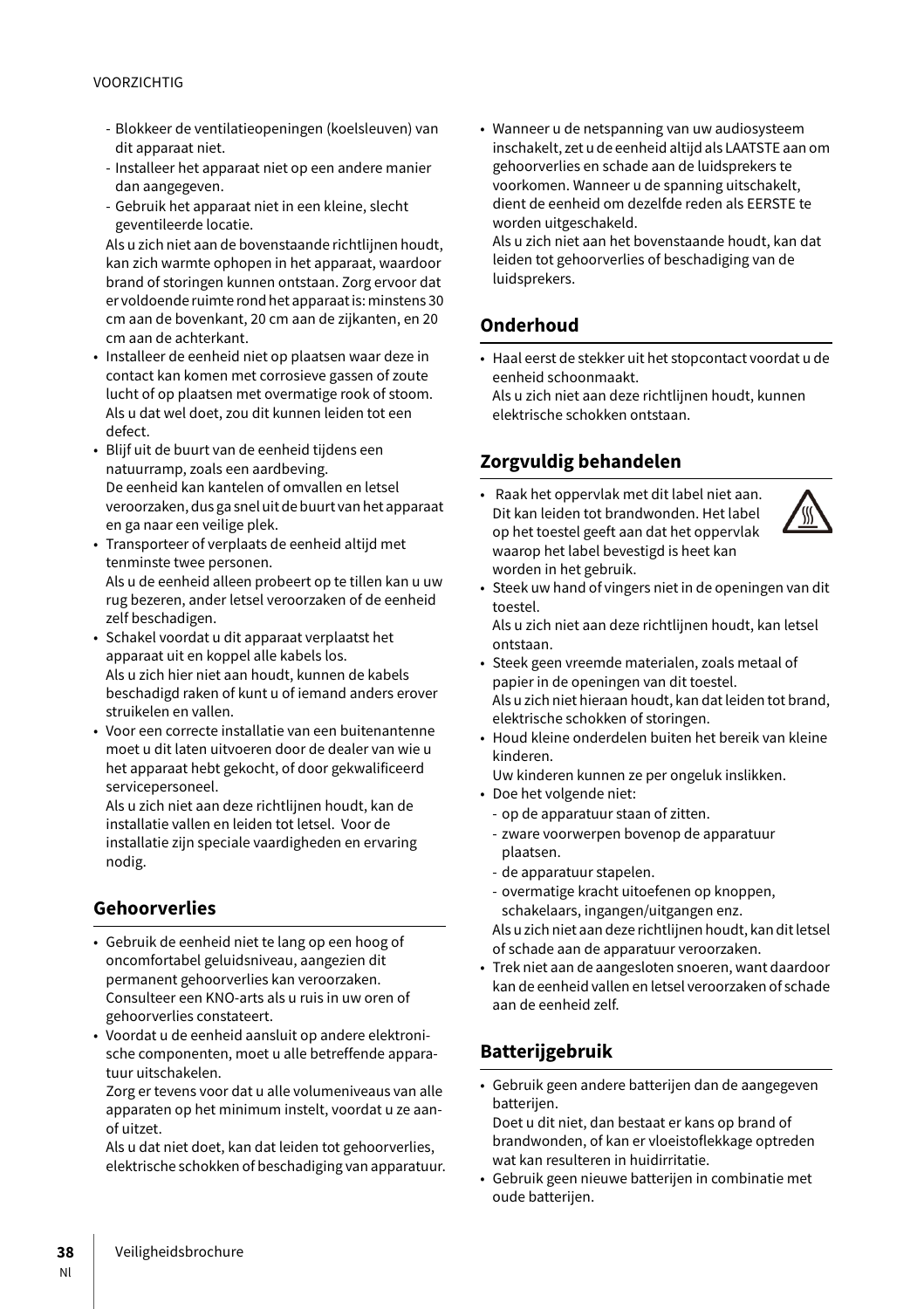Als u nieuwe batterijen in combinatie met oude gebruikt, kan dat brand, brandplekken of vlammen veroorzaken doordat er vloeistof kan gaan lekken.

- U moet nooit verschillende batterijsoorten (bijvoorbeeld alkaline en mangaan) of batterijen van verschillende fabrikanten of verschillende batterijsoorten van dezelfde fabrikant door elkaar gebruiken. Dit kan leiden tot brand, brandwonden of irritatie door het lekken van vloeistof.
- Houd batterijen buiten bereik van kinderen. Een kind zou per ongeluk een batterij kunnen inslikken. Als u zich hier niet aan houdt kan er ook vlamvorming door het lekken van batterijvloeistof ontstaan.
- Zorg dat u batterijen niet samen met stukken metaal in een zak of tas doet, draagt of bewaart. Er kan kortsluiting ontstaan of de batterij kan barsten of lekken en zo brand of letsel veroorzaken.
- Zorg ervoor dat de batterijen altijd op de juiste manier geplaatst worden; let op het plus- (+) en minteken (-). Doet u dit niet, dan kan dit leiden tot brand, brandplekken of vlamvorming door het lekken van vloeistof.
- Wanneer de batterijen leeg raken, of wanneer u de afstandsbediening gedurende een langere periode niet gebruikt, moet u de batterijen eruit halen om schade door lekken van de batterijen te voorkomen.
- Isoleer de polen van batterijen met plakband of een andere bescherming wanneer u ze bewaart of weggooit.

Als u ze mengt met andere batterijen of metalen voorwerpen, kan dat brand, brandplekken of vlammen veroorzaken doordat er vloeistof kan gaan lekken.

# **Kennisgeving**

Geeft punten aan waar u zich aan moet houden om defecten aan het product, schade, of storingen en verlies van gegevens te voorkomen.

## **Stroomvoorziening**

• Als u het apparaat gedurende een langere periode niet gebruikt, moet u de stekker uit het stopcontact halen. Zelfs als dit apparaat is uitgeschakeld met  $[\mathcal{O}]$ (Standby/Aan), blijft er een kleine stroom lopen.

## **Opstelling**

• Gebruik dit apparaat niet op een locatie die blootstaat aan direct zonlicht en die zeer warm (zoals bij een verwarming) wordt, of zeer koud, of die blootstaat aan grote hoeveelheden stof of trillingen. Als u zich niet aan deze richtlijnen houdt, kan het paneel van het apparaat hierdoor vervormd raken, kunnen de interne onderdelen mogelijk niet meer goed werken, of kan de werking van het apparaat onstabiel worden. • Als u een draadloze functie gebruikt, plaats dit apparaat dan niet in de buurt van metalen wanden of bureaus, magnetrons of andere draadloze netwerkapparaten. De transmissieafstand kan worden verkort door obstakels.

### **Aansluitingen**

- Verbind dit product niet rechtstreeks met een openbare Wi-Fi en/of internet. Verbind het product alleen via een router met sterke wachtwoordbeveiliging met internet. Neem contact op met uw leverancier voor informatie over de beste beveiligingsmaatregelen.
- Als u externe apparaten aansluit, lees dan de handleiding voor elk apparaat grondig door en sluit de apparaten aan overeenkomstig de instructies. Als u een apparaat niet behandelt overeenkomstig de instructies, kunnen storingen ontstaan.
- Sluit dit apparaat niet aan op industriële apparaten. Dit apparaat is ontworpen voor aansluiting op een apparaat voor consumentengebruik. Aansluiten op industriële apparaten kan resulteren in een defect van het apparaat.

## **Hanteren**

- Plaats geen vinyl, plastic of rubberen producten op dit apparaat. Als u zich niet aan deze richtlijnen houdt, kunnen verkleuringen of vervormingen ontstaan in het paneel van dit apparaat.
- Als de omgevingstemperatuur plotseling verandert (bijvoorbeeld tijdens het transport van het apparaat of bij snelle verwarming of verkoeling) en er mogelijk condensvorming is opgetreden in het apparaat, laat u het apparaat voor gebruik enkele uren staan zonder het in te schakelen, totdat het helemaal droog is. Als u het apparaat gebruikt terwijl er condensatie aanwezig is, kunnen er storingen optreden.

## **Onderhoud**

• Gebruik bij het schoonmaken van het apparaat een zachte droge doek. Het gebruik van chemische stoffen als benzine of thinner, reinigingsproducten of chemische schoonmaakdoekjes kan verkleuring of vervorming veroorzaken.

# **Over het weggooien van de apparatuur**

• Lege batterijen vallen onder Klein Chemisch Afval en dienen als zodanig behandeld te worden.

Nl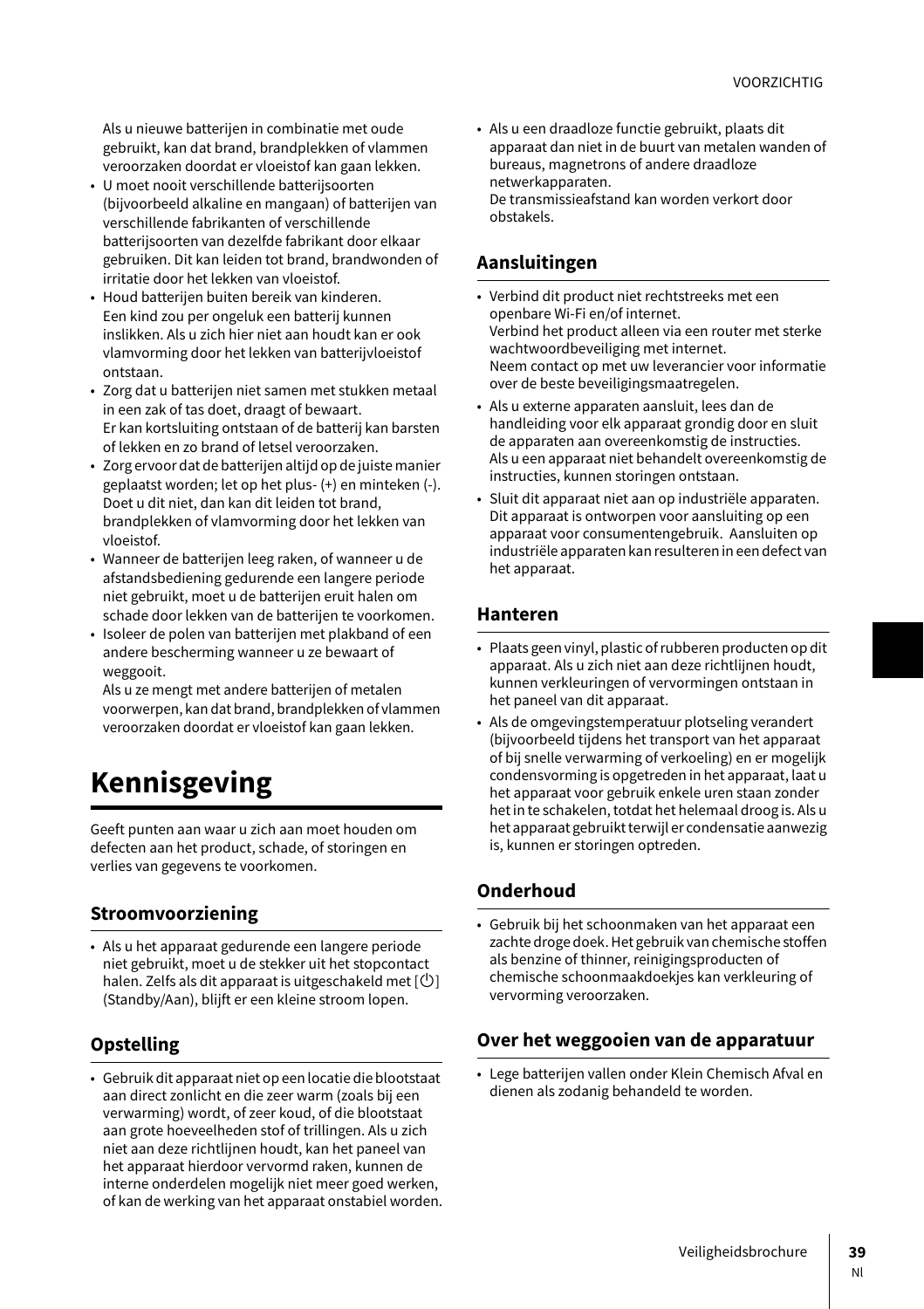# Informatie

# **Over het naamplaatje van het apparaat**

Het modelnummer, het serienummer, de stroomvereisten, enz. worden vermeld op of in de nabijheid van het naamplaatje, dat zich aan de achterzijde van het toestel bevindt. Het is raadzaam dit serienummer in de hieronder gereserveerde ruimte te noteren. Bewaar ook deze handleiding als permanent aankoopbewijs om identificatie in geval van diefstal te vergemakkelijken.

### **Modelnummer**

**Serienummer**

# **Over de inhoud van deze handleiding**

- De illustraties en schermen in deze handleiding dienen uitsluitend voor instructiedoeleinden.
- De namen van bedrijven en producten die in deze handleiding worden genoemd, zijn handelsmerken of gedeponeerde handelsmerken van hun respectieve eigenaars.
- Software kan zonder voorafgaande kennisgeving worden gewijzigd of bijgewerkt.

# **Draadloze communicatiefuncties [Modellen voor het Verenigd Koninkrijk en Europa]**

### **Bluetooth**

Radiofrequentie (werkfrequentie): 2402 MHz tot 2480 MHz Maximaal uitgangsvermogen (EIRP): 7,27 dBm

### **Wi-Fi (2,4 GHz)**

Radiofrequentie: 2402 MHz tot 2482 MHz Maximaal uitgangsvermogen (EIRP): 19,98 dBm

#### **Wi-Fi (5 GHz)**

Radiofrequentie, maximaal uitgangsvermogen (EIRP): 5170 tot 5250MHz, 22,03 dBm

5250 tot 5330MHz, 22,27 dBm 5490 tot 5710MHz, 24,56 dBm 5735 tot 5835MHz, 13,96 dBm

• Apparaten voor draadloze verbinding die over een 5 GHz frequentieband zenden mogen alleen binnenshuis worden gebruikt. Gebruik van dergelijke apparaten buitenshuis is bij de wet verboden.

#### **Informatie over ophalen en weggooien van oude apparatuur en lege batterijen**



Pb

Deze symbolen op de apparaten, verpakking en/of meegeleverde documenten betekenen dat gebruikte elektrische en elektronische apparaten en batterijen niet met het gewone huishoudelijke afval mogen worden gemengd. Voor juist behandelen, hergebruik of recyclen van oude apparatuur en lege batterijen brengt u deze naar de desbetreffende ophaalpunten in overeenstemming met de nationale wetgeving.

Door deze apparatuur en batterijen op de juiste manier weg te gooien, helpt u waardevolle bronnen te sparen en mogelijk negatieve effecten op de gezondheid van de mens en op het milieu te voorkomen, die het gevolg kunnen zijn van niet-aangepaste afvalverwerking.

Voor meer informatie over ophalen en recyclen van oude apparatuur en batterijen neemt u contact op met de lokale overheid, uw afvalophaalmaatschappij of het verkooppunt waar u de items hebt gekocht.

#### **Voor zakelijke gebruikers in de Europese Unie:**

Als u elektrische en elektronische apparatuur wilt weggooien, neemt u voor meer informatie contact op met uw dealer of leverancier.

#### **Informatie over weggooien in landen buiten de Europese Unie:**

Deze symbolen zijn alleen geldig in de Europese Unie. Als u deze items wilt weggooien, neemt u contact op met de lokale overheid of een lokale dealer en vraagt u om instructies voor het correct weggooien.

#### **Opmerking bij het batterijsymbool (de twee onderste voorbeeldsymbolen):** Dit symbool kan in combinatie met een chemisch symbool worden gebruikt. In dat geval wordt voldaan aan de eis uit de batterijrichtlijn van de EU voor de

desbetreffende chemische stof.

(weee\_battery\_eu\_nl\_02)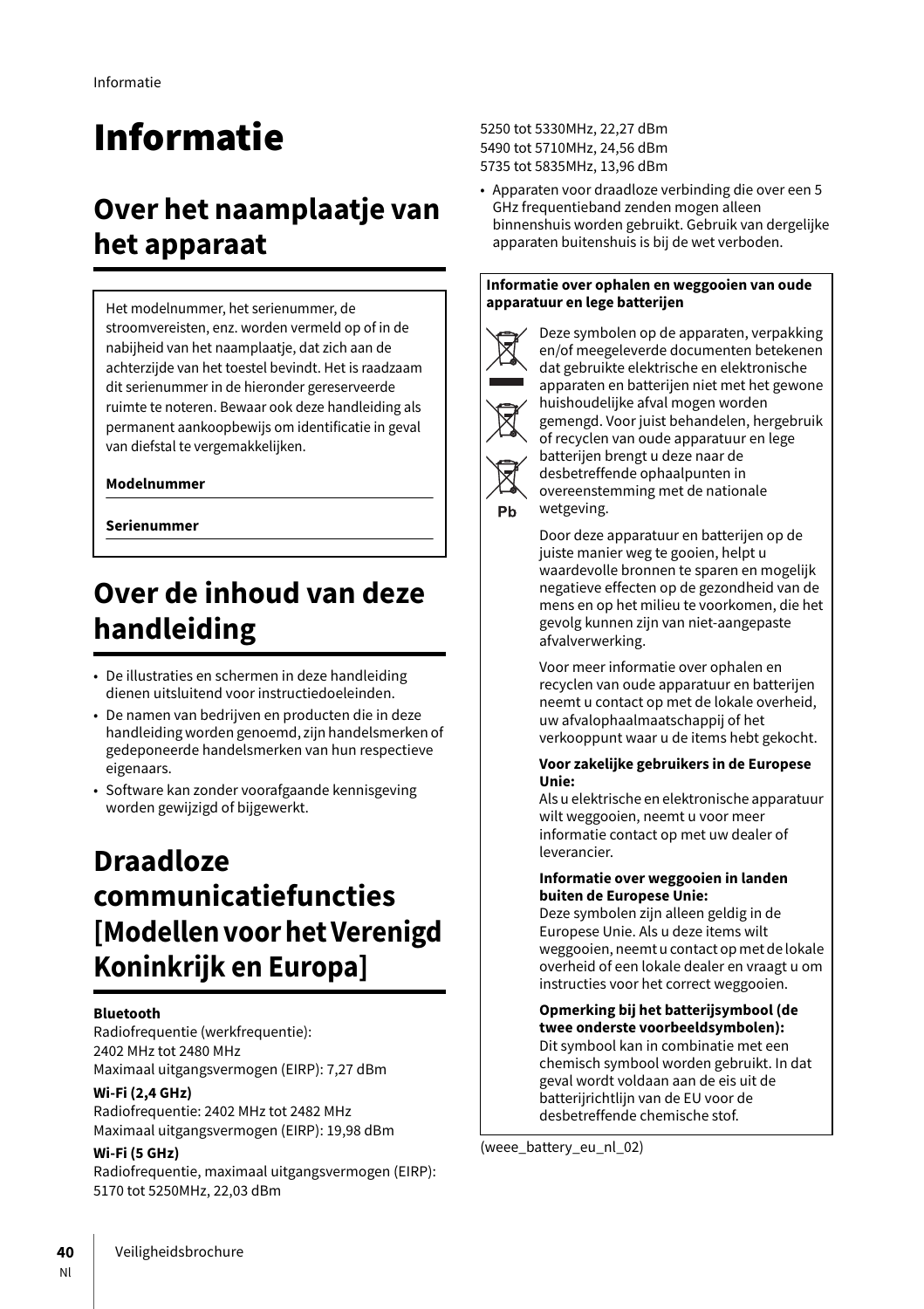# **PRECAUÇÕES**

# **LEIA COM ATENÇÃO ANTES DE USAR. SIGA AS INSTRUÇÕES ABAIXO.**

**As precauções indicadas abaixo são para evitar o risco de danos ao usuário e a outras pessoas, prevenir danos à propriedade e ajudar o usuário a usar a unidade de forma correta e segura. Siga as instruções abaixo.**

Depois de ler o manual, guarde-o em um local seguro para uso futuro quando necessário.

- Certifique-se de solicitar inspeções ou reparos do fornecedor que vendeu a unidade ou do Serviço Técnico Yamaha.
- A Yamaha não pode ser responsabilizada por ferimentos ou danos aos produtos causados pelo uso indevido ou por modificações feitas na unidade.
- Este produto se destina a residências comuns. Não use para aplicações que exijam alta confiabilidade, como gerenciar vidas, tratamento médico ou ativos de alto valor.



**Este conteúdo indica que há "risco de lesão grave ou de morte".**

# **Se você observar qualquer anormalidade**

- Caso ocorra alguma das anormalidades descritas abaixo, desligue imediatamente a alimentação e desconecte o plugue de alimentação.
	- O plugue/cabo de alimentação estiver danificado.
	- Um cheiro anormal, ruído anormal ou fumaça forem emitidos da unidade.
	- Materiais estranhos ou água entrarem na unidade.
	- Ocorrer uma perda de som durante o uso.
	- A unidade tiver rachaduras ou danos.

Continuar a usar pode causar um incêndio, choque elétrico ou mau funcionamento. Solicite imediatamente uma inspeção ou reparo do fornecedor que vendeu a unidade ou do Serviço Técnico Yamaha.

### **Fornecimento de energia**

- Não faça algo que possa causar danos ao cabo de alimentação.
	- Não o coloque próximo a um aquecedor.
	- Não o dobre excessivamente nem o altere.
	- Não o arranhe.
	- Não o coloque sob um objeto pesado.
	- Usar o cabo de alimentação com o núcleo do cabo exposto pode causar choque elétrico ou incêndio.
- Não toque no plugue de alimentação ou no cabo quando estiver relampejando. Se você não tomar esses cuidados, choques elétricos poderão ocorrer.
- Use a unidade com a tensão da fonte de alimentação que estiver impressa nela.
- Se não conectá-la a uma tomada de corrente alternada, isso poderá causar incêndio, choques elétricos ou mau funcionamento.
- Certifique-se de usar o cabo de alimentação fornecido.

Se você não tomar esses cuidados, isso poderá causar incêndio, queimaduras ou mau funcionamento.

• Não use o cabo de alimentação fornecido para outras unidades.

Se você não tomar esses cuidados, isso poderá causar incêndio, queimaduras ou mau funcionamento.

- Verifique o plugue elétrico periodicamente e remova a sujeira e o pó que podem se acumular nele. Se você não tomar esses cuidados, incêndio ou choques elétricos poderão ocorrer.
- Ao instalar a unidade, verifique se a tomada de corrente alternada (CA) pode ser acessada com facilidade.

Se houver algum problema ou defeito, desligue o aparelho imediatamente e desconecte o plugue da tomada de CA. Mesmo quando a chave liga/desliga estiver na posição desligada, se o cabo de alimentação não estiver desconectado da tomada de CA, a unidade não estará desconectada da fonte de energia.

• Caso ouça um trovão ou perceba que está relampejando, desligue imediatamente a chave liga/ desliga e desconecte o plugue de alimentação da tomada de CA.

Se você não tomar esses cuidados, poderá ocorrer um incêndio ou mau funcionamento.

• Se não for usar a unidade por um longo período de tempo, desconecte o plugue de alimentação da tomada de CA.

Se você não tomar esses cuidados, poderá ocorrer um incêndio ou mau funcionamento.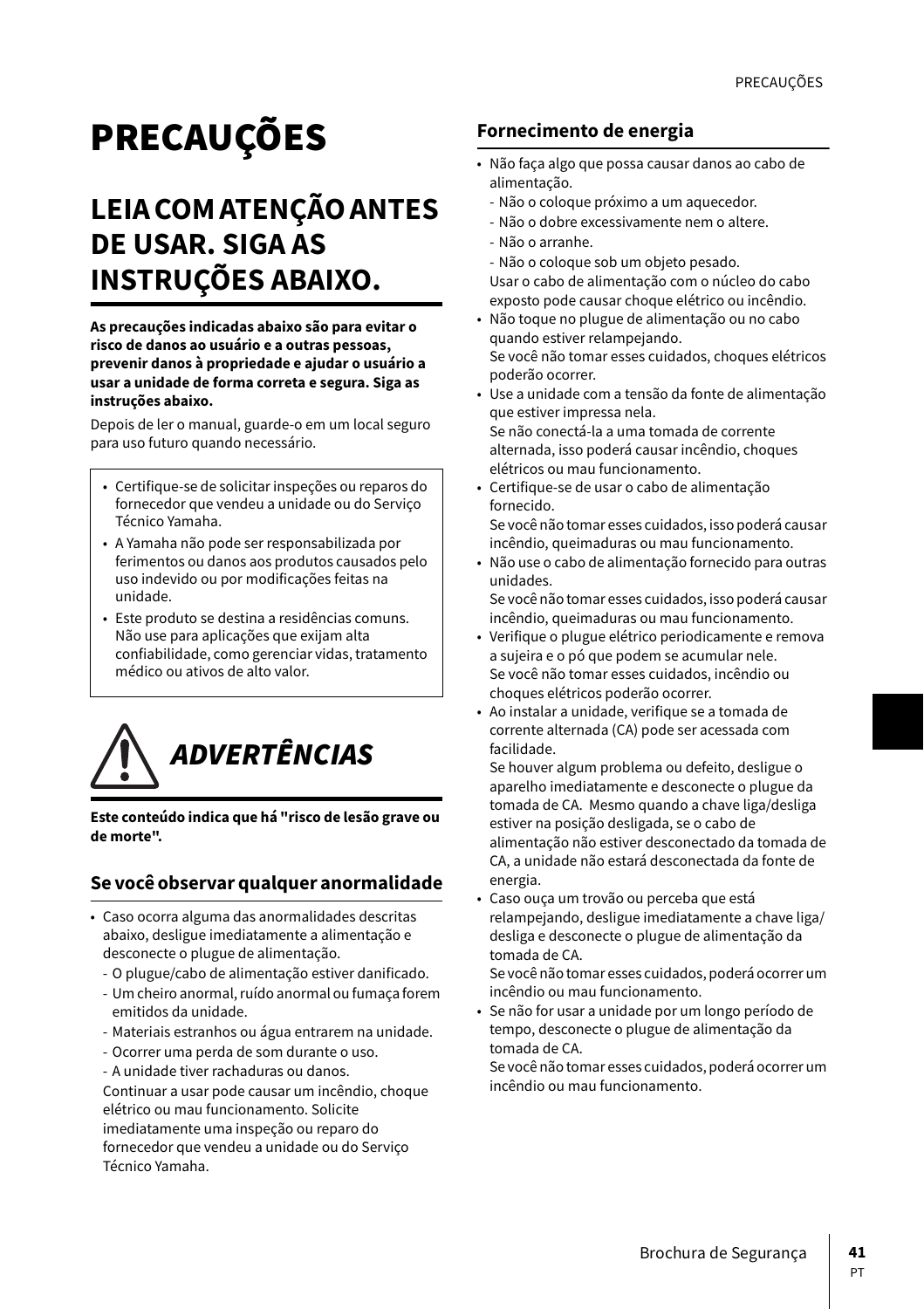### **Não desmonte**

• Não desmonte nem modifique a unidade. Se você não tomar esses cuidados, incêndio, choques elétricos, lesões ou mau funcionamento poderão ocorrer.

### **Advertência sobre água**

- Não exponha a unidade à chuva, não a use perto de água nem em locais úmidos, e não coloque sobre ela recipientes (como jarros, garrafas ou copos) contendo líquidos que possam ser derramados em suas aberturas ou locais onde possa cair água. Se algum líquido, como água, entrar na unidade, um incêndio, choques elétricos ou mau funcionamento poderão ocorrer.
- Nunca conecte nem desconecte o plugue elétrico com as mãos molhadas. Não manuseie a unidade com as mãos molhadas.

Se você não tomar esses cuidados, choques elétricos ou mau funcionamento poderão ocorrer.

### **Advertência sobre incêndio**

• Não coloque itens incandescentes ou chamas acesas próximos à unidade, porque eles podem causar um incêndio.

### **Cuidado e manutenção**

• Não use aerossóis nem produtos químicos do tipo spray que contenham gás combustível para limpeza ou lubrificação.

O gás combustível permanecerá dentro da unidade, o que poderá causar explosão ou incêndio.

### **Cuidado no manuseio**

• Não derrube nem aplique força excessiva à unidade. Se você não tomar esses cuidados, incêndio, choques elétricos ou mau funcionamento poderão ocorrer.

### **Uso da pilha**

- Não desmonte uma pilha. O contato do conteúdo da pilha com as mãos ou os olhos pode causar cegueira ou queimaduras por produtos químicos.
- Não jogue uma pilha usada no fogo. Não exponha uma pilha a altas temperaturas, como luz solar direta ou fogo. Isso pode causar a explosão da pilha, resultando em

incêndio ou lesões.

• Não tente recarregar pilhas que não foram fabricadas para recarga.

Fazer isso pode resultar em explosão ou vazamento das pilhas, podendo causar cegueira, lesões ou queimaduras por produtos químicos.

• Em caso de vazamento das pilhas, evite o contato com o fluido.

Em caso de contato do fluido da pilha com os olhos, a boca ou a pele, lave imediatamente com água e procure um médico. O fluido da pilha é corrosivo e pode causar perda da visão ou queimaduras por produtos químicos.

### **Unidade sem fio**

- Não use a unidade perto de dispositivos médicos ou dentro de instalações médicas. As ondas de rádio desta unidade podem afetar
- dispositivos eletromédicos. • Não use a unidade a menos de 15 cm de distância de pessoas com um marca-passo cardíaco ou um implante desfibrilador.

As ondas de rádio que emanam desta unidade podem afetar dispositivos eletromédicos, como um marcapasso cardíaco ou um implante desfibrilador.



Este conteúdo indica que há "risco de lesão".

### **Fornecimento de energia**

- Não use uma tomada de CA em que o plugue de alimentação fique frouxo. Se você não tomar esses cuidados, incêndio, choques elétricos ou queimaduras poderão ocorrer.
- Ao desconectar o plugue de alimentação, sempre segure o próprio plugue e não o cabo. Puxar pelo cabo pode danificá-lo e causar choque elétrico ou incêndio.
- Insira o plugue de alimentação totalmente e de maneira firme na tomada de CA. Usar a unidade com o plugue não inserido totalmente poderá causar o acúmulo de poeira no plugue, resultando em incêndio ou queimaduras.

## **Instalação**

- Não deixe a unidade em posições instáveis de onde ela possa sofrer quedas ou ser derrubada acidentalmente e causar lesões.
- Ao instalar esta unidade, não obstrua a dissipação térmica.
	- Não a cubra com nenhum pano.
	- Não a instale sobre um carpete ou tapete.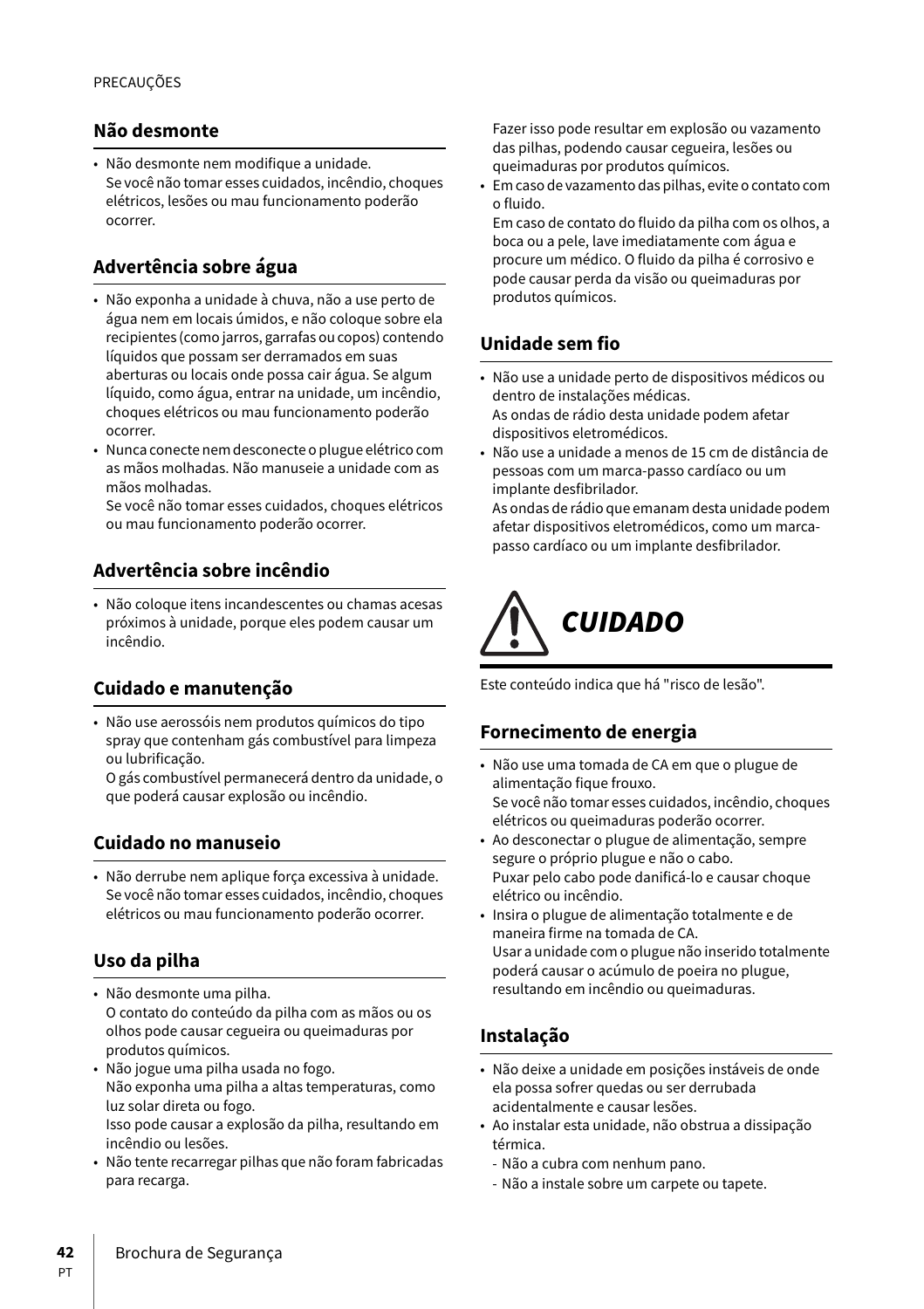- Não bloqueie os orifícios de ventilação da unidade (aberturas de resfriamento).
- Não instale a unidade de maneiras diferentes das indicadas aqui.
- Não use o dispositivo em um local fechado e mal ventilado.

Se você não tomar os cuidados acima, poderá haver retenção de calor dentro da unidade, resultando em incêndio ou mau funcionamento. Certifique-se de que haja espaço adequado ao redor da unidade: pelo menos 30 cm na parte superior, 20 cm nos lados, e 20 cm na parte traseira.

- Não instale a unidade em locais onde ela possa entrar em contato com gases corrosivos ou maresia ou em locais com excesso de fumaça ou vapor. Isso pode resultar em mau funcionamento.
- Evite ficar perto da unidade durante um desastre, como um terremoto. Como a unidade pode virar ou cair e causar ferimentos, afaste-se dela rapidamente e vá para um local seguro.
- Ao transportar ou movimentar a unidade, faça isso sempre com duas ou mais pessoas. Se você tentar erguer a unidade sozinho, poderá machucar as costas, sofrer outras lesões ou danificar a unidade.
- Antes de movimentar a unidade, desligue a chave liga/desliga e desconecte todos os cabos de conexão. Se você não tomar esses cuidados, os cabos poderão ficar danificados, ou você (ou outra pessoa) poderá tropeçar neles e cair.
- Para a instalação adequada da antena externa, certifique-se de que a instalação seja feita pelo fornecedor que vendeu a a unidade ou por pessoal técnico qualificado.

Se você não tomar esses cuidados, a instalação pode cair e provocar ferimentos. Uma pessoa com habilidades especiais e experiência deve realizar a instalação.

# **Perda da audição**

- Não use a unidade por um longo período de tempo em um nível de volume alto ou desconfortável, pois isso pode causar perda permanente da audição. Se você apresentar algum problema de audição ou zumbido no ouvido, procure um médico.
- Antes de conectar a unidade a outros aparelhos, desligue todos os dispositivos.

Além disso, antes de ligar ou desligar todos os dispositivos, certifique-se de que todos os níveis de volume estejam no mínimo.

Deixar de fazer isso pode causar perda de audição, choque elétrico ou dano ao dispositivo.

• Ao ligar a alimentação CA do sistema de áudio, sempre ligue a unidade POR ÚLTIMO, para evitar a perda de audição e danos aos alto-falantes. Ao desligar a alimentação, a unidade deve ser desligada PRIMEIRO pelo mesmo motivo.

Se você não tomar esses cuidados, isso poderá causar problemas auditivos ou danos ao alto-falante.

## **Manutenção**

• Desconecte o plugue de alimentação da tomada de corrente alternada (CA) antes de limpar a unidade. Se você não tomar esses cuidados, choques elétricos poderão ocorrer.

### **Cuidado no manuseio**

• Não toque na superfície com esta etiqueta. Fazer isso pode causar queimaduras. A etiqueta no dispositivo indica que a superfície na qual a etiqueta está afixada pode ficar quente durante o funcionamento.



- Não coloque a mão ou dedos nas aberturas desta unidade.
- Se você não tomar esses cuidados, lesões poderão ocorrer.
- Não coloque materiais estranhos como metal ou papel nas aberturas desta unidade. Se você não tomar esses cuidados, incêndio, choques elétricos ou mau funcionamento poderão ocorrer.
- Mantenha peças pequenas fora do alcance de crianças.

Seus filhos podem engoli-las acidentalmente.

- Não faça o seguinte:
	- ficar em pé ou sentar no equipamento.
	- colocar itens pesados sobre o equipamento.
	- colocar o equipamento em uma pilha.
	- aplicar força excessiva aos botões, chaves, terminais de entrada/saída, etc.

Não observar isso pode causar ferimentos ou danificar o equipamento.

• Evite puxar os cabos conectados para evitar lesões ou danos à unidade, causando sua queda.

## **Uso da pilha**

- Não use pilhas que não sejam as especificadas. Fazer isso pode causar um incêndio ou queimaduras, ou resultar no vazamento do fluido, o que pode causar uma inflamação da pele.
- Não utilize pilhas novas com pilhas antigas. Usar pilhas novas com pilhas antigas pode causar incêndio, queimaduras ou inflamações por causa do vazamento de fluidos.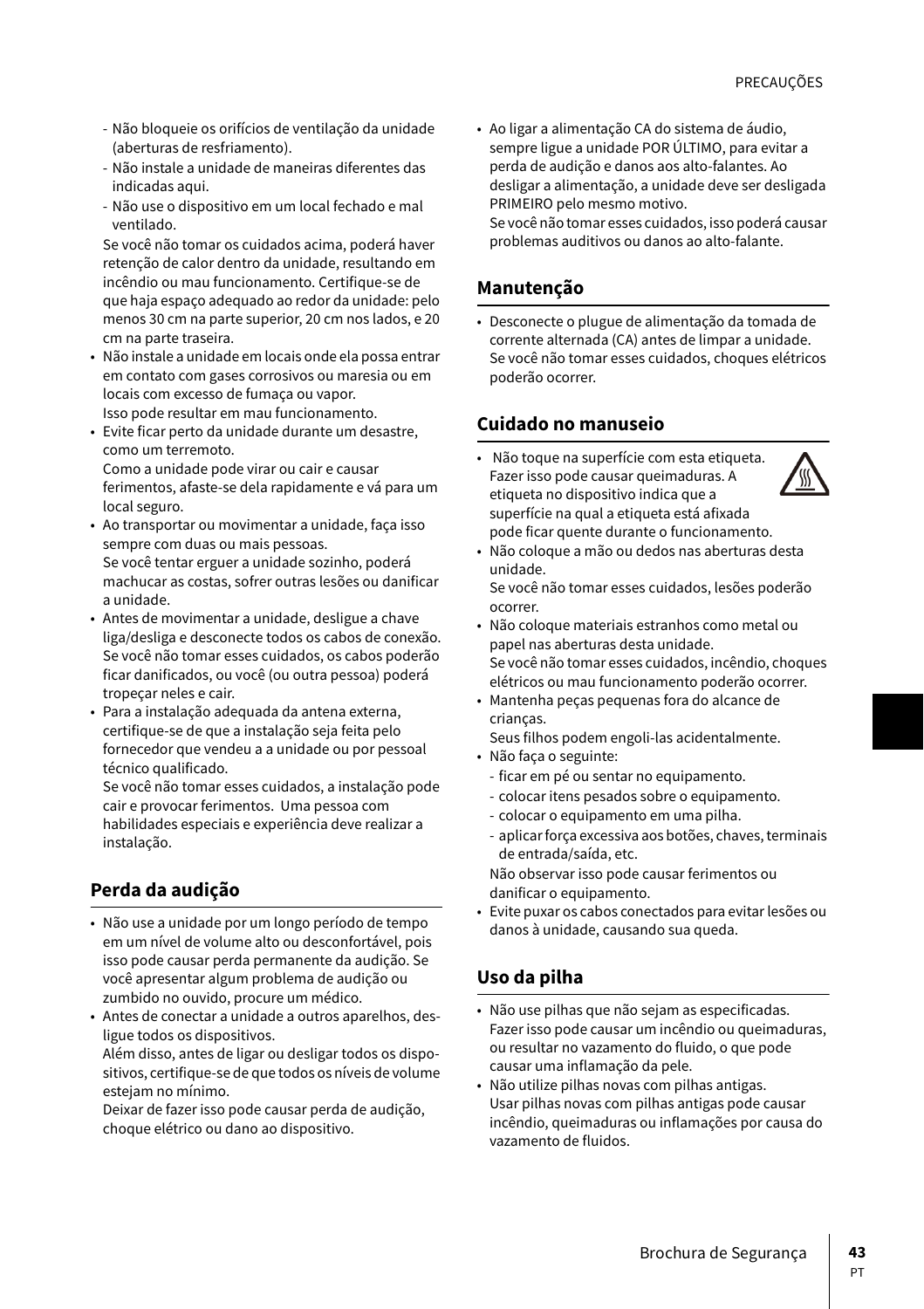### PRECAUÇÕES

- Não misture tipos de pilhas, como alcalinas com pilhas de manganês, pilhas de fabricantes distintos ou diferentes tipos de pilhas do mesmo fabricante. Isso poderá causar incêndio, queimaduras ou inflamações por causa do vazamento de fluidos.
- Mantenha as pilhas longe do alcance de crianças. Uma criança poderá engolir uma pilha por acidente. Se você não tomar esses cuidados, isso poderá causar inflamações em decorrência do vazamento de fluido da pilha.
- Não coloque pilhas no bolso ou na bolsa, não carregue nem armazene as pilhas com peças de metal.

A pilha pode sofrer curto-circuito, explodir ou vazar, resultando em incêndio ou lesões.

- Certifique-se sempre de colocar as pilhas de acordo com as marcações de polaridade +/–. A posição incorreta das pilhas poderá causar incêndio, queimaduras ou inflamações por causa do vazamento de fluidos.
- Se a carga das pilhas acabar ou se a unidade não for usada por um longo período de tempo, retire as pilhas do controle remoto para evitar um possível vazamento de fluido das pilhas.
- Ao guardar ou descartar as pilhas, isole a área do terminal com fita ou outra proteção. Misturá-las com outras pilhas ou objetos de metal pode causar incêndio, queimaduras ou inflamações em decorrência do vazamento de fluidos.

# **Aviso**

Indica pontos que você deve observar para prevenir a falha, danos ou mau funcionamento do produto, e a perda de dados.

### **Fornecimento de energia**

• Se não for usar a unidade por um longo período de tempo, certifique-se de desconectar o plugue de alimentação da tomada. Mesmo que esta unidade seja desligada por  $[\bigcup]$  (Standby/On), um pequena corrente ainda flui.

### **Instalação**

- Não use a unidade em um local exposto à luz solar direta que torne-se extremamente quente, como perto de um aquecedor, em um local extremamente frio, ou em um local sujeito a muita poeira ou vibração. Não observar isso pode causar a deformação do painel da unidade, o mau funcionamento dos componentes internos ou a instabilidade na operação.
- Se for usar uma função sem fio, evite instalar a unidade perto de mesas ou paredes de metal, fornos micro-ondas ou outros dispositivos de rede sem fio.

Obstruções podem reduzir a distância de transmissão.

### **Conexões**

- Não conecte este produto diretamente a uma rede Wi-Fi e/ou de Internet pública. Somente conecte este produto à Internet usando um roteador com proteção por senha forte. Consulte o fabricante do roteador para obter mais informações sobre as melhores práticas de segurança.
- Se for conectar unidades externas, leia com atenção o manual de cada unidade e conecte-as de acordo com as instruções.

Se a unidade não for manuseada da forma adequada e de acordo com as instruções, ela talvez não funcione corretamente.

• Não conecte a unidade a unidades industriais.

Esta unidade foi projetada para ser conectada a uma unidade de uso doméstico. Conectar a uma unidade industrial pode causar o mau funcionamento desta unidade.

### **Manuseio**

- Não coloque produtos de vinil, plástico ou borracha em cima da unidade. Não observar isso pode causar a deformação ou descoloração do painel da unidade.
- Se a temperatura ambiente for alterada de maneira drástica, como durante o transporte da unidade ou em casos de aquecimento ou resfriamento rápidos, e se houver a possibilidade de condensação na unidade, não ligue a alimentação dela durante várias horas, até que ela esteja totalmente seca para o uso. Usar a unidade enquanto há condensação pode causar mau funcionamento.

### **Manutenção**

• Quando for limpar a unidade, use um pano macio e seco. Usar produtos químicos, como benzina ou solvente, produtos de limpeza ou panos de limpeza com produtos químicos pode causar descoloração ou deformação.

### **Sobre o descarte**

• Descarte as pilhas usadas de acordo com os regulamentos locais.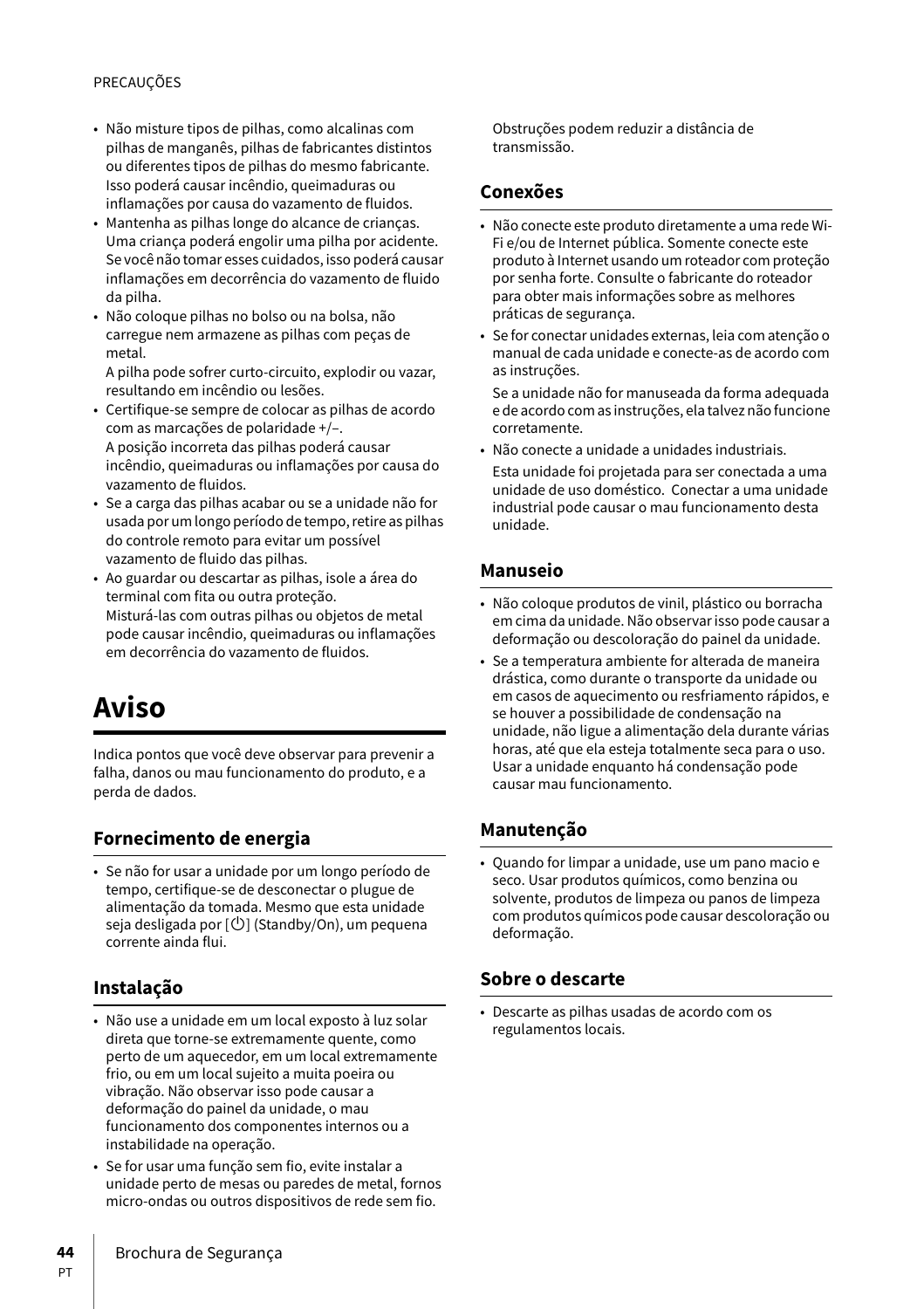# Informação

# **Sobre a placa de identificação da unidade**

O número do modelo, o número de série, os requisitos de energia etc. podem ser encontrados na placa de identificação ou nas proximidades, na parte traseira da unidade. Anote esse número de série no espaço fornecido abaixo e guarde este manual como um registro permanente de sua compra para ajudar na identificação em caso de roubo.

### **Nº do modelo**

**N° de série**

# **Sobre o conteúdo deste manual**

- As ilustrações e telas neste manual são apenas para fins instrucionais.
- Os nomes de empresas e produtos neste manual são marcas comerciais ou marcas registradas de suas respectivas empresas.
- O software pode ser revisado e atualizado sem aviso prévio.

# **Funções de comunicação sem fio [REINO UNIDO. e modelos da Europa]**

#### **Bluetooth**

Radiofrequência (frequência operacional): 2402 MHz a 2480 MHz Potência máxima de saída (EIRP): 7,27 dBm

#### **Wi-Fi (2,4 GHz)**

Radiofrequência: 2402 MHz a 2482 MHz Potência máxima de saída (EIRP): 19,98 dBm

### **Wi-Fi (5 GHz)**

Radiofrequência, potência máxima de saída (EIRP): 5170 a 5250MHz, 22,03 dBm 5250 a 5330MHz, 22,27 dBm 5490 a 5710MHz, 24,56 dBm 5735 a 5835MHz, 13,96 dBm

• Os dispositivos sem fio que transmitem em uma banda de frequência de 5 GHz só podem ser usados em interiores. O uso de tais dispositivos ao ar livro é

# **ANATEI MODELO: WN9711BTAAC-YA 01708-18-02386**

Este equipamento não tem direito à proteção contra interferência prejudicial e não pode causar interferência em sistemas devidamente autorizados.

Para consultas, visite: www.anatel.gov.br

#### **Informações para os utilizadores relativas à recolha e eliminação de baterias e equipamentos usados**



Os símbolos ilustrados, presentes em produtos, embalagens e/ou incluídos na documentação associada, indicam que as baterias e os produtos elétricos e eletrónicos usados não devem ser eliminados juntamente com os resíduos domésticos em geral. O procedimento correto consiste no tratamento, recuperação e reciclagem de produtos e baterias usados, pelo que deve proceder à respetiva entrega nos pontos de recolha adequados, em conformidade com a legislação nacional em vigor.

A eliminação destes produtos e baterias de forma adequada permite poupar recursos valiosos e evitar potenciais efeitos prejudiciais para a saúde pública e para o ambiente, associados ao processamento incorreto dos resíduos.

Para mais informações relativas à recolha e reciclagem de baterias e produtos usados, contacte as autoridades locais, o serviço de eliminação de resíduos ou o ponto de venda onde foram adquiridos os itens relevantes.

#### **Informações para utilizadores empresariais na União Europeia:** Para proceder à eliminação de equipamento elétrico e eletrónico, contacte o seu

revendedor ou fornecedor para obter informações adicionais.

### **Informações relativas à eliminação em países não pertencentes à União Europeia:**

Estes símbolos são válidos exclusivamente na União Europeia. Caso pretenda eliminar este tipo de itens, contacte as autoridades locais ou o seu revendedor e informe-se acerca do procedimento correto para proceder à respetiva eliminação.

#### **Nota relativa ao símbolo referente a baterias (os dois exemplos de símbolos na parte inferior):**

Este símbolo poderá ser apresentado com um símbolo químico associado. Neste caso, significa que está em conformidade com os requisitos estabelecidos na Diretiva da UE relativa a Baterias no âmbito do elemento químico relacionado.

(weee\_baterry\_eu\_pt\_02a)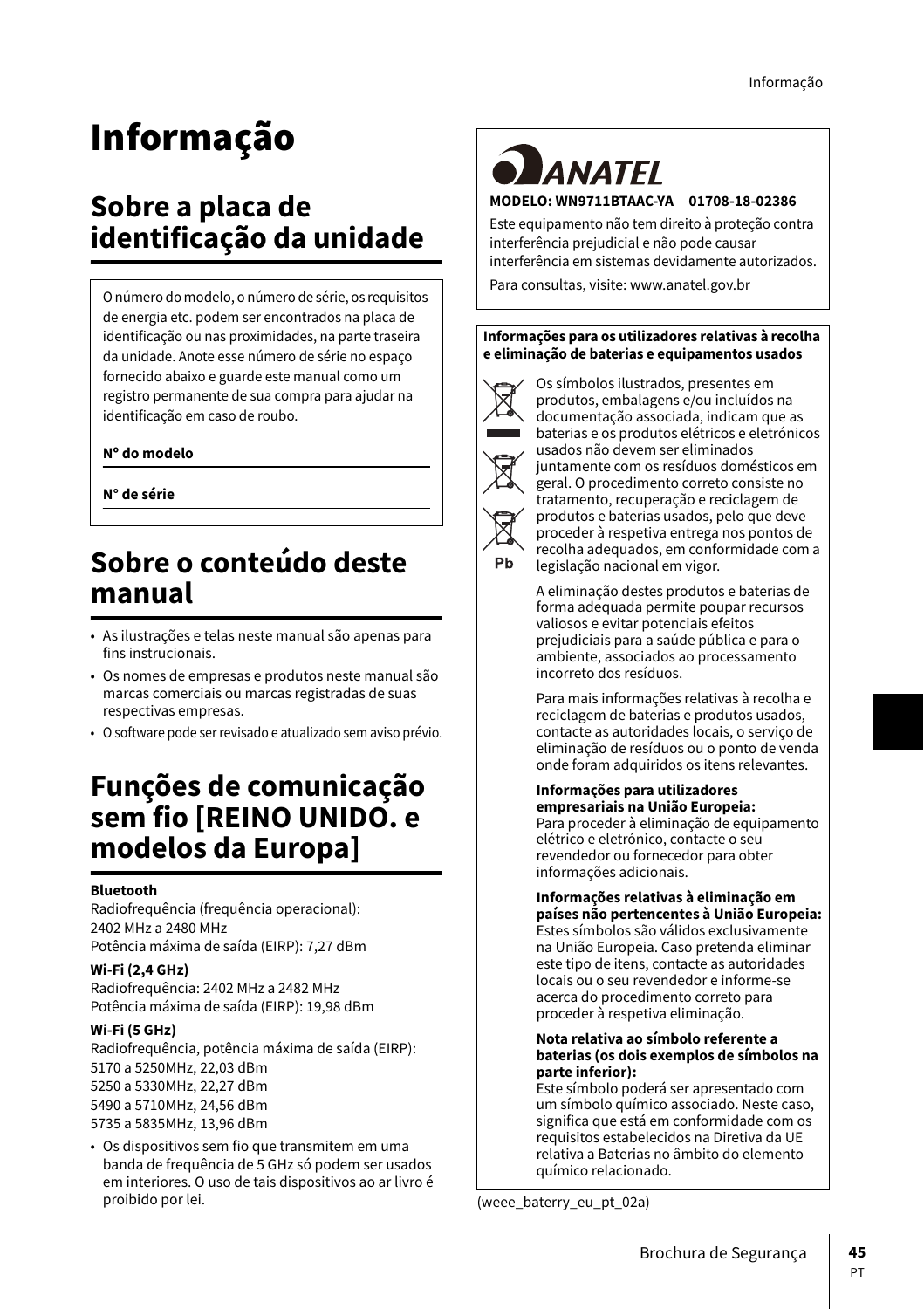# SIKKERHEDSFOR-SKRIFTER

# **LÆS FORSKRIFTERNE GRUNDIGT INDEN BRUG. SØRG FOR AT FØLGE DISSE INSTRUKTIONER.**

**De forholdsregler, der er angivet nedenfor, skal forhindre risikoen for at skade brugeren eller andre samt forhindre skade på ejendom. De skal også hjælpe brugeren med at anvende denne enhed korrekt og sikkert. Sørg for at følge disse instruktioner.**

Opbevar brugervejledningen på et sikkert og praktisk sted, når du har læst den, så du kan slå op i den, når du har brug for det.

- Sørg for at indlevere enheden til undersøgelse og reparation hos den forhandler, hvor du har købt den, eller hos et autoriseret Yamahaserviceværksted.
- Yamaha kan ikke holdes ansvarlig for personskade på dig selv eller beskadigelse af produkter, der skyldes forkert brug af eller ændringer af enheden.
- Dette produkt er beregnet til almindelige hjem. Det skal ikke bruges til programmer, der kræver høj pålidelighed, f.eks. håndtering af liv, sundhedspleje eller aktiver af høj værdi.



**Dette indhold angiver "risiko for alvorlig personskade eller dødsfald".**

### **Unormal funktion**

- I tilfælde af nogen af følgende unormale funktioner skal du omgående slukke for strømmen og frakoble strømstikket.
	- Strømledningen/-stikket er beskadiget.
	- Der udsendes usædvanlige lugte eller røg fra enheden.
	- Der er kommet fremmedlegemer ind i det indvendige af enheden.
	- Lyden forsvinder pludselig under brug.

- Der er en revne i eller anden skade på enheden. Fortsat anvendelse kan forårsage elektrisk stød, brand eller fejlfunktion. Indlever straks enheden til undersøgelse og reparation hos den forhandler, hvor du har købt den, eller hos et autoriseret Yamahaserviceværksted.

### **Strømforsyning**

- Gør ikke noget, der kan beskadige strømledningen. - Placer den ikke i nærheden af et varmeapparat.
	- Lad være med at bøje den for meget eller at ændre den.
	- Lad være med at ridse den.
	- Placer den ikke under en tung genstand.
- Hvis strømledningen anvendes med synlige ledningstråde, kan det forårsage elektrisk stød eller brand.
- Berør ikke stikkontakten eller ledningen, hvis der er risiko for lynnedslag.

Hvis du ikke følger disse forholdsregler, kan det resultere i elektrisk stød.

- Brug denne enhed med den spænding, der er trykt på den.
- Hvis du ikke tilslutter den til en korrekt stikkontakt, kan det forårsage elektrisk stød, kortslutning og eller fejlfunktion.
- Sørg for kun at bruge den medfølgende strømledning. Hvis du ikke følger ovenstående forholdsregler, kan det forårsage brand, forbrændinger eller fejlfunktion.
- Anvend ikke den medfølgende strømledning til andre enheder.

Hvis du ikke følger ovenstående forholdsregler, kan det forårsage brand, forbrændinger eller fejlfunktion.

- Kontrollér stikket med jævne mellemrum, og fjern evt. ophobet støv og snavs. Hvis du ikke følger disse forholdsregler, kan det resultere i brand eller elektrisk stød.
- Sørg for at placere enheden, så der er nem adgang til den stikkontakt, du vil bruge. Hvis der opstår problemer eller fejl, skal du omgående slukke instrumentet via strømkontakten og tage stikket ud af stikkontakten. Selvom der er slukket på strømkontakten, er enheden ikke frakoblet strømkilden, hvis stikket til strømledningen ikke er taget ud af stikkontakten.
- Hvis du hører torden, skal du hurtigt slukke for kontakten og tage stikket ud af stikkontakten. Hvis du ikke følger disse forholdsregler, kan det resultere i brand eller fejlfunktion.
- Tag strømstikket ud af stikkontakten, hvis enheden ikke skal bruges i længere tidsperioder. Hvis du ikke følger disse forholdsregler, kan det resultere i brand eller fejlfunktion.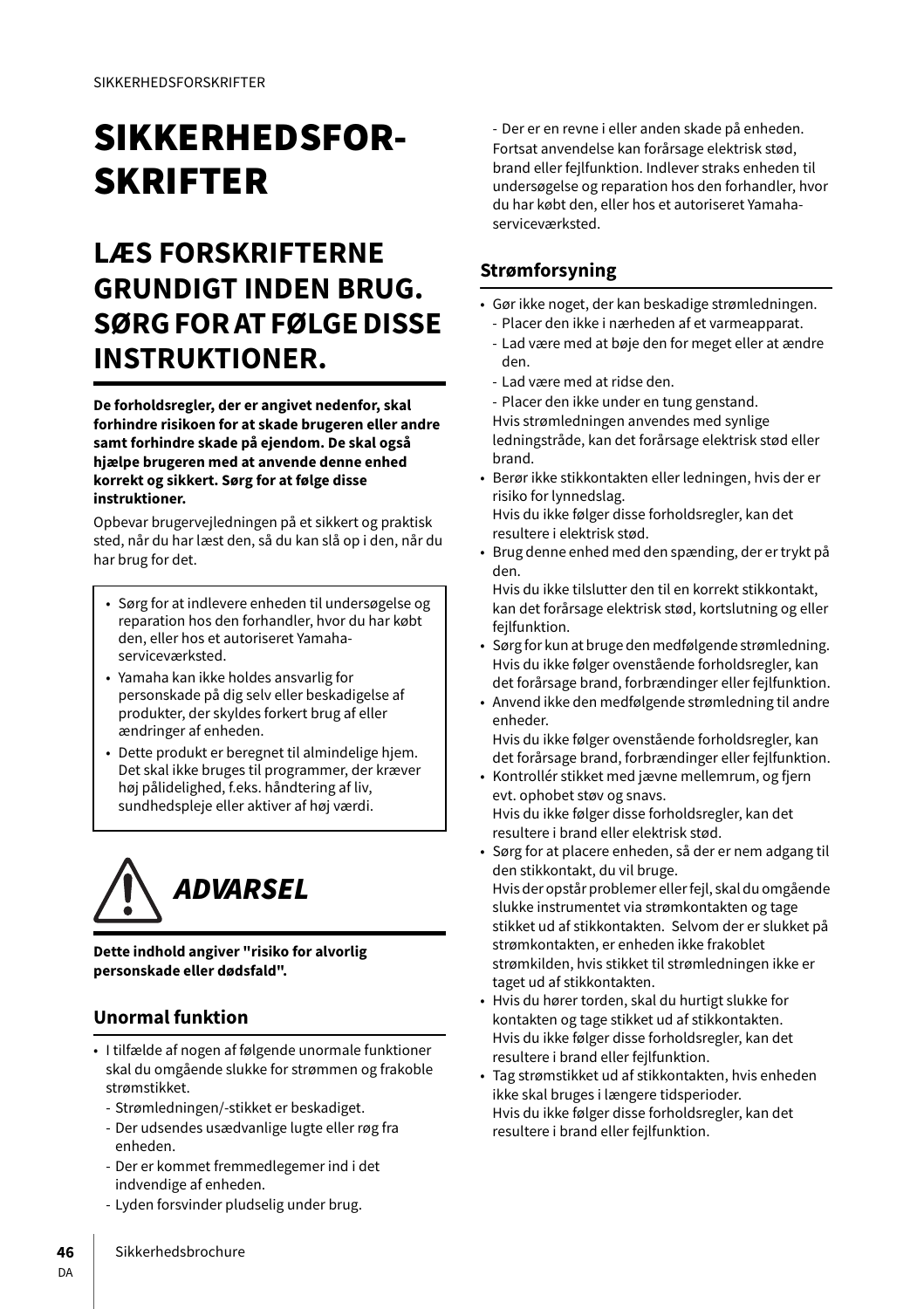## **Forsøg ikke at adskille enheden**

• Forsøg ikke at adskille eller ændre denne enhed. Hvis du ikke overholder dette, kan det forårsage brand, elektrisk stød, personskade eller fejlfunktion.

# **Vand og fugt**

- Enheden må ikke udsættes for regn, bruges i nærheden af vand eller i fugtige eller våde omgivelser. Stil ikke beholdere med væske på enheden (f.eks. vaser, flasker eller glas), da væsken kan trænge ind gennem enhedens åbninger eller steder, hvor der drypper vand. Hvis der kommer væske, f.eks. vand ind i enheden, kan det forårsage brand, elektrisk stød eller fejlfunktion.
- Isæt eller udtag aldrig stikket med våde hænder. Håndter ikke denne enhed med våde hænder. Hvis du ikke følger disse forholdsregler, kan det resultere i elektrisk stød eller fejlfunktion.

## **Brandfare**

• Placer ingen brændende objekter eller åbne flammer i nærheden af enheden, da de kan forårsage brand.

# **Vedligeholdelse og pleje**

• Brug ikke spraydåser eller spraytypekemikalier, der indeholder brændbar gas, til rengøring eller smøring. Brændbar gas forbliver i enheden og kan forårsage eksplosion eller brand.

# **Retningslinjer for brug**

• Vær omhyggelig med ikke at tabe eller være for hårdhændet mod enheden. Hvis du ikke overholder dette, kan det forårsage elektrisk stød, brand eller fejlfunktion.

# **Batterianvendelse**

- Forsøg ikke at skille et batteri ad. Hvis du får batteriets indhold på dine hænder eller i dine øjne, kan det forårsage blindhed eller kemiske forbrændinger.
- Batterier må ikke brændes. Udsæt ikke et batteri for høje temperaturer, f.eks. direkte solskin eller et bål. Batteriet kan revne og forårsage brand eller personskade.
- Forsøg ikke at genoplade ikke-genopladelige batterier.

Opladning kan forårsage, at batteriet får en revne eller en lækage, som kan forårsage blindhed, kemiske forbrændinger eller personskade.

• Hvis batterierne lækker, skal du undgå kontakt med batterivæsken.

Hvis batterivæsken kommer i kontakt med øjne, mund eller hud, skal du straks skylle med vand og søge læge. Batterivæske virker ætsende og kan medføre synstab eller kemiske brandsår.

# **Trådløs enhed**

- Brug ikke denne enhed i nærheden af medicinsk udstyr eller på hospitaler og lignende steder. Radiobølger fra denne enhed kan påvirke elektromedicinsk udstyr.
- Brug ikke denne enhed inden for 15 cm fra personer, der har pacemaker eller defibrillator. Radiobølger fra denne enhed kan påvirke elektromedicinske enheder, f.eks. en pacemaker eller defibrillator.

# FORSIGTIG

Dette indhold angiver "risiko for personskade".

# **Strømforsyning**

- Brug ikke en stikkontakt, hvor strømstikket sidder løst, når det er sat i.
- Hvis du ikke følger disse forholdsregler, kan det resultere i elektrisk stød eller brand.
- Når du frakobler netledningen, skal du altid holde i stikket og ikke i ledningen. Træk i ledningen kan beskadige den og forårsage elektrisk stød eller brand.
- Sæt strømstikket helt ind i stikkontakten. Brug af enheden, når den ikke er korrekt tilsluttet, kan medføre, at der samles støv på stikket, som kan forårsage brand eller forbrændinger.

## **Installation**

- Placer ikke enheden på en ustabil placering, hvor den kan vælte eller falde ned og forårsage personskade.
- Når denne enhed installeres, bloker ikke varmeudstråling.
	- Tildæk den ikke med nogen former for tæpper.
	- Placer den ikke på et tæppe eller en plaid.
	- Bloker ikke enhedens ventilationsåbninger (afkølingssprækker).
	- Enheden må ikke installeres på andre måder end angivet.
	- Brug ikke enheden i lukkede rum med utilstrækkelig ventilation.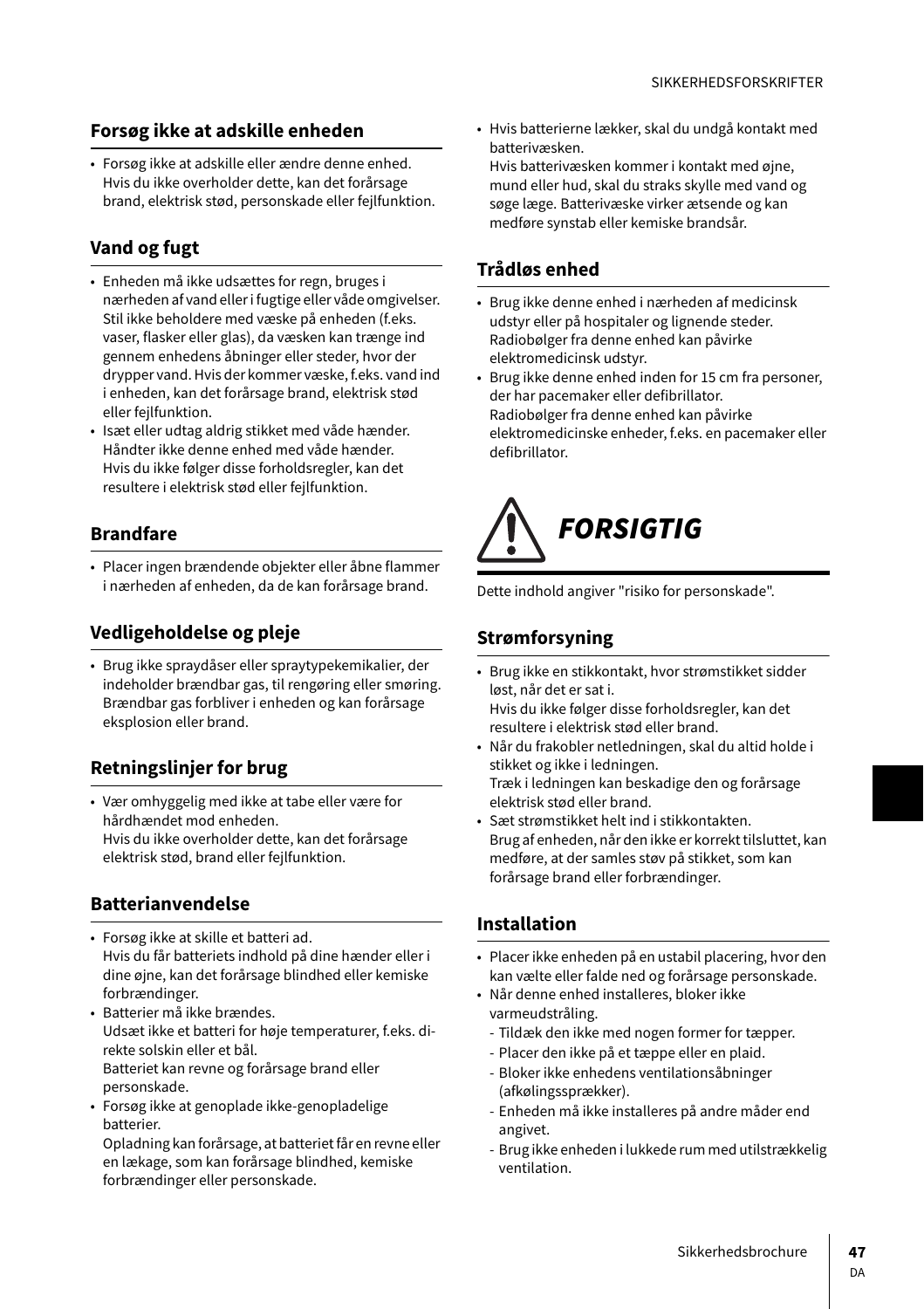Hvis du ikke overholder ovenstående, kan varmen blive spærret inde og medføre brand eller fejlfunktion. Sørg for, at der er tilstrækkelig plads omkring enheden: mindst 30 cm øverst, 20 cm på siderne, og 20 cm bagerst.

- Installer ikke enheden på steder, hvor den kan komme i kontakt med ætsende gasser eller saltholdig luft eller steder med kraftig røg eller damp. Det kan resultere i fejlfunktion.
- Undgå at befinde dig i nærheden af enheden under naturkatastrofer, f.eks. jordskælv. Da enheden kan dreje sig og vælte og forårsage personskade, skal du hurtigt flytte dig væk fra enheden til en sikker placering.
- Enheden bør altid transporteres eller flyttes af to eller flere personer.

Hvis du forsøger at løfte enheden selv, kan det resultere i rygskader, anden personskade eller skader på selve enheden.

• Inden du flytter denne enhed, skal du sørge for at slukke for strømmen og frakoble alle tilslutningskabler.

Hvis du ikke overholder dette, kan det beskadige kablerne eller medføre, at du eller en anden snubler og falder.

• For korrekt installation af udendørsantenne skal du sørge for at få det gjort af forhandleren fra hvor du købte enheden eller af kvalificeret servicepersonale. Manglende overholdelse af dette kan medføre, at installationen falder ned og resulterer i skade. Installation kræver særlige færdigheder og erfaring.

# **Høreskader**

- Brug ikke enheden ved et højt eller ubehageligt lydniveau i længere tid, da det kan medføre permanente høreskader. Søg læge, hvis du oplever nedsat hørelse eller ringen for ørerne.
- Sluk for strømmen til andre elektroniske enheder, før du slutter enheden til dem. Sørg for at skrue helt ned for volumen til alle enheder, før enhederne tændes eller slukkes. Hvis du ikke gør det, kan det resultere i høreskader, elektrisk stød eller skade på enheden.
- Når du tænder for lydanlægget, skal du altid tænde enheden til SIDST for at undgå høreskader og at beskadige højttalerne. Når du slukker for strømmen, skal enheden slukkes FØRST af samme årsag. Hvis du ikke følger ovenstående forholdsregler, kan det forårsage høreskader eller fejlfunktion af højttalere.

# **Vedligeholdelse**

• Tag stikket ud af stikkontakten før rengøring af enheden. Hvis du ikke følger disse forholdsregler, kan det

resultere i elektrisk stød.

# **Håndtering**

• Undgå at berøre overfladen under denne etiket. Det kan forårsage forbrændinger. Etiketten på enheden angiver, at overfladen, hvor



etiketten er anbragt kan blive varm under drift. • Stik aldrig hånden eller fingrene ind i hullerne på

enheden. Hvis du ikke følger disse forholdsregler, kan det resultere i personskade.

- Indsæt ikke fremmede materialer som metal eller papir i åbningerne på denne enhed. Hvis du ikke overholder dette, kan det forårsage brand, elektrisk stød eller fejlfunktion.
- Hold små dele væk fra børn. Dine børn kan sluge dem ved et uheld.
- Gør ikke følgende:
	- stå eller sid på udstyret.
	- placer tunge genstande oven på udstyret.
	- placer udstyret i en stabel.
	- anvend urimeligt stor kraft på knapper, kontakter, input/output-stik osv.

Manglende overholdelse af dette kan medføre personskade eller beskadigelse af udstyret.

• Lad være med at trække i de tilsluttede kabler, da enheden falde ned og forårsage personskade eller blive beskadiget.

# **Batterianvendelse**

- Du må ikke bruge andre end de angivne batterier. Det kan medføre brand eller forbrændinger, eller resultere i væskelækage som muligvis kan forårsage hudbetændelse.
- Brug ikke nye batterier sammen med gamle. Hvis du bruger nye og gamle batterier samtidigt, kan det forårsage brand, forbrændinger eller inflammation på grund af lækager.
- Bland ikke forskellige batterityper, f.eks. alkalinebatterier og brunstensbatterier, batterier fra forskellige producenter eller forskellige batterityper fra samme producent, da det kan medføre brand, forbrændinger eller inflammation på grund af batterilækage.
- Batterier skal opbevares utilgængeligt for børn. Et barn kan ved et uheld sluge et batteri. Hvis du ikke overholder dette, kan det medføre inflammation på grund af batterilækage.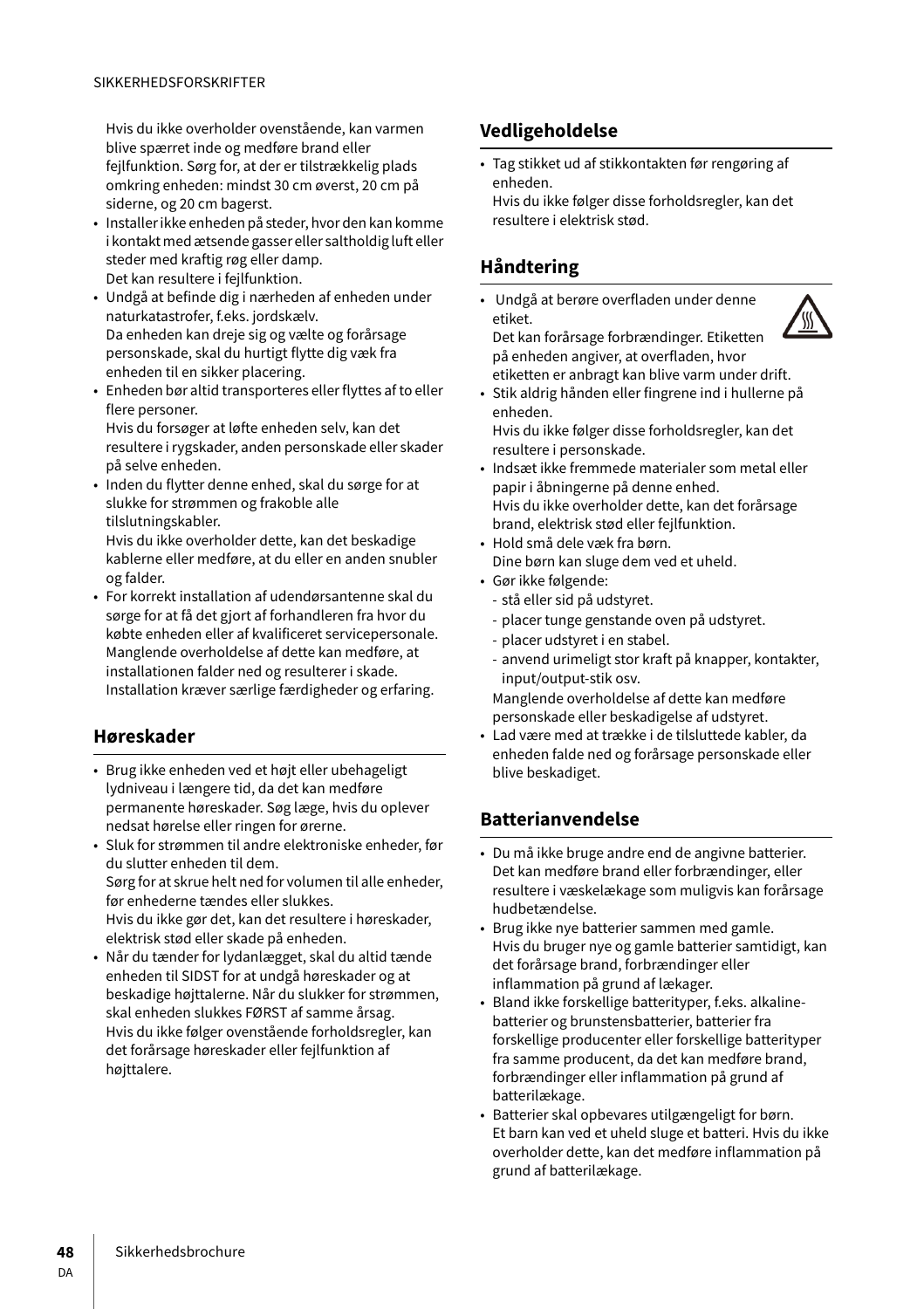- Læg ikke batterier i en pung eller en taske, og opbevar ikke batterier sammen med metalstykker. Batteriet kan kortslutte, revne eller lække og forårsage brand eller personskade.
- Kontrollér altid, at polerne vender korrekt i henhold til batteridiagrammet (+/-) ved isætning af batterier. Hvis de vender forkert, kan det medføre brand, forbrændinger eller inflammation på grund af batterilækage.
- Når batterierne løber ud, eller hvis enheden ikke skal bruges i lang tid, skal du fjerne batterierne fra fjernbetjeningen for at forhindre lækage af batterivæsken.
- Når du opbevarer eller bortskaffer batterier, skal du sørge for at dække polerne med tape eller andet beskyttende materiale.

Hvis du blander dem med andre batterier eller metalgenstande, kan det forårsage brand, forbrændinger eller inflammation på grund af lækager.

# **Bemærk**

Viser punkter, som du skal overholde for at undgå produktfejl, skader eller fejl og datatab.

# **Strømforsyning**

• Tag strømstikket ud af kontakten, hvis enheden ikke skal bruges i længere tidsperioder. Selvom enheden slukkes med  $[\bigcirc]$  (Standby/On), er der stadig lidt strømforbrug.

## **Installation**

- Brug ikke denne enhed på steder, der udsættes for direkte sollys der bliver ekstremt varme, f.eks. i nærheden af en varmeapparat, eller på steder, hvor det er ekstremt koldt, eller som udsættes for meget støv eller mange vibrationer. Hvis dette ikke overholdes kan det medføre, at enhedens panel bliver deformt, at de interne komponenter fungerer ukorrekt, eller at betjeningen bliver ustabil.
- Hvis du bruger en trådløs funktion, skal du undgå at installere denne enhed i nærheden af metalvægge eller borde, mikrobølgeovne eller andre trådløse netværksenheder.

Blokeringer kan forkorte transmissionsafstanden.

## **Tilslutninger**

• Tilslut ikke dette produkt direkte til Wi-Fi og/eller internet.

Tilslut kun dette produkt til internettet gennem en router med kraftig adgangskodebeskyttelse. Konsulter din routerproducent for information om bedste sikkerhedspraksis.

- Hvis du tilslutter eksterne enheder, skal du sørge for at læse vejledningen til de pågældende enheder grundigt og tilslutte dem i overensstemmelse med instruktionerne. Hvis enheden ikke håndteres i overensstemmelse
- med instruktionerne, kan det forårsage fejlfunktion. • Tilslut ikke denne enhed til industrielle enheder. Denne enhed er designet til at blive tilsluttet til en
- enhed til forbrugeranvendelse. Tilslutning til en industriel enhed kunne forårsage funktionsfejl på denne enhed.

# **Retningslinjer for brug**

- Anbring ikke genstande af vinyl, plast eller gummi på denne enhed. Manglende overholdelse af dette kan forårsage misfarvning eller deformation i panelet på denne enhed.
- Hvis omgivelsernes temperatur ændres drastisk (f.eks. under transport af enheden eller under hurtig opvarmning eller afkøling), og der er fare for, at der er dannet kondens i enheden, skal du lade enheden stå i flere timer uden at tænde for strømmen, før den er helt tør. Hvis du bruger enheden, mens der er kondens i den, kan det medføre skader på enheden.

## **Vedligeholdelse**

• Når du rengør enheden, skal du bruge en tør, blød klud. Brug af kemikalier som rensebenzin eller fortynder, rengøringsmidler eller kemikalieskureklude kan medføre misfarvning eller deformation.

## **Om bortskaffelse**

• Bortskaf brugte batterier i overensstemmelse med lokale bestemmelser.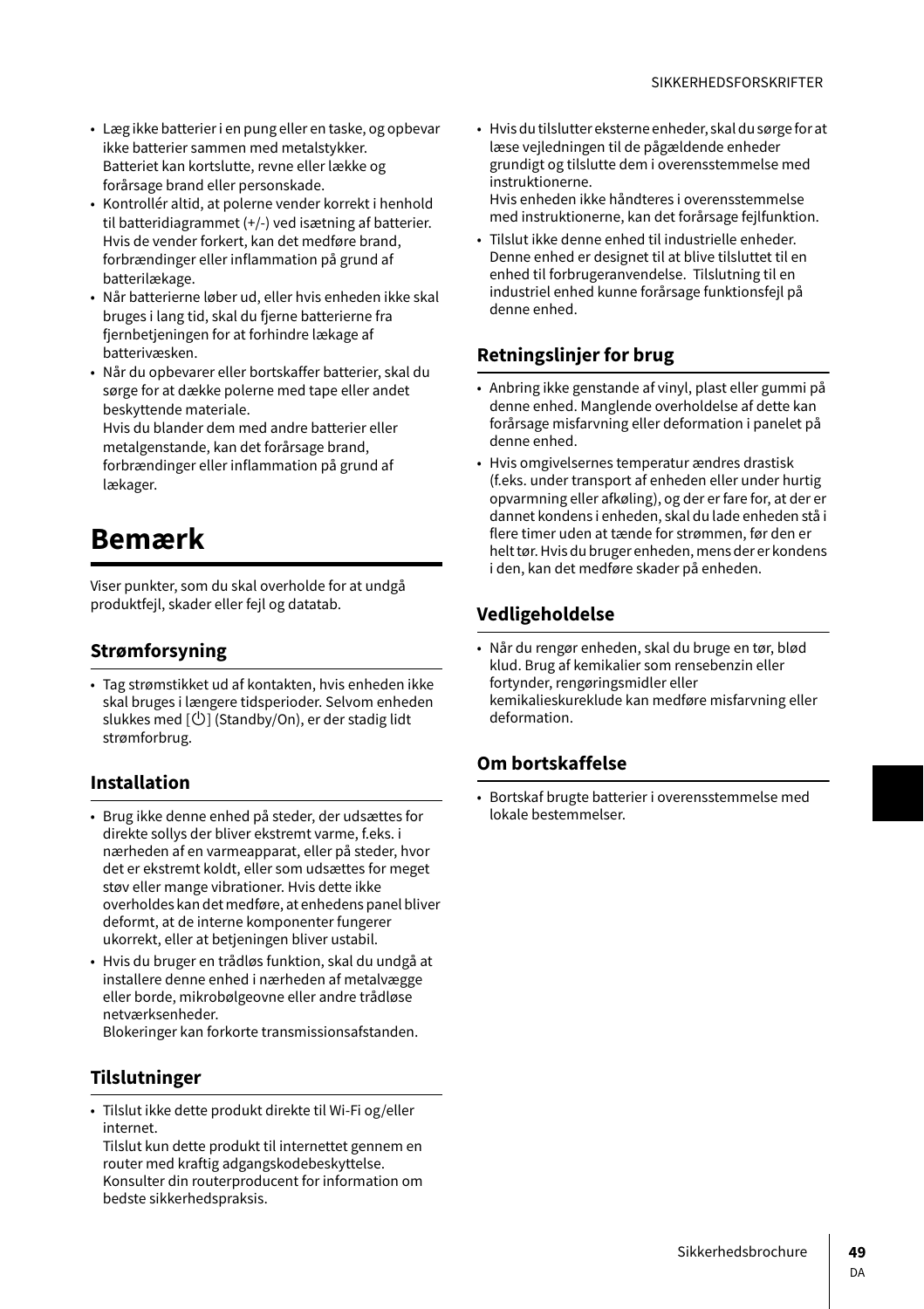# **Oplysninger**

# **Om navneskiltet for enheden**

Modelnummeret, serienummeret, strømkravene osv. kan findes på eller i nærheden af navnepladen, som er placeret bag på enheden. Du bør bemærke dette serienummer på pladsen nedenfor og gemme denne vejledning som et varigt bevis på dit køb til brug for identificering i tilfælde af tyveri.

### **Modelnummer**

**Serienummer**

# **Om indhold i denne vejledning**

- Illustrationerne og skærmene i denne vejledning er kun til instruktionsformål.
- Firmanavne og produktnavne i denne vejledning er varemærker eller registrerede varemærker tilhørende deres respektive firmaer.
- Software bliver muligvis revideret og opdateret uden forudgående varsel.

# **Trådløse kommunikationsfunktioner [Modeller i Storbritannien og Europa]**

### **Bluetooth**

Radiofrekvens (Driftsfrekvens): 2402 MHz til 2480 MHz Maksimal udgangseffekt (EIRP): 7,27 dBm

### **Wi-Fi (2,4 GHz)**

Radiofrekvens: 2402 MHz til 2482 MHz Maksimal udgangseffekt (EIRP): 19,98 dBm

### **Wi-Fi (5 GHz)**

Radiofrekvens, Maksimal udgangseffekt (EIRP): 5170 til 5250MHz, 22,03 dBm 5250 til 5330MHz, 22,27 dBm 5490 til 5710MHz, 24,56 dBm 5735 til 5835MHz, 13,96 dBm

• Trådløse enheder, som sender over et 5 GHzfrekvensbånd, kan kun anvendes indendørs. Brug af sådanne enheder udendørs er forbudt ved lov.

#### **Oplysninger til brugere om indsamling og bortskaffelse af gammelt udstyr og brugte batterier**



Ph

Disse symboler på produkter, emballage og/ eller medfølgende dokumenter angiver, at brugte elektriske og elektroniske produkter og batterier ikke må bortskaffes sammen med det øvrige husholdningsaffald. Aflever gamle produkter og brugte batterier på egnede indsamlingssteder for at sikre korrekt behandling, genindvinding og genbrug i henhold til lokal lovgivning.

Ved at bortskaffe disse produkter og batterier på korrekt vis er du med til at redde værdifulde ressourcer og forebygge eventuelle skadelige virkninger på menneskers helbred og miljøet, der ellers kunne opstå som følge af forkert affaldsbehandling.

Du kan få flere oplysninger om indsamling og genbrug af gamle produkter og batterier ved at kontakte dine lokale myndigheder, de kommunale renovationsmyndigheder eller den forhandler, hvor du købte produktet.

#### **For erhvervsbrugere i EU:**

Kontakt din forhandler eller leverandør for at få flere oplysninger, hvis du ønsker at bortskaffe elektrisk og/eller elektronisk udstyr.

#### **Oplysninger om bortskaffelse i lande uden for EU:**

Disse symboler har kun gyldighed i EU. Kontakt de lokale myndigheder eller din forhandler, og få oplysninger om den korrekte bortskaffelsesmetode.

# **Bemærkning vedrørende batterisymbolet**

**(de to nederste symboleksempler):** Dette symbol kan blive brugt i sammenhæng med et kemisk symbol. I dette tilfælde skal det overholde de krav, der er angivet i EUbatteridirektivet for det pågældende kemikalie.

(weee\_battery\_eu\_en\_02)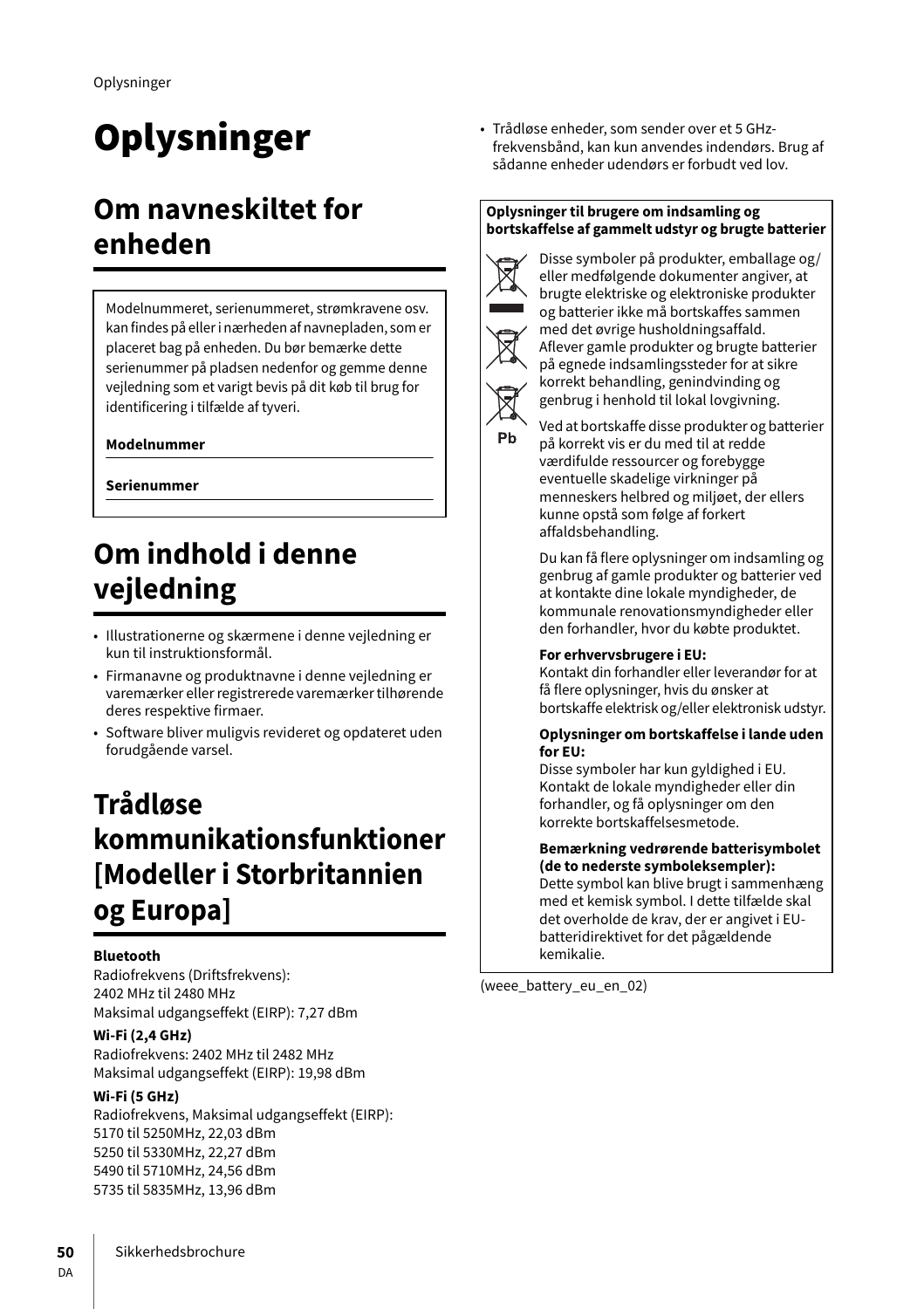# **FORHOLDSREGLER**

# **LES INFORMASJONEN NØYE FØR BRUK. FØLG INSTRUKSJONENE.**

#### **Forholdsreglene under skal sikre forskriftsmessig og trygg bruk av enheten, og hindre personskade samt skade på eiendom. Følg instruksjonene.**

Oppbevar denne veiledningen lett tilgjengelig for senere referanse.

- Hvis enheten trenger å undersøkes eller repareres, kontakter du et godkjent Yamahaserviceverksted eller forhandleren der du kjøpte enheten.
- Yamaha kan ikke holdes ansvarlig for person- eller produktskader som skyldes uriktig bruk eller endringer på enheten.
- Dette produktet er beregnet på vanlige hjem. Det er ikke egnet for bruksområder som krever høy pålitelighet, herunder livsoppholdende systemer eller administrering av helsepleie eller høye verdier.



**Dette angir "risiko for alvorlige eller livstruende skader".**

### **Hvis du legger merke til uregelmessigheter**

- Hvis du legger merke til noen av følgende uregelmessigheter, må du straks slå av enheten og koble fra støpselet.
	- Strømledningen/støpselet er skadet.
	- Det kommer røyk, unormale lyder eller rar lukt fra enheten.
	- Det har kommet fremmedlegemer eller vann i enheten.
	- Lyden forsvinner plutselig under bruk.
	- Enheten har fått en sprekk eller annen skade.

Hvis du fortsetter å bruke den, vil det være risiko for elektrisk støt, brann eller feil. Få enheten undersøkt eller reparert umiddelbart hos et godkjent Yamahaserviceverksted eller forhandleren der du kjøpte den.

# **Strømforsyning**

- Ikke gjør noe som kan skade strømledningen.
	- Ikke plasser den nær en varmekilde.
	- Ikke utfør endringer på den, og ikke bøy den for mye.
	- Ikke rip den opp.
	- Ikke legg den under noe tungt.
	- Hvis strømledningen brukes med synlige ledningstråder, kan det forårsake elektrisk støt eller
- brann. • Ikke ta på støpselet eller ledningen når det er fare for
- lynnedslag. I motsatt fall vil det være risiko for elektrisk støt.
- Enheten skal kun brukes med nettspenningen som er angitt.

Hvis den ikke kobles til en egnet AC-stikkontakt, kan det oppstå brann, elektrisk støt eller feil.

- Bruk kun den medfølgende strømledningen. I motsatt fall kan det oppstå brann, forbrenninger eller feil.
- Ikke bruk den medfølgende strømledningen på andre enheter.
	- I motsatt fall kan det oppstå brann, forbrenninger eller feil.
- Kontroller strømpluggen med jevne mellomrom, og sørg for at det ikke er smuss eller støv på den. I motsatt fall vil det være risiko for brann eller elektrisk støt.
- Plasser enheten slik at du har enkel tilkomst til ACstikkontakten du ønsker å bruke. Hvis det oppstår problemer eller feil, slår du umiddelbart av enheten og tar støpselet ut av ACstikkontakten. Selv om strømbryteren er slått av, blir enheten først koblet fra strømnettet når støpselet på strømledningen tas ut av AC-stikkontakten.
- Ved torden eller fare for lyn, slår du raskt av enheten og tar støpselet ut av AC-stikkontakten. I motsatt fall vil det være risiko for brann eller feil.
- Ta støpselet ut av AC-stikkontakten hvis det er lenge til neste gang du skal bruke enheten. I motsatt fall vil det være risiko for brann eller feil.

# **Ikke demonter enheten**

• Ikke demonter eller utfør endringer på enheten. I motsatt fall kan det oppstå brann, elektrisk støt, skader eller feil.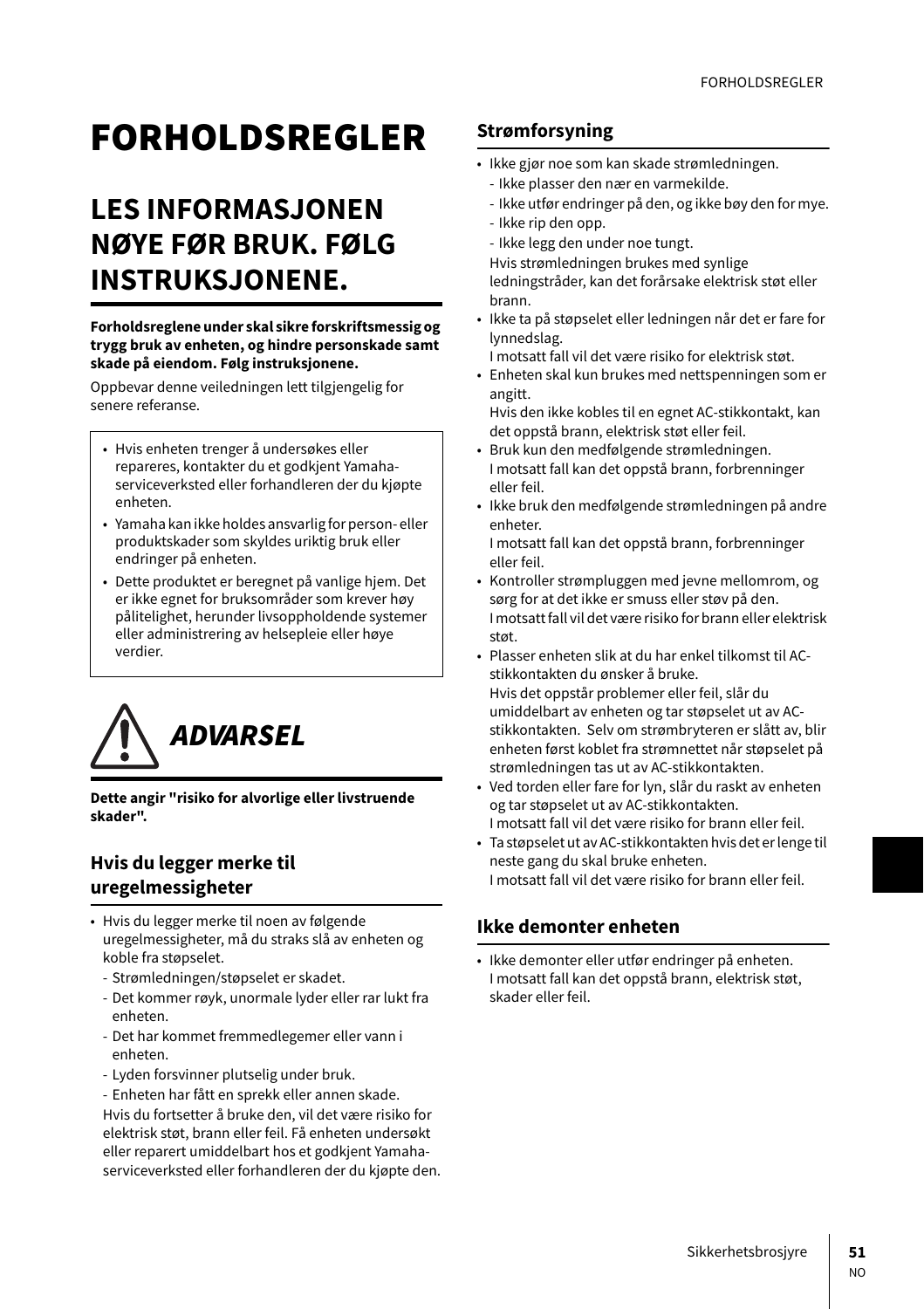## **Advarsel om vann og fuktighet**

- Ikke utsett enheten for regn, ikke bruk den i våte eller fuktige omgivelser, ikke plasser beholdere med væske (f.eks. vann, flasker eller glass) på enheten, og ikke plasser den på steder der det kan dryppe vann på den. Hvis det kommer vann eller annen væske i enheten, kan det oppstå brann, elektrisk støt eller feil.
- Du må aldri sette inn eller ta ut støpselet når du er våt på hendene. Ikke håndter enheten mens du er våt på hendene.

I motsatt fall vil det være risiko for elektrisk støt eller feil.

### **Brannfare**

• Hold enheten unna brennende gjenstander eller åpen ild, da dette kan forårsake brann.

### **Vedlikehold**

• Ikke rengjør eller smør produktet med sprayer som inneholder brennbare gasser. Den brennbare gassen vil bli værende inne i enheten, og kan forårsake eksplosjon eller brann.

## **Utvis forsiktighet ved håndtering**

• Pass på at enheten ikke faller i gulvet eller utsettes for harde støt eller slag.

I motsatt fall kan det oppstå elektrisk støt, brann eller feil.

## **Batteribruk**

- Ikke demonter batterier. Hvis du får innholdet i batteriet på hendene eller i øynene, kan det forårsake blindhet eller kjemiske forbrenninger.
- Ikke forsøk å brenne batterier. Ikke utsett batteriet for høye temperaturer (f.eks. direkte sollys eller ild). Dette kan føre til at batteriet eksploderer, og det er

fare for brann eller personskade. • Ikke forsøk å lade ikke-oppladbare batterier.

- Oppladingen kan gjøre at batteriet eksploderer eller begynner å lekke, og dette kan forårsake blindhet, kjemiske forbrenninger og annen personskade.
- Unngå kontakt med eventuell væske som lekker ut av batteriet.

Hvis du får batterivæske i øynene, munnen eller på huden, må du straks skylle med vann og kontakte lege. Batterivæsken er etsende, og kan forårsake blindhet eller kjemiske forbrenninger.

## **Trådløs enhet**

- Ikke bruk enheten nær medisinsk utstyr eller på sykehus eller andre helseinstitusjoner. Radiobølgene fra enheten kan påvirke elektromedisinsk utstyr.
- Ikke bruk enheten mindre enn 15 cm fra personer som har pacemaker eller defibrillator. Radiobølgene fra enheten kan påvirke elektromedisinsk utstyr som f.eks. pacemakere eller defibrillatorer.



Dette innholdet angir "risiko for personskade".

### **Strømforsyning**

• Ikke bruk AC-stikkontakter der støpselet sitter løst når det er satt i.

I motsatt fall vil det være risiko for brann, elektrisk støt eller forbrenninger.

- Når du trekker ut støpselet skal du alltid holde i selve støpselet og ikke i ledningen. Hvis du trekker i ledningen, kan den bli skadet, og det er fare for elektrisk støt eller brann.
- Sett støpselet helt inn i AC-stikkontakten. Hvis støpselet ikke er satt helt i når enheten brukes, kan det samle seg støv på støpselet, og det er fare for brann eller forbrenninger.

## **Installering**

- Ikke plasser enheten på et ustabilt sted der den kan velte eller falle ned og forårsake personskade.
- Når du installerer denne enheten må du ikke hindre varmeavgivelsen.
	- Ikke legg tøy eller lignende over den.
	- Ikke sett den på et teppe eller pledd.
	- Ikke blokker ventilasjonsåpningene (kjølespaltene) på enheten.
	- Ikke installer enheten på annen måte enn angitt.
	- Ikke bruk enheten i lukkede rom med utilstrekkelig ventilasjon.

Det kan sperre inne varmen i enheten, og føre til brann eller feil. Sørg for at det er tilstrekkelig plass rundt enheten: minst 30 cm på oversiden, 20 cm på sidene, og 20 cm på baksiden.

- Ikke installer enheten på steder der den kan bli utsatt for saltholdig luft eller korrosive gasser, eller steder med mye røyk eller damp. Dette kan føre til feil.
- Hold avstand til enheten ved jordskjelv eller andre naturkatastrofer.

NO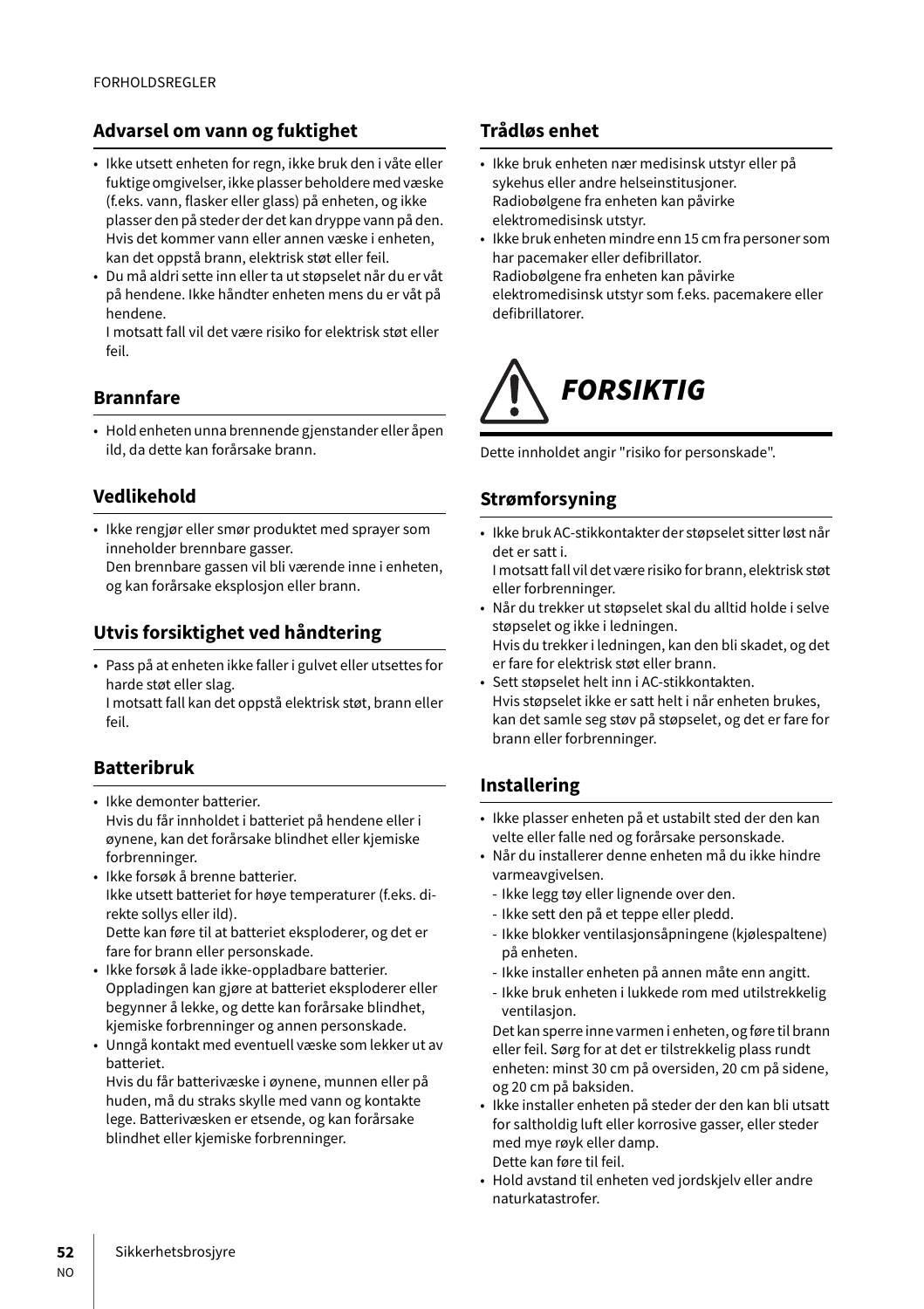Hold trygg avstand til enheten så du ikke skader deg i tilfelle den velter eller faller.

• Vær alltid minst to når enheten skal flyttes eller transporteres.

Hvis du forsøker å løfte enheten alene, kan du skade deg selv (f.eks. ryggen) eller enheten.

- Før du flytter enheten, må du slå den av og koble fra alle tilkoblingskabler. I motsatt fall kan kablene bli skadet eller utgjøre en snublefare.
- For korrekt installasjon av utendørs antenne skal du sørge for at det gjøres av forhandleren der du kjøpte enheten eller av et godkjent serviceverksted. I motsatt fall kan installasjonen falle ned og forårsake personskade. Installeringen krever spesialkompetanse og erfaring.

## **Hørselstap**

- Ikke bruk enheten ved et høyt eller ubehagelig lydnivå over lengre tid, da dette kan forårsake permanent hørselstap. Kontakt lege hvis du opplever hørselstap eller får pipelyd i ørene.
- Hvis du skal koble enheten til andre enheter, må disse være slått av.

Pass på å skru ned lyden helt på alle enheter før du slår dem på eller av.

I motsatt fall vil det være risiko for hørselstap, elektrisk støt eller skader på enheten.

• Når du slår på lydsystemet, må enheten alltid slås på SIST for å unngå hørselstap og skader på høyttalerne. Av samme grunn må enheten slås av FØRST når strømmen skal slås av.

I motsatt fall kan det oppstå hørselskader eller skader på høyttaleren.

## **Vedlikehold**

• Ta støpselet ut av AC-stikkontakten før du rengjør enheten.

I motsatt fall vil det være risiko for elektrisk støt.

## **Utvis forsiktighet ved håndtering**

• Ikke ta på overflaten som har denne etiketten.



Dette kan føre til forbrenninger. Etiketten på enheten indikerer at overflaten som etiketten er festet til kan bli varm under bruk.

• Ikke stikk hendene eller fingrene inn i åpninger på enheten.

I motsatt fall risikerer du å skade deg.

- Ikke stikk fremmedlegemer som metall eller papir inn i åpninger på denne enheten. I motsatt fall kan det oppstå brann, elektrisk støt eller feil.
- Små deler må oppbevares utilgjengelig for barn.

Barn kan komme til å svelge dem.

- Ikke gjør noe av følgende:
	- stå eller sitt på utstyret.
	- plasser tunge gjenstander oppå utstyret.
	- stable utstyret.
	- bruk makt på knapper, brytere, inngangs-/ utgangsterminaler osv.

I motsatt fall kan det medføre personskader eller skader på utstyret.

• Unngå å dra i de tilkoblede ledningene. Dette kan gjøre at enheten velter og blir skadet eller forårsaker personskader.

# **Batteribruk**

- Ikke bruk andre batterier enn det som er spesifisert. Dette kan forårsake brann eller brannskader, eller føre til væskelekkasje som kan forårsake hudbetennelse.
- Ikke bland nye og gamle batterier. Hvis nye batterier brukes sammen med gamle, kan det oppstå brann, forbrenninger eller antennelse på grunn av væskelekkasje.
- Ikke bland ulike batterityper (f.eks. alkaliske batterier og manganbatterier, batterier fra forskjellige produsenter, eller ulike typer batterier fra samme produsent). Dette kan føre til brann, forbrenninger eller antennelse som følge av væskelekkasje.
- Oppbevar batterier utilgjengelig for barn. Et barn kan komme til å svelge et batteri. I motsatt fall kan det oppstå antennelse som følge av væskelekkasje fra batteriet.
- Ikke oppbevar batterier sammen med metall, og ikke bær eller ha dem i en lomme eller veske. Hvis batteriet kortslutter, eksploderer eller lekker, kan det oppstå brann eller personskade.
- Pass på at batteriene settes inn med riktig polaritet (+/ -).

I motsatt fall kan det oppstå brann, forbrenninger eller antennelse på grunn av væskelekkasje.

- For å unngå væskelekkasje skal batteriene tas ut av fjernkontrollen når de er utladet eller hvis enheten ikke skal brukes på lengre tid.
- Dekk polene med teip eller lignende beskyttelse når du oppbevarer eller avhender batteriene. Hvis du blander dem med andre batterier eller metallgjenstander, kan væsken forårsake brann, forbrenninger eller antennelse.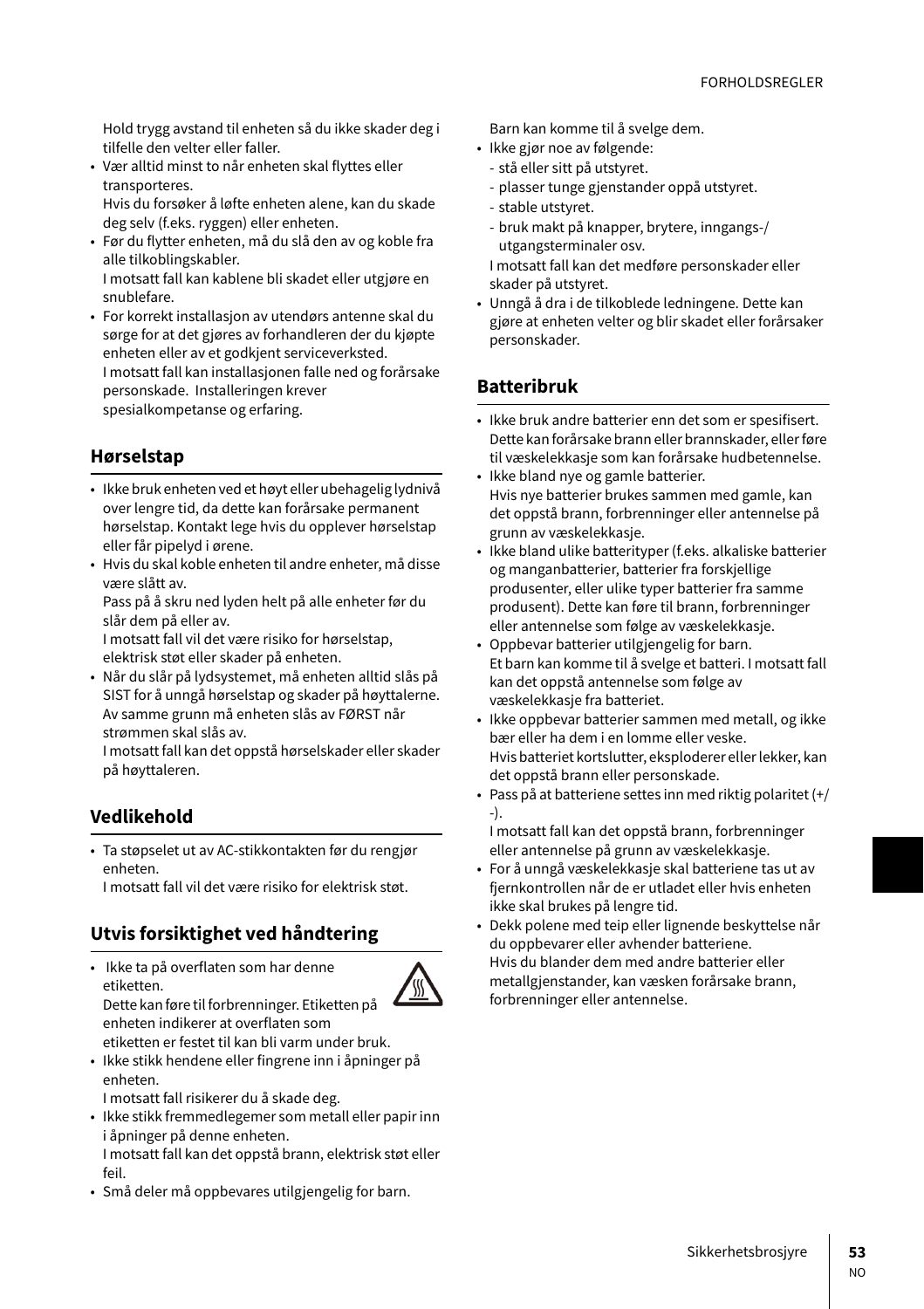# **Merknad**

Angir punkter som du må overholde for å forhindre at produktet svikter, blir skadd eller får feilfunksjon eller tap av data.

# **Strømforsyning**

• Ta støpselet ut av stikkontakten hvis det er lenge til neste gang du skal bruke enheten. Selv om enheten slås av med  $[\bigcup]$ (Standby/På), bruker enheten fremdeles en liten mengde strøm.

# **Installering**

- Ikke bruk enheten på steder der den utsettes for direkte sollys, ekstrem varme, som f.eks. nær et varmeapparat), eller ekstrem kulde, store mengder støv eller vibrasjon. I motsatt fall kan dette føre til deformering av panelet, ustabil funksjon eller feil på interne komponenter.
- Ikke installer enheten nær metallvegger/-bord, mikrobølgeovner eller andre trådløse enheter hvis du bruker et trådløst nettverk. Hindringer kan gjøre at overføringsavstanden forkortes.

## **Tilkoblinger**

• Ikke koble dette produktet til offentlig Wi-Fi og/eller Internett direkte. Dette produktet skal kun kobles til Internett via en

router med sterk passordbeskyttelse. Bruk informasjon om beste praksis fra produsenten av din router.

• Eventuelle eksterne enheter må kobles til i tråd med instruksjonene i veiledningene for de respektive enhetene. Hvis enheten ikke håndteres i samsvar med

instruksjonene, kan det føre til feil.

• Ikke koble enheten til industrielle enheter. Denne enheten er laget for tilkobling til en forbrukerenhet. Tilkobling til en industriell enhet kan føre til at denne enheten ikke fungerer.

# **Håndtering**

- Ikke sett vinyl-, plast- eller gummigjenstander på enheten. I motsatt fall kan det føre til misfarging eller deformering av panelet på enheten.
- Hvis omgivelsestemperaturen endres drastisk (f.eks. under transport av enheten eller under hurtig oppvarming/avkjøling) og det kan ha dannet seg kondens i enheten, lar du enheten stå avslått i flere timer til den er helt tørr. Hvis du bruker enheten mens den har kondens, kan det oppstå feil.

## **Vedlikehold**

• Rengjør enheten med en tørr, myk klut. Bruk av kjemikalier som for eksempel rensebensin eller tynningsmiddel, rengjøringsmidler eller skurekluter som er innsatt med kjemikalier, kan føre til misfarging eller deformering.

### **Om avhending**

• Avhend brukte batterier i samsvar med gjeldende lover og forskrifter.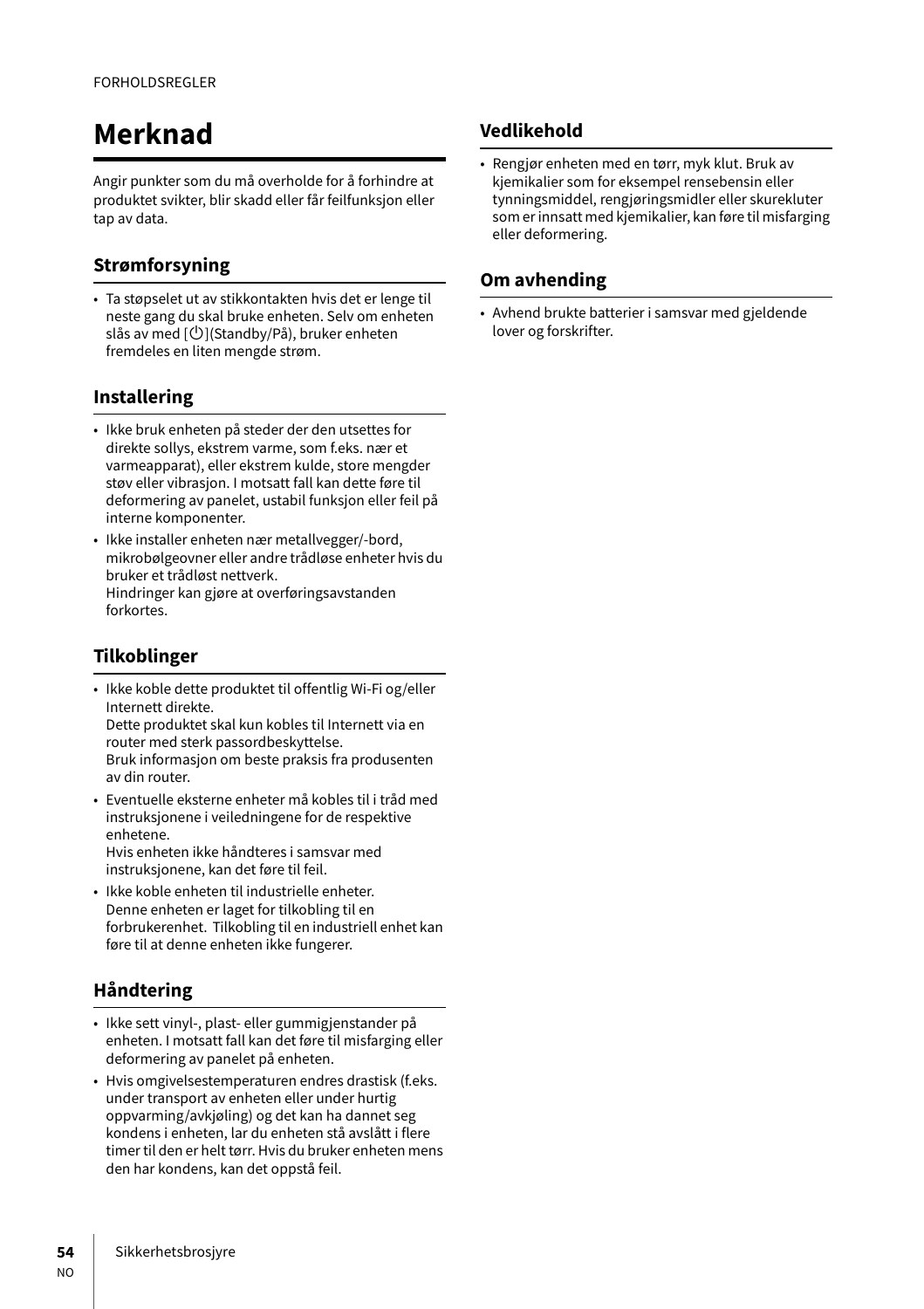# **Informasion**

# **Om navneplaten på enheten**

Modellnummer, serienummer, strømkrav, osv. finner du på eller i nærheten av navneplaten, som er festet på baksiden av enheten. Du bør notere dette serienummeret på plassen nedenfor og oppbevare denne håndboken som en permanent registrering av kjøpet for å hjelpe til med identifiseringen i tilfelle tyveri.

### **Modelnummer**

**Serienummer**

# **Om innholdet i denne håndboken**

- Illustrasjonene og skjermbildene i denne håndboken er kun til instruksjonsformål.
- Firmanavnene og produktnavnene i denne håndboken er varemerker eller registrerte varemerker for sine respektive selskaper.
- Programvaren kan bli revidert og oppdatert uten forhåndsvarsel.

# **Trådløse kommunikasjonsfunksjoner [Modeller for Storbritannia og Europa]**

#### **Bluetooth**

Radiofrekvens (driftsfrekvens): 2402 MHz til 2480 MHz Maksimal utgangseffekt (EIRP): 7,27 dBm

#### **Wi-Fi (2,4 GHz)**

Radiofrekvens: 2402 MHz til 2482 MHz Maksimal utgangseffekt (EIRP): 19,98 dBm

### **Wi-Fi (5 GHz)**

Radiofrekvens, maksimal utgangseffekt (EIRP): 5170 til 5250 MHz, 22,03 dBm 5250 til 5330 MHz, 22,27 dBm 5490 til 5710 MHz, 24,56 dBm 5735 til 5835MHz, 13,96 dBm

• Trådløse enheter som sender på et 5 GHz frekvensbånd kan kun brukes innendørs. Bruk av slike enheter utendørs er forbudt ved lov.

#### **Informasjon for brukere om innsamling og avhending av gammelt utstyr og brukte batterier:**



Ph

Disse symbolene på produktet, innpakningen og/eller medfølgende dokumentasjon betyr at bruke elektriske og elektroniske produkter og batterier ikke skal kastes sammen med vanlig husholdningsavfall.

For at gamle produkter og brukte batterier skal behandles, gjenvinnes og resirkuleres på rett måte, må de tas med til dertil egnede innsamlingssteder, i henhold til lokal lovgivning.

Når du avhender disse produktene og batteriene på rett måte, sparer du verdifulle ressurser og hindrer eventuelle negative effekter på helse og miljø som ellers kunne oppstå fra feil avfallshåndtering.

Du kan få mer informasjon om innsamling og resirkulering av gamle produkter og batterier ved å kontakte lokale myndigheter, avfallshåndteringsselskaper eller utsalgsstedet for utstyret.

#### **For virksomhetsbrukere i EU:**

Hvis du ønsker å avhende elektrisk og elektronisk utstyr, kontakter du forhandleren eller leverandøren for å få mer informasjon.

### **Informasjon om avhending i land utenfor EU:**

Disse symbolene er bare gyldige i EU. Hvis du ønsker å avhende slikt utstyr, kontakter du lokale myndigheter eller forhandleren for å forhøre deg om korrekt avhendingsmåte.

### **Merknad om batterisymbolet**

**(de to nederste symboleksemplene):** Dette symbolet kan være brukt sammen med et kjemisk symbol. I så fall overholder det kravene angitt i EUs batteridirektiv for kjemikaliet det gjelder.

(weee\_battery\_eu\_en\_02)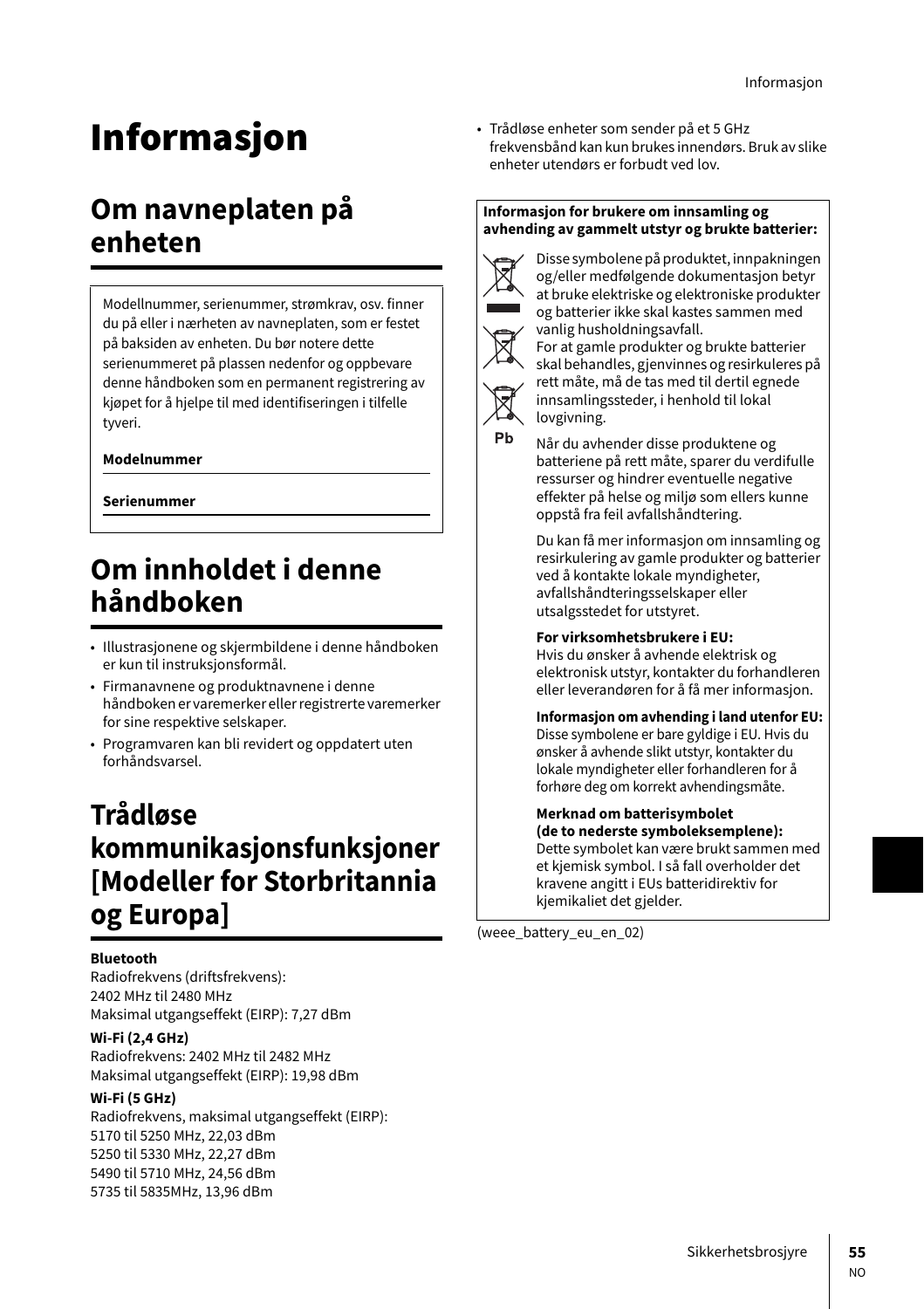# **VAROTOIMENPITEET**

# **LUE HUOLELLISESTI ENNEN KÄYTTÖÄ. NOUDATA EHDOTTOMASTI NÄITÄ OHJEITA.**

**Alla lueteltujen varotoimien tarkoituksena on estää haitat käyttäjälle ja muille henkilöille sekä ehkäistä omaisuusvahingot ja auttaa käyttäjää käyttämään laitetta asianmukaisesti ja turvallisesti. Noudata ehdottomasti näitä ohjeita.**

Kun olet lukenut tämän käyttöoppaan, säilytä sitä varmassa paikassa, josta se on aina helposti saatavilla.

- Pyydä ehdottomasti tarkastuksia tai korjauksia omalta kauppiaaltasi, jolta ostit laitteen, tai pätevältä Yamahahuoltohenkilöstöltä.
- Yamaha ei kanna vastuuta loukkaantumisista tai tuotteen vaurioitumisista, jotka aiheutuvat laitteen virheellisestä käytöstä tai siihen itse tehdyistä muutoksista.
- Tämä tuote on tarkoitettu käytettäväksi tavallisissa kodeissa. Älä käytä sitä äärimmäistä luotettavuutta vaativiin tarkoituksiin, kuten jos kyseessä ovatihmishenget, terveydenhuolto tai arvokas varallisuus.



**Tämä merkki ilmoittaa "vakavasta loukkaantumisen tai kuoleman vaarasta".**

# **Jos huomaat jotain tavallisuudesta poikkeavaa**

- Minkä tahansa seuraavan poikkeaman ilmetessä katkaise heti virta ja irrota pistoke.
	- Virtajohto/pistoke on vahingoittunut.
	- Outoa hajua, outoa ääntä tai savua laitteesta.
	- Vierasta ainetta tai vettä pääsee laitteen sisälle.
	- Ääni häviää käytön aikana.
	- Laitteessa on murtuma tai vaurio.

Käytön jatkaminen voi aiheuttaa sähköiskun, tulipalon tai toimintahäiriöitä. Pyydä välittömästi tarkastusta tai korjausta omalta kauppiaaltasi, jolta ostit laitteen, tai pätevältä Yamahahuoltohenkilöstöltä.

## **Virtalähde**

- Älä vahingoita virtajohtoa millään tavalla.
	- Älä sijoita sitä lämmityslaitteen lähelle.
	- Älä taivuta sitä liikaa äläkä muuntele sitä.
	- Älä naarmuta sitä.
- Älä jätä sitä painavan esineen alle. Virtajohdon käyttö siten, että johdon sisus on näkyvissä, voi aiheuttaa sähköiskun tai tulipalon.
- Älä koske pistokkeeseen tai virtajohtoon ukonilmalla. Tämän ohjeen noudattamatta jättäminen voi aiheuttaa sähköiskun.
- Käytä laitetta ainoastaan siihen merkityllä verkkojännitteellä. Kytkeminen vääränlaiseen pistorasiaan voi aiheuttaa
- tulipalon, sähköiskun tai toimintahäiriöitä. • Käytä vain mukana toimitettua virtajohtoa. Edellä olevan ohjeen noudattamatta jättäminen voi
- aiheuttaa tulipalon, palovammoja tai toimintahäiriöitä.
- Älä käytä mukana toimitettua virtajohtoa muissa laitteissa.

Edellä olevan ohjeen noudattamatta jättäminen voi aiheuttaa tulipalon, palovammoja tai toimintahäiriöitä.

- Tarkista pistoke säännöllisesti ja poista siihen mahdollisesti kertynyt lika ja pöly. Tämän ohjeen noudattamatta jättäminen voi aiheuttaa tulipalon tai sähköiskun.
- Varmista asentaessasi laitetta, että pistorasiaan pääsee helposti. Ongelmatilanteen tai vian ilmetessä katkaise heti virta virtakytkimestä ja irrota pistoke pistorasiasta. Vaikka virta katkaistaan virtakytkimestä, laite on yhdistettynä virtalähteeseen, kunnes virtajohto irrotetaan pistorasiasta.
- Kun kuulet ukkosen lähestyvän, katkaise virta nopeasti virtakytkimestä ja irrota pistoke pistorasiasta.

Tämän ohjeen noudattamatta jättäminen voi aiheuttaa tulipalon tai toimintahäiriöitä.

• Jollet käytä laitetta pitkään aikaan, irrota pistoke pistorasiasta.

Tämän ohjeen noudattamatta jättäminen voi aiheuttaa tulipalon tai toimintahäiriöitä.

FI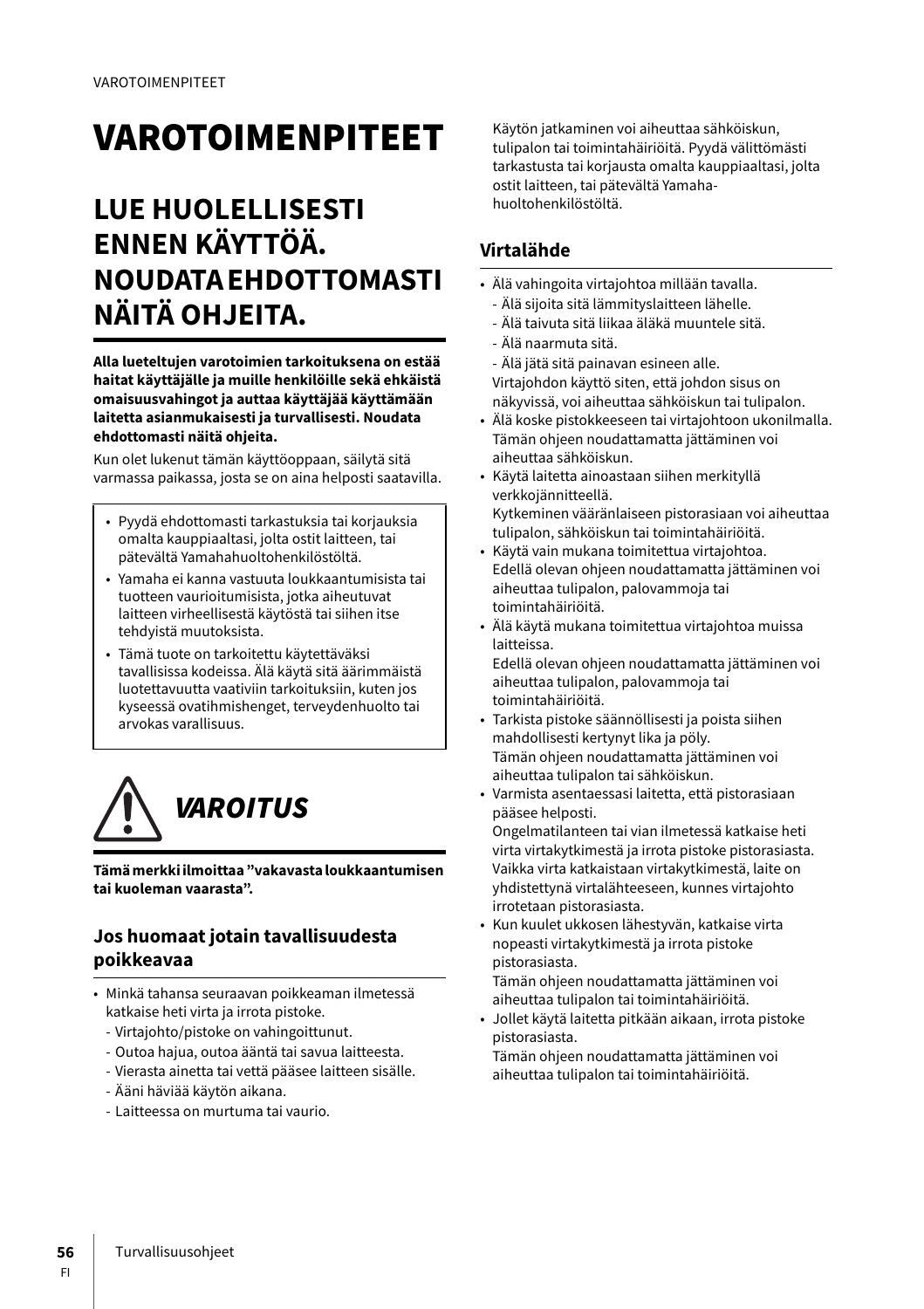# **Älä pura laitetta**

• Älä pura äläkä muunna laitetta. Tämän ohjeen noudattamatta jättäminen voi aiheuttaa tulipalon, sähköiskun, loukkaantumisen tai toimintahäiriöitä.

### **Varoitus vedestä**

- Älä altista laitetta sateelle tai käytä sitä lähellä vettä tai kosteissa olosuhteissa. Älä myöskään sijoita sen päälle nestettä sisältäviä astioita (kuten maljakkoja, pulloja tai laseja), joista voi päästä nestettä laitteen aukkoihin, tai paikkaan, jossa voi tippua vettä. Jos yksikköön pääsee vettä tai muuta nestettä, seurauksena voi olla tulipalo, sähköiskuja tai toimintahäiriöitä.
- Älä koskaan kytke tai irrota pistoketta märin käsin. Älä käsittele laitetta märin käsin. Tämän ohjeen noudattamatta jättäminen voi aiheuttaa sähköiskun tai toimintahäiriöitä.

### **Varoitus tulesta**

• Älä aseta laitetta lähelle palavia esineitä tai avotulta, koska ne voivat aiheuttaa tulipalon.

## **Ylläpito ja huolto**

• Älä käytä puhdistukseen tai voiteluun aerosoleja tai ruiskutettavia kemikaaleja, jotka sisältävät helposti syttyvää kaasua.

Palava kaasu jää yksikön sisään ja voi aiheuttaa räjähdyksen tai tulipalon.

### **Käsittelyä koskeva huomio**

• Ole varovainen: älä pudota äläkä kolhi tätä laitetta. Tämän ohjeen noudattamatta jättäminen voi aiheuttaa sähköiskun, tulipalon tai toimintahäiriöitä.

## **Pariston/akun käyttö**

- Älä pura paristoa tai akkua. Jos pariston tai akun sisältöä pääsee käsiin tai silmiin, se voi aiheuttaa sokeuden tai kemikaalisyöpymiä.
- Älä hävitä paristoja/akkuja tulessa. Älä altista paristoa tai akkua korkeille lämpötiloille, kuten suoralle auringonvalolle tai tulelle. Muuten seurauksena voi olla pariston räjähtäminen, joka aiheuttaa tulipalon tai loukkaantumisen.
- Älä yritä ladata paristoja/akkuja, joita ei ole suunniteltu ladattaviksi.

Lataaminen voi aiheuttaa räjähdyksen tai vuodon, joka voi aiheuttaa sokeuden, kemikaalisyöpymiä tai muita vammoja.

• Jos paristot/akut vuotavat, vältä koskemasta vuotaneeseen nesteeseen. Jos pariston/akun nestettä joutuu silmiin, suuhun tai iholle, pese altistunut kohta heti vedellä ja ota yhteyttä lääkäriin. Pariston/akun neste on syövyttävää ja voi aiheuttaa näkövaurioita tai muita syöpymisvammoja.

### **Langaton laite**

• Älä käytä tätä laitetta lähellä lääketieteellisiä laitteita tai sairaalatiloissa.

Laitteen lähettämät radioaallot voivat vaikuttaa lääketieteellisiin sähkölaitteisiin.

• Älä käytä laitetta alle 15 cm:n etäisyydellä ihmisestä, jolla on ihon alle asennettu sydämentahdistin tai defibrillaattori.

Laitteen lähettämät radioaallot voivat vaikuttaa lääketieteellisiin sähkölaitteisiin, kuten ihan alle asennettuun sydämentahdistimeen tai defibrillaattoriin.

# HUOMIO

Tämä merkki ilmoittaa "loukkaantumisvaarasta".

# **Virtalähde**

- Älä käytä pistorasiaa, jossa pistoke jää löysälle. Tämän ohjeen noudattamatta jättäminen voi aiheuttaa tulipalon, sähköiskun tai palovamman.
- Kun irrotat virtapistoketta, pidä aina kiinni itse pistokkeesta äläkä johdosta. Johdosta vetäminen voi vahingoittaa johtoa ja aiheuttaa sähköiskun tai tulipalon.
- Työnnä pistoke täysin pistorasian pohjaan. Jos pistotulppa on huonosti paikallaan laitetta käytettäessä, pistotulppaan voi kertyä pölyä, joka aiheuttaa tulipalon tai palovammoja.

### **Asennus**

- Älä sijoita laitetta epävakaalle alustalle, josta se voi pudota tai kaatua ja aiheuttaa loukkaantumisen.
- Kun asennat tätä laitetta, älä estä lämpöhäviötä.
	- Älä peitä sitä millään kankaalla.
	- Älä asenna sitä kokolattia- tai muun maton päälle.
	- Älä tuki laitteen ilmanvaihtoaukkoja (jäähdytysripoja).
	- Älä asenna laitetta muulla kuin osoitetulla tavalla.
	- Älä käytä laitetta ahtaassa, huonosti ilmastoidussa paikassa.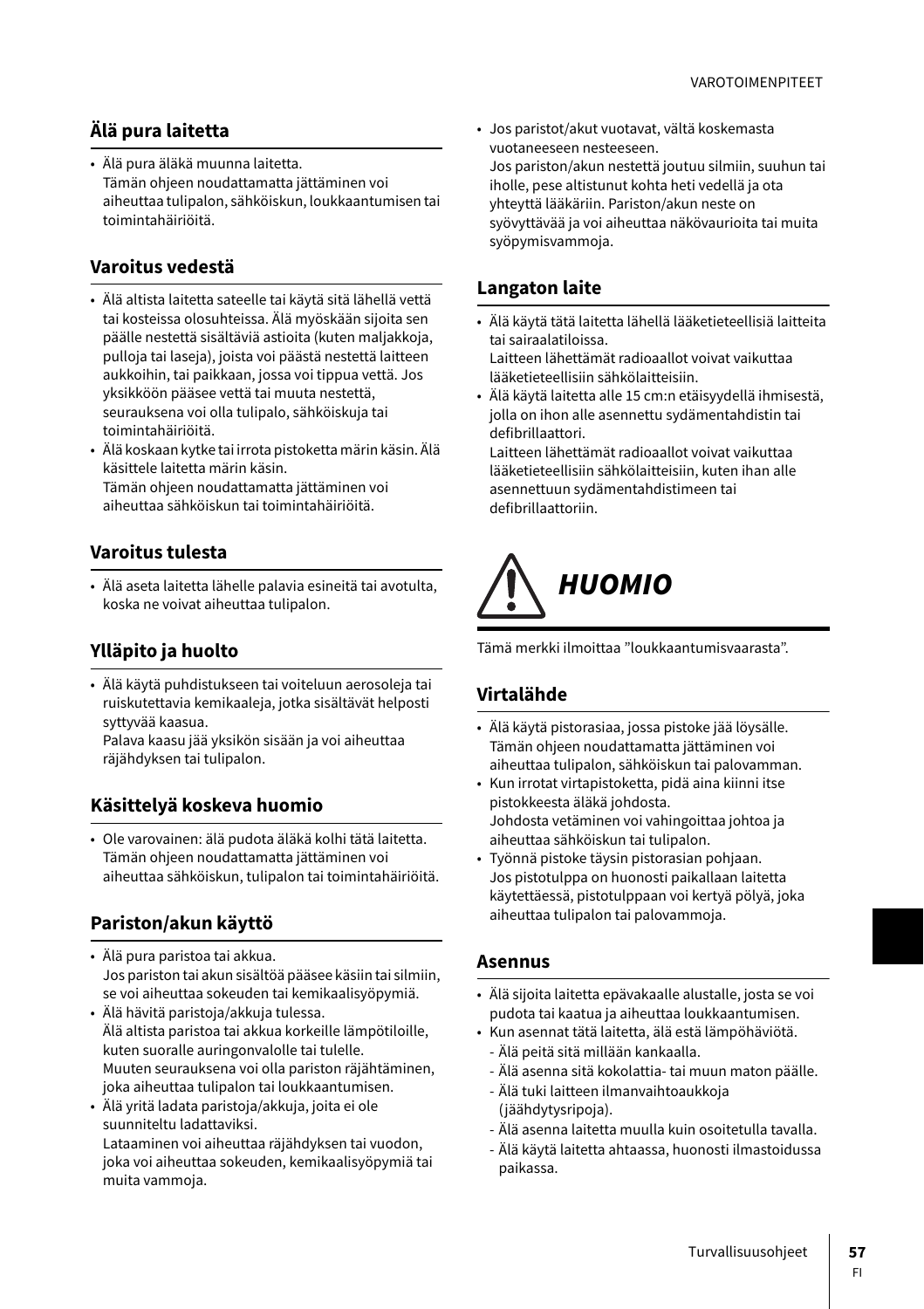#### VAROTOIMENPITEET

Tämän ohjeen noudattamatta jättäminen voi aiheuttaa laitteen kuumenemisen ja tulipalon tai toimintahäiriöitä. Varmista, että laitteen ympärillä on riittävästi tilaa: ainakin 30 cm päällä, 20 cm sivuilla ja 20 cm takana.

- Älä asenna laitetta paikkaan, jossa se voi altistua syövyttäville kaasuille tai suolaiselle ilmalle tai jossa on runsaasti savua tai höyryä. Muuten seurauksena voi olla toimintahäiriö.
- Vältä oleskelua laitteen lähellä katastrofitilanteessa, kuten maanjäristyksen aikana. Koska laite voi kaatua tai pudota ja aiheuttaa loukkaantumisen, poistu nopeasti laitteen luota turvalliseen paikkaan.
- Laitteen kuljetuksessa tai siirrossa on oltava mukana aina vähintään kaksi henkilöä. Jos yrität nostaa laitetta yksin, voit loukata selkäsi, loukata itseäsi muuten tai aiheuttaa vaurioita laitteelle.
- Varmista ennen laitteen siirtämistä, että virta on katkaisu ja että kaikki johdot ja kaapelit on irrotettu. Tämän ohjeen noudattamatta jättäminen voi vahingoittaa kaapeleita tai itsesi tai jonkun muun kompastumisen ja kaatumisen.
- Jotta ulkoantenni asennettaisiin oikein, varmista, että sen tekee kauppias, jolta ostit laitteen, tai pätevä huoltohenkilöstö.

Tämän ohjeen noudattamatta jättäminen saattaa aiheuttaa asennuksen kaatumisen ja johtaa vammoihin. Asennus edellyttää erityistaitoja ja kokemusta.

## **Kuulovauriot**

- Älä käytä laitetta pitkään suurella tai epämukavalla äänenvoimakkuudella, koska siitä voi aiheutua pysyviä kuulovaurioita. Jos koet kuulosi heikentymistä tai tinnitusta, ota yhteyttä lääkäriin.
- Ennen kuin kytket laitteen muihin laitteisiin, katkaise kaikista laitteista virta. Ennen kuin kytket tai katkaiset virran mistään laitteesta, varmista, että niiden äänenvoimakkuudet on säädetty minimiinsä.

Muuten seurauksena voi olla kuulovaurio, sähköisku tai laitevaurio.

• Kun kytket audiojärjestelmään virran, kytke aina laitteen virta VIIMEISEKSI kuulovaurioiden ja kaiutinvaurioiden välttämiseksi. Kun katkaiset virran, samasta syystä laitteesta on aina katkaistava virta ENSIMMÄISEKSI.

Edellä olevan ohjeen noudattamatta jättäminen voi aiheuttaa kuulovaurion tai kaiutinvaurion.

### **Ylläpito**

• Irrota pistoke pistorasiasta ennen laitteen puhdistamista. Tämän ohjeen noudattamatta jättäminen voi aiheuttaa sähköiskun.

### **Käsittelyä koskeva huomio**

• Älä koske pintaa, jossa on tämä merkki. Sen koskettaminen saattaa aiheuttaa palovammoja. Laitteessa oleva merkki tarkoittaa, että pinta, johon se on kiinnitetty, saattaa kuumentua toiminnan aikana.



- Älä työnnä kättä tai sormia tämän laitteen aukkoihin. Tämän ohjeen noudattamatta jättäminen voi aiheuttaa loukkaantumisen.
- Älä työnnä vieraita esineitä kuten metallia tai paperia tämän laitteen aukkoihin. Tämän ohjeen noudattamatta jättäminen voi
- aiheuttaa tulipalon, sähköiskun tai toimintahäiriöitä. • Älä jätä pieniä osia pienten lasten ulottuville. Lapsi voi vahingossa nielaista sellaisen.
- Älä tee seuraavia asioita:
	- seiso tai istu laitteen päälle.
	- aseta raskaita esineitä laitteen päälle.
	- aseta laitetta pinoon.
	- käytä suhteettoman suurta voimaa painikkeisiin, kytkimiin, tulo- ja lähtöliitäntöihin jne.
	- Tämän ohjeen noudattamatta jättäminen saattaa aiheuttaa vammoja tai vahingoittaa laitetta.
- Älä vedä kytketyistä kaapeleista, jotta estäisit laitetta kaatumasta ja aiheuttamasta loukkaantumisia tai vahinkoa laitteelle.

# **Pariston/akun käyttö**

- Älä käytä muita kuin laitetta varten määritettyjä paristoja/akkuja.
- Näin tekeminen saattaa aiheuttaa tulipalon tai palovammoja tai johtaa nestevuotoon, joka saattaa aiheuttaa ihon tulehtumista.
- Älä käytä uusia paristoja yhdessä vanhojen kanssa. Uusien paristojen sekoittaminen vanhojen kanssa voi aiheuttaa tulipalon, palovammoja tai tulehduksen nestevuotojen takia.
- Älä käytä sekaisin erilaisia paristotyyppejä, kuten alkaliparistoja mangaaniparistojen kanssa. Älä myöskään käytä sekaisin eri valmistajien paristoja tai erityyppisiä saman valmistajan paristoja, koska tästä voi olla seurauksena ylikuumeneminen, palovammoja tai pariston nesteen vuotamisen aiheuttama tulehdus.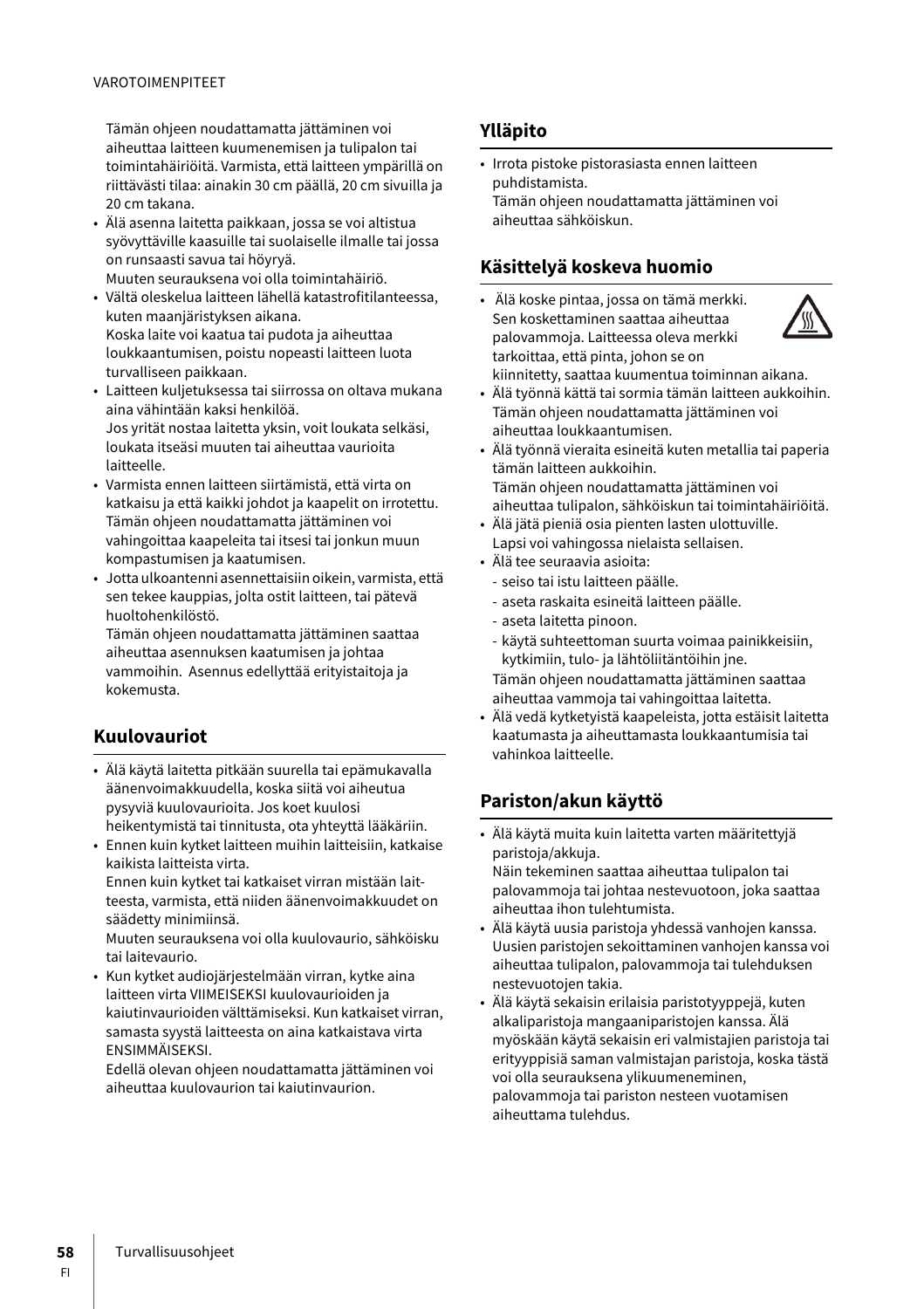- Pidä paristot pois lasten ulottuvilta. Lapsi saattaa vahingossa nielaista pariston. Tämän ohjeen noudattamatta jättäminen voi aiheuttaa pariston nesteen vuotamisesta johtuvan tulehduksen.
- Älä laita paristoa taskuun tai pussiin äläkä kuljeta tai varastoi paristoja yhdessä metalliosien kanssa. Paristo voi mennä oikosulkuun, räjähtää tai vuotaa ja aiheuttaa tulipalon tai vammoja.
- Varmista aina, että kaikki paristot/akut on asetettu paikalleen +/– -napaisuusmerkintöjen mukaisesti. Muussa tapauksessa seurauksena voi olla tulipalo, palovammoja tai tulehdus nestevuotojen takia.
- Jos paristoista loppuu teho tai jos laitetta ei aiota käyttää pitkään aikaan, poista paristot kaukosäätimestä paristonesteen vuotamisen välttämiseksi.
- Kun säilytät paristoja tai hävität ne, eristä niiden napojen alue teipillä tai muulla suojauksella. Paristojen sekoittaminen muihin paristoihin tai metalliesineisiin voi aiheuttaa tulipalon, palovammoja tai tulehduksen nestevuotojen takia.

# **Huomautus**

Osoittaa kohdat, joita tulee noudattaa, jotta estettäisiin tuotteen vikatoiminta, vahingoittuminen tai virhetoiminta tai tietojen menetys.

## **Virtalähde**

• Jos et käytä laitetta pitkään aikaan, irrota pistoke pistorasiasta. Vaikka tämä laite sammutetaan  $\lbrack\!\lbrack\bullet\rbrack\!\rbrack$ (Valmiustila/Päälle), vähäinen virta kulkee vielä.

### **Asennus**

- Älä käytä laitetta paikassa, joka on alttiina suoralle auringonvalolle tai joka kuumenee kovasti, kuten lämmittimen lähellä, tai on erityisen kylmä tai altistuu runsaalle pölylle tai tärinälle. Tämän ohjeen noudattamatta jättäminen saattaa aiheuttaa sen, että laitteen paneeli voi vääntyä, sisäisiin komponentteihin voi tulla toimintahäiriö tai laite voi toimia epävakaasti.
- Jos käytät langatonta toimintoa, vältä laitteen asentamista lähelle metallisia seiniä tai pöytiä, mikroaaltouuneja tai muita langattoman verkon laitteita.

Esteet voivat lyhentää radioyhteyden toimivaa siirtomatkaa.

### **Liitännät**

- Älä yhdistä tätä tuotetta julkiseen Wi-Fi- ja/tai internet-verkkoon suoraan. Yhdistä tämä tuote internettiin vain reitittimen kautta, jossa on vahva salasanansuojaus. Kysy reitittimen valmistajalta tietoja parhaista turvatoimista.
- Kun liität ulkoisia laitteita, lue kunkin laitteen käyttöopas huolellisesti läpi ja yhdistä ne ohjeiden mukaan. Jollei laitetta käsitellä asianmukaisesti ja ohjeita noudattaen, voi esiintyä toimintahäiriöitä.
- Älä liitä tätä laitetta teollisuuskäyttöön tarkoitettuihin laitteisiin.

Tämä laite on suunniteltu liitettäväksi kuluttajakäyttöön tarkoitettuun laitteeseen. Yhdistäminen teollisuuslaitteeseen saattaa aiheuttaa virhetoimintaa tässä laitteessa.

### **Käsittely**

- Älä aseta laitteen päälle vinyylistä, muovista tai kumista valmistettuja esineitä. Tämän ohjeen noudattamatta jättäminen saattaa aiheuttaa laitteen paneelin vääntymisen tai värin muuttumisen.
- Ympäristön lämpötilan muuttuessa huomattavasti (esimerkiksi kuljetettaessa tai laitteen kuumentuessa tai jäähtyessä nopeasti) laitteen sisään voi tiivistyä kosteutta. Tämän vuoksi laitteen on annettava seistä useita tunteja kytkemättä virtaa, ennen kuin se on täysin kuivunut käyttöä varten. Laitteen käyttö tiloissa, joissa kosteutta voi tiivistyä, voi aiheuttaa toimintahäiriöitä.

## **Ylläpito**

• Kun puhdistat laitetta, käytä kuivaa ja pehmeää pyyhettä. Bensiinin tai tinnerin kaltaisten kemikaalien, puhdistusaineiden tai kemiallisten hankauspyyhkeiden käyttö voi aiheuttaa värin tai muodon muutoksia.

## **Hävittämisestä**

• Hävitä käytetyt paristot paikallisten jätemääräysten mukaisesti.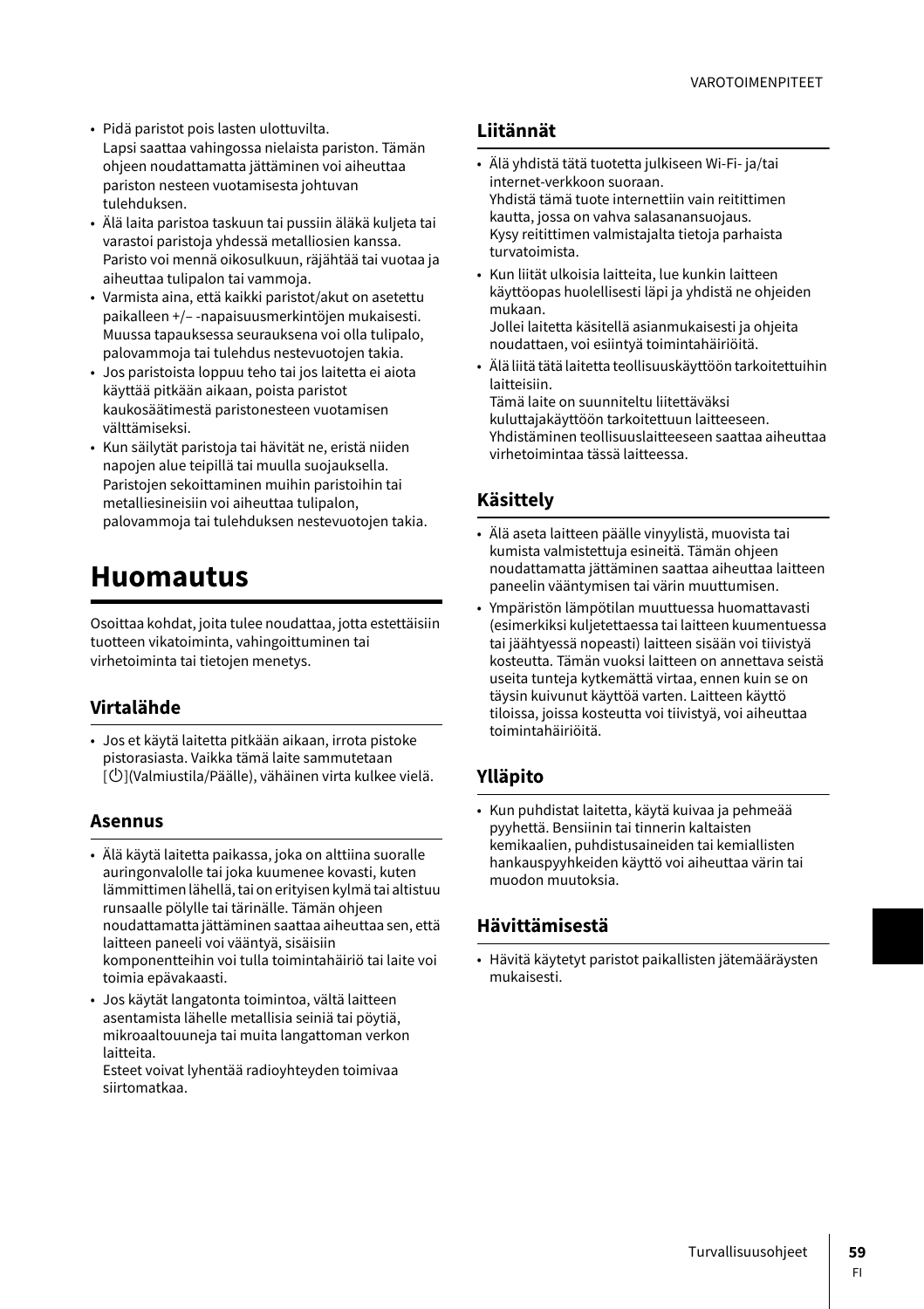# Tietoja

# **Laitteen nimikilvestä**

Laitteen mallin numero, sarjanumero,

virtavaatimukset jne. löytyvät laitteen takaosassa olevasta arvokilvestä tai sen lähettyviltä. Kirjoita tämä sarjanumero alla olevaan kenttään ja säilytä tämä käyttöohje ostotodistuksena, jotta voit käyttää sitä laitteesi tunnistamiseen, mikäli laite varastetaan.

### **Mallinumero**

**Sarjanumero**

# **Tietoja tämän käyttöohjeen sisällöstä**

- Tämän käyttöohjeen kuvat ja ruutunäytöt ovat tarkoitettu vain esimerkeiksi.
- Kaikki tässä käyttöohjeessa olevat yritysten ja tuotteiden nimet ovat niiden valmistajien tai tuottajien tavaramerkkejä tai rekisteröityjä tavaramerkkejä.
- Ohjelmistoa voidaan muuttaa tai päivittää ilman ennakkoilmoitusta.

# **Langattomien yhteyksien toiminnot [Englannin ja Euroopan mallit]**

### **Bluetooth**

Radiotaajuus (toimintataajuus): 2402–2480 MHz Maksimilähtöteho (EIRP): 7,27 dBm

### **Wi-Fi (2,4 GHz)**

Radiotaajuus: 2402–2482 MHz Maksimilähtöteho (EIRP): 19,98 dBm

### **Wi-Fi (5 GHz)**

Radiotaajuus, Maksimilähtöteho (EIRP): 5170–5250 MHz, 22,03 dBm 5250–5330 MHz, 22,27 dBm 5490–5710 MHz, 24,56 dBm 5735–5835 MHz, 13,96 dBm

• Langattomia laitteita, jotka lähettävät yli 5 GHz:n taajuuskaistaa, voidaan käyttää vain sisätiloissa. Tällaisten laitteiden käyttö ulkotiloissa on kielletty lailla.

### **Tietoa käyttäjille käytettyjen laitteiden, akkujen ja paristojen keräyksestä ja hävittämisestä:**



Pb

Nämä merkinnät tuotteissa, pakkauksissa ja/ tai niiden mukana tulevissa asiakirjoissa tarkoittavat, että käytettyä sähkö- tai elektroniikkalaitetta tai sen akkuja tai paristoja ei saa hävittää tavallisen kotitalousjätteen mukana. Jotta käytetyt laitteet, akut ja paristot

päätyvät asianmukaiseen käsittelyyn, hyötykäyttöön ja kierrätykseen, toimita ne niille tarkoitettuun keräyspisteeseen kansallisen lainsäädännön mukaisesti.

Toimittamalla tuotteet ja akut tai paristot asianmukaiseen keräyspisteeseen autat säästämään arvokkaita luonnonvaroja ja estämään terveydelle ja ympäristölle koituvia haitallisia vaikutuksia, joita jätteiden epäasianmukaisesta käsittelystä voi aiheutua.

Saat lisätietoja käytettyjen laitteiden ja akkujen tai paristojen keräyksestä ja kierrätyksestä ottamalla yhteyden asuinkuntasi viranomaisiin, jätteenhuollosta vastaavaan tahoon tai tuotteen ostopaikkaan.

**Yrityskäyttäjille Euroopan unionin alueella:** Jos haluat päästä eroon sähkö- ja elektroniikkaromusta, ota yhteys myyjään tai

# tavarantoimittajaan lisätietoa saadaksesi.

### **Tietoa hävittämisestä Euroopan unionin ulkopuolisissa maissa:**

Nämä merkinnät ovat käytössä vain Euroopan unionin alueella. Jos haluat päästä eroon näistä tuotteista, ota yhteys paikallisviranomaisiin tai myyjään saadaksesi tietää asianmukaisen hävittämistavan.

#### **Paristo- tai akkumerkintää koskeva huomautus (kaksi alinta merkintää):**

Tätä merkintää voidaan käyttää yhdessä kemiallisen merkin kanssa. Tällöin se on EU:n paristo- ja akkudirektiivin kyseistä kemikaalia koskevan vaatimuksen mukainen.

(weee\_battery\_eu\_en\_02)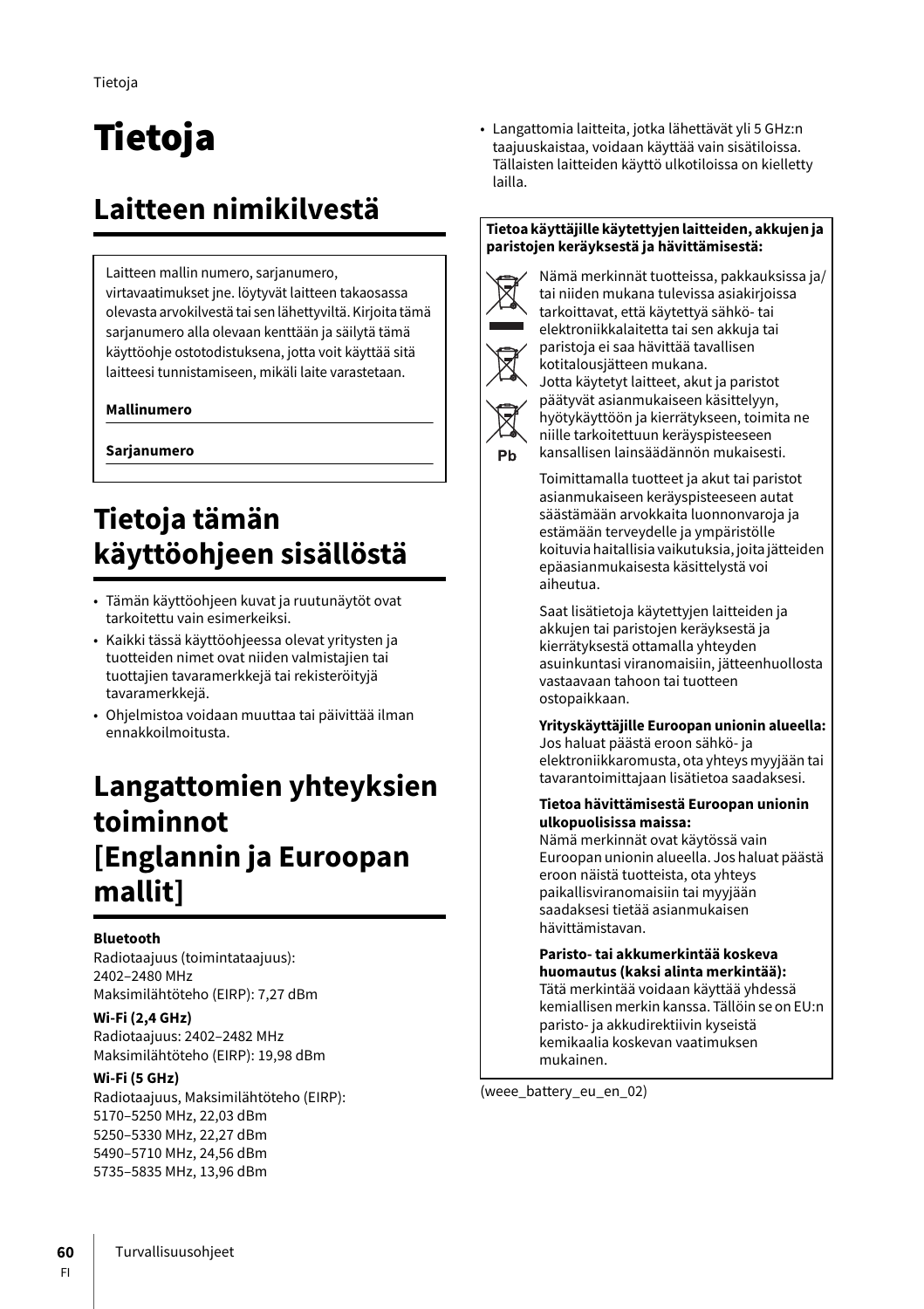# ПРАВИЛА ТЕХНИКИ БЕЗОПАСНОСТИ

# **ПЕРЕД ИСПОЛЬЗОВАНИЕМ ВНИМАТЕЛЬНО ПРОЧИТАЙТЕ ДАННЫЕ УКАЗАНИЯ. СЛЕДУЙТЕ ЭТИМ ИНСТРУКЦИЯМ.**

**Меры безопасности, приведенные ниже, позволяют предотвратить риск получения увечья пользователем или другими лицами и повреждение собственности. Они должны помочь пользователю корректно и безопасно эксплуатировать прибор. Следуйте этим инструкциям.**

После прочтения храните это руководство в надежном месте, чтобы к нему можно было обратиться в любое время.

- Направляйте запросы на осмотр или ремонт представителю, у которого вы приобрели устройство, или специалисту центра технического обслуживания корпорации Yamaha.
- Корпорация Yamaha не несет ответственности за травмы или повреждения изделий, вызванные неправильной эксплуатацией или модификацией устройства.
- Данное устройство предназначено для повседневного использования дома. Не используйте его в областях, требующих высокой надежности, например в сфере жизнеобеспечения, здравоохранения или при работе с активами высокой стоимости.



**Данная информация предупреждает о риске смерти или получения серьезных увечий.**

### **Внештатные ситуации**

- При возникновении любой из указанных ниже проблем немедленно отключите питание и отсоедините вилку питания.
	- Кабель питания или вилка повреждены.
- Из устройства исходит необычный запах, звук или дым.
- Внутрь устройства попало постороннее вещество или вода.
- Во время эксплуатации пропадает звук.
- На устройстве имеются трещины или повреждения.

Продолжение эксплуатации может привести к поражению электрическим током, пожару или неисправности. Незамедлительно отправьте запрос на осмотр или ремонт представителю, у которого вы приобрели устройство, или специалисту центра технического обслуживания корпорации Yamaha.

### **Источник питания**

- Не допускайте любых действий, которые могут привести к повреждению кабеля питания.
	- Не располагайте его рядом с обогревателями.
	- Не скручивайте и не сгибайте его.
	- Не царапайте его.
	- Не ставьте на него тяжелые предметы. Эксплуатация кабеля питания с оголенной центральной жилой может стать причиной пожара или поражения электрическим током.
- Не прикасайтесь к вилке или кабелю питания, если существует вероятность грозового разряда. Несоблюдение этого указания может привести к поражению электрическим током.
- Напряжение источника питания должно соответствовать указанному на нем значению. Подключение к неподходящей розетке переменного тока может стать причиной пожара, поражения электрическим током или неисправности.
- Используйте входящий в комплект поставки кабель питания. Несоблюдение этого указания может привести к пожару, ожогам или неисправностям.
- Не используйте входящий в комплект поставки кабель питания с другими устройствами. Несоблюдение этого указания может привести к пожару, ожогам или неисправностям.
- Периодически проверяйте сетевую вилку и очищайте ее от скопившейся пыли и грязи. Несоблюдение этого указания может привести к пожару или поражению электрическим током.
- Перед настройкой устройства убедитесь, что используемая розетка переменного тока легкодоступна.

При возникновении какого-либо сбоя или неисправности немедленно отключите питание с помощью выключателя и извлеките вилку из розетки переменного тока. Даже если выключатель питания находится в выключенном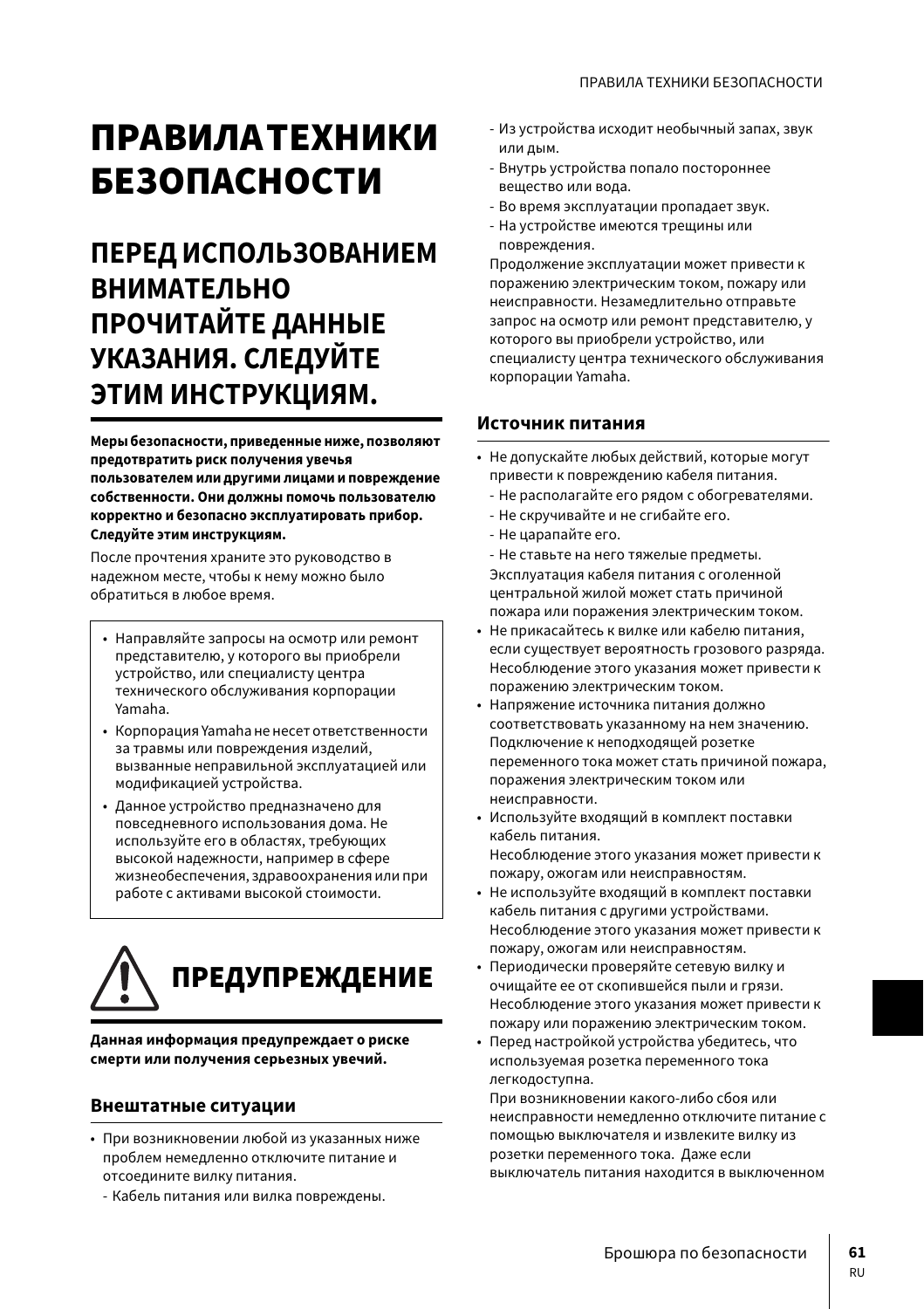положении, до тех пор пока вилка не отсоединена от розетки, устройство остается подключенным к источнику питания.

• В случае грома или приближения грозы незамедлительно отключите выключатель питания и извлеките вилку питания из розетки переменного тока. Несоблюдение этого указания может привести к

пожару или неисправностям.

• Если устройство не будет использоваться в течение длительного времени, извлеките вилку питания из розетки переменного тока. Несоблюдение этого указания может привести к пожару или неисправностям.

### **Не разбирать**

• Не разбирайте и не вносите изменения в это устройство.

Несоблюдение этого указания может привести к пожару, поражению электрическим током, травмам или неисправностям.

### **Беречь от воды**

- Не допускайте попадания устройства под дождь, не пользуйтесь им рядом с водой, в условиях сырости или повышенной влажности. Не ставьте на устройство какие-либо емкости с жидкостью (например, вазы, бутылки или стаканы), которая может пролиться и попасть в отверстия, а также не пользуйтесь им там, где на него может попасть вода. Попадание жидкости, например воды, внутрь устройства может стать причиной пожара, поражения электрическим током или неисправности.
- Ни в коем случае не вставляйте и не вынимайте сетевую вилку мокрыми руками. Не беритесь за устройство влажными руками.

Несоблюдение этого указания может привести к поражению электрическим током или неисправностям.

### **Беречь от огня**

• Не размещайте горящие предметы или источники открытого огня рядом с устройством, поскольку это может привести к возгоранию.

### **Техническое обслуживание и уход**

• Не используйте для очистки или смазки аэрозоли или распыляемые химические вещества, содержащие горючие газы. Горючий газ может остаться внутри устройства и спровоцировать взрыв или пожар.

### **Меры безопасности при эксплуатации**

• Не роняйте и не подвергайте устройство физическому воздействию. Несоблюдение этого указания может привести к поражению электрическим током, пожару или неисправностям.

### **Использование батареи**

- Не разбирайте батарею. Попадание содержимого батареи в глаза или на руки может привести к потере зрения или химическому ожогу.
- Не бросайте батарею в огонь. Не подвергайте батарею воздействию высоких температур, например прямого солнечного света или огня.

Это может привести ко взрыву батареи и стать причиной пожара или травмы.

- Не пытайтесь заряжать батареи, не рассчитанные на повторную зарядку. Зарядка может привести к взрыву или протеканию батареи, что, в свою очередь, может вызвать потерю зрения, химический ожог или
- травму. • Если батареи все же протекли, избегайте контакта с вытекшим электролитом. В случае попадания электролита в глаза, рот или на кожу, немедленно смойте электролит водой и обратитесь к врачу. Электролит — это едкое вещество, способное вызвать потерю зрения или химические ожоги.

### **Модуль беспроводной связи**

• Не используйте данное устройство рядом с медицинскими приборами или в медицинских учреждениях.

Радиоизлучение данного устройства может повлиять на работу электрических медицинских приборов.

• Не используйте данное устройство в пределах 15 см от лиц с вживленным кардиостимулятором или дефибриллятором.

Радиоволны, генерируемые данным устройством, могут повлиять на работу электрических медицинских устройств, например вживленных кардиостимуляторов или дефибрилляторов.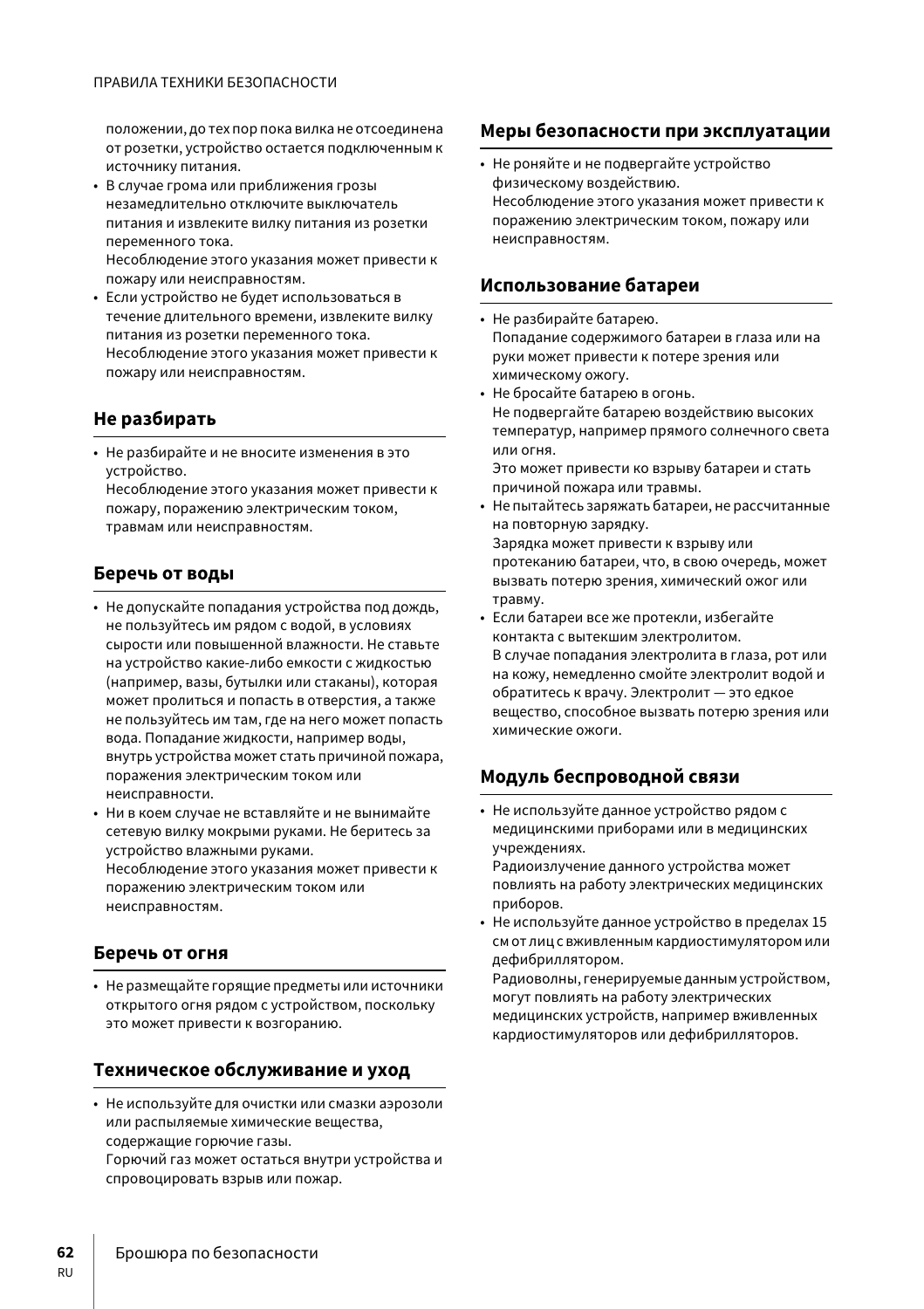

Данная информация предупреждает о риске получения травмы.

#### **Источник питания**

- Не используйте розетки переменного тока, в которых вилка питания держится неплотно. Несоблюдение этого указания может привести к пожару, поражению электрическим током или ожогам.
- Во время отсоединения вилки питания всегда беритесь за вилку, а не за кабель. Это может привести к повреждению кабеля и стать причиной поражения электрическим током или пожара.
- Вставляйте вилку питания в розетку переменного тока плотно и до упора. Использование устройства, вилка которого недостаточно плотно вставлена в розетку, может вызвать накопление частиц пыли на вилке и стать причиной пожара или ожога.

### **Установка**

- Не оставляйте устройство в неустойчивом положении. Устройство может случайно упасть и привести к травмам.
- Во время установки устройства не создавайте препятствий для отвода тепла.
	- Не накрывайте устройство тканью.
	- Не ставьте устройство на коврики или ковры.
	- Не закрывайте вентиляционные отверстия (охлаждающие прорези) устройства.
	- Не устанавливайте устройство иным образом, чем указано.
	- Не пользуйтесь устройством в тесных, плохо проветриваемых помещениях.

Несоблюдение приведенных выше указаний может привести к нарушению отвода тепла от устройства. Это может стать причиной пожара или неисправностей. Убедитесь в наличии достаточного места вокруг устройства, по крайней мере 30 см сверху, 20 см по бокам и 20 см сзади.

• Не устанавливайте устройство в местах, где на него могут воздействовать вызывающие коррозию газы или соленый воздух, а также в местах с сильной задымленностью или повышенным содержанием пара. Это может стать причиной неисправности.

• Не рекомендуется находиться в непосредственной близости от устройства во время стихийных бедствий, например землетрясений.

Так как устройство может перевернуться или упасть и причинить травму, немедленно отойдите от него в безопасное место.

- В транспортировке или перемещении устройства должны участвовать не менее двух человек. Попытка поднять устройство в одиночку может вызвать травму спины или других частей тела либо привести к повреждению самого устройства.
- Перед перемещением устройства отключите выключатель питания и отсоедините все подключенные кабели. Несоблюдение этого указания может привести к повреждению кабелей. Также вы или кто-то другой можете споткнуться и упасть.
- Для надлежащей установки внешней антенны обеспечьте, чтобы она была выполнена представителем, у которого вы приобрели устройство, или специалистом центра технического обслуживания.

Несоблюдение этого указания может привести к падению установки и получению травмы. Для установки требуется наличие специальных навыков и опыта.

### **Потеря слуха**

- Не следует долго пользоваться устройством при высоком или некомфортном уровне громкости, поскольку это может привести к потере слуха. При ухудшении слуха или звоне в ушах обратитесь к врачу.
- Перед подключением устройства к другим устройствам отключите их питание. Также перед включением или выключением питания любых устройств убедитесь, что все регуляторы громкости установлены на минимальное значение.

В противном случае это может привести к потере слуха, поражению электрическим током или повреждению устройства.

• При включении питания аудиосистемы всегда включайте данное устройство В ПОСЛЕДНЮЮ ОЧЕРЕДЬ, чтобы избежать потери слуха и повреждения динамиков. При выключении питания по этой же причине В ПЕРВУЮ ОЧЕРЕДЬ необходимо выключать данное устройство. Несоблюдение этого указания может привести к потере слуха или повреждению динамиков.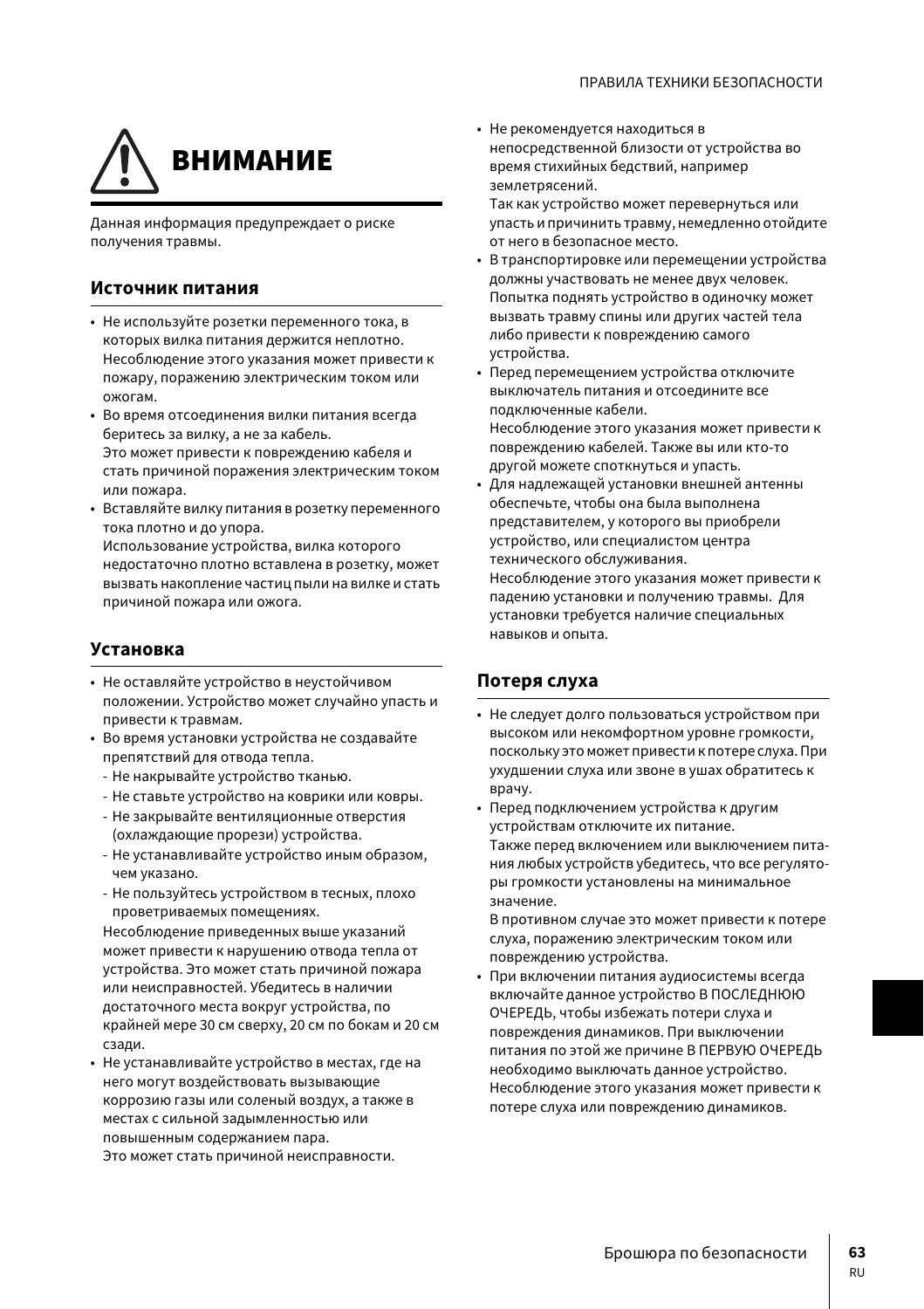### **Техническое обслуживание**

• Во время чистки отсоединяйте вилку питания от розетки переменного тока. Несоблюдение этого указания может привести к поражению электрическим током.

### **Меры безопасности при эксплуатации**

- Не прикасайтесь к поверхности, на которой имеется данная этикетка. Это может привести к получению ожогов. Данная этикетка на устройстве указывает на то, что поверхность, к которой она прикреплена, может становиться горячей во время работы.
- Не вставляйте руку или пальцы в отверстия данного устройства. Несоблюдение этого указания может привести к травме.
- Не вставляйте посторонние материалы, например металл или бумагу, в отверстия данного устройства.

Несоблюдение этого указания может привести к поражению электрическим током или неисправностям.

- Храните мелкие детали вдали от детей. Дети могут случайно проглотить их.
- Запрещается:
	- вставать на оборудование или сидеть на нем.
	- ставить тяжелые предметы на оборудование.
	- ставить оборудование друг на друга.
	- применять избыточную силу к кнопкам, переключателям, разъемам ввода-вывода и т.п. Несоблюдение этого указания может привести к получению травм или повреждению устройства.
- Не тяните за подключенные кабели. Это может привести к травмам или повреждению устройства вследствие его падения.

### **Использование батареи**

- Используйте батареи только указанного типа. Это может стать причиной пожара или ожогов, или привести к утечке электролита, что может вызвать воспаление кожи.
- Не используйте новые батареи вместе со старыми. Использование новых батарей вместе со старыми может стать причиной пожара, ожогов или воспламенения из-за утечек жидкости.
- Не используйте вместе батарейки разных типов, например, щелочные батарейки вместе с марганцевыми, или батарейки разных производителей, либо батарейки разных типов

одного производителя, поскольку это может стать причиной пожара, ожогов или воспламенения из-за протекания электролита.

• Храните батарейки в местах, недоступных для детей.

Ребенок может случайно проглотить батарею. Несоблюдение этого указания также может привести к возгоранию вследствие утечки электролита.

- Не помещайте батареи в карман или пакет, не носите и не храните батареи рядом с металлическими предметами. При коротком замыкании батарея может взорваться, либо из нее может потечь жидкость, став причиной пожара или травмы.
- Обязательно устанавливайте батареи в соответствии с отметками +/-, указывающими полярность.

Несоблюдение этого указания может привести к ожогам или возгоранию вследствие утечки электролита.

- Если батареи разряжены или если устройство не будет использоваться на протяжении длительного периода времени, извлеките батареи из устройства или пульта дистанционного управления, чтобы предотвратить возможную утечку электролита.
- При хранении или утилизации батарей изолируйте область полюсов с помощью клейкой ленты или другого материала. Контакт с другими батареями или металлическими предметами может привести к пожару, ожогам или возгоранию из-за утечек жидкости.

# **Уведомление**

Указания, которые необходимо соблюдать во избежание неисправности, повреждения или нарушения работы изделия, а также потери данных.

### **Источник питания**

• Если устройство не будет использоваться в течение длительного времени, обязательно отсоедините вилку питания от розетки электросети. Даже если данное устройство выключено с помощью [U](Ожидание/Вкл), незначительный ток продолжает протекать.

### **Установка**

• Не используйте это устройство в месте, которое подвержено воздействию прямого солнечного света, которое может слишком сильно нагреться (например, рядом с обогревателем) или охладиться или которое подвержено слишком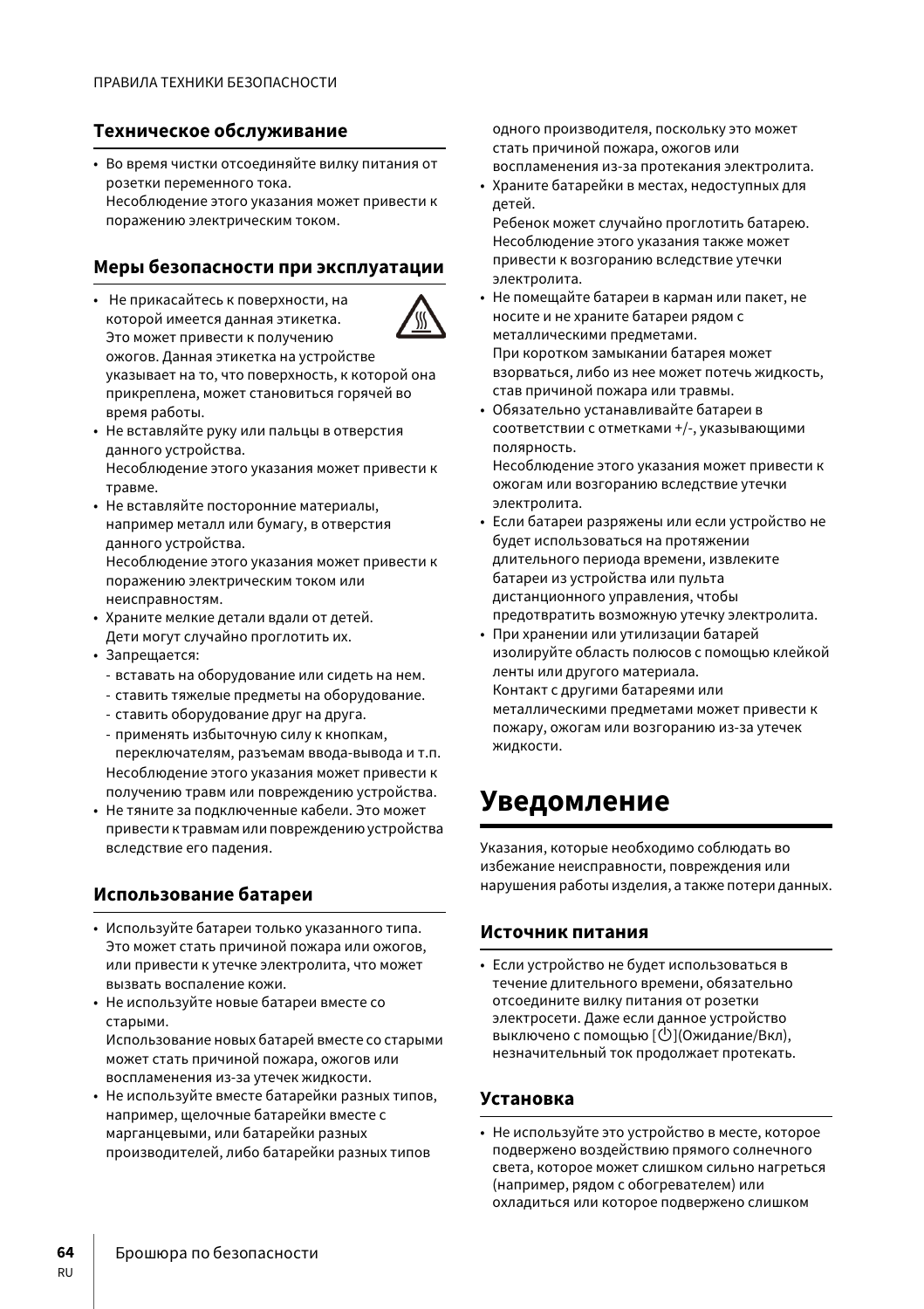сильному воздействию пыли или вибрации. Несоблюдение этого указания может привести к деформации панели данного устройства, вызвать неисправности внутренних компонентов или стать причиной нестабильной работы.

• При использовании беспроводной сети избегайте установки данного устройства рядом с металлическими стенами или столами, микроволновыми печами или другими беспроводными сетевыми устройствами.

Препятствия могут сократить расстояние передачи.

### **Подключения**

- Не подключайте данное устройство напрямую к общественным сетям Wi-Fi и (или) Интернету. Подключайте данное устройство к Интернету только через маршрутизатор с надежной парольной защитой. Обратитесь к производителю своего маршрутизатора для получения информации о лучших способах защиты.
- При подключении внешних устройств обязательно внимательно прочитайте руководство для каждого устройства и подключите их в соответствии с приведенными инструкциями.

Неправильное подключение устройства, нарушающее инструкции, может привести к его неправильной работе.

• Не подключайте это устройство к промышленным устройствам.

Это устройство предназначено для подключения к бытовому устройству. Подключение к промышленному агрегату может привести к неисправности этого устройства.

## **Обращение с устройством**

- Не ставьте на это устройство виниловые, пластмассовые и резиновые предметы. Несоблюдение этого указания может стать причиной деформации или выцветания панели устройства.
- Если при резком изменении внешней температуры (например, при транспортировке устройства или при быстром нагреве либо охлаждении) есть вероятность образования конденсата в устройстве, перед использованием оставьте его на несколько часов, не включая питания, пока оно не высохнет полностью. Использование устройства при наличии в нем сконденсировавшейся влаги может привести к его повреждению.

### **Техническое обслуживание**

• Для чистки устройства пользуйтесь мягкой сухой тканью. Использование химикатов, таких как бензин или разбавитель, моющих средств или тканей для химической чистки может привести к деформации или обесцвечиванию.

### **Информация об утилизации**

• Использованные батареи должны утилизироваться в соответствии с действующим местным законодательством.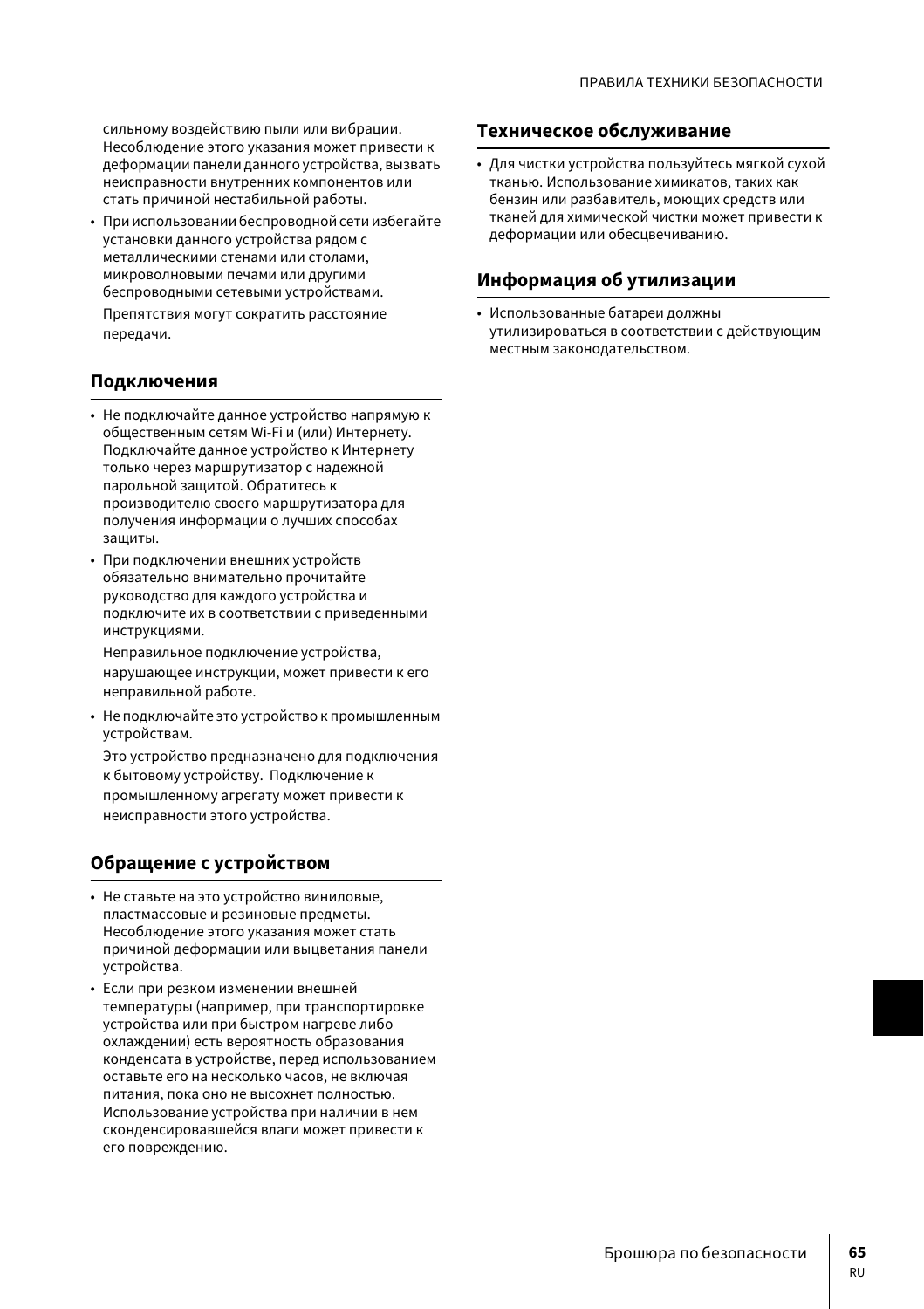# Информация

# **О паспортной табличке устройства**

Номер модели, серийный номер, требования к источнику питания и прочая информация указаны на табличке в задней части устройства или рядом с ней. Запишите этот серийный номер ниже в пустом поле и сохраните данное руководство как подтверждение покупки; это поможет идентифицировать принадлежность устройства в случае кражи.

**№ модели**

**Серийный №**

# **О содержании данного руководства**

- Иллюстрации и снимки экранов в данном руководстве представлены только для справки.
- Названия компаний и продуктов в данном руководстве являются товарными знаками или зарегистрированными товарными знаками соответствующих компаний.
- Программное обеспечение может быть изменено и обновлено без предварительного уведомления.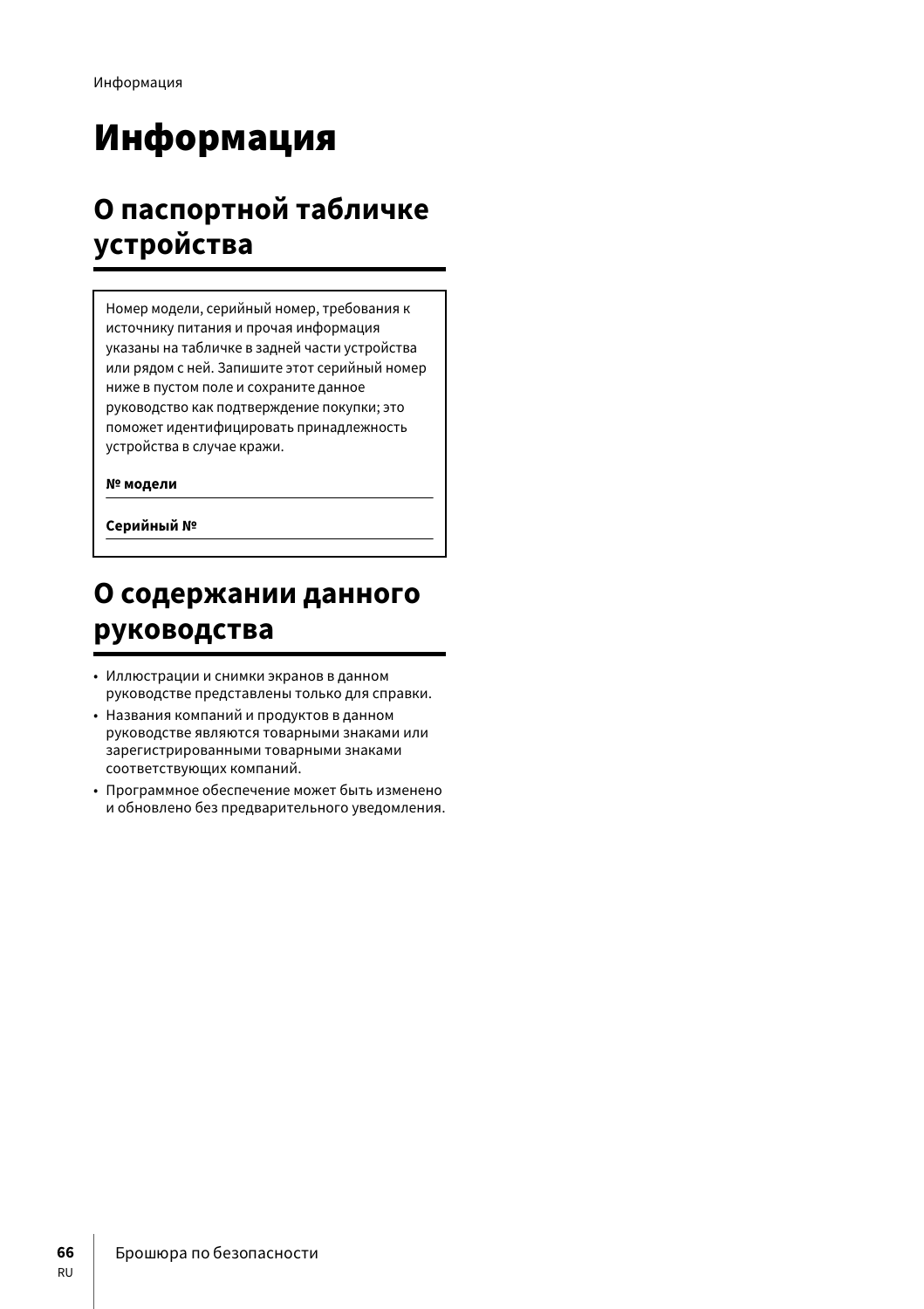## **EN\_SIMPLIFIED EU DECLARATION OF CONFORMITY**

Hereby, Yamaha Music Europe GmbH declares that the radio equipment type [RX-A8A, RX-A6A, RX-A4A] is in compliance with Directive 2014/53/EU. The full text of the EU declaration of

conformity is available at the following internet address: https://europe.yamaha.com/en/support/compliance/doc.html

### **FR** DECLARATION UE DE CONFORMITE SIMPLIFIEE

Le soussigné, Yamaha Music Europe GmbH, déclare que l'équipement radioélectrique du type [RX-A8A, RX-A6A, RX-A4A] est conforme à la directive 2014/53/UE. Le texte complet de la déclaration UE de conformité est disponible à l'adresse internet suivante:

https://europe.yamaha.com/en/support/compliance/doc.html

# **DE VEREINFACHTE EU-KONFORMITÄTSERKLÄRUNG**

Hiermit erklärt Yamaha Music Europe GmbH, dass der Funkanlagentyp [RX-A8A, RX-A6A, RX-A4A] der Richtlinie 2014/ 53/EU entspricht. Der vollständige Text der EU-

Konformitätserklärung ist unter der folgenden Internetadresse verfügbar:

https://europe.yamaha.com/en/support/compliance/doc.html

**SV FÖRENKLAD EU-FÖRSÄKRAN OM ÖVERENSSTÄMMELSE**

Härmed försäkrar Yamaha Music Europe GmbH att denna typ av radioutrustning [RX-A8A, RX-A6A, RX-A4A] överensstämmer med direktiv 2014/53/EU. Den fullständiga texten till EU-försäkran om överensstämmelse finns på följande webbadress: https://europe.yamaha.com/en/support/compliance/doc.html

**IT DICHIARAZIONE DI CONFORMITÀ UE SEMPLIFICATA**

Il fabbricante, Yamaha Music Europe GmbH, dichiara che il tipo di apparecchiatura radio [RX-A8A, RX-A6A, RX-A4A] è conforme alla direttiva 2014/53/UE. Il testo completo della dichiarazione di conformità UE è disponibile al seguente indirizzo Internet: https://europe.yamaha.com/en/support/compliance/doc.html

#### **ES DECLARACIÓN UE DE CONFORMIDAD SIMPLIFICADA**

Por la presente, Yamaha Music Europe GmbH declara que el tipo de equipo radioeléctrico [RX-A8A, RX-A6A, RX-A4A] es conforme con la Directiva 2014/53/UE. El texto completo de la declaración UE de conformidad está disponible en la dirección Internet siguiente:

https://europe.yamaha.com/en/support/compliance/doc.html

#### **PT DECLARAÇÃO UE DE CONFORMIDADE SIMPLIFICADA**

O(a) abaixo assinado(a) Yamaha Music Europe GmbH declara que o presente tipo de equipamento de rádio [RX-A8A, RX-A6A, RX-A4A] está em conformidade com a Diretiva 2014/53/UE. O texto integral da declaração de conformidade está disponível no seguinte endereço de Internet:

https://europe.yamaha.com/en/support/compliance/doc.html

# **NL VEREENVOUDIGDE EU-CONFORMITEITSVERKLARING**

Hierbij verklaar ik, Yamaha Music Europe GmbH, dat het type radioapparatuur [RX-A8A, RX-A6A, RX-A4A] conform is met Richtlijn 2014/53/EU. De volledige tekst van de EUconformiteitsverklaring kan worden geraadpleegd op het volgende internetadres:

https://europe.yamaha.com/en/support/compliance/doc.html

#### **BG ОПРОСТЕНА ЕС ДЕКЛАРАЦИЯ ЗА СЪОТВЕТСТВИЕ**

С настоящото Yamaha Music Europe GmbH декларира, че този тип радиосъоръжение [RX-A8A, RX-A6A, RX-A4A] е в съответствие с Директива 2014/53/ЕС. Цялостният текст на ЕС декларацията за съответствие може да се намери на следния интернет адрес:

https://europe.yamaha.com/en/support/compliance/doc.html

# **CS ZJEDNODUŠENÉ EU PROHLÁŠENÍ O SHODĚ**

Tímto Yamaha Music Europe GmbH prohlašuje, že typ rádiového zařízení [RX-A8A, RX-A6A, RX-A4A] je v souladu se směrnicí 2014/ 53/EU. Úplné znění EU prohlášení o shodě je k dispozici na této internetové adrese:

https://europe.yamaha.com/en/support/compliance/doc.html

# **DA FORENKLET EU-OVERENSSTEMMELSESERKLÆRING**

Hermed erklærer Yamaha Music Europe GmbH, at radioudstyrstypen [RX-A8A, RX-A6A, RX-A4A] er I overensstemmelse med direktiv 2014/53/EU. EUoverensstemmelseserklæringens fulde tekst kan findes på følgende internetadresse:

https://europe.yamaha.com/en/support/compliance/doc.html

### **ET LIHTSUSTATUD ELI VASTAVUSDEKLARATSIOON**

Käesolevaga deklareerib Yamaha Music Europe GmbH, et käesolev raadioseadme tüüp [RX-A8A, RX-A6A, RX-A4A] vastab direktiivi 2014/53/EL nõuetele. ELi vastavusdeklaratsiooni täielik tekst on kättesaadav järgmisel internetiaadressil: https://europe.yamaha.com/en/support/compliance/doc.html

### **EL ΑΠΛΟΥΣΤΕΥΜΕΝΗ ΔΗΛΩΣΗ ΣΥΜΜΟΡΦΩΣΗΣ ΕΕ**

Με την παρούσα ο/η Yamaha Music Europe GmbH, δηλώνει ότι ο ραδιοεξοπλισμός [RX-A8A, RX-A6A, RX-A4A] πληροί την οδηγία 2014/53/ΕΕ. Το πλήρες κείμενο της δήλωσης συμμόρφωσης ΕΕ διατίθεται στην ακόλουθη ιστοσελίδα στο διαδίκτυο: https://europe.yamaha.com/en/support/compliance/doc.html

**HR POJEDNOSTAVLJENA EU IZJAVA O SUKLADNOSTI**

Yamaha Music Europe GmbH ovime izjavljuje da je radijska oprema tipa [RX-A8A, RX-A6A, RX-A4A] u skladu s Direktivom 2014/53/EU. Cjeloviti tekst EU izjave o sukladnosti dostupan je na sljedećoj internetskoj adresi:

https://europe.yamaha.com/en/support/compliance/doc.html

#### **LV VIENKĀRŠOTA ES ATBILSTĪBAS DEKLARĀCIJAVIENKĀRŠOTA ES ATBILSTĪBAS DEKLARĀCIJA**

Ar šo Yamaha Music Europe GmbH deklarē, ka radioiekārta [RX-A8A, RX-A6A, RX-A4A] atbilst Direktīvai 2014/53/ES. Pilns ES atbilstības deklarācijas teksts ir pieejams šādā interneta vietnē: https://europe.yamaha.com/en/support/compliance/doc.html